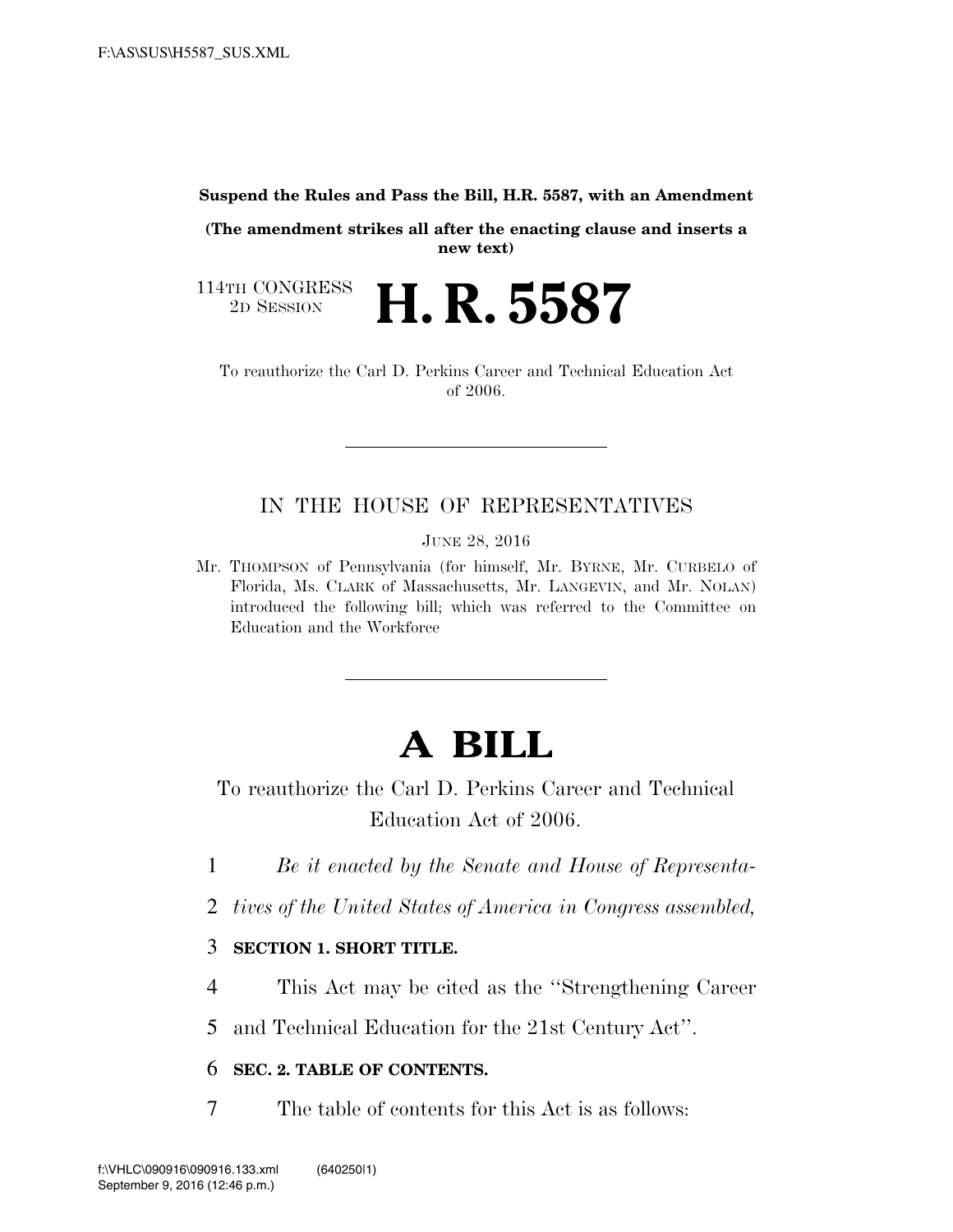- Sec. 1. Short title.
- Sec. 2. Table of contents.
- Sec. 3. References.
- Sec. 4. Effective date.
- Sec. 5. Table of contents of the Carl D. Perkins Career and Technical Education Act of 2006.
- Sec. 6. Purpose.
- Sec. 7. Definitions.
- Sec. 8. Transition provisions.
- Sec. 9. Prohibitions.
- Sec. 10. Authorization of appropriations.

## TITLE I—CAREER AND TECHNICAL EDUCATION ASSISTANCE TO THE STATES

#### PART A—ALLOTMENT AND ALLOCATION

- Sec. 110. Reservations and State allotment.
- Sec. 111. Within State allocation.
- Sec. 112. Accountability.
- Sec. 113. National activities.
- Sec. 114. Assistance for the outlying areas.
- Sec. 115. Tribally controlled postsecondary career and technical institutions.
- Sec. 116. Occupational and employment information.

## PART B—STATE PROVISIONS

- Sec. 121. State plan.
- Sec. 122. Improvement plans.
- Sec. 123. State leadership activities.

### PART C—LOCAL PROVISIONS

Sec. 131. Local application for career and technical education programs. Sec. 132. Local uses of funds.

#### TITLE II—GENERAL PROVISIONS

Sec. 201. Federal and State administrative provisions.

#### TITLE III—AMENDMENTS TO THE WAGNER-PEYSER ACT

Sec. 301. State responsibilities.

## 1 **SEC. 3. REFERENCES.**

 Except as otherwise expressly provided, whenever in this Act an amendment or repeal is expressed in terms of an amendment to, or repeal of, a section or other provi- sion, the reference shall be considered to be made to a section or other provision of the Carl D. Perkins Career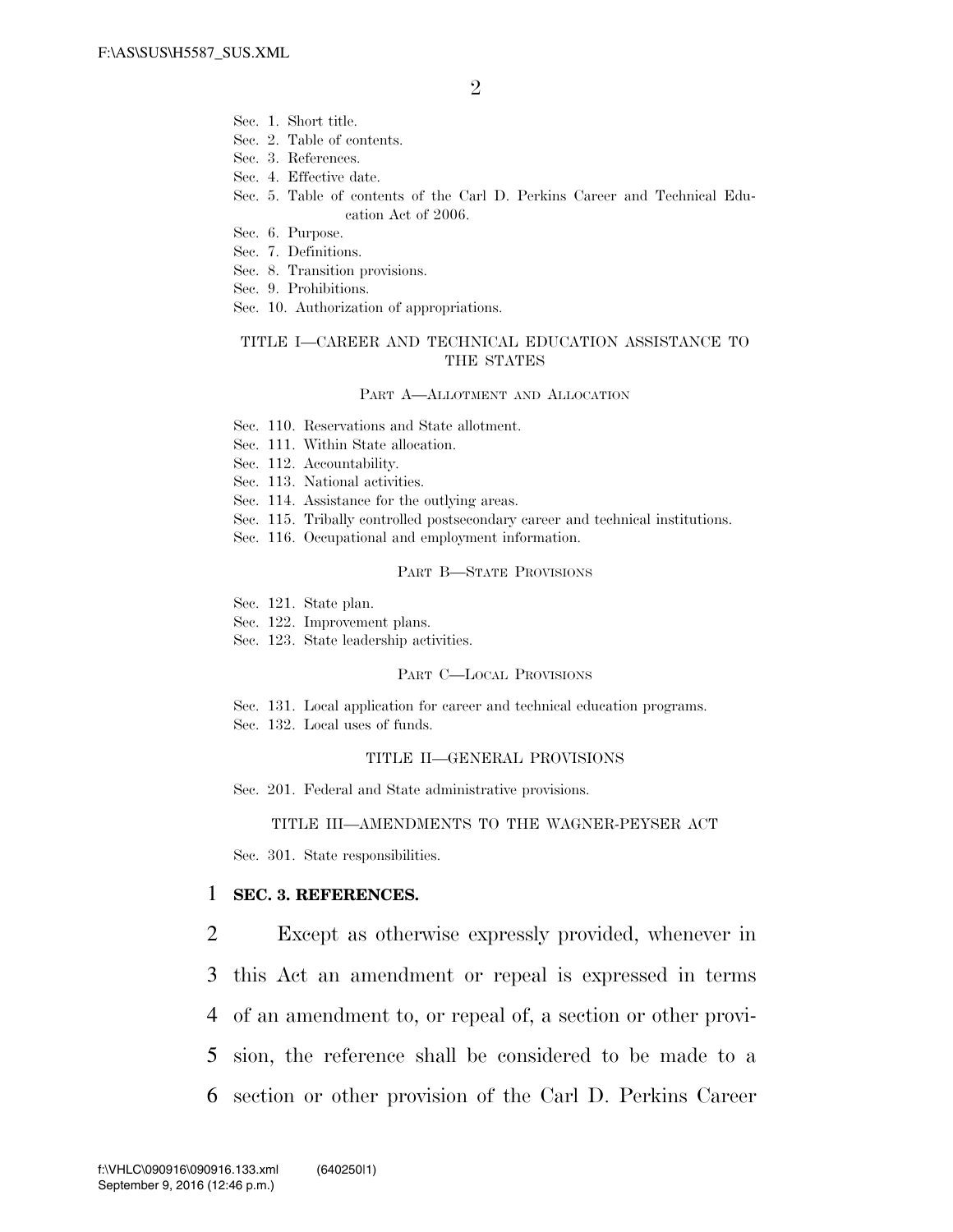1 and Technical Education Act of 2006 (20 U.S.C. 2301

2 et seq.).

## 3 **SEC. 4. EFFECTIVE DATE.**

4 This Act and the amendments made by this Act shall

5 take effect beginning on July 1, 2017.

## 6 **SEC. 5. TABLE OF CONTENTS OF THE CARL D. PERKINS CA-**

- 7 **REER AND TECHNICAL EDUCATION ACT OF**  8 **2006.**
- 9 Section 1(b) is amended to read as follows:
- 10 ''(b) TABLE OF CONTENTS.—The table of contents
- 11 for this Act is as follows:
	- ''Sec. 1. Short title; table of contents.
	- ''Sec. 2. Purpose.
	- ''Sec. 3. Definitions.
	- ''Sec. 4. Transition provisions.
	- ''Sec. 5. Privacy.
	- ''Sec. 6. Limitation.
	- ''Sec. 7. Special rule.
	- ''Sec. 8. Prohibitions.
	- ''Sec. 9. Authorization of appropriations.

## ''TITLE I—CAREER AND TECHNICAL EDUCATION ASSISTANCE TO THE STATES

## ''PART A—ALLOTMENT AND ALLOCATION

- ''Sec. 111. Reservations and State allotment.
- ''Sec. 112. Within State allocation.
- ''Sec. 113. Accountability.
- ''Sec. 114. National activities.
- ''Sec. 115. Assistance for the outlying areas.
- ''Sec. 116. Native American programs.
- ''Sec. 117. Tribally controlled postsecondary career and technical institutions.

## ''PART B—STATE PROVISIONS

- ''Sec. 121. State administration.
- ''Sec. 122. State plan.
- ''Sec. 123. Improvement plans.
- ''Sec. 124. State leadership activities.

## ''PART C—LOCAL PROVISIONS

''Sec. 131. Distribution of funds to secondary education programs.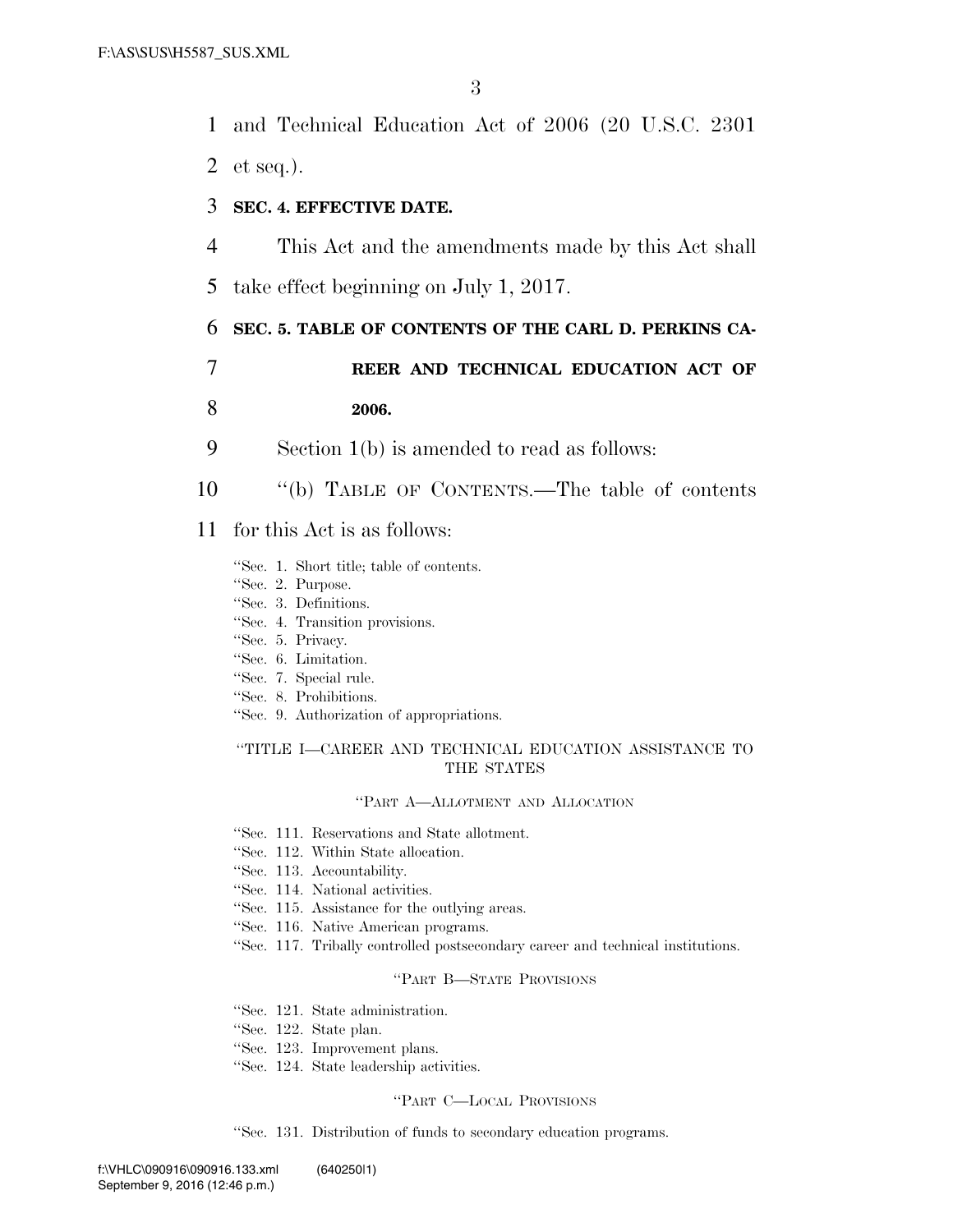- ''Sec. 132. Distribution of funds for postsecondary education programs.
- ''Sec. 133. Special rules for career and technical education.
- ''Sec. 134. Local application for career and technical education programs.
- ''Sec. 135. Local uses of funds.

## ''TITLE II—GENERAL PROVISIONS

#### ''PART A—FEDERAL ADMINISTRATIVE PROVISIONS

- ''Sec. 211. Fiscal requirements.
- ''Sec. 212. Authority to make payments.
- ''Sec. 213. Construction.
- ''Sec. 214. Voluntary selection and participation.
- ''Sec. 215. Limitation for certain students.
- ''Sec. 216. Federal laws guaranteeing civil rights.
- ''Sec. 217. Participation of private school personnel and children.
- ''Sec. 218. Limitation on Federal regulations.
- ''Sec. 219. Study on programs of study aligned to high-skill, high-wage occupations.

#### ''PART B—STATE ADMINISTRATIVE PROVISIONS

|  |  |  | "Sec. 221. Joint funding. |
|--|--|--|---------------------------|
|--|--|--|---------------------------|

- ''Sec. 222. Prohibition on use of funds to induce out-of-State relocation of businesses.
- ''Sec. 223. State administrative costs.
- ''Sec. 224. Student assistance and other Federal programs.''.

## 1 **SEC. 6. PURPOSE.**

| 2              | Section 2 $(20 \text{ U.S.C. } 2301)$ is amended—   |
|----------------|-----------------------------------------------------|
| 3              | $(1)$ in the matter preceding paragraph $(1)$ —     |
| $\overline{4}$ | (A) by striking "academic and career and            |
| 5              | technical skills" and inserting "academic knowl-    |
| 6              | edge and technical and employability skills";       |
| 7              | and                                                 |
| 8              | (B) by inserting "and programs of study"            |
| 9              | after "technical education programs";               |
| 10             | $(2)$ in paragraph $(3)$ , by striking ", including |
| 11             | tech prep education"; and                           |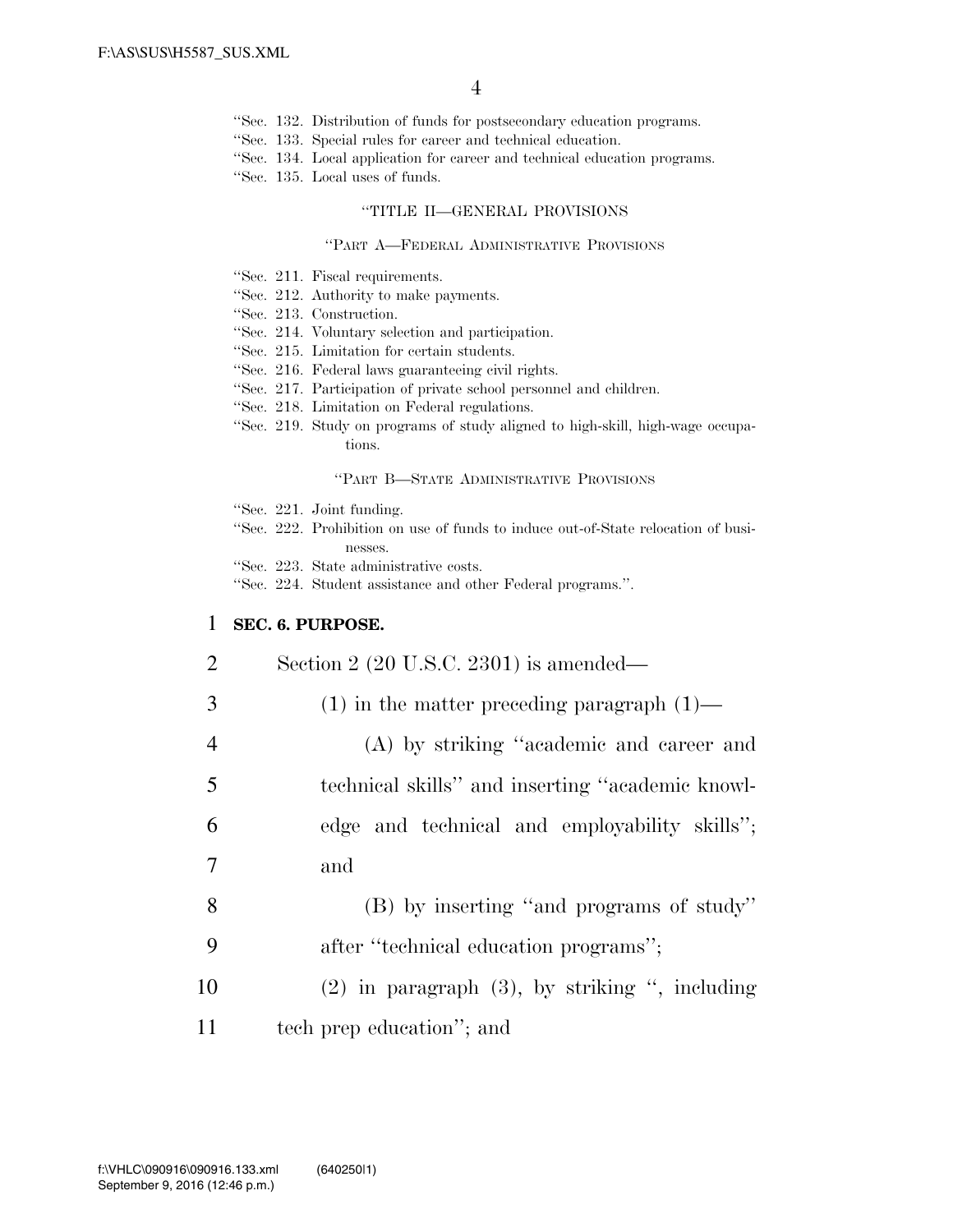| $\mathbf{1}$   | $(3)$ in paragraph $(4)$ , by inserting "and pro-                         |
|----------------|---------------------------------------------------------------------------|
| $\overline{2}$ | grams of study" after "technical education pro-                           |
| 3              | grams".                                                                   |
| 4              | SEC. 7. DEFINITIONS.                                                      |
| 5              | Section 3 $(20 \text{ U.S.C. } 2302)$ is amended—                         |
| 6              | $(1)$ by striking paragraphs $(16)$ , $(23)$ , $(24)$ ,                   |
| 7              | (25), (26), and (32);                                                     |
| 8              | $(2)$ by redesignating paragraphs $(8)$ , $(9)$ , $(10)$ ,                |
| 9              | $(11), (12), (13), (14), (15), (17), (18), (19), (20),$                   |
| 10             | $(21), (22), (27), (28), (29), (30), (31), (33),$ and                     |
| 11             | $(34)$ as paragraphs $(9)$ , $(10)$ , $(13)$ , $(16)$ , $(17)$ , $(19)$ , |
| 12             | $(20), (23), (25), (27), (28), (30), (32), (35), (39),$                   |
| 13             | $(40)$ , $(41)$ , $(44)$ , $(45)$ , $(46)$ , and $(47)$ , respectively;   |
| 14             | $(3)$ in paragraph $(3)$ —                                                |
| 15             | $(A)$ in subparagraph $(B)$ , by striking "5                              |
| 16             | different occupational fields to individuals" and                         |
| 17             | inserting "3 different fields, especially in in-de-                       |
| 18             | mand industry sectors or occupations, that are                            |
| 19             | available to all students"; and                                           |
| 20             | $(B)$ in subparagraph $(D)$ , by striking "not                            |
| 21             | fewer than 5 different occupational fields" and                           |
| 22             | inserting "not fewer than 3 different occupa-                             |
| 23             | tional fields";                                                           |
| 24             | $(4)$ in paragraph $(5)$ —                                                |
| 25             | $(A)$ in subparagraph $(A)$ —                                             |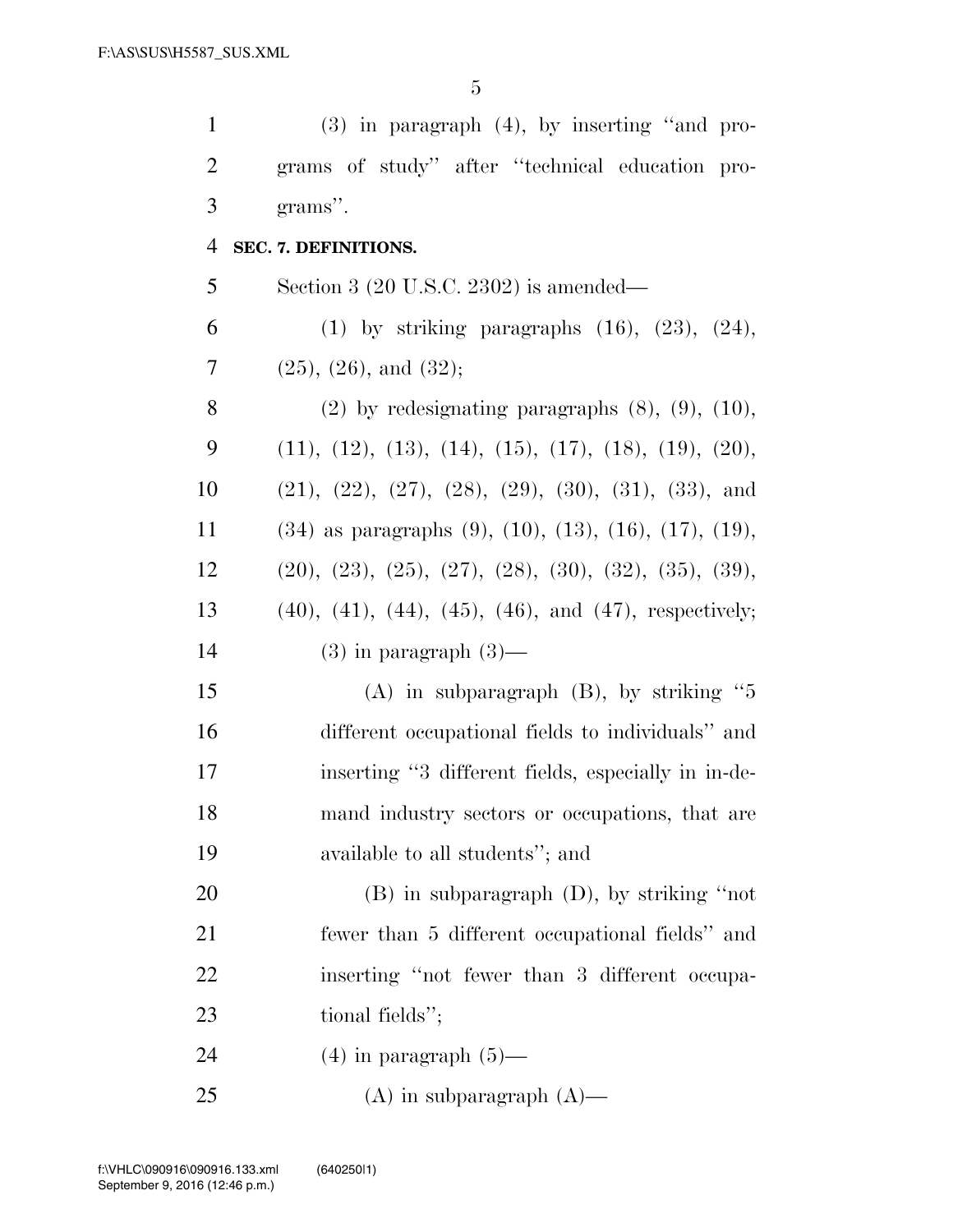| $\mathbf{1}$   | $(i)$ in clause $(i)$ —                              |
|----------------|------------------------------------------------------|
| $\overline{2}$ | (I) by striking "coherent and rig-                   |
| 3              | orous content aligned with challenging               |
| $\overline{4}$ | academic standards" and inserting                    |
| 5              | "content at the secondary level"                     |
| 6              | aligned with the challenging State                   |
| $\overline{7}$ | academic standards adopted by a                      |
| 8              | State under section $1111(b)(1)$ of the              |
| 9              | Elementary and Secondary Education                   |
| 10             | Act of 1965 (20 U.S.C. 6311(b)(1)),                  |
| 11             | and at the postsecondary level with                  |
| 12             | the rigorous academic content,"                      |
| 13             | (II) by striking "and skills" and                    |
| 14             | inserting "and skills,"; and                         |
| 15             | (III) by inserting ", including in                   |
| 16             | in-demand industry sectors or occupa-                |
| 17             | tions" before the semicolon at the                   |
| 18             | end;                                                 |
| 19             | $(ii)$ in clause $(ii)$ , by striking ", an in-      |
| 20             | dustry-recognized credential, a certificate,         |
| 21             | or an associate degree" and inserting "or            |
| 22             | recognized postsecondary credential,<br>$\mathbf{a}$ |
| 23             | which may include an industry-recognized             |
| 24             | credential"; and                                     |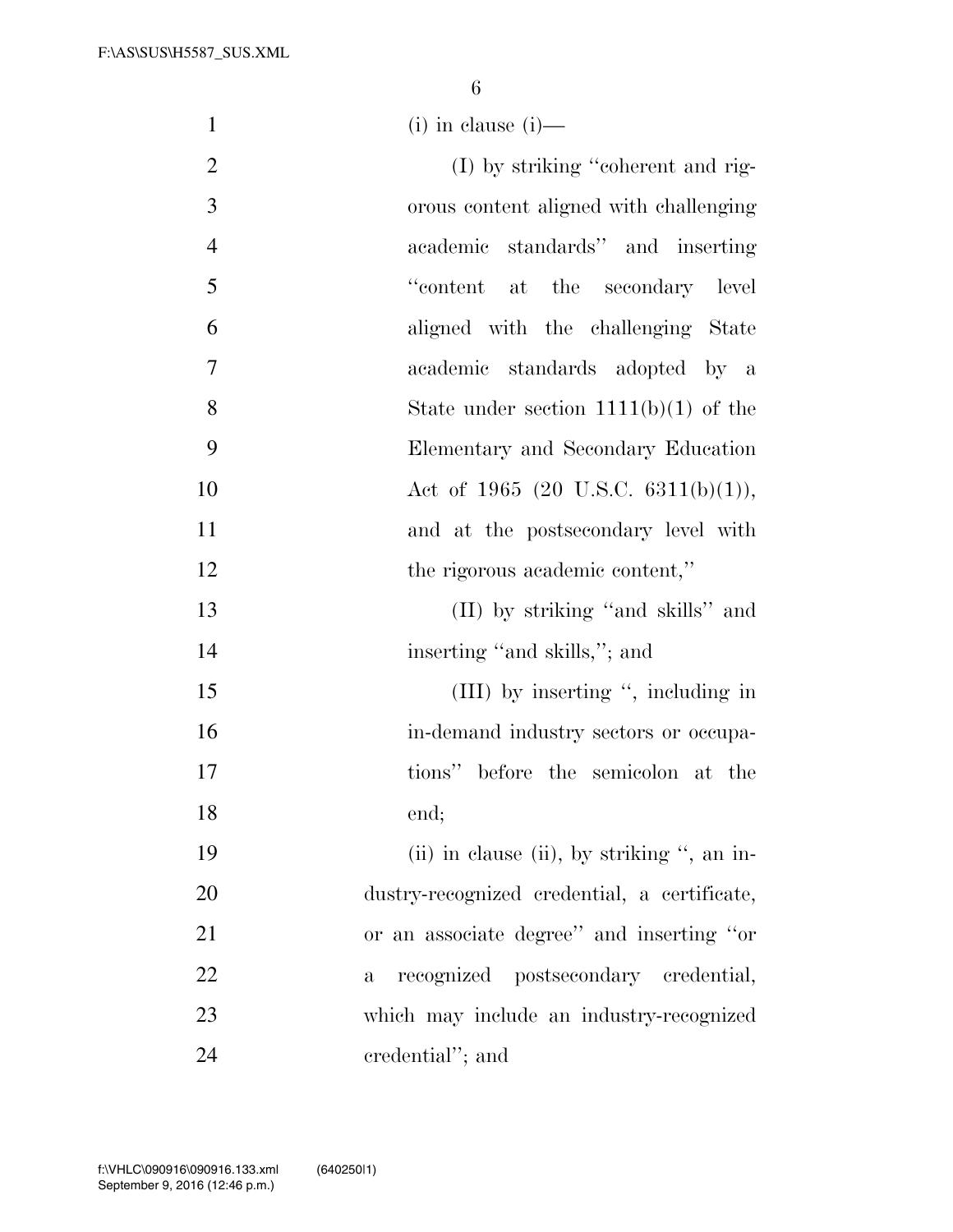| $\mathbf{1}$   | (iii) in clause (iii), by striking "and"           |
|----------------|----------------------------------------------------|
| $\overline{2}$ | at the end;                                        |
| 3              | $(B)$ in subparagraph $(B)$ —                      |
| $\overline{4}$ | (i) by inserting ", work-based, or                 |
| 5              | other" after "competency-based";                   |
| 6              | (ii) by striking "contributes to the"              |
| 7              | and inserting "supports the development            |
| 8              | of";                                               |
| 9              | (iii) by striking the period at the end            |
| 10             | and inserting a semicolon; and                     |
| 11             | (iv) by striking "general"; and                    |
| 12             | (C) by adding at the end the following:            |
| 13             | "(C) to the extent practicable, coordinate         |
| 14             | between secondary and postsecondary education      |
| 15             | programs, which may include early college pro-     |
| 16             | grams with articulation agreements, dual or        |
| 17             | concurrent enrollment program opportunities,       |
| 18             | or programs of study; and                          |
| 19             | $\lq\lq$ (D) may include career exploration at the |
| 20             | high school level or as early as the middle        |
| 21             | grades (as such term is defined in section 8101)   |
| 22             | of the Elementary and Secondary Education          |
| 23             | Act of 1965 (20 U.S.C. 7801)).";                   |
| 24             | $(5)$ in paragraph $(7)$ —                         |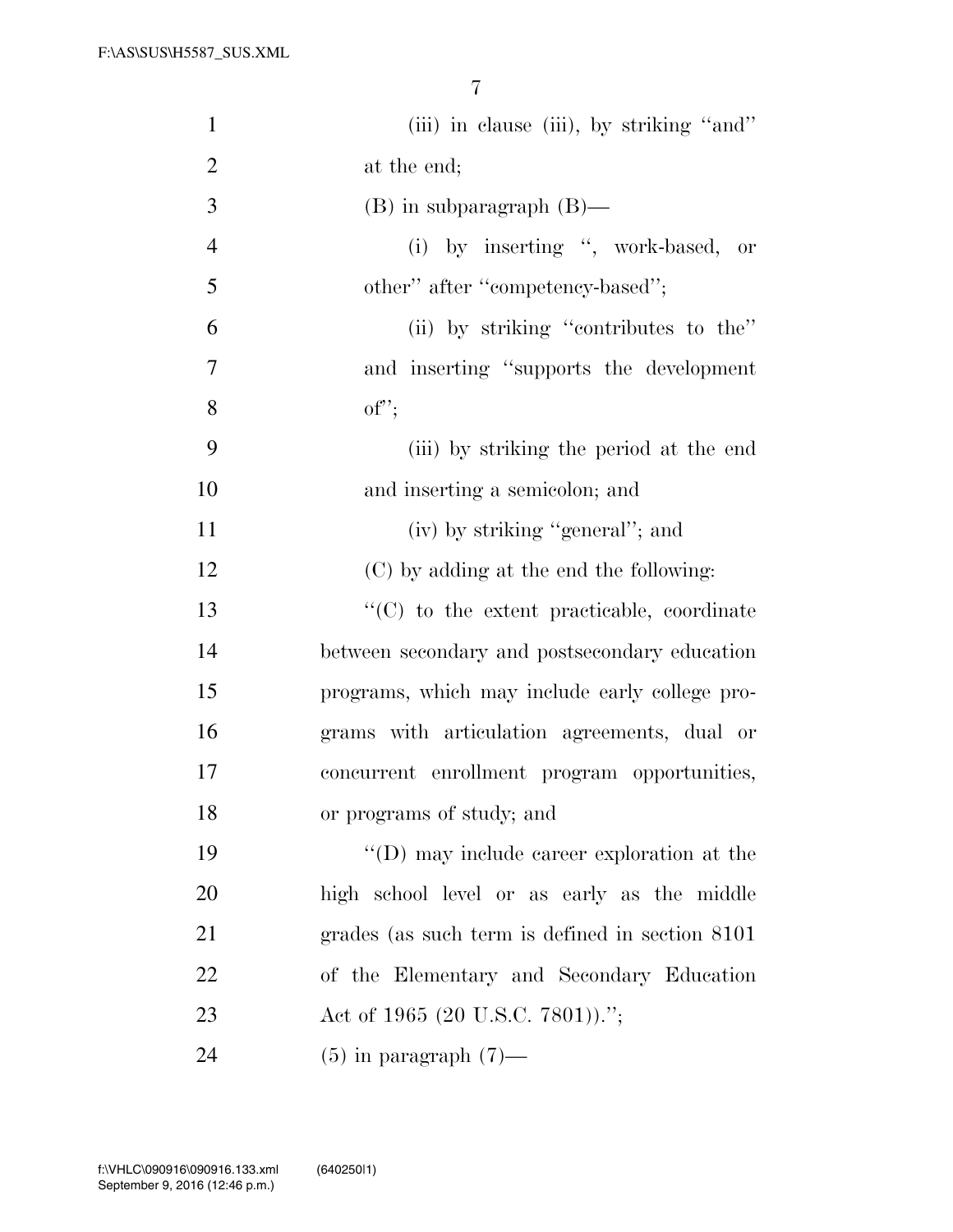(A) in subparagraph (A), by striking ''(and parents, as appropriate)'' and inserting ''(and, as appropriate, parents and out-of-school youth)''; and (B) in subparagraph (B), by striking ''fi- nancial aid,'' and all that follows through the period at the end and inserting ''financial aid, job training, secondary and postsecondary op- tions (including baccalaureate degree pro- grams), dual or concurrent enrollment pro- grams, work-based learning opportunities, and 12 support services."; (6) by inserting after paragraph (7) the fol- lowing: ''(8) CAREER PATHWAYS.—The term 'career pathways' has the meaning given the term in section 3 of the Workforce Innovation and Opportunity Act 18 (29 U.S.C. 3102)."; (7) by inserting after paragraph (10) (as so re- designated by paragraph (2)) the following: 21 "(11) CTE CONCENTRATOR.—The term 'CTE concentrator' means—

23 ''(A) at the secondary school level, a stu-dent served by an eligible recipient who has—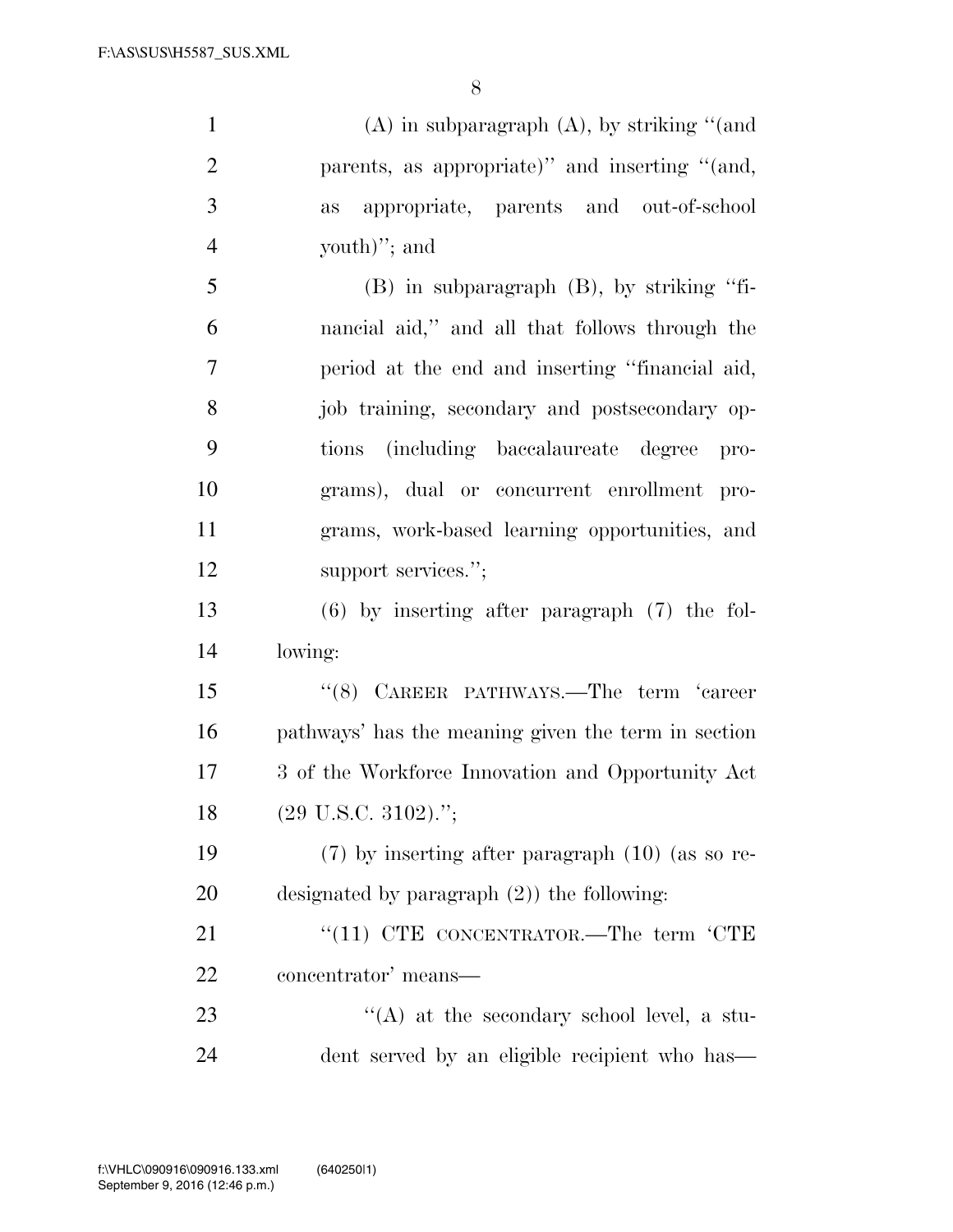| $\mathbf{1}$   | "(i) completed 3 or more career and                   |
|----------------|-------------------------------------------------------|
| $\overline{2}$ | technical education courses; or                       |
| 3              | "(ii) completed at least 2 courses in a               |
| $\overline{4}$ | single career and technical education pro-            |
| 5              | gram or program of study; or                          |
| 6              | $\lq\lq (B)$ at the postsecondary level, a student    |
| 7              | enrolled in an eligible recipient who has—            |
| 8              | $\lq\lq$ (i) earned at least 12 cumulative            |
| 9              | credits within a career and technical edu-            |
| 10             | cation program or program of study; or                |
| 11             | "(ii) completed such a program if the                 |
| 12             | program encompasses fewer than 12 cred-               |
| 13             | its or the equivalent in total.                       |
| 14             | "(12) CTE PARTICIPANT.—The term 'CTE                  |
| 15             | participant' means an individual who completes not    |
| 16             | less than 1 course or earns not less than 1 credit in |
| 17             | a career and technical education program or pro-      |
| 18             | gram of study of an eligible recipient.";             |
| 19             | $(8)$ by inserting after paragraph $(13)$ (as so re-  |
| 20             | designated by paragraph $(2)$ ) the following:        |
| 21             | "(14) DUAL OR CONCURRENT ENROLLMENT.-                 |
| 22             | The term 'dual or concurrent enrollment' has the      |
| 23             | meaning given the term in section 8101 of the Ele-    |
| 24             | mentary and Secondary Education Act of 1965 (20)      |
| 25             | U.S.C. 7801).                                         |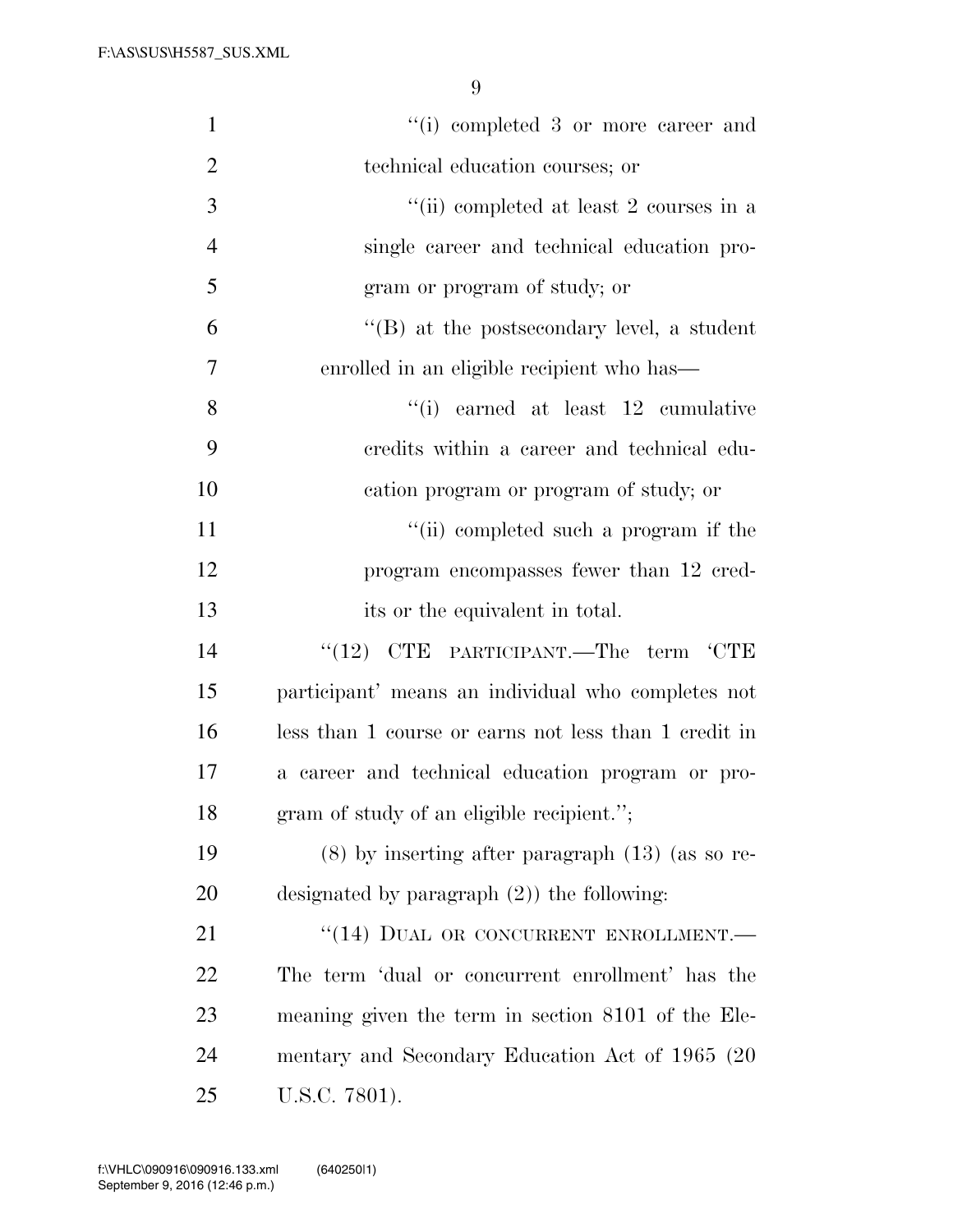| $\mathbf{1}$   | $(15)$ EARLY COLLEGE HIGH SCHOOL.—The                |
|----------------|------------------------------------------------------|
| $\overline{2}$ | term 'early college high school' has the meaning     |
| 3              | given the term in section 8101 of the Elementary     |
| $\overline{4}$ | and Secondary Education Act of 1965 (20 U.S.C.       |
| 5              | $7801)$ .";                                          |
| 6              | $(9)$ by inserting after paragraph $(17)$ (as so re- |
| $\overline{7}$ | designated by paragraph $(2)$ ) the following:       |
| 8              | "(18) ELIGIBLE ENTITY.—The term 'eligible            |
| 9              | entity' means a consortium that—                     |
| 10             | "(A) shall include at least two of the fol-          |
| 11             | lowing:                                              |
| 12             | "(i) a local educational agency;                     |
| 13             | "(ii) an educational service agency;                 |
| 14             | "(iii) an eligible institution;                      |
| 15             | "(iv) an area career and technical                   |
| 16             | education school;                                    |
| 17             | $\lq\lq$ (v) a State educational agency; or          |
| 18             | "(vi) the Bureau of Indian Education;                |
| 19             | "(B) may include a regional, State, or local         |
| 20             | public or private organization, including a com-     |
| 21             | munity-based organization, one or more employ-       |
| 22             | ers, or a qualified intermediary; and                |
| 23             | "(C) is led by an entity or partnership of           |
| 24             | entities described in subparagraph $(A).$ ";         |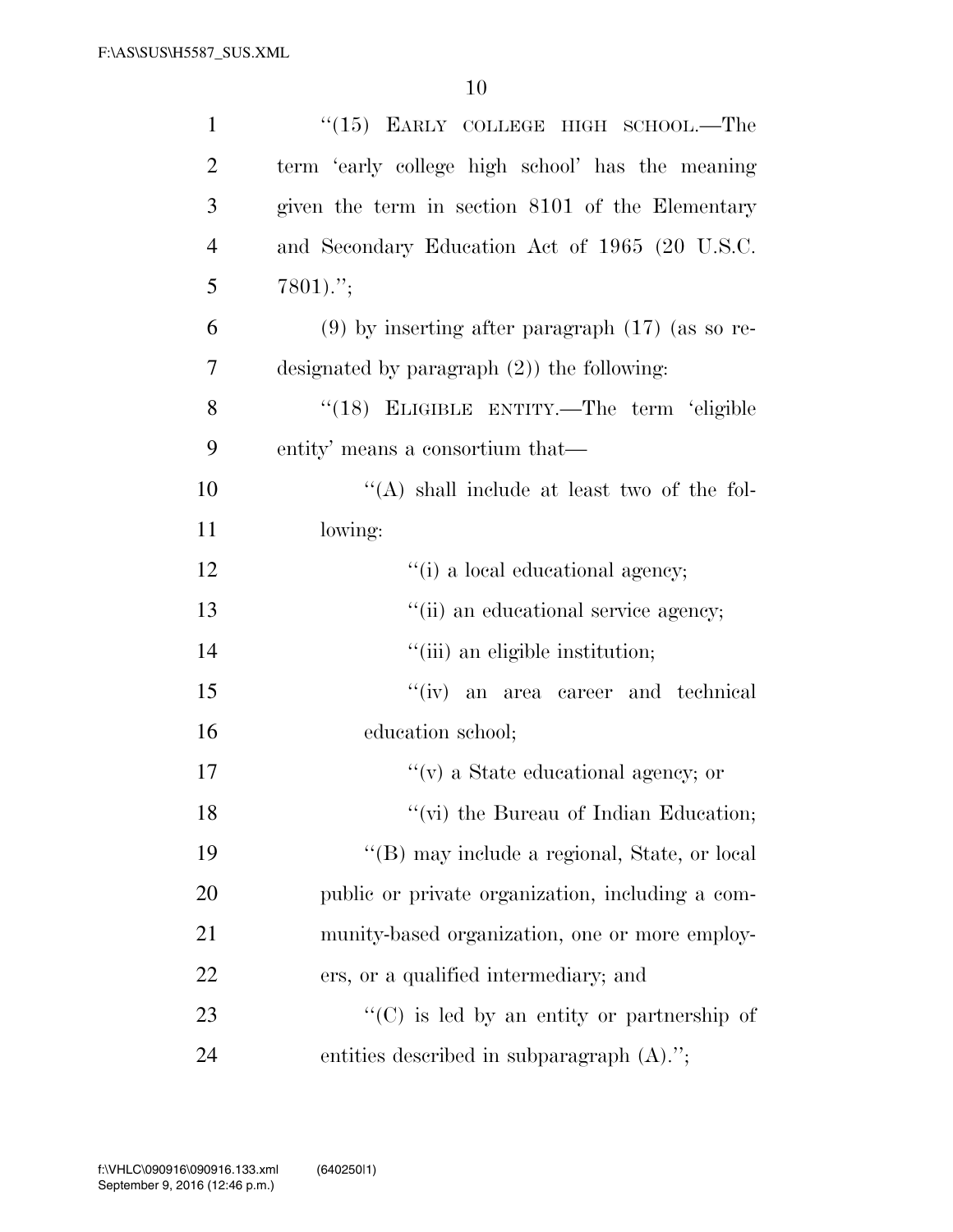| $\mathbf{1}$   | $(10)$ by amending paragraph $(19)$ (as so redes-  |
|----------------|----------------------------------------------------|
| $\overline{2}$ | ignated by paragraph $(2)$ ) to read as follows:   |
| 3              | "(19) ELIGIBLE INSTITUTION.—The term 'eli-         |
| $\overline{4}$ | gible institution' means—                          |
| 5              | "(A) a consortium of 2 or more of the enti-        |
| 6              | ties described in subparagraphs (B) through        |
| $\overline{7}$ | (F);                                               |
| 8              | "(B) a public or nonprofit private institu-        |
| 9              | tion of higher education that offers and will use  |
| 10             | funds provided under this title in support of ca-  |
| 11             | reer and technical education courses that lead     |
| 12             | to technical skill proficiency, an industry-recog- |
| 13             | nized credential, a certificate, or an associate   |
| 14             | degree;                                            |
| 15             | "(C) a local educational agency providing          |
| 16             | education at the postsecondary level;              |
| 17             | "(D) an area career and technical edu-             |
| 18             | cation school providing education at the post-     |
| 19             | secondary level;                                   |
| 20             | $\lq\lq(E)$ a postsecondary educational institu-   |
| 21             | tion controlled by the Bureau of Indian Affairs    |
| <u>22</u>      | or operated by or on behalf of any Indian tribe    |
| 23             | that is eligible to contract with the Secretary of |
| 24             | the Interior for the administration of programs    |
| 25             | under the Indian Self-Determination and Edu-       |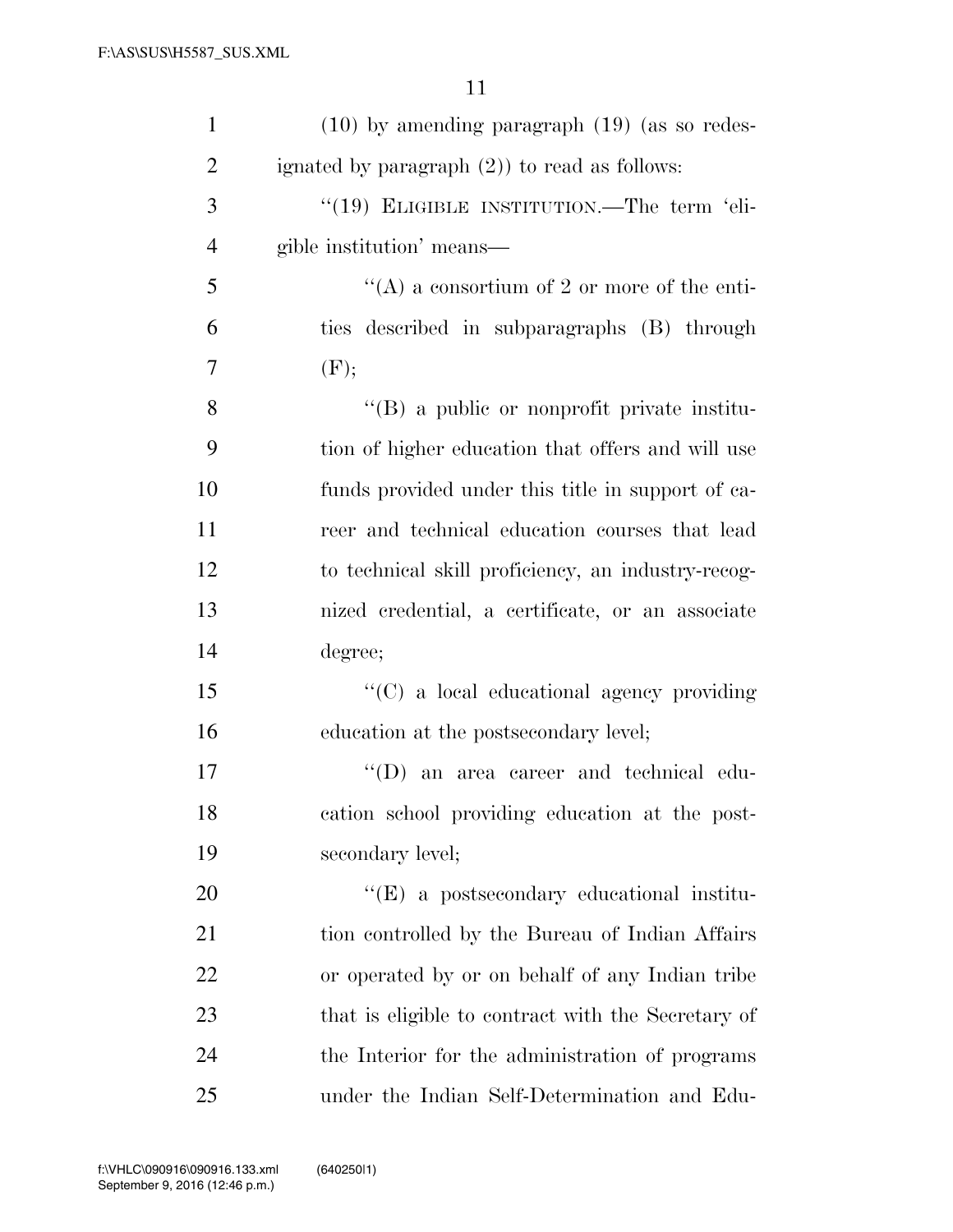| $\mathbf{1}$   | cation Assistance Act (25 U.S.C. 450 et seq.)        |
|----------------|------------------------------------------------------|
| $\overline{2}$ | or the Act of April 16, 1934 (25 U.S.C. 452 et       |
| 3              | $seq.$ ; or                                          |
| $\overline{4}$ | $\lq\lq(F)$ an educational service agency.";         |
| 5              | $(11)$ by amending paragraph $(20)$ (as so redes-    |
| 6              | ignated by paragraph $(2)$ ) to read as follows:     |
| $\overline{7}$ | "(20) ELIGIBLE RECIPIENT.—The term 'eligible         |
| 8              | recipient' means—                                    |
| 9              | $\lq\lq$ an eligible institution or consortium       |
| 10             | of eligible institutions eligible to receive assist- |
| 11             | ance under section 132; or                           |
| 12             | "(B) a local educational agency (including           |
| 13             | a public charter school that operates as a local     |
| 14             | educational agency), an area career and tech-        |
| 15             | nical education school, an educational service       |
| 16             | agency, or a consortium of such entities, eligible   |
| 17             | to receive assistance under section $131$ .";        |
| 18             | $(12)$ by adding after paragraph $(20)$ (as so re-   |
| 19             | designated by paragraph $(2)$ ) the following:       |
| 20             | "(21) ENGLISH LEARNER.—The term 'English             |
| 21             | learner' means—                                      |
| 22             | "(A) a secondary school student who is an            |
| 23             | English learner, as defined in section 8101 of       |
| 24             | the Elementary and Secondary Education Act           |
| 25             | of 1965 (20 U.S.C. 7801); or                         |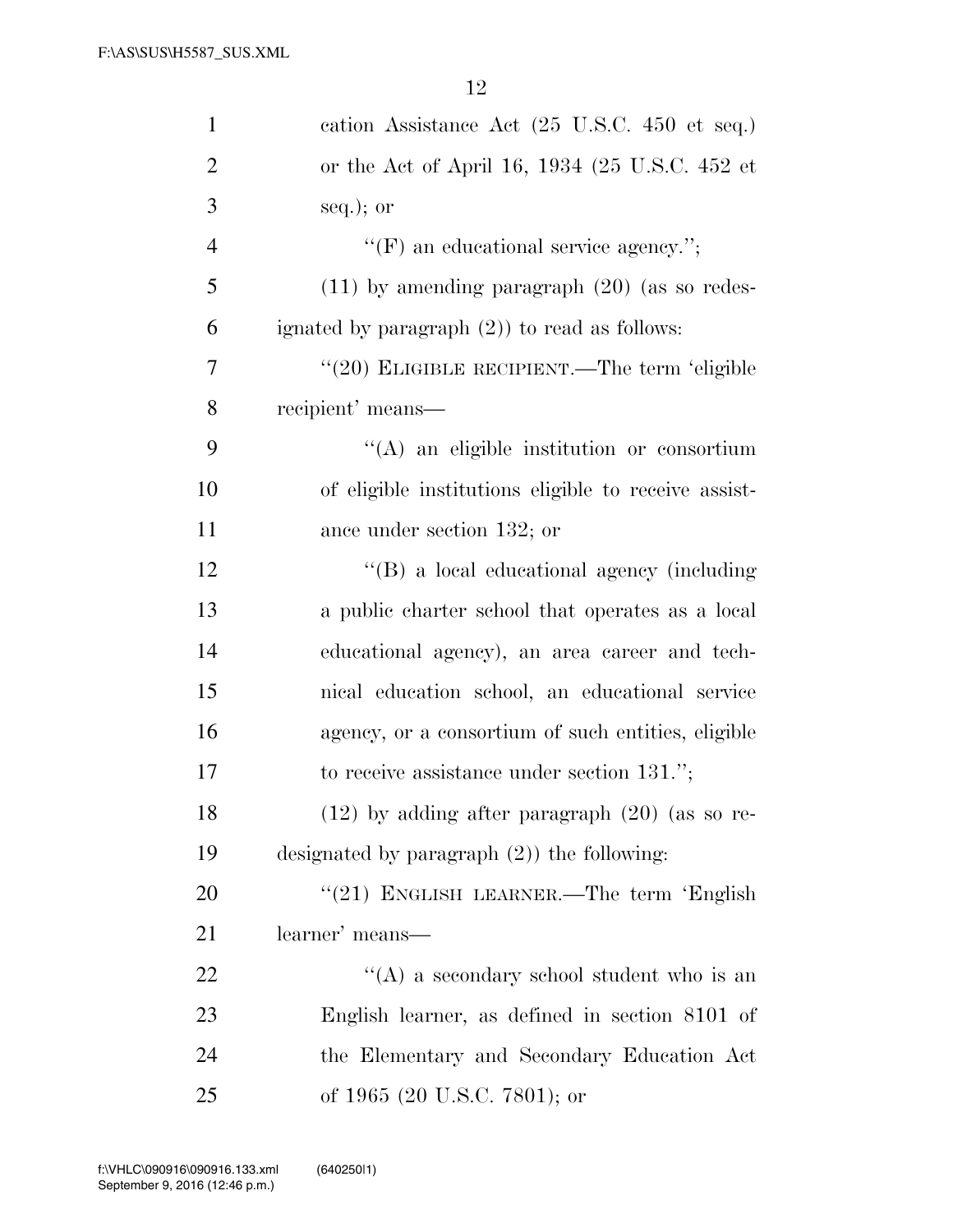| $\mathbf{1}$   | "(B) an adult or an out-of-school youth            |
|----------------|----------------------------------------------------|
| $\overline{2}$ | who has limited ability in speaking, reading,      |
| 3              | writing, or understanding the English language     |
| $\overline{4}$ | $and$ —                                            |
| 5              | "(i) whose native language is a lan-               |
| 6              | guage other than English; or                       |
| 7              | "(ii) who lives in a family environment            |
| 8              | in which a language other than English is          |
| 9              | the dominant language.                             |
| 10             | "(22) EVIDENCE-BASED.—The term 'evidence-          |
| 11             | based' has the meaning given the term in section   |
| 12             | $8101(21)(A)$ of the Elementary and Secondary Edu- |
| 13             | cation Act of 1965 (20 U.S.C. 7801(21)(A)).";      |
| 14             | $(13)$ by inserting after paragraph $(23)$ (as so  |
| 15             | redesignated by paragraph $(2)$ ) the following:   |
| 16             | "(24) IN-DEMAND INDUSTRY SECTOR OR OCCU-           |
| 17             | PATION.—The term 'in-demand industry sector or     |
| 18             | occupation' has the meaning given the term in sec- |
| 19             | tion 3 of the Workforce Innovation and Opportunity |
| 20             | Act $(29 \text{ U.S.C. } 3102)$ .";                |
| 21             | $(14)$ by inserting after paragraph $(25)$ (as so  |
| 22             | redesignated by paragraph $(2)$ ) the following:   |
| 23             | "(26) INDUSTRY OR SECTOR PARTNERSHIP.-             |
| 24             | The term 'industry or sector partnership' has the  |
| 25             | meaning given the term in section 3 of the Work-   |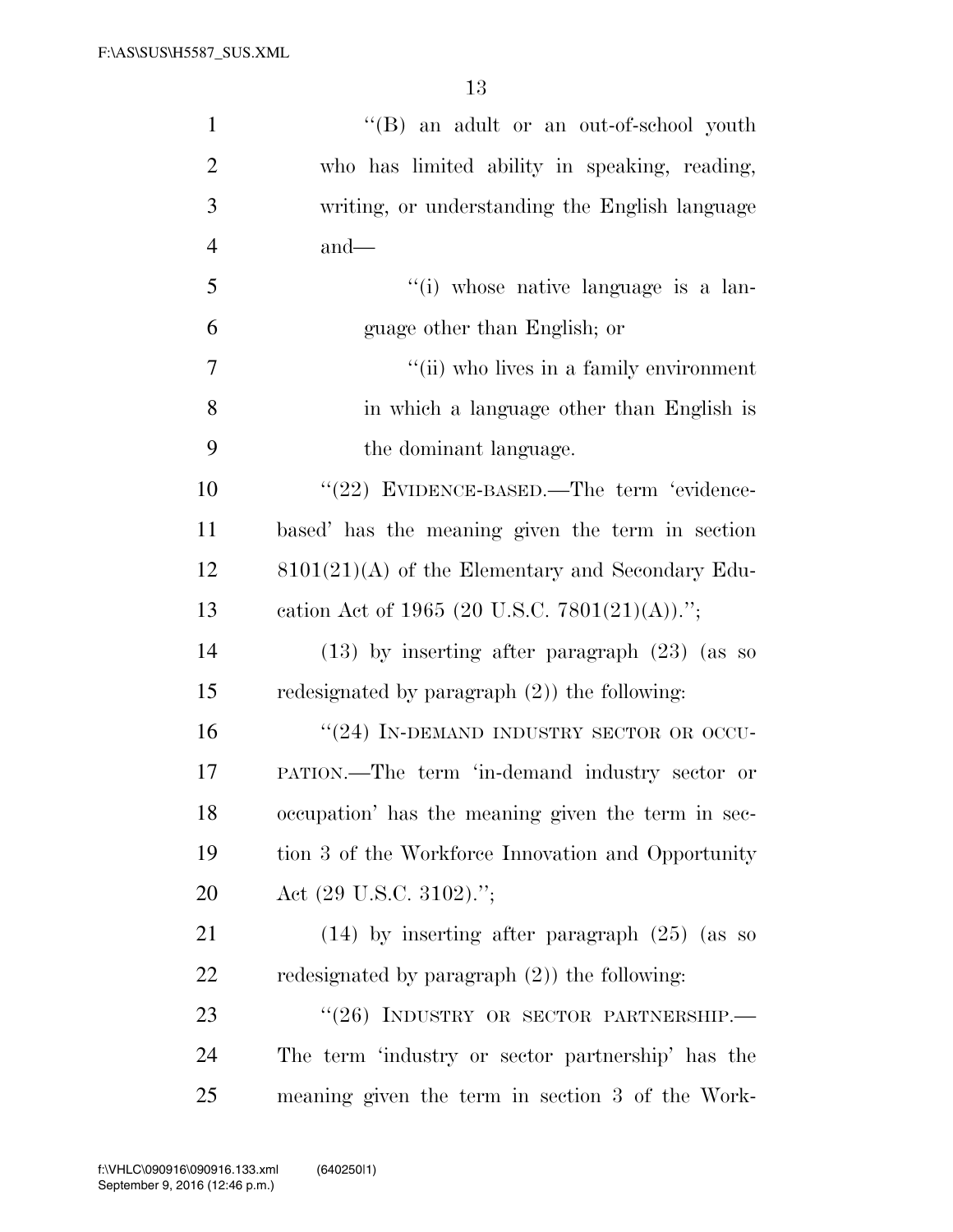| $\mathbf{1}$   | force Innovation and Opportunity Act (29 U.S.C.      |
|----------------|------------------------------------------------------|
| $\overline{2}$ | $3102$ .";                                           |
| 3              | $(15)$ by inserting after paragraph $(28)$ (as so    |
| $\overline{4}$ | redesignated by paragraph $(2)$ ) the following:     |
| 5              | (29)<br>LOCAL<br>WORKFORCE<br><b>DEVELOPMENT</b>     |
| 6              | BOARD.—The term 'local workforce development         |
| $\overline{7}$ | board' means a local workforce development board     |
| 8              | established under section 107 of the Workforce In-   |
| 9              | novation and Opportunity Act.";                      |
| 10             | $(16)$ by inserting after paragraph $(30)$ (as so    |
| 11             | redesignated by paragraph $(2)$ ) the following:     |
| 12             | "(31) OUT-OF-SCHOOL YOUTH.—The term 'out-            |
| 13             | of-school youth' has the meaning given the term in   |
| 14             | section 3 of the Workforce Innovation and Oppor-     |
| 15             | tunity Act (29 U.S.C. 3102).";                       |
| 16             | $(17)$ by inserting after paragraph $(32)$ (as so    |
| $17\,$         | redesignated by paragraph $(2)$ ) the following:     |
| 18             | "(33) PARAPROFESSIONAL.—The term 'para-              |
| 19             | professional' has the meaning given the term in sec- |
| 20             | tion 8101 of the Elementary and Secondary Edu-       |
| 21             | cation Act of 1965 (20 U.S.C. 7801).                 |
| 22             | "(34) PAY FOR SUCCESS INITIATIVE.—The                |
| 23             | term 'pay for success initiative' has the meaning    |
| 24             | given the term in section 8101 of the Elementary     |
| 25             | and Secondary Education Act of 1965 (20 U.S.C.       |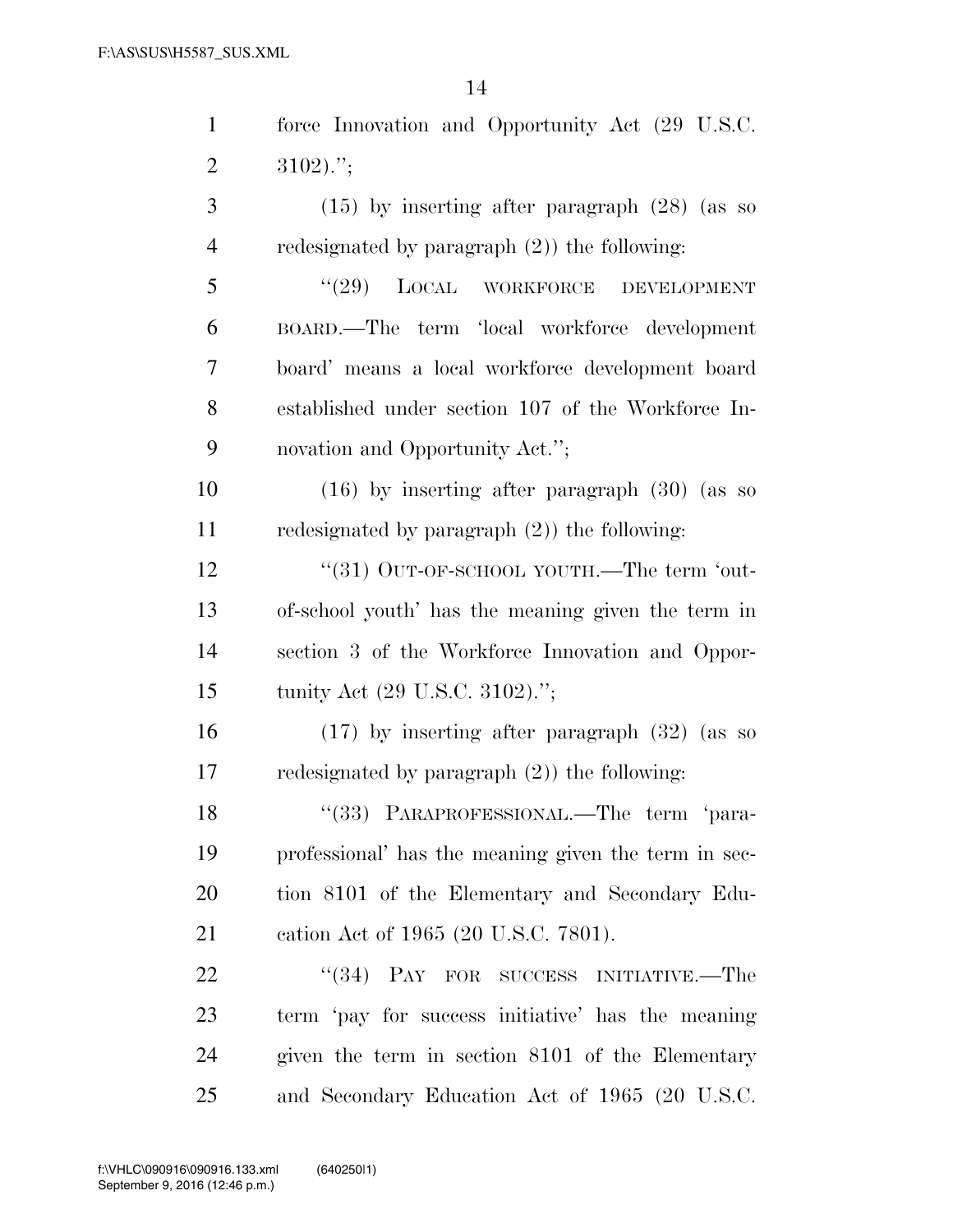| $1 \quad \blacksquare$ | 7801), except that such term does not include an |
|------------------------|--------------------------------------------------|
|                        | 2 initiative that—                               |

 $\langle (A) \rangle$  reduces the special education or re- lated services that a student would otherwise receive under the Individuals with Disabilities Education Act (20 U.S.C. 1400 et seq.); or

 ''(B) otherwise reduces the rights of a stu- dent or the obligations of an entity under the Individuals with Disabilities Education Act (20 U.S.C. 1400 et seq.), the Rehabilitation Act of 1973 (29 U.S.C. 701 et seq.), the Americans with Disabilities Act of 1990 (42 U.S.C. 12101 et seq.), or any other law.'';

 (18) by inserting after paragraph (35) (as so redesignated by paragraph (2)) the following:

16 "(36) PROGRAM OF STUDY.—The term 'pro- gram of study' means a coordinated, nonduplicative sequence of secondary and postsecondary academic and technical content that—

20  $\langle (A) \rangle$  incorporates challenging State aca- demic standards, including those adopted by a 22 State under section 1111(b)(1) of the Elemen-23 tary and Secondary Education Act of 1965 (20 24 U.S.C.  $6311(b)(1)$ , that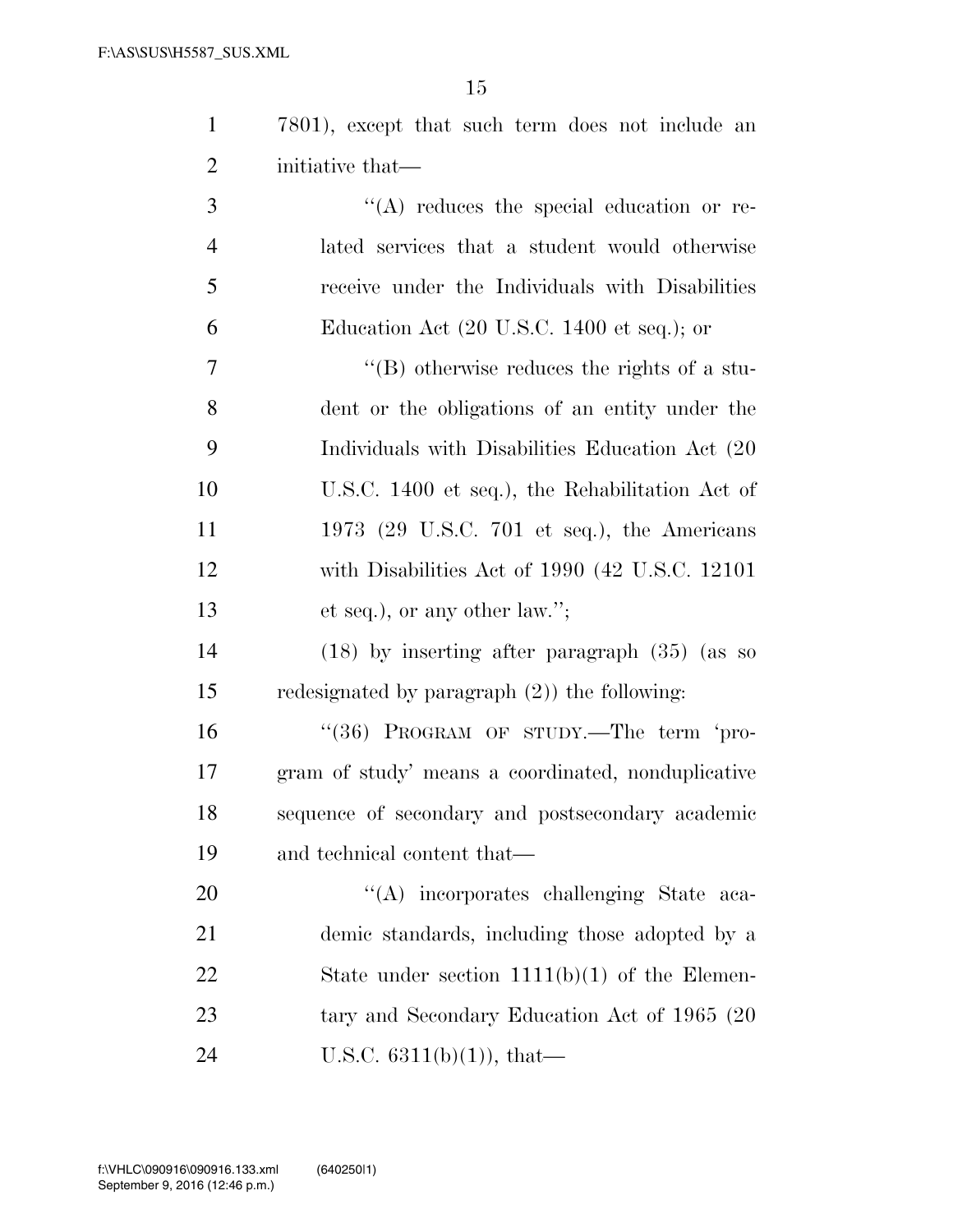F:\AS\SUS\H5587\_SUS.XML

| $\mathbf{1}$   | "(i) address both academic and tech-                 |
|----------------|------------------------------------------------------|
| $\overline{2}$ | nical knowledge and skills, including em-            |
| 3              | ployability skills; and                              |
| $\overline{4}$ | "(ii) are aligned with the needs of in-              |
| 5              | dustries in the economy of the State, re-            |
| 6              | gion, or local area;                                 |
| $\overline{7}$ | "(B) progresses in specificity (beginning            |
| 8              | with all aspects of an industry or career cluster    |
| 9              | and leading to more occupational specific in-        |
| 10             | struction);                                          |
| 11             | $\lq\lq$ has multiple entry and exit points          |
| 12             | that incorporate credentialing; and                  |
| 13             | $\lq\lq$ (D) culminates in the attainment of a       |
| 14             | recognized postsecondary credential.                 |
| 15             | "(37) QUALIFIED INTERMEDIARY.—The term               |
| 16             | 'qualified intermediary' means a non-profit entity   |
| 17             | that demonstrates expertise to build, connect, sus-  |
| 18             | tain, and measure partnerships with entities such as |
| 19             | employers, schools, community-based organizations,   |
| 20             | postsecondary institutions, social service organiza- |
| 21             | tions, economic development organizations,<br>and    |
| 22             | workforce systems to broker services, resources, and |
| 23             | supports to youth and the organizations and systems  |
| 24             | that are designed to serve youth, including—         |
| 25             | $\lq\lq$ connecting employers to classrooms;         |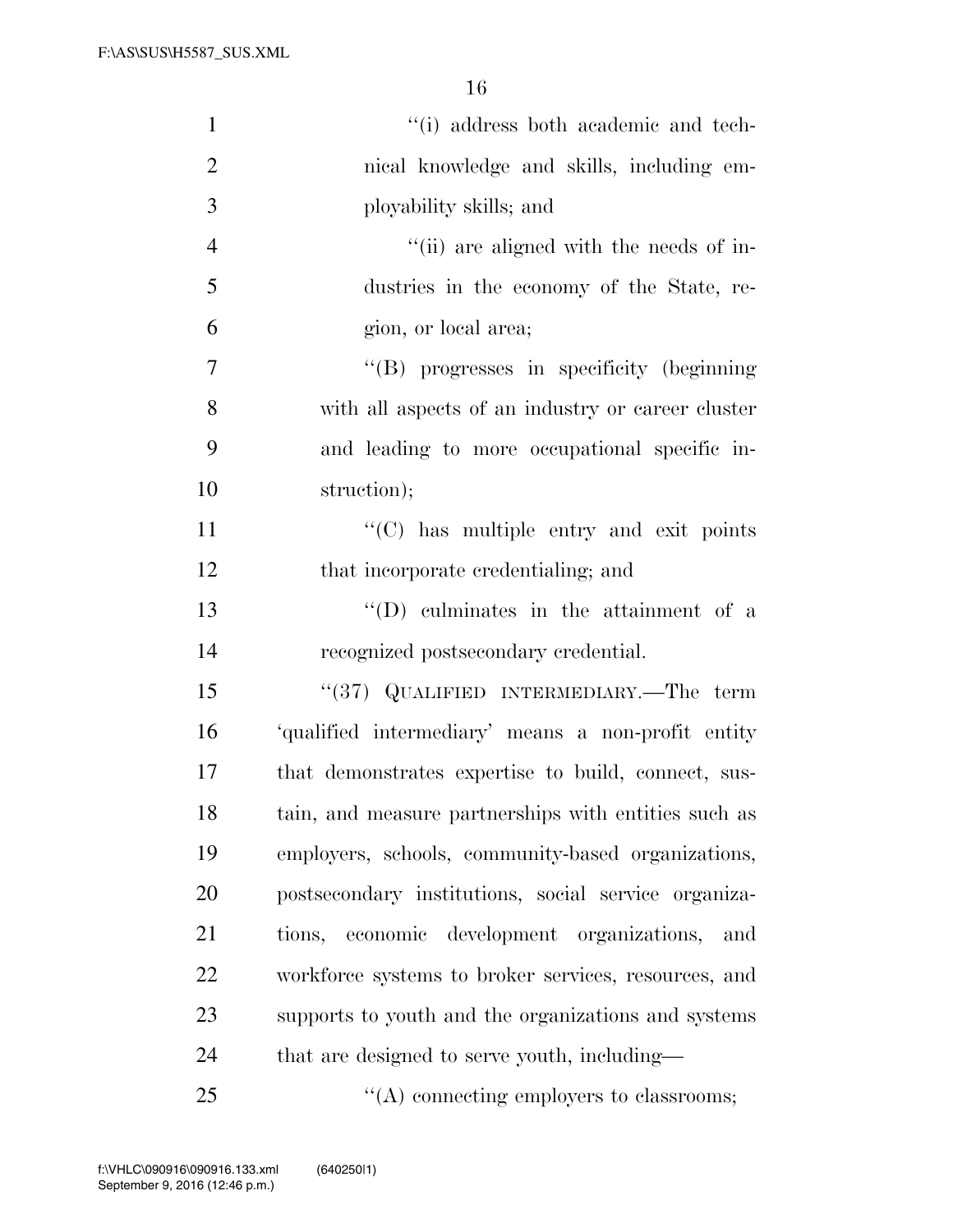| $\mathbf{1}$   | $\lq\lq$ assisting in the design and implemen-       |
|----------------|------------------------------------------------------|
| $\overline{2}$ | tation of career and technical education pro-        |
| 3              | grams and programs of study;                         |
| $\overline{4}$ | "(C) delivering professional development;            |
| 5              | $\lq\lq$ connecting students to internships          |
| 6              | and other work-based learning opportunities;         |
| $\overline{7}$ | and                                                  |
| 8              | "(E) developing personalized student sup-            |
| 9              | ports.                                               |
| 10             | "(38) RECOGNIZED POSTSECONDARY CREDEN-               |
| 11             | TIAL.—The term 'recognized postsecondary creden-     |
| 12             | tial' has the meaning given the term in section 3 of |
| 13             | the Workforce Innovation and Opportunity Act (29)    |
| 14             | U.S.C. $3102$ .";                                    |
| 15             | $(19)$ in paragraph $(41)$ (as so redesignated by    |
| 16             | paragraph $(2)$ )—                                   |
| 17             | $(A)$ in subparagraph $(B)$ , by striking "fos-      |
| 18             | ter children" and inserting "youth who are in        |
| 19             | or have aged out of the foster care system";         |
| 20             | $(B)$ in subparagraph $(E)$ , by striking            |
| 21             | "and" at the end;                                    |
| 22             | $(C)$ in subparagraph $(F)$ , by striking "indi-     |
| 23             | viduals with limited English proficiency." and       |
| 24             | inserting "English learners;"; and                   |
| 25             | (D) by adding at the end the following:              |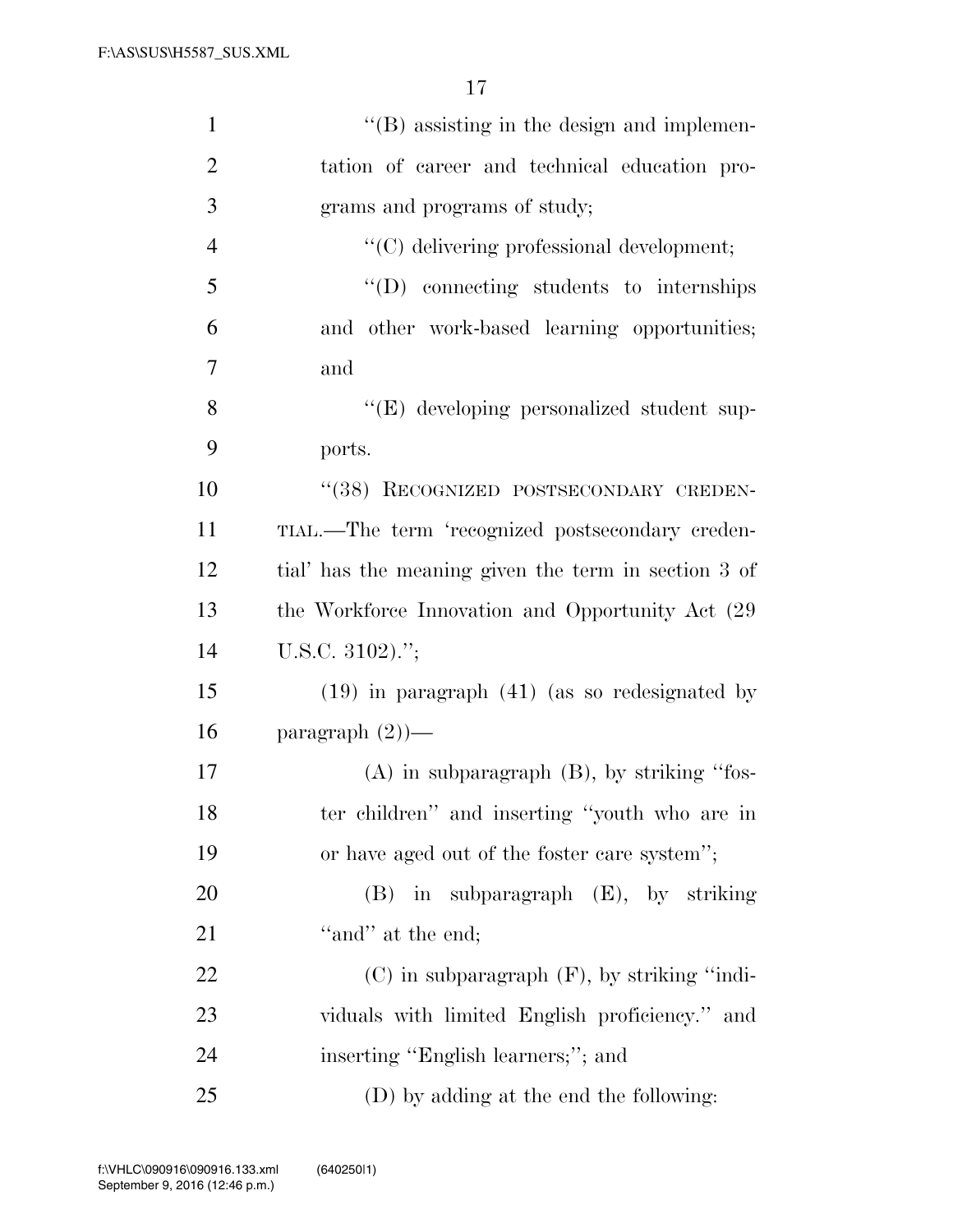| $\mathbf{1}$   | $\lq\lq(G)$ homeless individuals described in sec-     |
|----------------|--------------------------------------------------------|
| $\overline{2}$ | tion 725 of the McKinney-Vento Homeless As-            |
| 3              | sistance Act $(42 \text{ U.S.C. } 11434a)$ ; and       |
| $\overline{4}$ | $\lq\lq (H)$ youth with a parent who-                  |
| 5              | "(i) is a member of the armed forces                   |
| 6              | such term is defined in section<br>(as                 |
| 7              | $101(a)(4)$ of title 10, United States Code);          |
| 8              | and                                                    |
| 9              | "(ii) is on active duty (as such term                  |
| 10             | is defined in section $101(d)(1)$ of such              |
| 11             | title). $\mathcal{C}$ ;                                |
| 12             | $(20)$ by inserting after paragraph $(41)$ (as so      |
| 13             | redesignated by paragraph $(2)$ ) the following:       |
| 14             | "(42) SPECIALIZED INSTRUCTIONAL SUPPORT                |
| 15             | PERSONNEL.—The term 'specialized instructional         |
| 16             | support personnel' has the meaning given the term      |
| 17             | in section 8101 of the Elementary and Secondary        |
| 18             | Education Act of 1965 (20 U.S.C. 7801).                |
| 19             | "(43) SPECIALIZED INSTRUCTIONAL SUPPORT                |
| 20             | SERVICES.—The term 'specialized instructional sup-     |
| 21             | port services' has the meaning given the term in sec-  |
| 22             | tion 8101 of the Elementary and Secondary Edu-         |
| 23             | cation Act of 1965 (20 U.S.C. 7801).";                 |
| 24             | $(21)$ in paragraph $(45)$ (as so redesignated by      |
| 25             | paragraph $(2)$ ) by inserting "(including paraprofes- |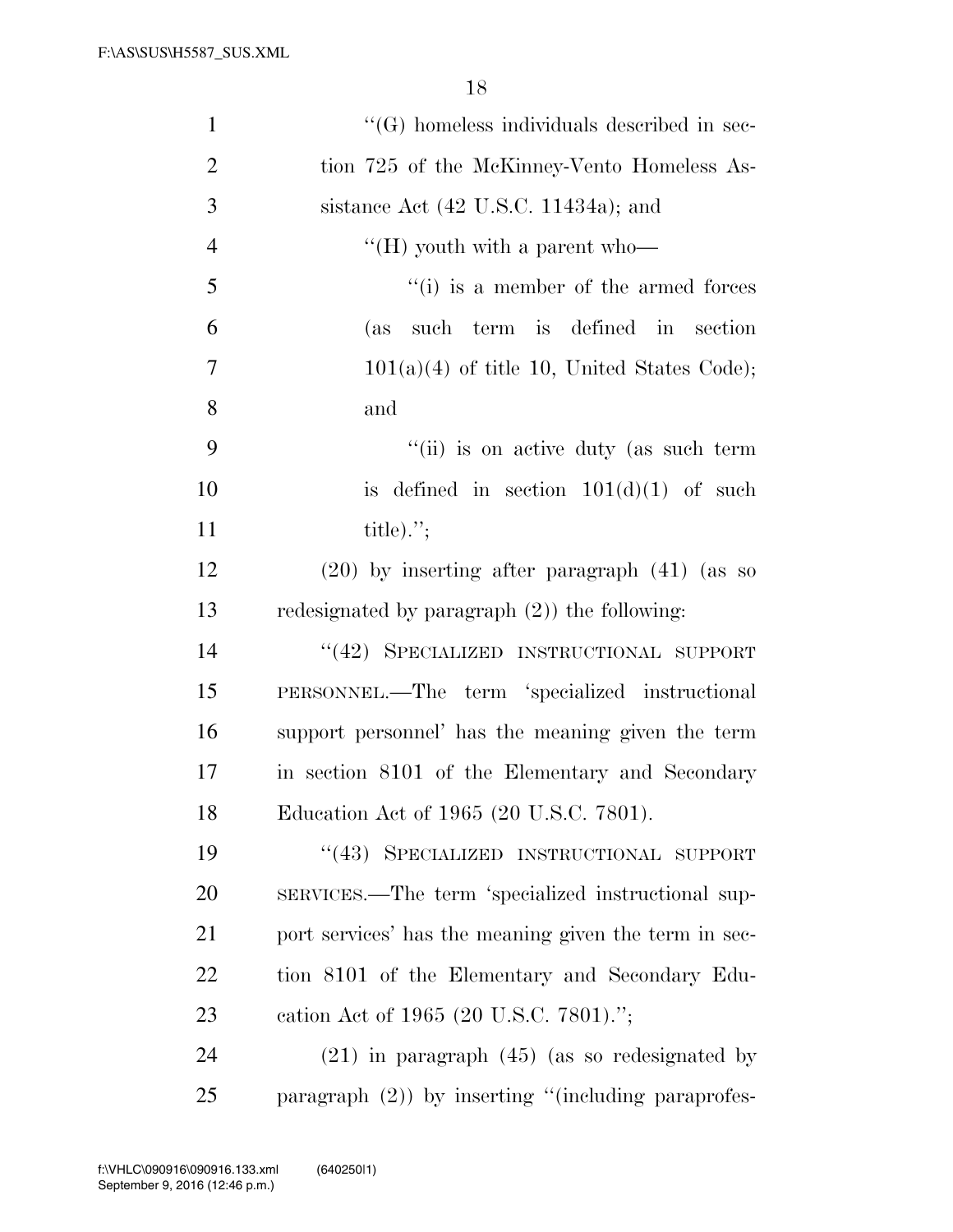| $\mathbf{1}$   | sionals and specialized instructional support per-     |
|----------------|--------------------------------------------------------|
| $\overline{2}$ | sonnel)" after "supportive personnel"; and             |
| 3              | $(22)$ by adding at the end the following:             |
| $\overline{4}$ | "(48) UNIVERSAL DESIGN FOR LEARNING.                   |
| 5              | The term 'universal design for learning' has the       |
| 6              | meaning given the term in section 8101 of the Ele-     |
| 7              | mentary and Secondary Education Act of 1965 (20        |
| 8              | U.S.C. 7801).                                          |
| 9              | $(49)$ WORK-BASED LEARNING.—The term                   |
| 10             | 'work-based learning' means sustained interactions     |
| 11             | with industry or community professionals in real       |
| 12             | workplace settings, to the extent practicable, or sim- |
| 13             | ulated environments at an educational institution      |
| 14             | that foster in-depth, first-hand engagement with the   |
| 15             | tasks required of a given career field, that are       |
| 16             | aligned to curriculum and instruction.".               |
| 17             | SEC. 8. TRANSITION PROVISIONS.                         |
| 18             | Section 4 $(20 \text{ U.S.C. } 2303)$ is amended—      |
| 19             | (1) by striking "the Secretary determines to be        |
| 20             | appropriate" and inserting "are necessary";            |
| 21             | (2) by striking "Carl D. Perkins Career and            |
| 22             | Technical Education Improvement Act of 2006"           |
| 23             | each place it appears and inserting "Strengthening"    |
| 24             | Career and Technical Education for the 21st Cen-       |
| 25             | tury Act"; and                                         |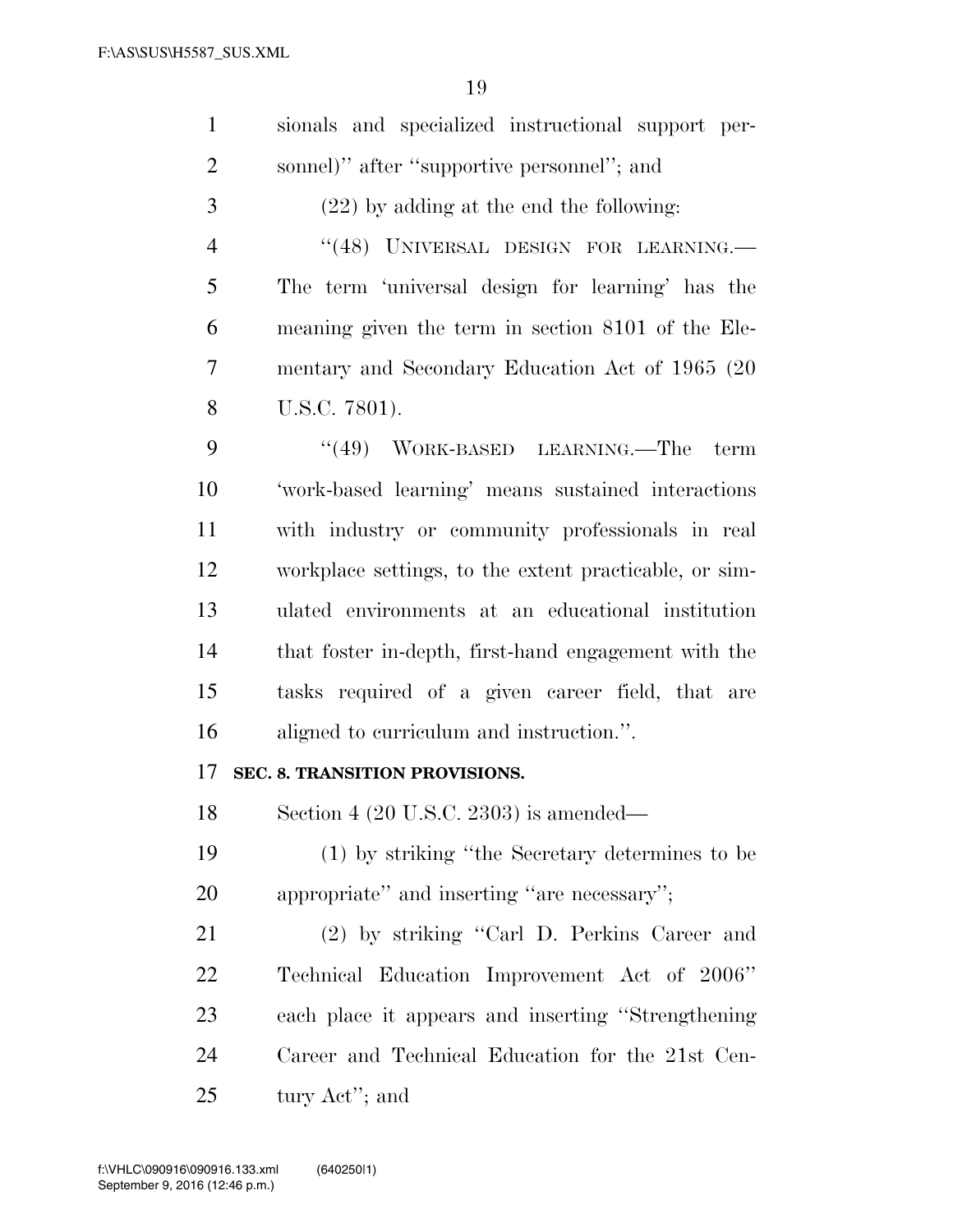(3) by striking ''1998'' and inserting ''2006''.

## **SEC. 9. PROHIBITIONS.**

- Section 8 (20 U.S.C. 2306a) is amended—
- (1) in subsection (a), by striking ''Federal Gov- ernment to mandate,'' and all that follows through the end and inserting ''Federal Government—

 $\frac{1}{1}$  to condition or incentivize the receipt of any grant, contract, or cooperative agreement, or the receipt of any priority or preference under such grant, contract, or cooperative agreement, upon a State, local educational agency, eligible agency, eligi- ble recipient, eligible entity, or school's adoption or implementation of specific instructional content, aca- demic standards and assessments, curricula, or pro- gram of instruction (including any condition, pri- ority, or preference to adopt the Common Core State Standards developed under the Common Core State Standards Initiative, any other academic standards common to a significant number of States, or any assessment, instructional content, or curriculum 21 aligned to such standards);

 $\frac{22}{22}$  ''(2) through grants, contracts, or other cooper- ative agreements, to mandate, direct, or control a State, local educational agency, eligible agency, eligi-ble recipient, eligible entity, or school's specific in-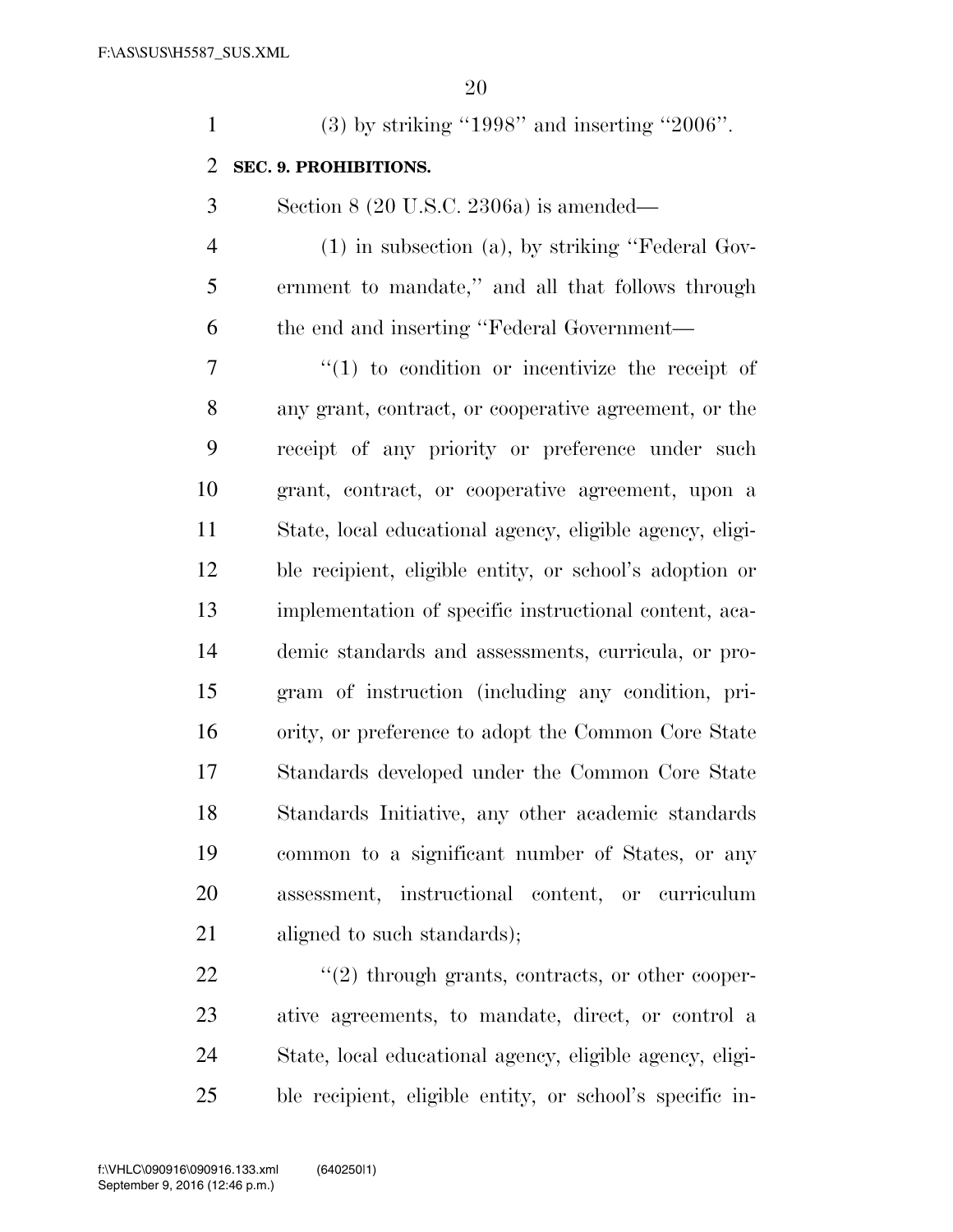| $\mathbf{1}$   | structional content, academic standards and assess-        |
|----------------|------------------------------------------------------------|
| $\overline{2}$ | ments, curricula, or program of instruction (includ-       |
| 3              | ing any requirement, direction, or mandate to adopt        |
| $\overline{4}$ | the Common Core State Standards developed under            |
| 5              | the Common Core State Standards Initiative, any            |
| 6              | other academic standards common to a significant           |
| 7              | number of States, or any assessment, instructional         |
| 8              | content, or curriculum aligned to such standards);         |
| 9              | and                                                        |
| 10             | "(3) except as required under sections $112(b)$ ,          |
| 11             | $211(b)$ , and $223-$                                      |
| 12             | $\lq\lq$ to mandate, direct, or control the al-            |
| 13             | location of State or local resources; or                   |
| 14             | "(B) to mandate that a State or a political                |
| 15             | subdivision of a State spend any funds or incur            |
| 16             | any costs not paid for under this Act."; and               |
| 17             | (2) by striking subsection (d) and redesignating           |
| 18             | subsection (e) as subsection (d).                          |
| 19             | SEC. 10. AUTHORIZATION OF APPROPRIATIONS.                  |
| 20             | Section $9$ (20 U.S.C. 2307) is amended to read as         |
| 21             | follows:                                                   |
| 22             | "SEC. 9. AUTHORIZATION OF APPROPRIATIONS.                  |
| 23             | "There are to be authorized to be appropriated to          |
| 24             | carry out this Act (other than sections $114$ and $117$ )— |
| 25             | "(1) $$1,133,002,074$ for fiscal year 2017;                |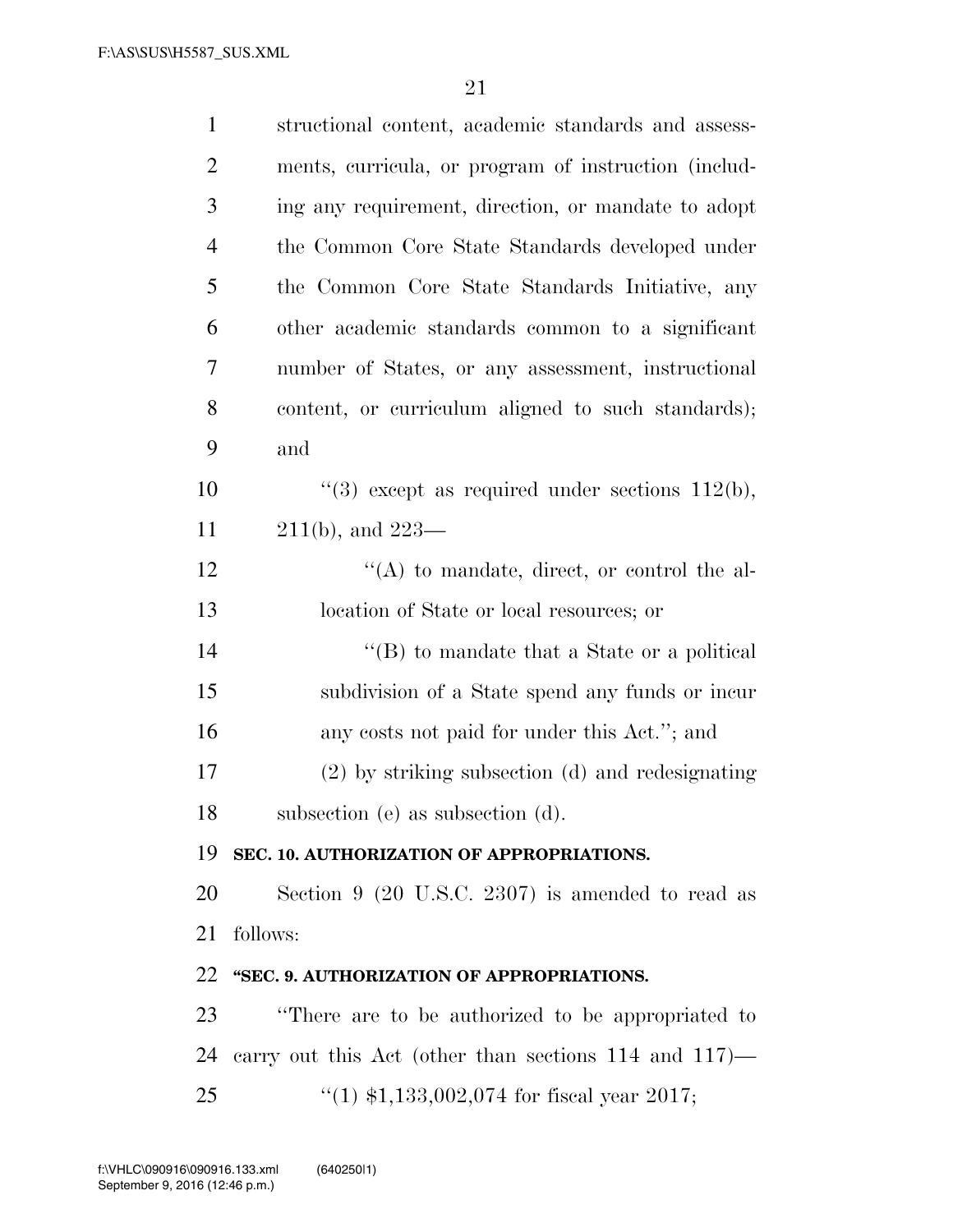| 1              | $(2)$ \$1,148,618,465 for fiscal year 2018;                      |
|----------------|------------------------------------------------------------------|
| $\overline{2}$ | $(3)$ \$1,164,450,099 for fiscal year 2019;                      |
| 3              | $(4)$ \$1,180,499,945 for fiscal year 2020;                      |
| $\overline{4}$ | $(5)$ \$1,196,771,008 for fiscal year 2021; and                  |
| 5              | $(6)$ \$1,213,266,339 for fiscal year 2022.".                    |
| 6              | TITLE I-CAREER AND TECH-                                         |
| 7              | NICAL EDUCATION ASSIST-                                          |
| 8              | <b>ANCE TO THE STATES</b>                                        |
| 9              | PART A-ALLOTMENT AND ALLOCATION                                  |
| 10             | SEC. 110. RESERVATIONS AND STATE ALLOTMENT.                      |
| 11             | Paragraph $(5)$ of section 111(a) $(20 \text{ U.S.C. } 2321(a))$ |
| 12             | is amended—                                                      |
| 13             | in subparagraph (A), by striking "No<br>(1)                      |
| 14             | State" and inserting "For each of fiscal years 2017,             |
| 15             | 2018, and 2019, no State";                                       |
| 16             | $(2)$ by redesignating subparagraph $(B)$ as sub-                |
| 17             | paragraph $(C)$ ;                                                |
| 18             | $(3)$ by inserting after subparagraph $(A)$ , as                 |
| 19             | amended by paragraph $(1)$ , the following:                      |
| 20             | "(B) FISCAL YEAR 2020 AND EACH SUC-                              |
| 21             | CEEDING FISCAL YEAR.—For fiscal year 2020                        |
| 22             | and each of the succeeding fiscal years,<br>no                   |
| 23             | State shall receive an allotment under this sec-                 |
| 24             | tion for a fiscal year that is less than 90 per-                 |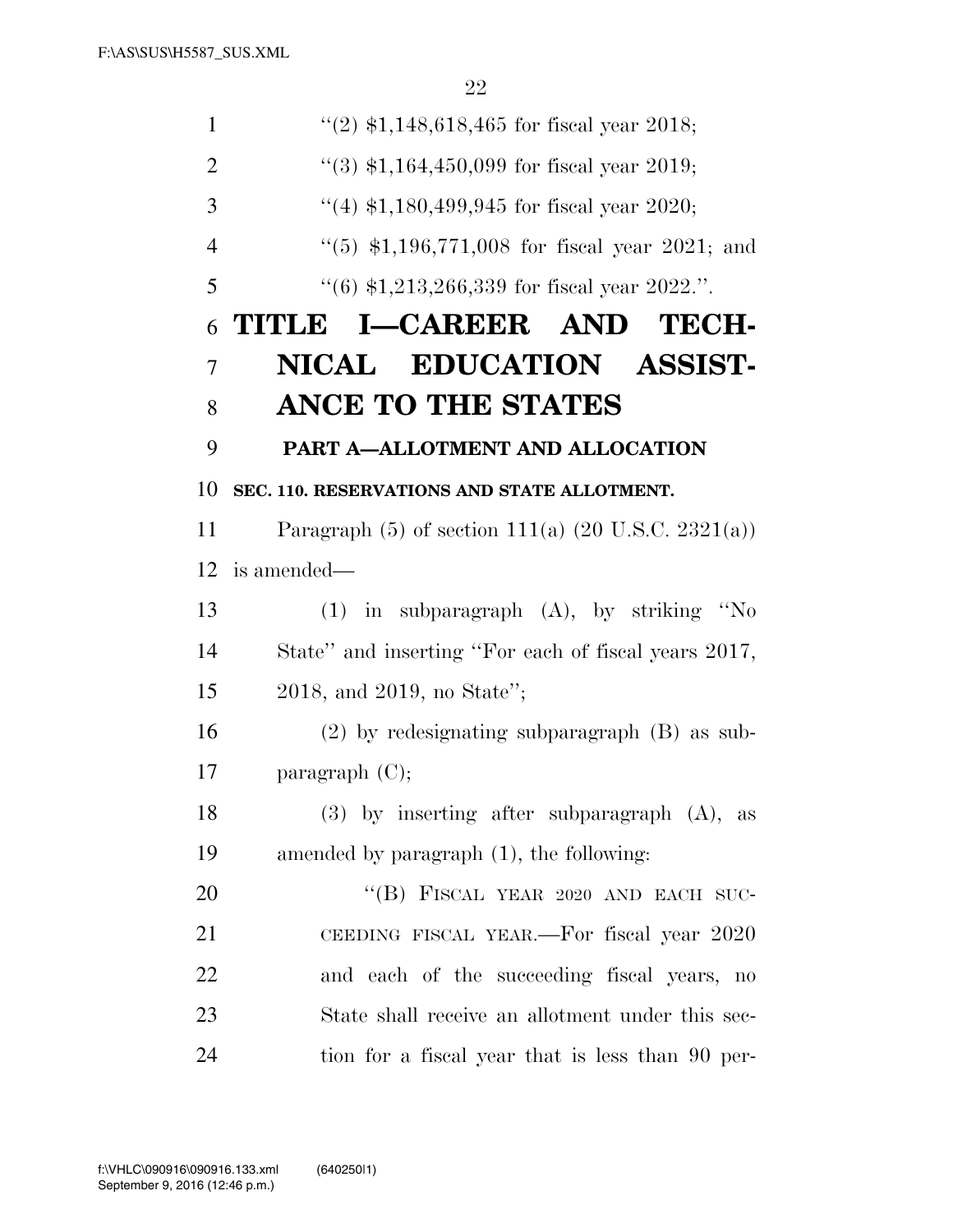| $\mathbf{1}$   | cent of the allotment the State received under          |
|----------------|---------------------------------------------------------|
| $\overline{2}$ | this section for the preceding fiscal year."; and       |
| 3              | $(4)$ in subparagraph $(C)$ , as redesignated by        |
| $\overline{4}$ | paragraph $(2)$ , by striking "subparagraph $(A)$ " and |
| 5              | inserting "subparagraph $(A)$ or $(B)$ ".               |
| 6              | SEC. 111. WITHIN STATE ALLOCATION.                      |
| 7              | Section 112 (20 U.S.C. 2322) is amended—                |
| 8              | $(1)$ in subsection $(a)$ —                             |
| 9              | $(A)$ in paragraph $(1)$ , by striking "10 per-         |
| 10             | cent" and inserting "15 percent";                       |
| 11             | $(B)$ in paragraph $(2)$ —                              |
| 12             | (i) in subparagraph $(A)$ —                             |
| 13             | (I) by striking "1 percent" and                         |
| 14             | inserting "2 percent"; and                              |
| 15             | (II) by striking "State correc-                         |
| 16             | tional institutions and institutions"                   |
| 17             | and inserting "State correctional in-                   |
| 18             | stitutions, juvenile justice facilities,                |
| 19             | and educational institutions"; and                      |
| 20             | (ii) in subparagraph $(B)$ , by striking                |
| 21             | "available for services" and inserting                  |
| 22             | "available to assist eligible recipients in             |
| 23             | providing services"; and                                |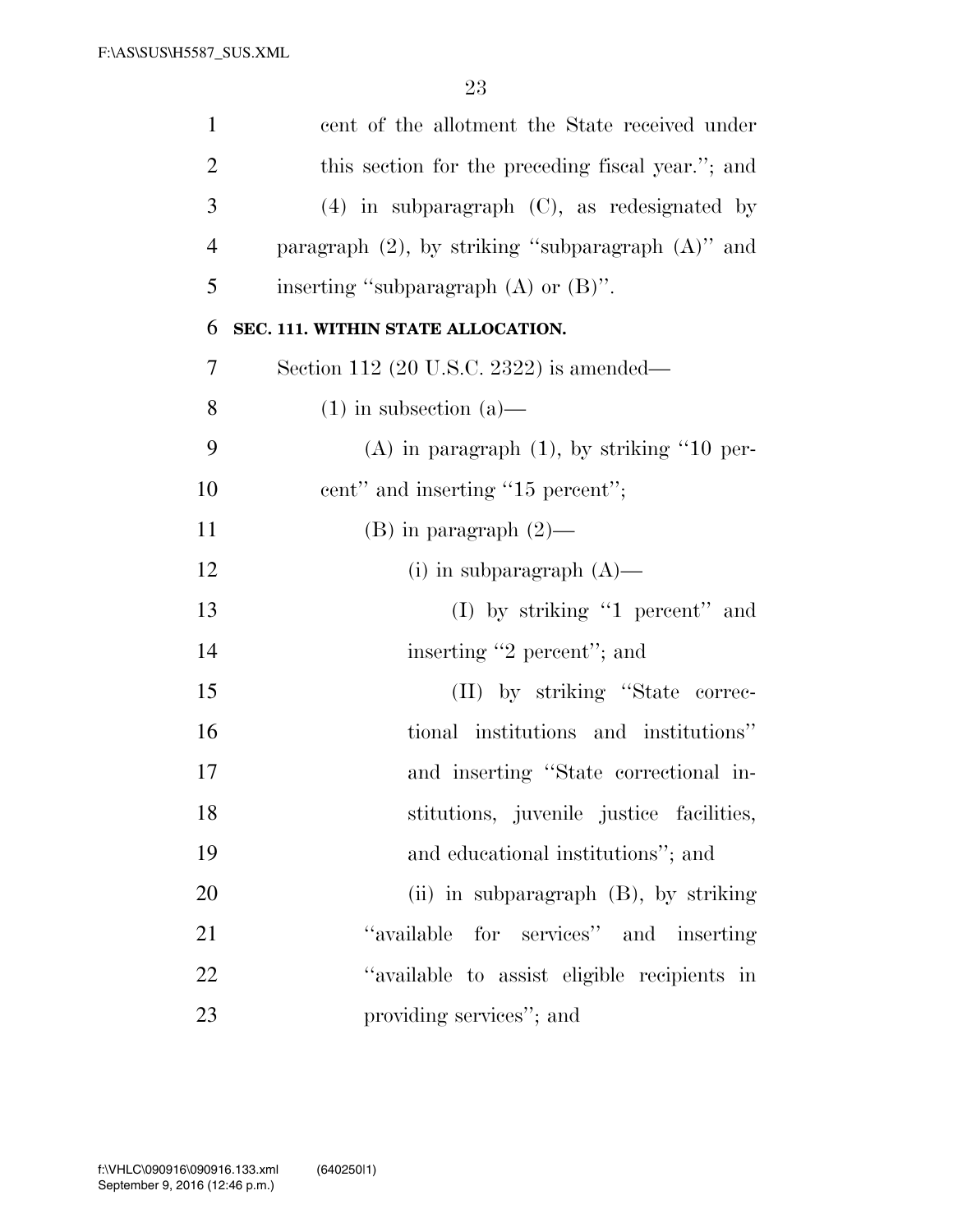| $\mathbf{1}$   | (C) in paragraph $(3)(B)$ , by striking "a            |
|----------------|-------------------------------------------------------|
| $\overline{2}$ | local plan;" and inserting "local applications;";     |
| 3              | and                                                   |
| $\overline{4}$ | $(2)$ in subsection $(c)$ , by striking "section 135" |
| 5              | and all that follows through the end and inserting    |
| 6              | "section 135—                                         |
| 7              | $\lq(1)$ in—                                          |
| 8              | "(A) rural areas;                                     |
| 9              | $\cdot$ (B) areas with high percentages of CTE        |
| 10             | concentrators or CTE participants; and                |
| 11             | $\lq\lq$ (C) areas with high numbers of CTE con-      |
| 12             | centrators or CTE participants; and                   |
| 13             | $\cdot\cdot(2)$ in order to-                          |
| 14             | "(A) foster innovation through the identi-            |
| 15             | fication and promotion of promising and proven        |
| 16             | career and technical education programs, prac-        |
| 17             | tices, and strategies, which may include prac-        |
| 18             | tices and strategies that prepare individuals for     |
| 19             | nontraditional fields; or                             |
| 20             | $\lq\lq (B)$ promote the development, implemen-       |
| 21             | tation, and adoption of programs of study or          |
| 22             | career pathways aligned with State-identified         |
| 23             | in-demand occupations or industries.".                |
| 24             | SEC. 112. ACCOUNTABILITY.                             |
| 25             | Section 113 (20 U.S.C. 2323) is amended—              |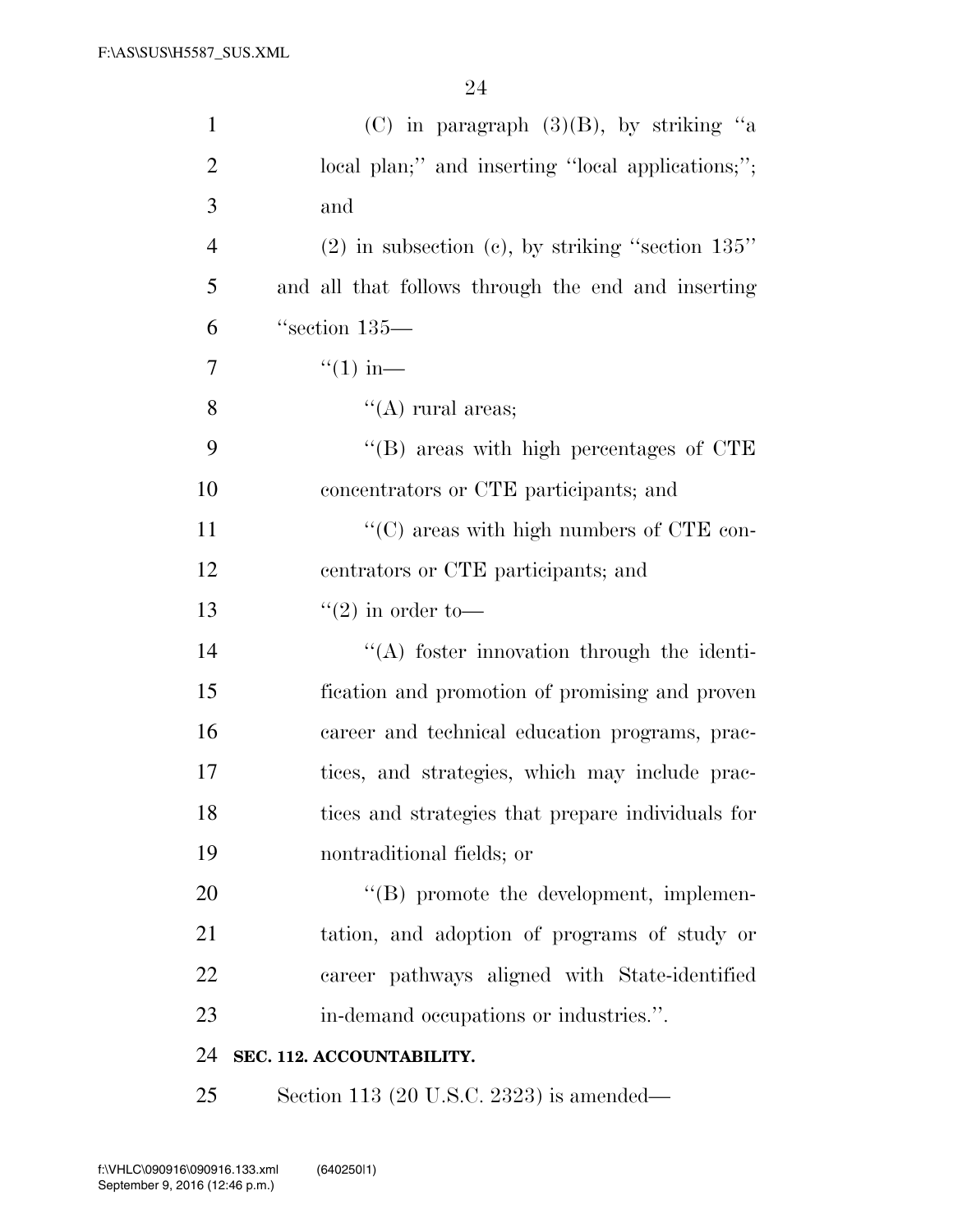| $\mathbf{1}$   | $(1)$ in subsection $(a)$ , by striking "comprised of |
|----------------|-------------------------------------------------------|
| $\overline{2}$ | the activities" and inserting "comprising the activi- |
| 3              | ties";                                                |
| $\overline{4}$ | $(2)$ in subsection $(b)$ —                           |
| 5              | $(A)$ in paragraph $(1)$ , by striking subpara-       |
| 6              | graph $(B)$ and redesignating subparagraph $(C)$      |
| 7              | as subparagraph $(B)$ ;                               |
| 8              | $(B)$ in paragraph $(1)(B)$ , as so redesig-          |
| 9              | nated, by striking ", and State levels of per-        |
| 10             | formance described in paragraph $(3)(B)$ for          |
| 11             | each additional indicator of performance"; and        |
| 12             | $(C)$ by striking paragraph $(2)$ and insert-         |
| 13             | ing the following:                                    |
| 14             | $``(2)$ INDICATORS OF PERFORMANCE.—                   |
| 15             | "(A) CORE INDICATORS OF PERFORMANCE                   |
| 16             | FOR CTE CONCENTRATORS AT THE SECONDARY                |
| 17             | LEVEL.—Each eligible agency shall identify in         |
| 18             | the State plan core indicators of performance         |
| 19             | for CTE concentrators at the secondary level          |
| 20             | that are valid and reliable, and that include, at     |
| 21             | a minimum, measures of each of the following:         |
| 22             | $``(i)$ The percentage of CTE con-                    |
| 23             | centrators who graduate high school, as               |
| 24             | measured by—                                          |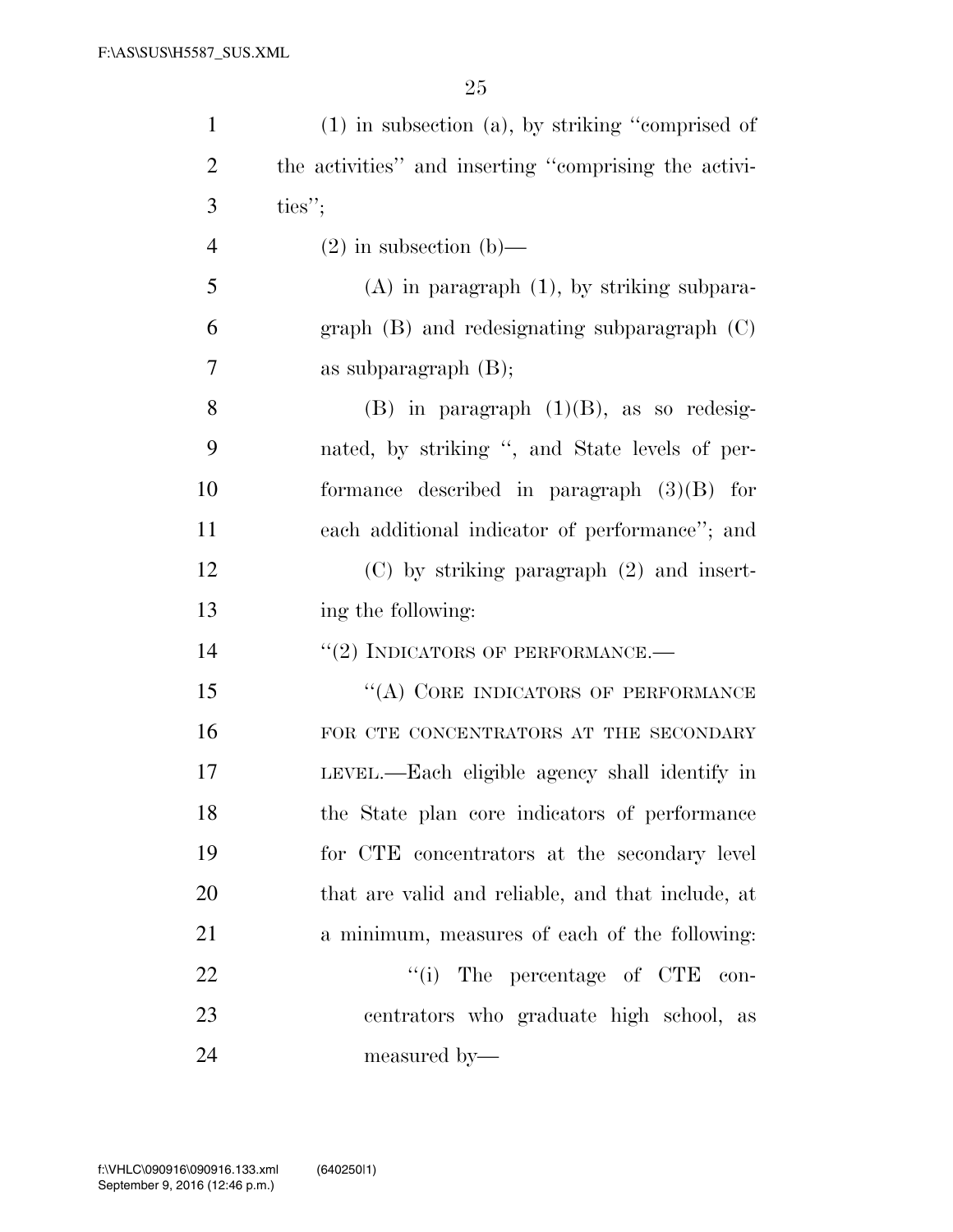| $\mathbf{1}$   | $\lq\lq$ the four-year adjusted co-            |
|----------------|------------------------------------------------|
| $\overline{2}$ | hort graduation rate (defined in sec-          |
| 3              | tion 8101 of the Elementary and Sec-           |
| $\overline{4}$ | ondary Education Act of 1965 (20               |
| 5              | U.S.C. $7801$ ); and                           |
| 6              | $\lq\lq$ (II) at the State's discretion,       |
| $\tau$         | the extended-year adjusted cohort              |
| 8              | graduation rate defined in such sec-           |
| 9              | tion 8101 (20 U.S.C. 7801).                    |
| 10             | "(ii) CTE concentrator attainment of           |
| 11             | challenging State academic standards           |
| 12             | adopted by the State under section             |
| 13             | $1111(b)(1)$ of the Elementary and Sec-        |
| 14             | ondary Education Act of 1965 (20 U.S.C.        |
| 15             | $6311(b)(1)$ , and measured by the aca-        |
| 16             | demic assessments described in section         |
| 17             | $1111(b)(2)$ of such Act $(20 \text{ U.S.C.})$ |
| 18             | $6311(b)(2)$ ).                                |
| 19             | "(iii) The percentage of CTE con-              |
| 20             | centrators who, in the second quarter fol-     |
| 21             | lowing the program year after exiting from     |
| 22             | secondary education, are in postsecondary      |
| 23             | education or advanced training, military       |
| 24             | service, or unsubsidized employment.           |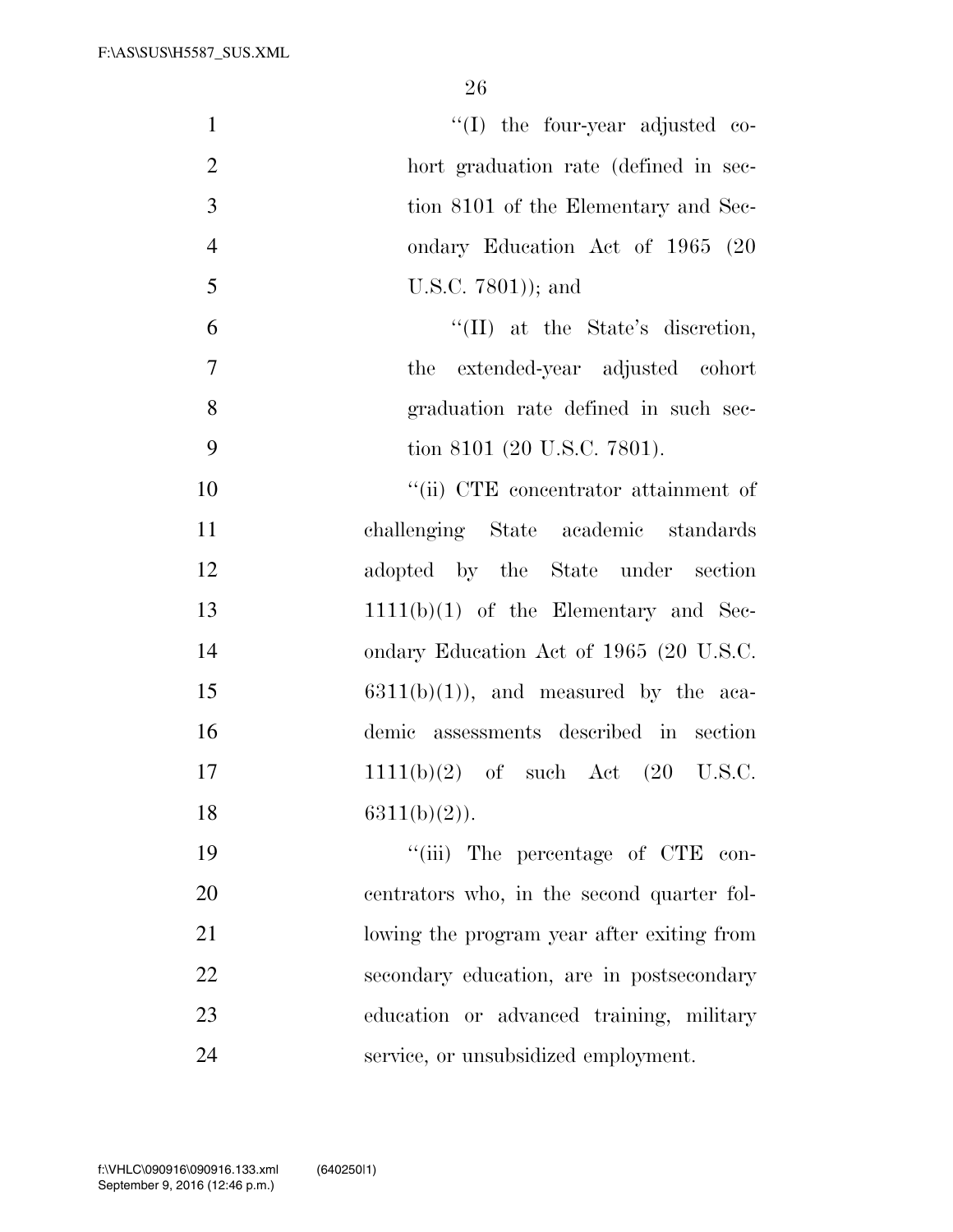| "(iv) Not less than one indicator of   | $\mathbf{1}$   |
|----------------------------------------|----------------|
| career and technical education program | $\overline{2}$ |
| quality that—                          | 3              |
| $\lq\lq$ shall include, not less than  | $\overline{4}$ |
| one of the following—                  | 5              |
| $\cdot$ (aa) the percentage of CTE     | 6              |
| concentrators graduating from          | $\overline{7}$ |
| high school having attained rec-       | 8              |
| ognized postsecondary creden-          | 9              |
| tials;                                 | 10             |
| "(bb) the percentage of CTE            | 11             |
| concentrators graduating from          | 12             |
| high school having attained post-      | 13             |
| secondary credits in the relevant      | 14             |
| career and technical educational       | 15             |
| program or program of study            | 16             |
| earned through dual and concur-        | 17             |
| rent enrollment or another credit      | 18             |
| transfer agreement; or                 | 19             |
| $f''(ce)$ the percentage of CTE        | 20             |
| concentrators graduating<br>from       | 21             |
| high school having participated in     | 22             |
| work-based learning; and               | 23             |
| $``(\Pi)$<br>may include any other     | 24             |
| measure of student success in career   | 25             |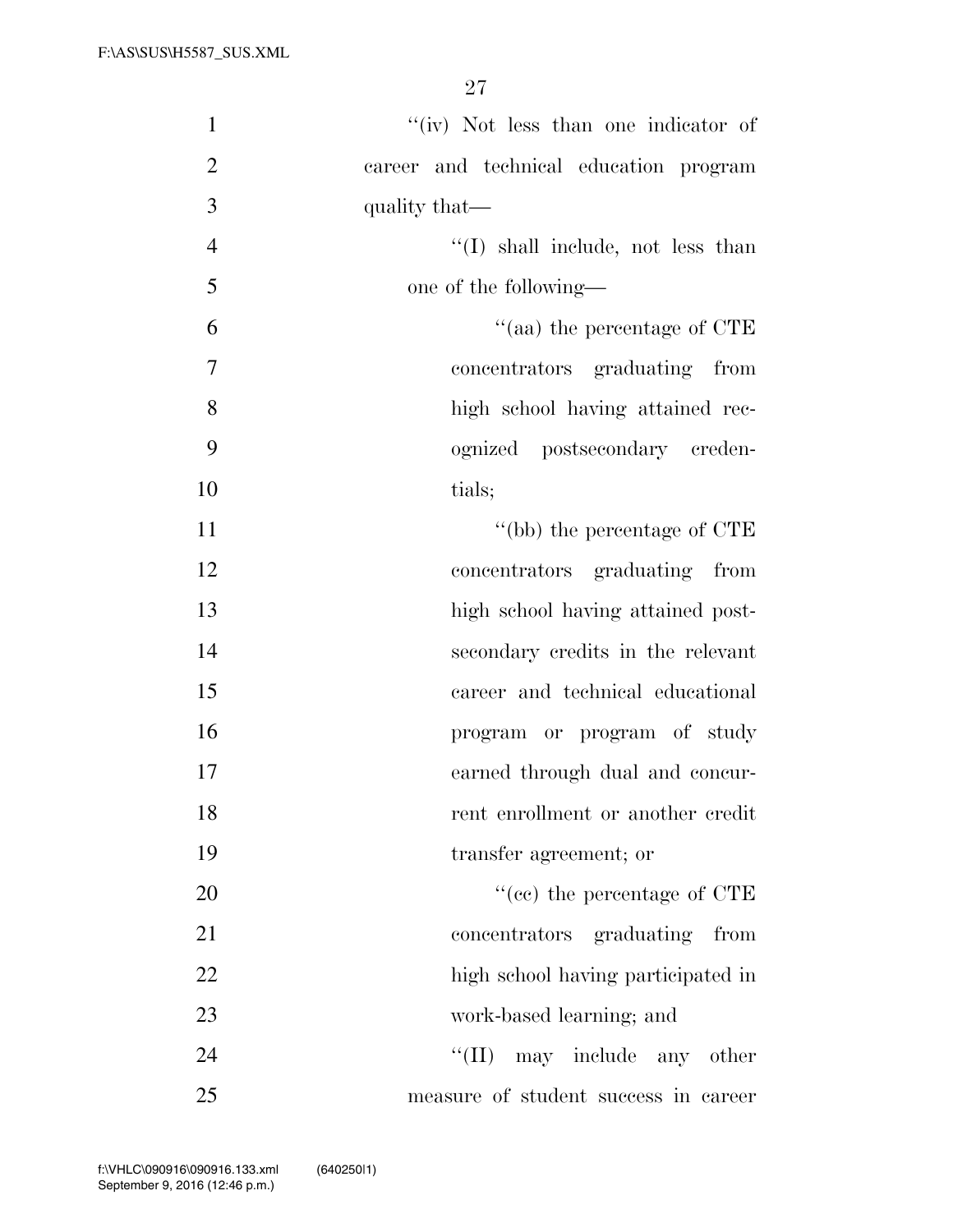| $\mathbf{1}$   | and technical education that is state-             |
|----------------|----------------------------------------------------|
| $\overline{2}$ | wide, valid, and reliable.                         |
|                |                                                    |
| 3              | $``(v)$ The percentage of CTE con-                 |
| $\overline{4}$ | centrators in career and technical edu-            |
| 5              | cation programs and programs of study              |
| 6              | that lead to nontraditional fields.                |
| 7              | "(B) CORE INDICATORS OF PERFORMANCE                |
| 8              | FOR CTE CONCENTRATORS AT THE POSTSEC-              |
| 9              | ONDARY LEVEL.—Each eligible agency shall           |
| 10             | identify in the State plan core indicators of per- |
| 11             | formance for CTE concentrators at the postsec-     |
| 12             | ondary level that are valid and reliable, and      |
| 13             | that include, at a minimum, measures of each       |
| 14             | of the following:                                  |
| 15             | "(i) The percentage of CTE con-                    |
| 16             | centrators, who, during the second quarter         |
| 17             | after program completion, are in education         |
| 18             | or training activities, advanced training, or      |
| 19             | unsubsidized employment.                           |
| 20             | "(ii) The median earnings of CTE                   |
| 21             | concentrators in unsubsidized employment           |
| 22             | two quarters after program completion.             |
| 23             | "(iii) The percentage of CTE con-                  |
| 24             | centrators who receive a recognized post-          |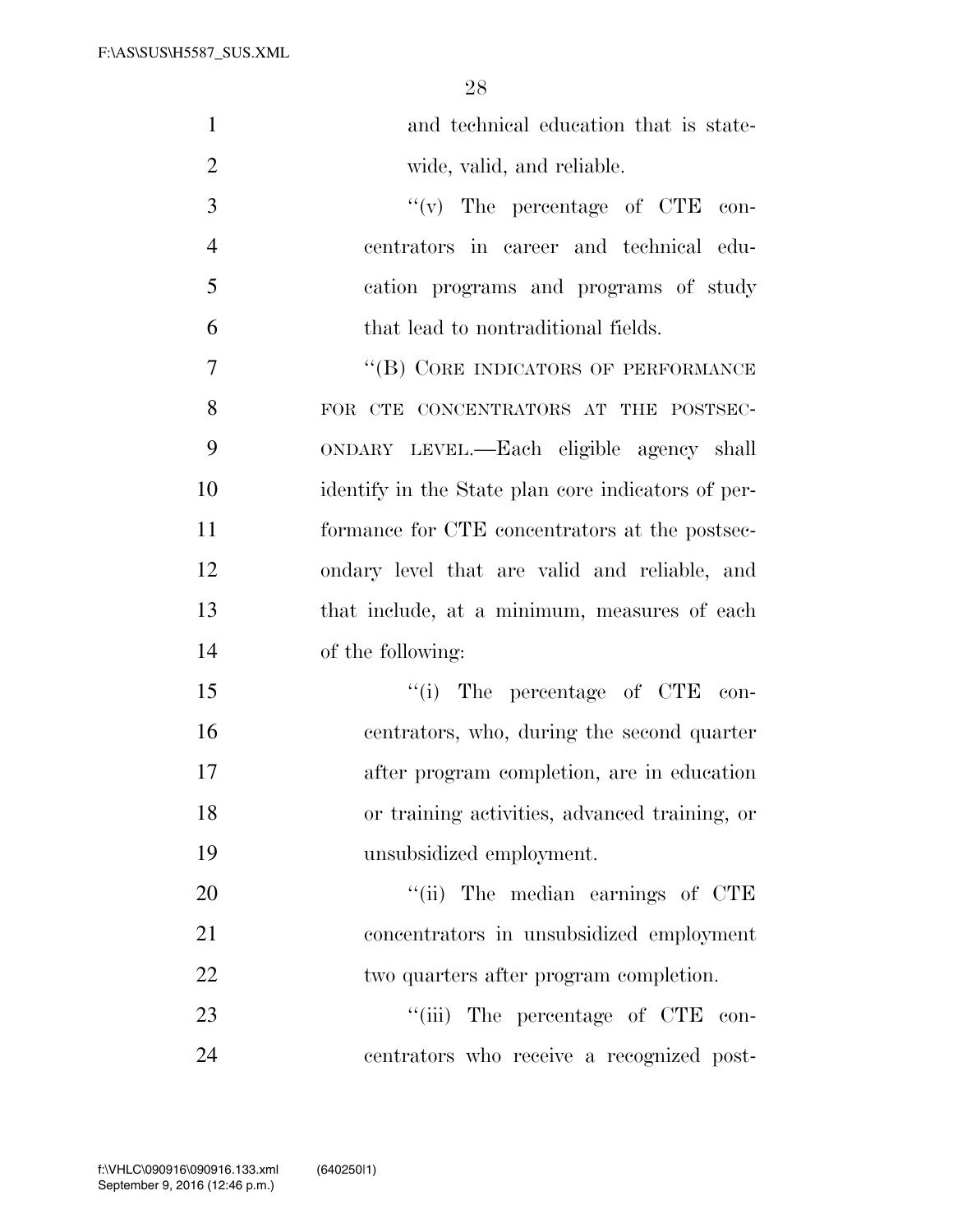F:\AS\SUS\H5587\_SUS.XML

| $\mathbf{1}$   | secondary credential during participation          |
|----------------|----------------------------------------------------|
| $\overline{2}$ | in or within 1 year of program completion.         |
| 3              | "(iv) The percentage of CTE con-                   |
| $\overline{4}$ | centrators in career and technical edu-            |
| 5              | cation programs and programs of study              |
| 6              | that lead to nontraditional fields.                |
| $\tau$         | "(C) ALIGNMENT OF PERFORMANCE INDI-                |
| 8              | CATORS.—In developing core indicators of per-      |
| 9              | formance under subparagraphs $(A)$ and $(B)$ , an  |
| 10             | eligible agency shall, to the greatest extent pos- |
| 11             | sible, align the indicators so that substantially  |
| 12             | similar information gathered for other State       |
| 13             | and Federal programs, or for any other pur-        |
| 14             | pose, may be used to meet the requirements of      |
| 15             | this section.";                                    |
| 16             | (D) in paragraph $(3)$ —                           |
| 17             | (i) by amending subparagraph $(A)$ to              |
| 18             | read as follows:                                   |
| 19             | "(A) STATE ADJUSTED LEVELS OF PER-                 |
| 20             | FORMANCE FOR CORE INDICATORS OF<br>PER-            |
| 21             | FORMANCE.-                                         |
| 22             | ``(i)<br>IN GENERAL.—Each eligible                 |
| 23             | agency, with input from eligible recipients,       |
| 24             | shall establish and identify in the State          |
| 25             | plan submitted under section 122, for the          |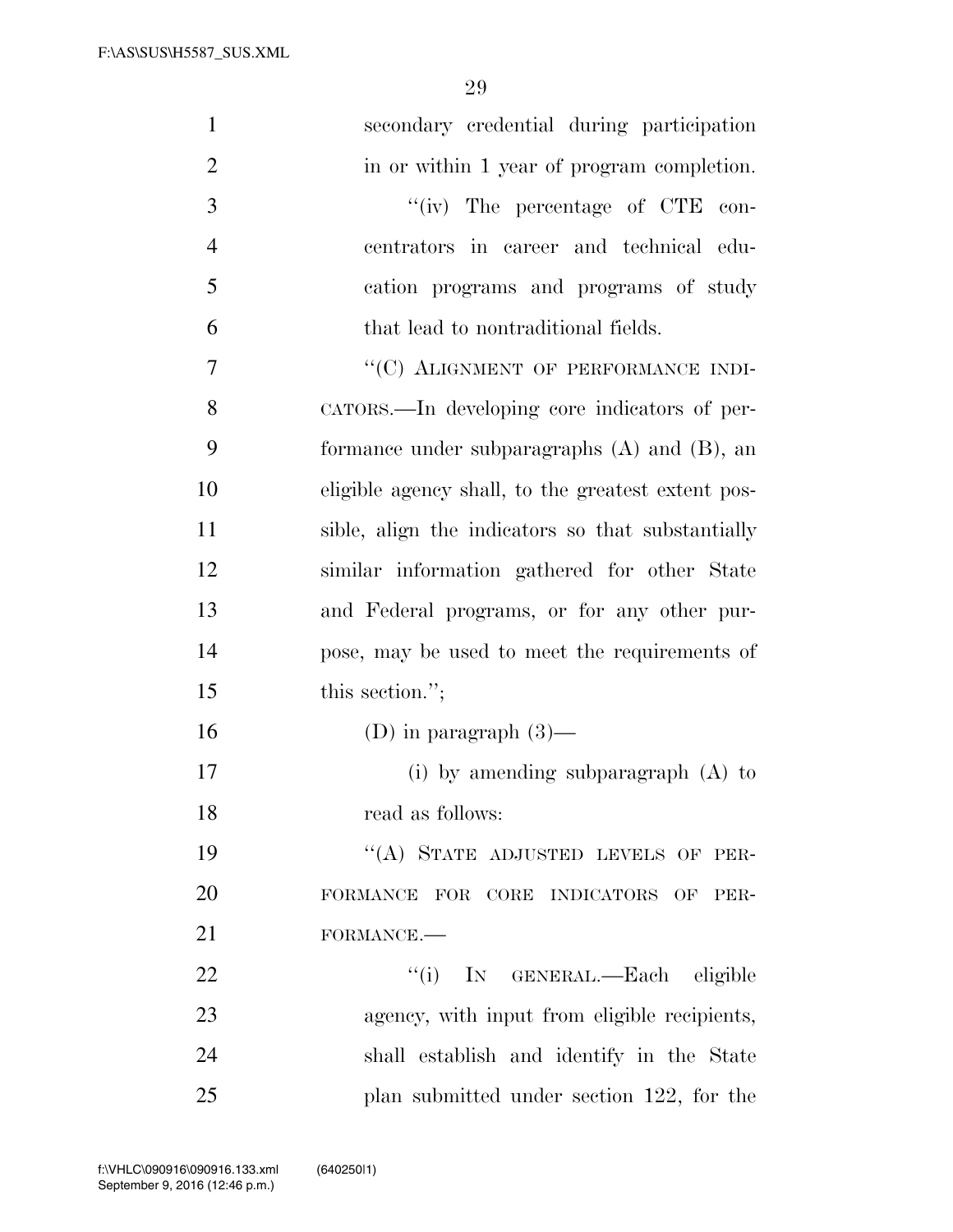| $\mathbf{1}$   | first 2 program years covered by the State     |
|----------------|------------------------------------------------|
| $\overline{2}$ | plan, levels of performance for each of the    |
| 3              | core indicators of performance described in    |
| $\overline{4}$ | subparagraphs $(A)$ and $(B)$ of paragraph     |
| 5              | (2) for career and technical education ac-     |
| 6              | tivities authorized under this title. The lev- |
| $\overline{7}$ | els of performance established under this      |
| 8              | subparagraph shall, at a minimum—              |
| 9              | $\lq\lq$ (I) be expressed in a percentage      |
| 10             | or numerical form, so as to be objec-          |
| 11             | tive, quantifiable, and measurable;            |
| 12             | and                                            |
| 13             | $\lq\lq$ (II) be sufficiently ambitious to     |
| 14             | allow for meaningful evaluation of             |
| 15             | program quality.                               |
| 16             | "(ii) STATE ADJUSTED LEVELS<br>OF              |
| 17             | PERFORMANCE<br>FOR<br><b>SUBSEQUENT</b>        |
| 18             | YEARS.—Prior to the third program year         |
| 19             | covered by the State plan, each eligible       |
| 20             | agency shall revise the State levels of per-   |
| 21             | formance for each of the core indicators of    |
| 22             | performance for the subsequent program         |
| 23             | years covered by the State plan, taking        |
| 24             | into account the extent to which such lev-     |
| 25             | els of performance promote meaningful          |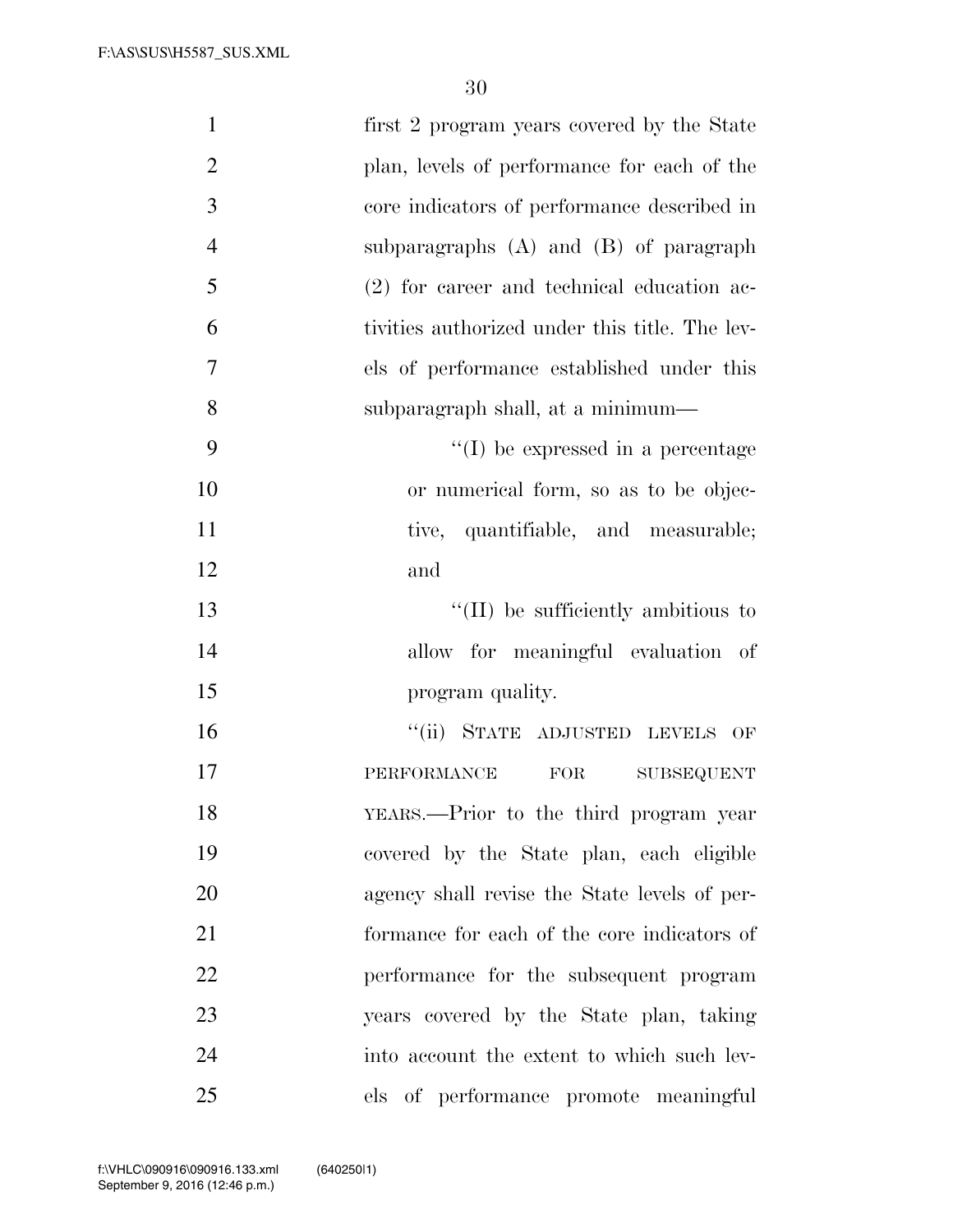| $\mathbf{1}$   | program improvement on such indicators.        |
|----------------|------------------------------------------------|
| $\overline{2}$ | The State adjusted levels of performance       |
| 3              | identified under this clause shall be consid-  |
| $\overline{4}$ | ered to be the State adjusted levels of per-   |
| 5              | formance for the State for such years and      |
| 6              | shall be incorporated into the State plan.     |
| $\overline{7}$ | "(iii) REPORTING.—The eligible agen-           |
| 8              | cy shall, for each year described in clauses   |
| 9              | (i) and (iii), publicly report and widely dis- |
| 10             | seminate the State levels of performance       |
| 11             | described in this subparagraph.                |
| 12             | "(iv) REVISIONS.—If unanticipated              |
| 13             | circumstances arise in a State, the eligible   |
| 14             | agency may revise the State adjusted levels    |
| 15             | of performance required under this sub-        |
| 16             | paragraph, and submit such revised levels      |
| 17             | of performance with evidence supporting        |
| 18             | the revision and demonstrating public con-     |
| 19             | sultation, in a manner consistent with the     |
| <b>20</b>      | process described in subsections (d) and (f)   |
| 21             | of section $122$ ."; and                       |
| 22             | (ii) by striking subparagraph (B) and          |
| 23             | inserting the following:                       |
| 24             | ACTUAL LEVELS OF<br>$\lq\lq (B)$<br>PERFORM-   |
| 25             | ANCE.—At the end of each program year, the     |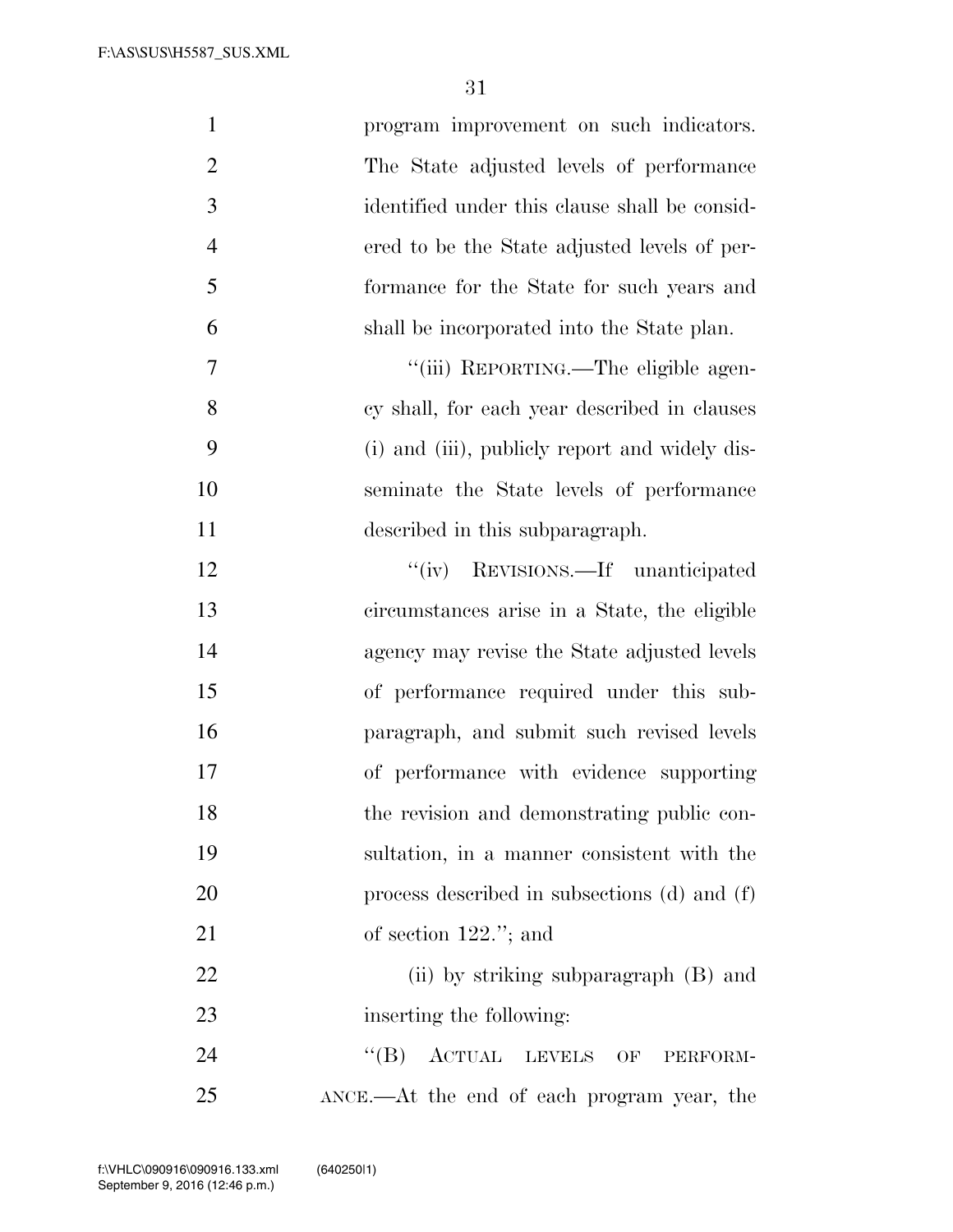| $\mathbf{1}$   | eligible agency shall determine actual levels of |
|----------------|--------------------------------------------------|
| $\overline{2}$ | performance on each of the core indicators of    |
| 3              | performance and publicly report and widely dis-  |
| $\overline{4}$ | seminate the actual levels of performance de-    |
| 5              | scribed in this subparagraph."; and              |
| 6              | $(E)$ in paragraph $(4)$ —                       |
| $\overline{7}$ | (i) in subparagraph $(A)$ —                      |
| 8              | $(I)$ in clause $(i)(I)$ , by striking           |
| 9              | "consistent with the State levels of             |
| 10             | performance established under para-              |
| 11             | graph $(3)$ , so as" and inserting "con-         |
| 12             | sistent with the form expressed in the           |
| 13             | State levels, so as";                            |
| 14             | (II) by striking clause $(i)(II)$ and            |
| 15             | inserting the following:                         |
| 16             | $\lq\lq$ (II) be sufficiently ambitious to       |
| 17             | allow for meaningful evaluation of               |
| 18             | program quality.";                               |
| 19             | (III) in clause $(iv)$ —                         |
| 20             | (aa) by striking "third and                      |
| 21             | fifth program years" and insert-                 |
| 22             | ing "third program year"; and                    |
| 23             | (bb) by striking "cor-                           |
| 24             | responding" before "subsequent"                  |
| 25             | program years";                                  |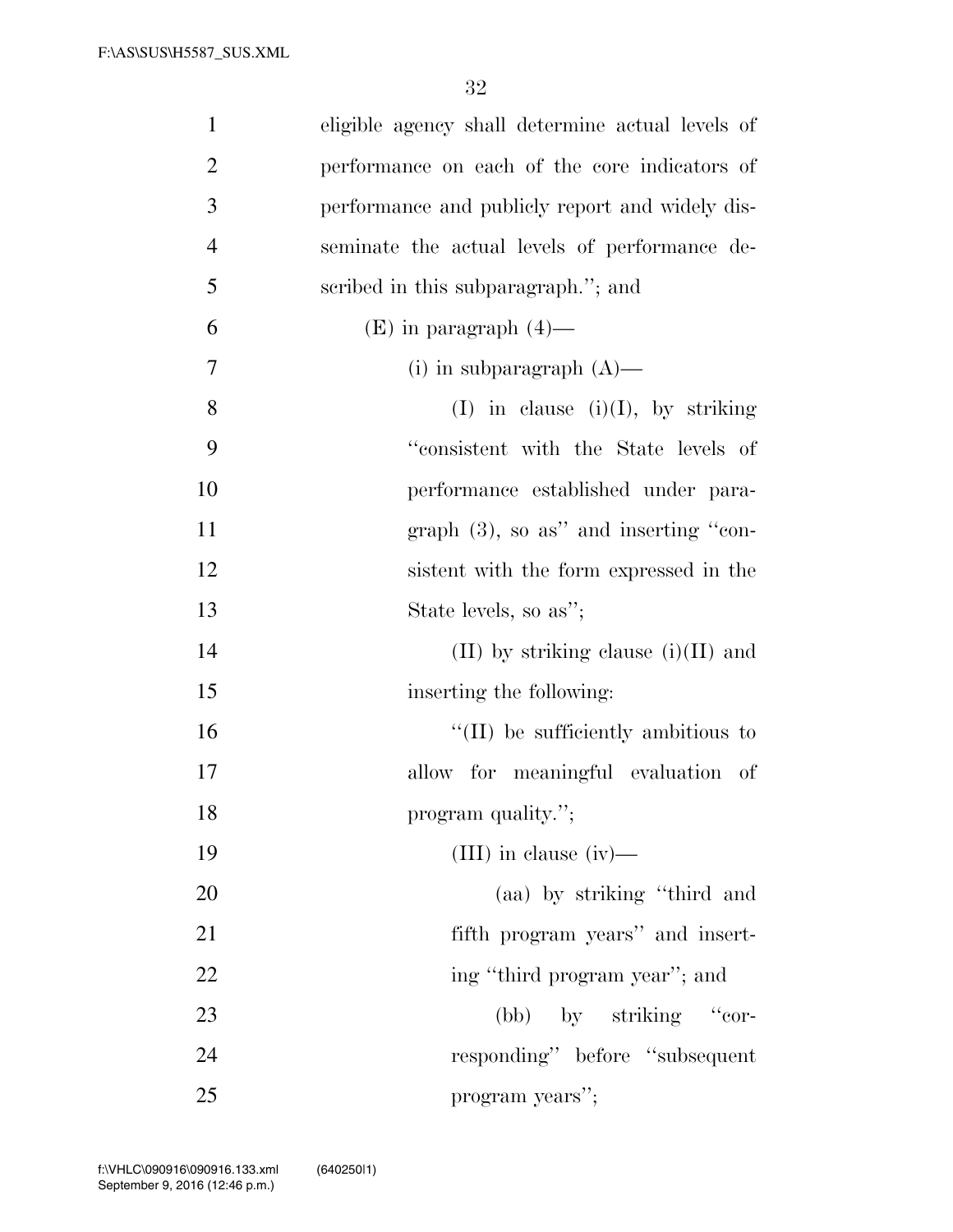| $\mathbf{1}$   | $(IV)$ in clause $(v)$ —                     |
|----------------|----------------------------------------------|
| $\overline{2}$ | (aa) by striking "and" at                    |
| 3              | the end of subclause $(I)$ ;                 |
| $\overline{4}$ | (bb) by redesignating sub-                   |
| 5              | clause $(II)$ as subclause $(III);$          |
| 6              | (cc) by inserting after sub-                 |
| 7              | clause $(I)$ the following:                  |
| 8              | $\lq\lq$ (II) local economic conditions;";   |
| 9              | $(dd)$ in subclause $(III)$ , as so          |
| 10             | redesignated, by striking "pro-              |
| 11             | mote continuous improvement on               |
| 12             | the core indicators of perform-              |
| 13             | ance by the eligible recipient."             |
| 14             | and inserting "advance the eligi-            |
| 15             | recipient's accomplishments<br>ble           |
| 16             | of the goals set forth in the local          |
| 17             | application; and"; and                       |
| 18             | (ee) by adding at the end                    |
| 19             | the following:                               |
| 20             | $\lq\lq$ (IV) the eligible recipient's abil- |
| 21             | ity and capacity to collect and access       |
| 22             | valid, reliable, and cost effective          |
| 23             | $data.$ ";                                   |
| 24             | $(V)$ in clause $(vi)$ , by inserting        |
| 25             | "or changes occur related to improve-        |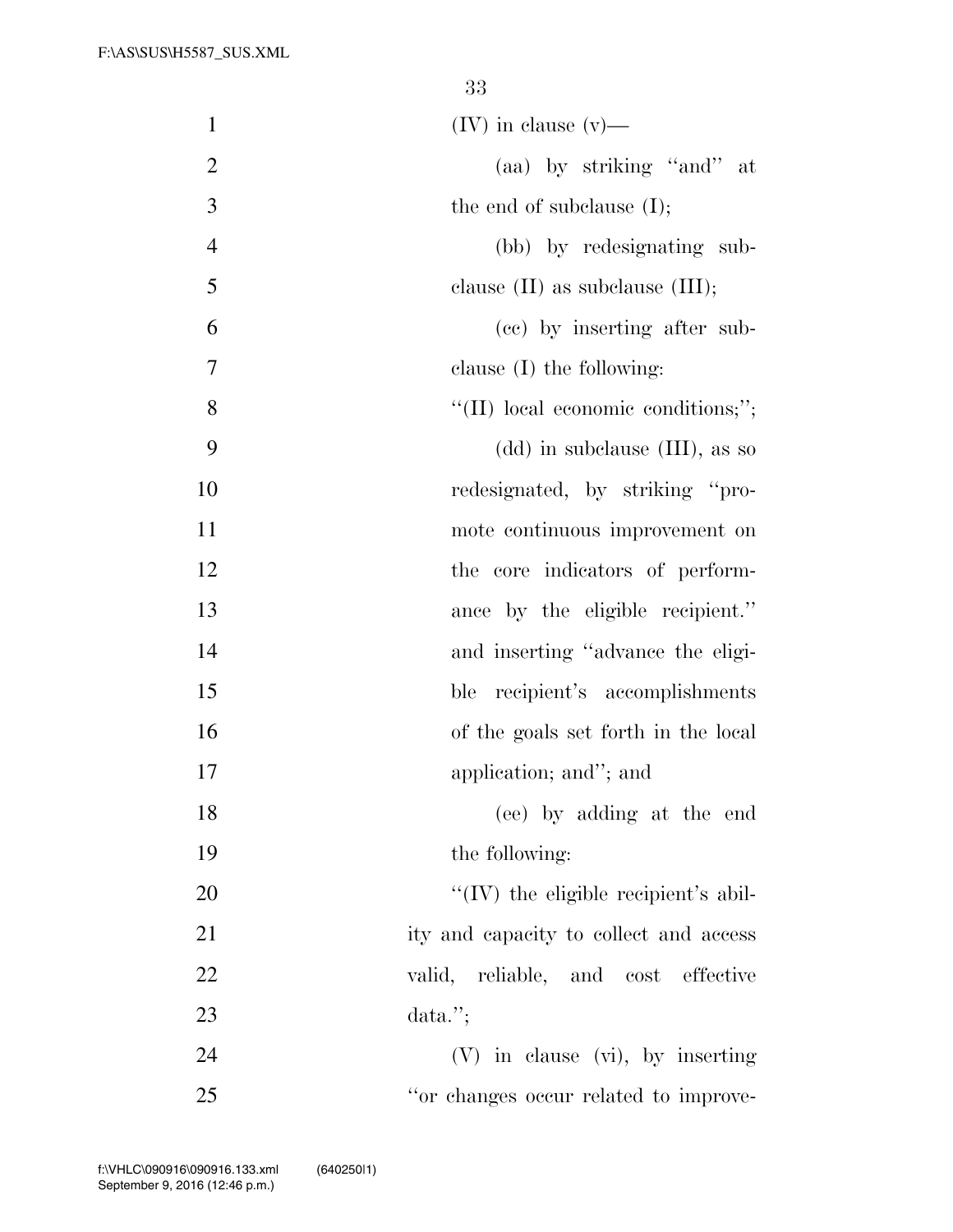| $\mathbf{1}$   | ments in data or measurement ap-                |
|----------------|-------------------------------------------------|
| $\overline{2}$ | proaches," after "factors described in          |
| 3              | clause $(v)$ ,"; and                            |
| $\overline{4}$ | (VI) by adding at the end the fol-              |
| 5              | lowing:                                         |
| 6              | "(vii) REPORTING.—The eligible re-              |
| 7              | cipient shall, for each year described in       |
| 8              | clauses (iii) and (iv), publicly report the     |
| 9              | local levels of performance described in this   |
| 10             | subparagraph.";                                 |
| 11             | (ii) by striking subparagraph (B) and           |
| 12             | redesignating subparagraph (C) as sub-          |
| 13             | paragraph $(B)$ ; and                           |
| 14             | (iii) in clause $(ii)(I)$ of subparagraph       |
| 15             | $(B)$ , as so redesignated—                     |
| 16             | (I) by striking "section                        |
| 17             | $1111(h)(1)(C)(i)$ " and inserting "sec-        |
| 18             | tion $1111(h)(1)(C(ii))$ ; and                  |
| 19             | (II) by striking "section $3(29)$ "             |
| 20             | and inserting "section $3(40)$ "; and           |
| 21             | $(3)$ in subsection $(e)$ —                     |
| 22             | $(A)$ in the heading, by inserting "STATE"      |
| 23             | before "REPORT";                                |
| 24             | $(B)$ in paragraph $(1)(B)$ , by striking "in-  |
| 25             | formation on the levels of performance achieved |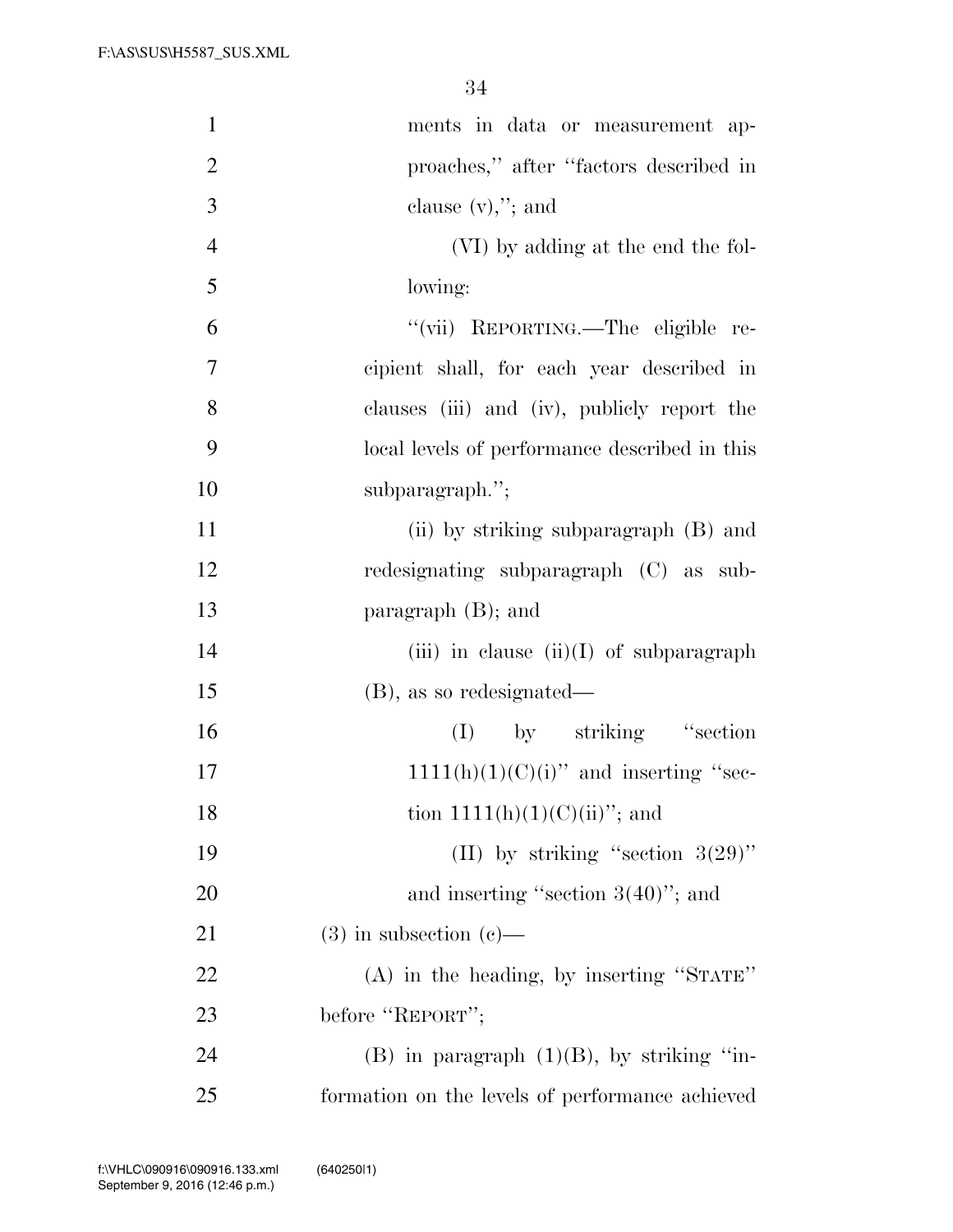| $\mathbf{1}$   | by the State with respect to the additional indi- |
|----------------|---------------------------------------------------|
| $\overline{2}$ | cators of performance, including the" and in-     |
| 3              | serting "the"; and                                |
| $\overline{4}$ | (C) in paragraph $(2)(A)$ —                       |
| 5              | (i) by striking "categories" and in-              |
| 6              | serting "subgroups";                              |
| 7              | (ii) by striking "section                         |
| 8              | $1111(h)(1)(C)(i)$ " and inserting "section       |
| 9              | $1111(h)(1)(C)(ii)$ "; and                        |
| 10             | (iii) by striking "section $3(29)$ " and          |
| 11             | inserting "section $3(40)$ ".                     |
| 12             | SEC. 113. NATIONAL ACTIVITIES.                    |
| 13             | Section 114 (20 U.S.C. 2324) is amended—          |
| 14             | $(1)$ in subsection $(a)$ —                       |
| 15             | $(A)$ in paragraph $(1)$ —                        |
| 16             | (i) by striking "The Secretary shall"             |
| 17             | the first place it appears and inserting          |
| 18             | "The Secretary shall, in consultation with        |
| 19             | the Director of the Institute for Education       |
| 20             | Sciences,"; and                                   |
| 21             | (ii) by inserting "from eligible agen-            |
| 22             | cies under section $113(e)$ " after "pursuant"    |
| 23             |                                                   |
|                | to this title"; and                               |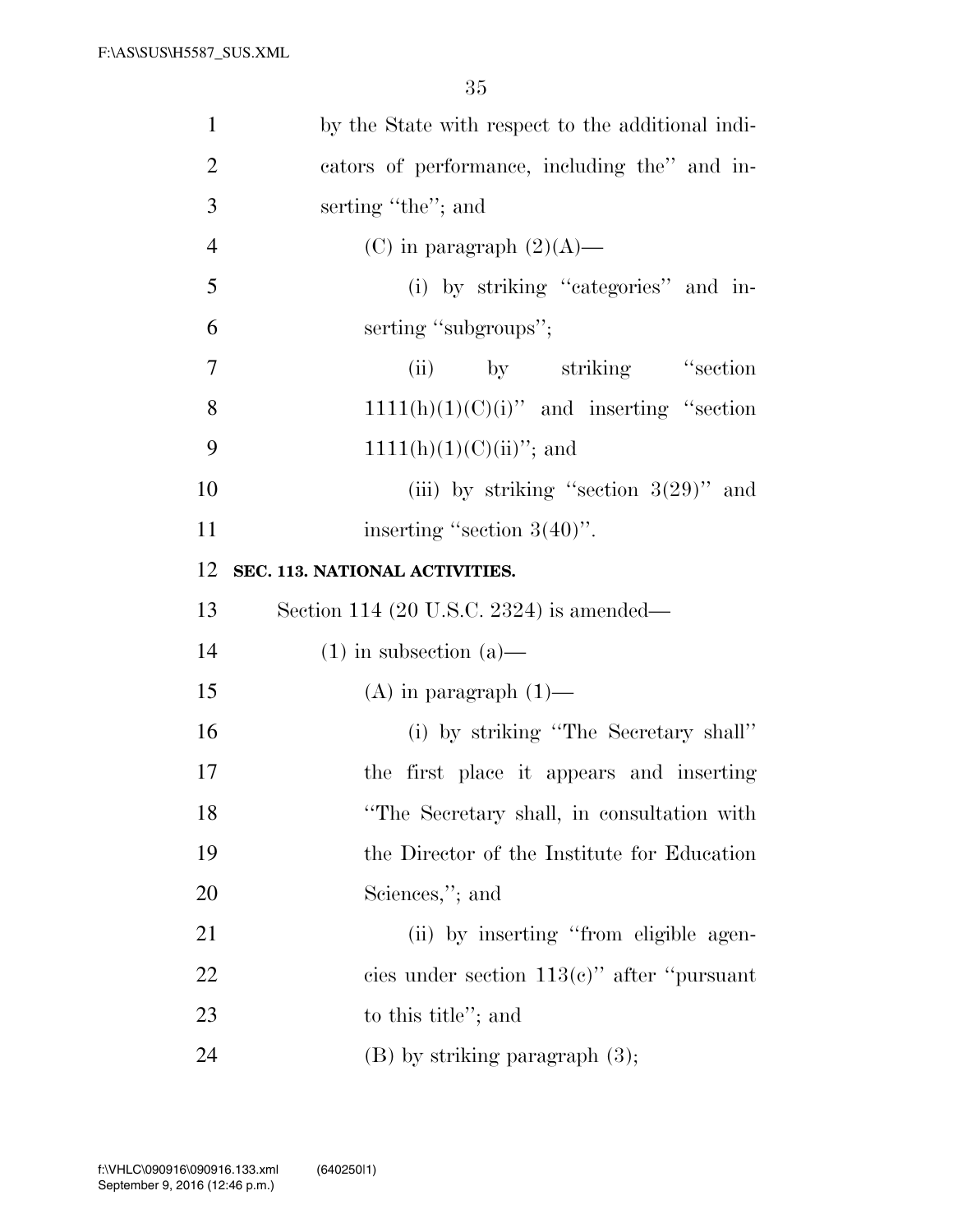(2) by amending subsection (b) to read as fol-lows:

 ''(b) REASONABLE COST.—The Secretary shall take such action as may be necessary to secure at reasonable cost the information required by this title. To ensure rea- sonable cost, the Secretary, in consultation with the Na- tional Center for Education Statistics and the Office of Career, Technical, and Adult Education shall determine the methodology to be used and the frequency with which such information is to be collected.'';

11 (3) in subsection  $(c)$ —

12  $(A)$  in paragraph  $(1)$ —

13 (i) by striking "may" and inserting ''shall'';

15 (ii) by striking ", directly or through grants, contracts, or cooperative agree- ments,'' and inserting ''directly or through grants''; and

19 (iii) by striking "and assessment"; and

21 (B) in paragraph  $(2)$ —

 (i) in subparagraph (B), by inserting 23 "", acting through the Director of the Insti- tute for Education Sciences,'' after ''de-25 scribe how the Secretary''; and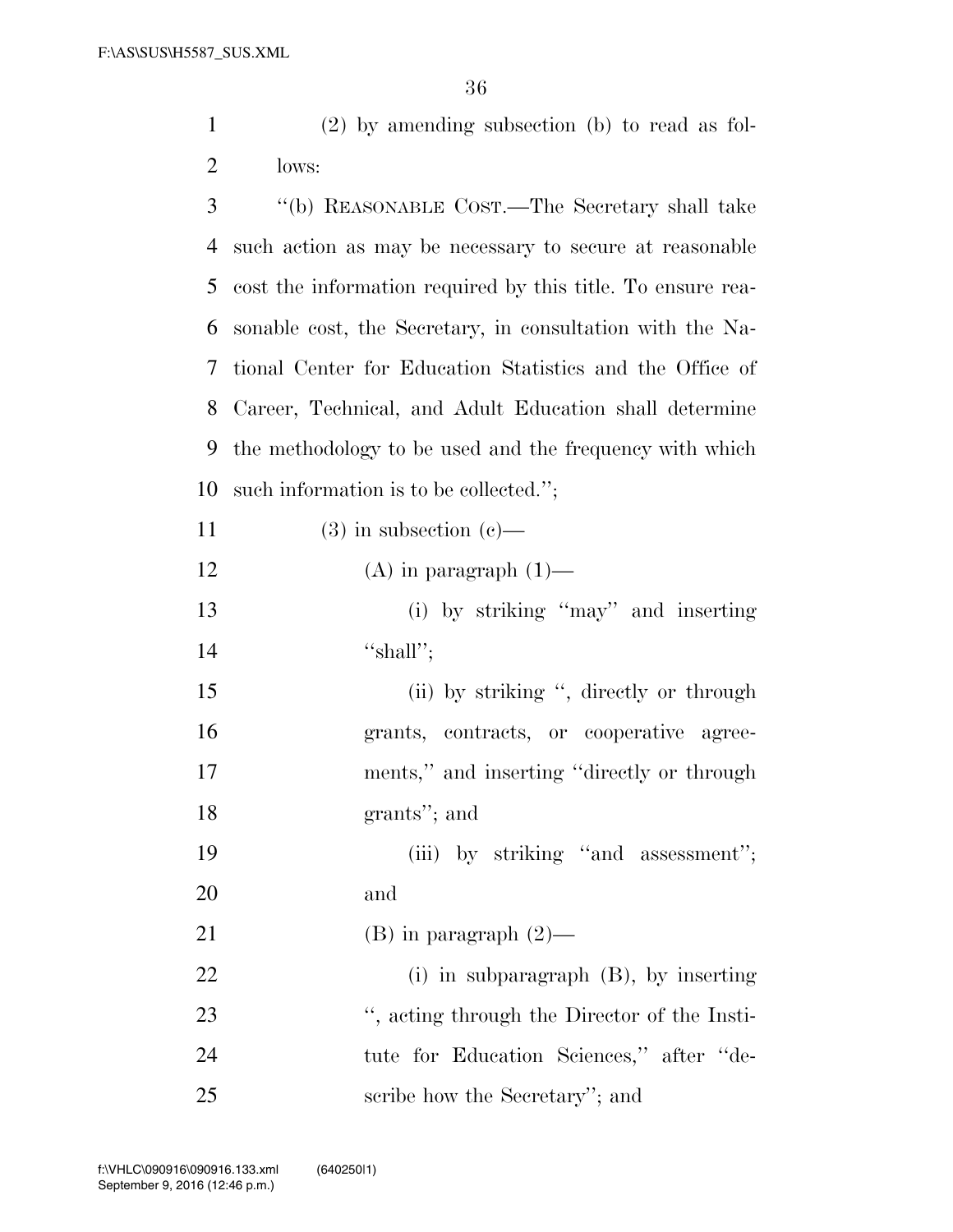| $\mathbf{1}$   | (ii) in subparagraph $(C)$ , by inserting   |
|----------------|---------------------------------------------|
| $\overline{2}$ | ", in consultation with the Director of the |
| 3              | Institute for Education Sciences," after    |
| $\overline{4}$ | "the Secretary";                            |
| 5              | $(4)$ in subsection $(d)$ —                 |
| 6              | $(A)$ in paragraph $(1)$ —                  |
| 7              | (i) in subparagraph $(A)$ —                 |
| 8              | $(I)$ by inserting ", acting through        |
| 9              | the Director of the Institute for Edu-      |
| 10             | cation Sciences," after "The<br>- Sec-      |
| 11             | $return$ .                                  |
| 12             | (II) by inserting "and the plan             |
| 13             | developed under subsection $(e)$ " after    |
| 14             | "described in paragraph $(2)$ "; and        |
| 15             | (III) by striking "assessment"              |
| 16             | each place such term appears and in-        |
| 17             | serting "evaluation"; and                   |
| 18             | (ii) in subparagraph $(B)$ —                |
| 19             | (I) in clause (v), by striking ";           |
| 20             | and" and inserting a semicolon;             |
| 21             | $(II)$ in clause $(vi)$ , by striking the   |
| 22             | period at the end and inserting ",          |
| 23             | which may include individuals with ex-      |
| 24             | pertise in addressing inequities in ac-     |
| 25             | cess to, and in opportunities for aca-      |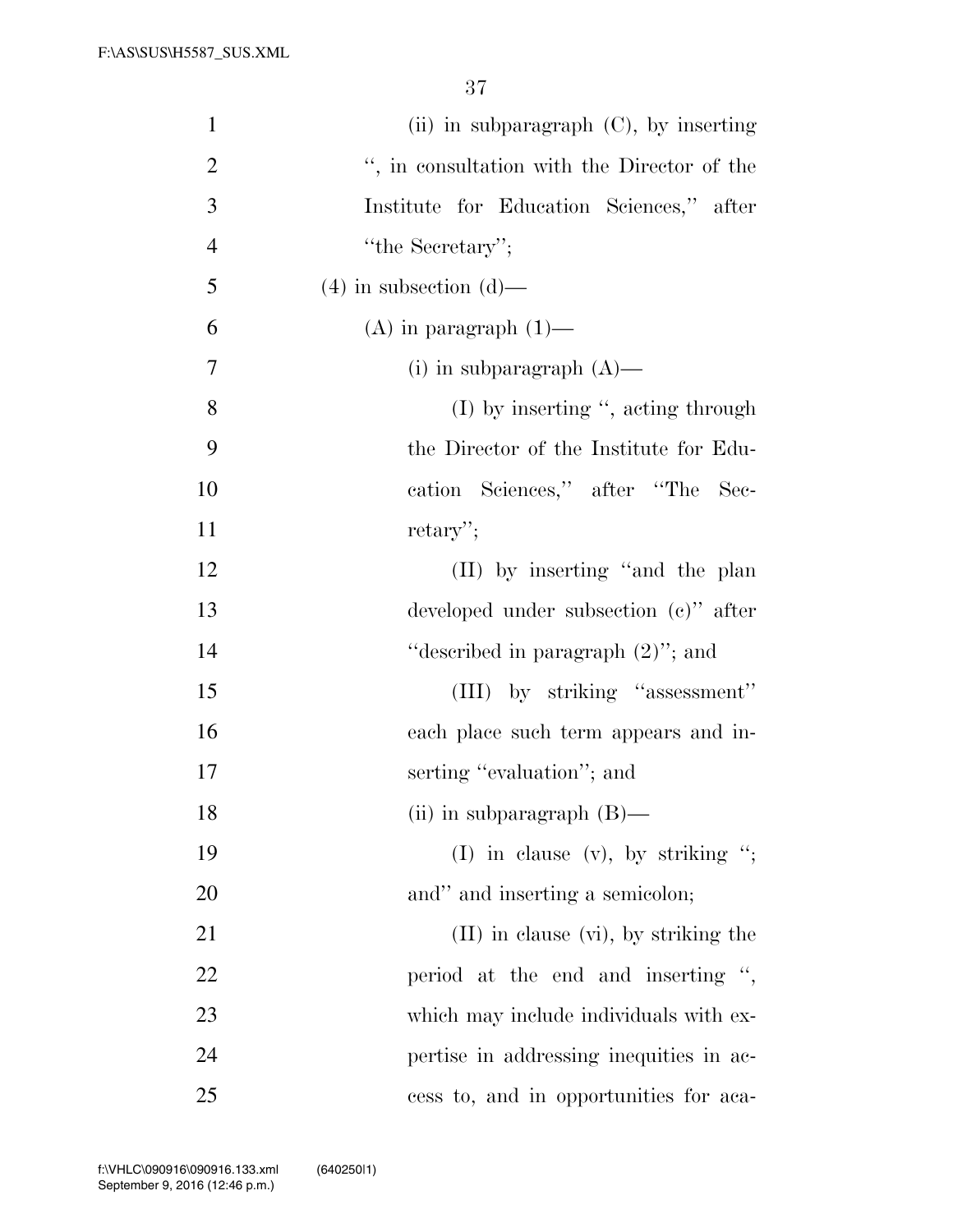| $\mathbf{1}$   | demic and technical skill attainment;   |
|----------------|-----------------------------------------|
| $\overline{2}$ | and"; and                               |
| 3              | (III) by adding at the end the          |
| $\overline{4}$ | following:                              |
| 5              | "(vii) representatives of special popu- |
| 6              | lations.";                              |
| 7              | $(B)$ in paragraph $(2)$ —              |
| 8              | (i) in the heading, by striking "AND    |
| 9              | ASSESSMENT";                            |
| 10             | (ii) in subparagraph $(A)$ —            |
| 11             | (I) by inserting ", acting through      |
| 12             | the Director of the Institute for Edu-  |
| 13             | cation Sciences," after "the Sec-       |
| 14             | retary";                                |
| 15             | (II) by striking "an independent        |
| 16             | evaluation and assessment" and in-      |
| 17             | serting "a series of research and eval- |
| 18             | uation initiatives for each year for    |
| 19             | which funds are appropriated to carry   |
| 20             | out this Act, which are aligned with    |
| 21             | the plan in subsection $(c)(2)$ ,";     |
| 22             | (III) by striking "Carl D. Per-         |
| 23             | kins Career and Technical Education     |
| 24             | Improvement Act of 2006"<br>and         |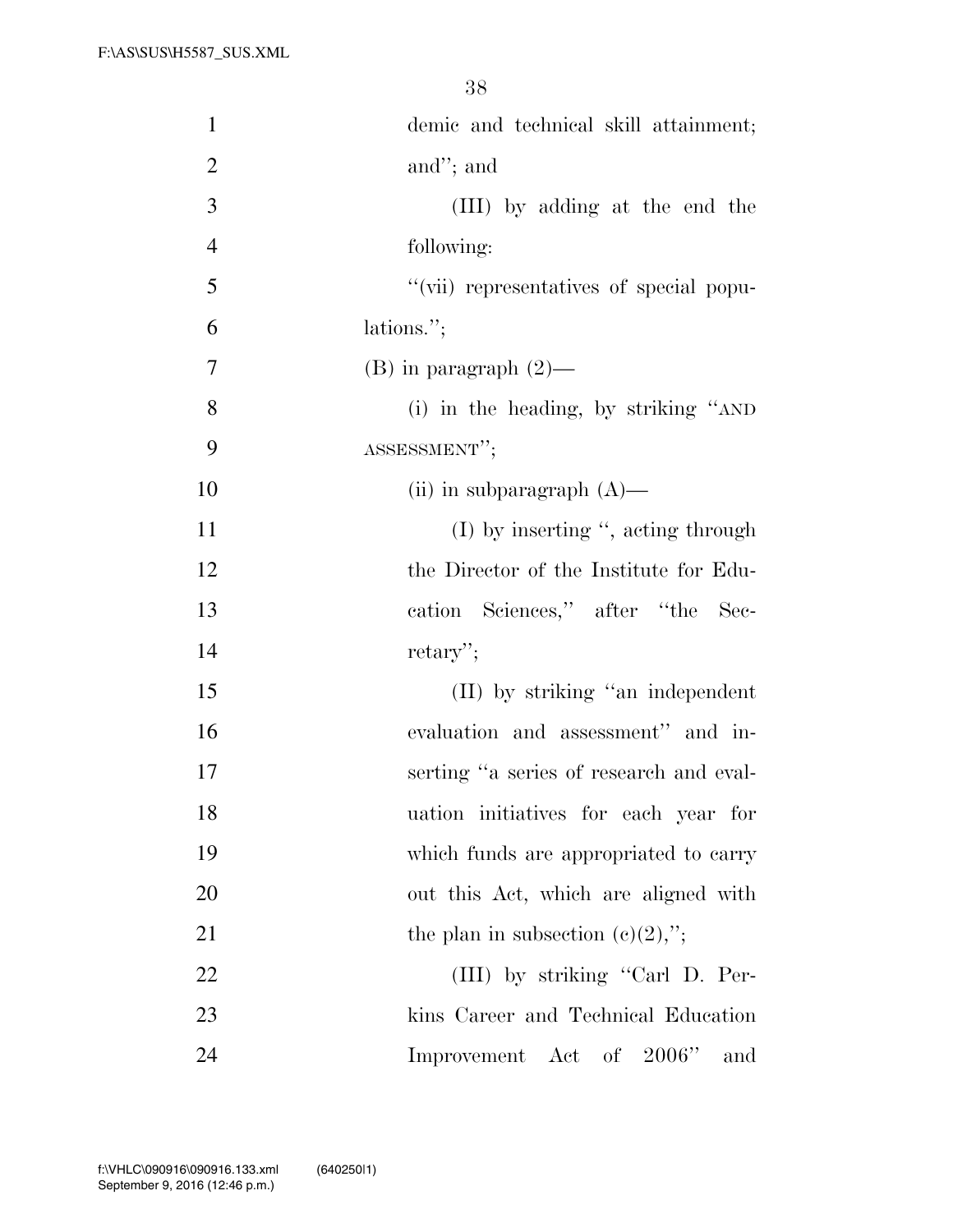| $\mathbf{1}$   | "Strengthening Career and Technical           |
|----------------|-----------------------------------------------|
| $\overline{2}$ | Education for the 21st Century Act";          |
| 3              | $(V)$ by striking ", contracts, and           |
| $\overline{4}$ | cooperative agreements that are" and          |
| 5              | inserting "to institutions of higher          |
| 6              | education or a consortia of one or            |
| $\tau$         | more institutions of higher education         |
| 8              | and one or more private nonprofit or-         |
| 9              | ganizations or agencies"; and                 |
| 10             | (V) by adding at the end the fol-             |
| 11             | lowing: "Such evaluation shall, when-         |
| 12             | ever possible, use the most recent            |
| 13             | data available."; and                         |
| 14             | (iii) by amending subparagraph (B) to         |
| 15             | read as follows:                              |
| 16             | "(B) CONTENTS.—The evaluation required        |
| 17             | under subparagraph (A) shall include descrip- |
| 18             | tions and evaluations of—                     |
| 19             | "(i) the extent and success of the inte-      |
| 20             | gration of challenging State academic         |
| 21             | standards adopted under $1111(b)(1)$ of the   |
| 22             | Elementary and Secondary Education Act        |
| 23             | of 1965 (20 U.S.C. 6311(b)(1)) and career     |
| 24             | and technical education for students par-     |
| 25             | ticipating in career and technical education  |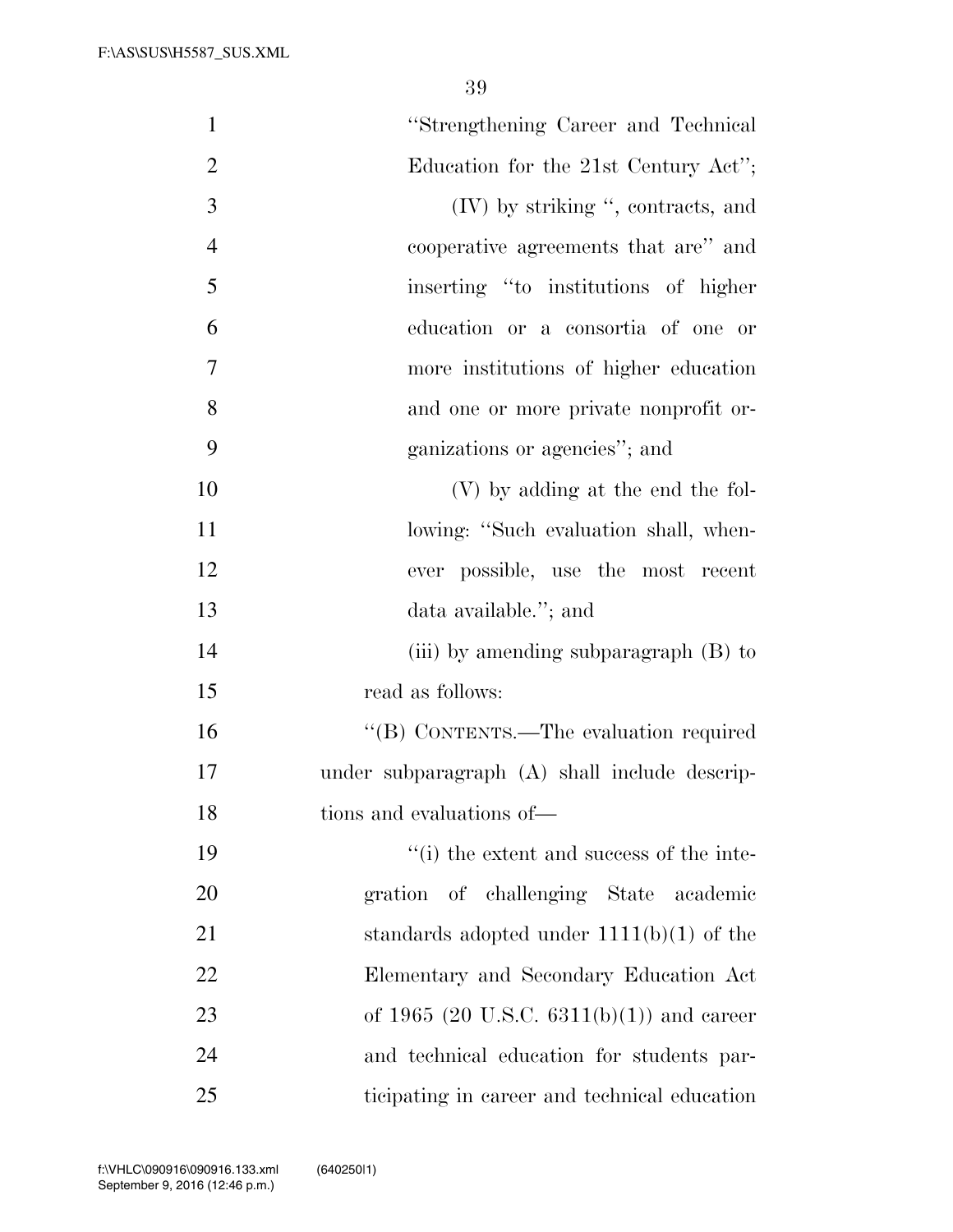| $\mathbf{1}$   | programs, including a review of the effect                                  |
|----------------|-----------------------------------------------------------------------------|
| $\overline{2}$ | of such integration on the academic and                                     |
| 3              | technical proficiency achievement of such                                   |
| $\overline{4}$ | students (including the number of such                                      |
| 5              | students that receive a regular high school                                 |
| 6              | diploma, as such term is defined under sec-                                 |
| $\overline{7}$ | tion 8101 of the Elementary and Sec-                                        |
| 8              | ondary Education Act of 1965 or a State-                                    |
| 9              | defined alternative diploma described in                                    |
| 10             | section $8101(25)(A)(ii)(I)(bb)$ of such Act                                |
| 11             | $(20 \text{ U.S.C. } 7801(25)(\text{A})(\text{ii})(\text{I})(\text{bb}))),$ |
| 12             | "(ii) the extent to which career and                                        |
| 13             | technical education programs and pro-                                       |
| 14             | grams of study prepare students, including                                  |
| 15             | special populations, for subsequent employ-                                 |
| 16             | ment in high-skill, high-wage occupations                                   |
| 17             | (including those in which mathematics and                                   |
| 18             | science, which may include computer                                         |
| 19             | science, skills are critical), or for participa-                            |
| 20             | tion in postsecondary education;                                            |
| 21             | "(iii) employer involvement in, benefit                                     |
| 22             | from, and satisfaction with, career and                                     |
| 23             | technical education programs and pro-                                       |
| 24             | grams of study and career and technical                                     |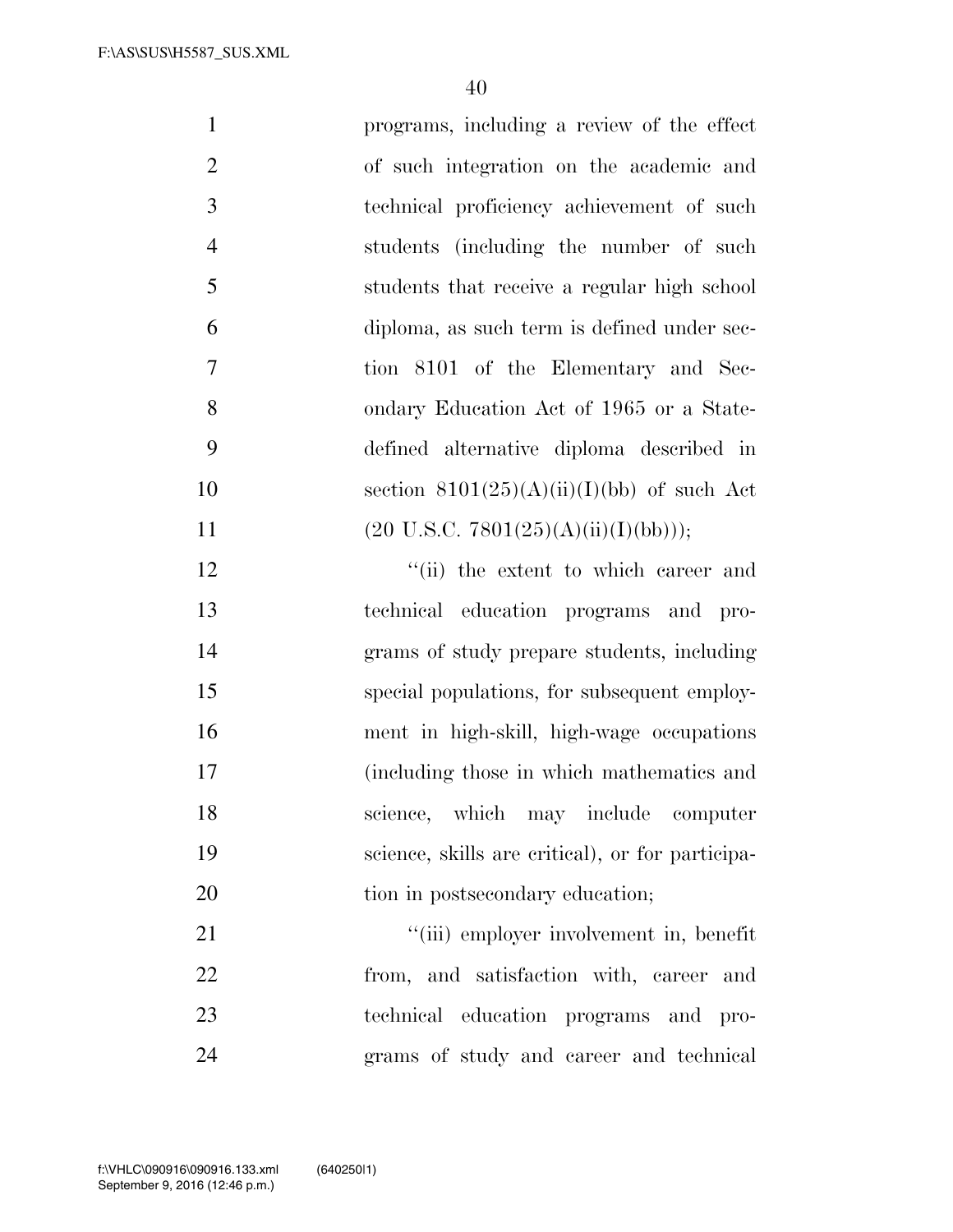| $\mathbf{1}$   | education students' preparation for em-    |
|----------------|--------------------------------------------|
| $\overline{2}$ | ployment;                                  |
| 3              | "(iv) efforts to expand access to ca-      |
| $\overline{4}$ | reer and technical education programs of   |
| 5              | study for all students;                    |
| 6              | "(v) innovative approaches to work-        |
| 7              | based learning programs that increase par- |
| 8              | ticipation and alignment with employment   |
| 9              | in high-growth industries, including in    |
| 10             | rural and low-income areas;                |
| 11             | " $(vi)$ the impact of the amendments to   |
| 12             | this Act made under the Strengthening Ca-  |
| 13             | reer and Technical Education for the 21st  |
| 14             | Century Act, including comparisons, where  |
| 15             | appropriate, of-                           |
| 16             | $\lq\lq$ (I) the use of the comprehensive  |
| 17             | under<br>needs<br>assessment<br>section    |
| 18             | 134(b);                                    |
| 19             | "(II) the implementation of pro-           |
| 20             | grams of study; and                        |
| 21             | "(III) coordination of planning            |
| 22             | and program delivery with other rel-       |
| 23             | evant laws, including the Workforce        |
| 24             | Innovation and Opportunity Act (29         |
| 25             | U.S.C. 3101 et seq.) and the Elemen-       |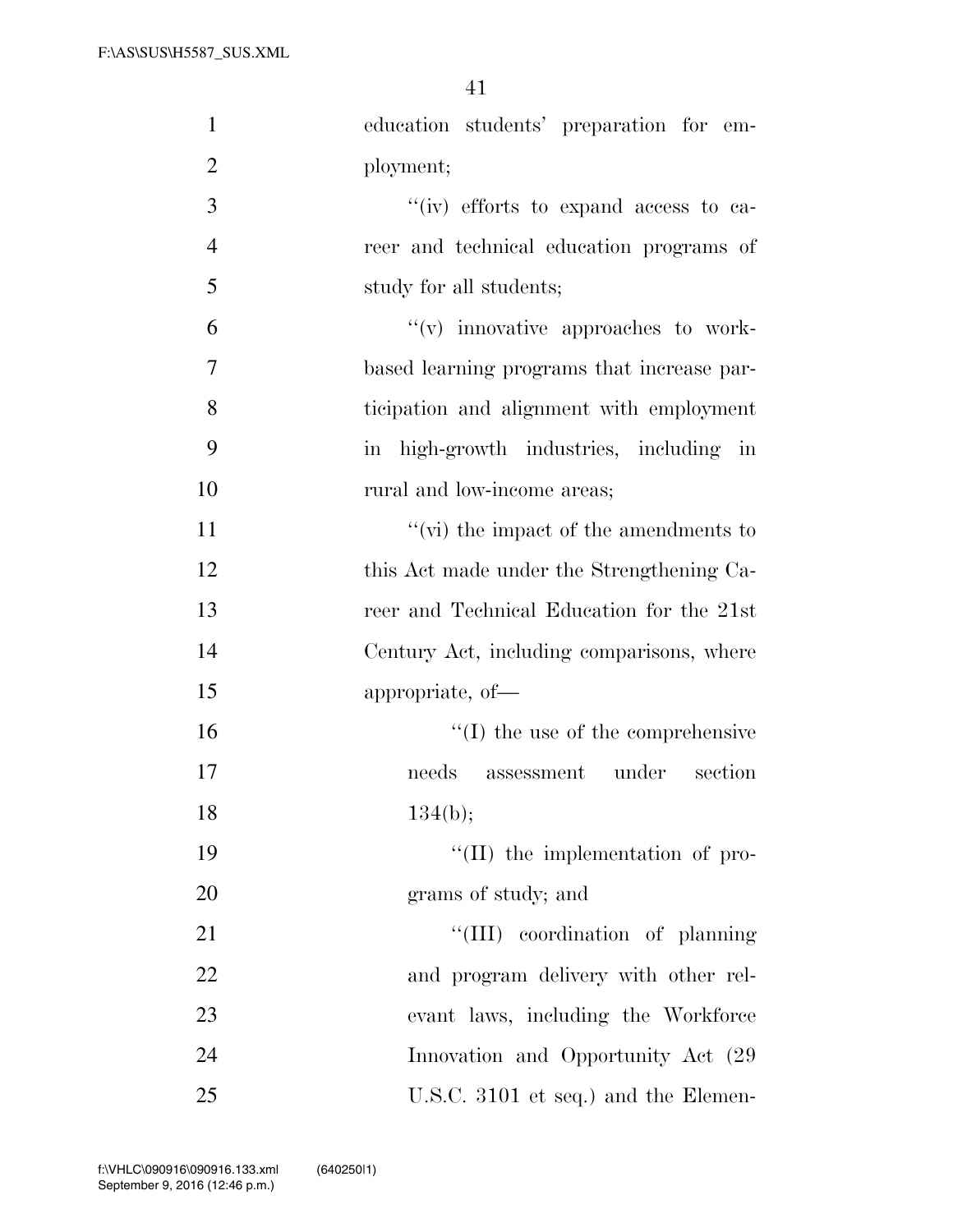| $\mathbf{1}$<br>tary and Secondary Education Act of           |
|---------------------------------------------------------------|
| $\overline{2}$<br>1965 (20 U.S.C. 6301 et seq.);              |
| 3<br>"(vii) changes in career and technical                   |
| $\overline{4}$<br>education program accountability as de-     |
| 5<br>scribed in section 113 and any effects of                |
| 6<br>such changes on program delivery and pro-                |
| $\tau$<br>gram quality; and                                   |
| 8<br>"(viii) changes in student enrollment                    |
| 9<br>patterns."; and                                          |
| 10<br>$(iv)$ in subparagraph $(C)$ —                          |
| 11<br>(I) in clause $(i)$ —                                   |
| (aa) by inserting ", in con-<br>12                            |
| 13<br>sultation with the Director of the                      |
| 14<br>Institute<br>for<br>Education                           |
| Sciences," after "The Secretary";<br>15                       |
| 16<br>(bb) in subclause $(I)$ —                               |
| $(AA)$ by striking "as-<br>17                                 |
| sessment" and inserting<br>18                                 |
| "evaluation and summary of<br>19                              |
| 20<br>research activities carried                             |
| 21<br>out under this section"; and                            |
| 22<br>(BB) by striking                                        |
| "2010"<br>23<br>and inserting                                 |
| "2021"; and<br>24                                             |
| 25<br>$\left( \text{ce} \right)$ in subclause $\text{(II)}$ — |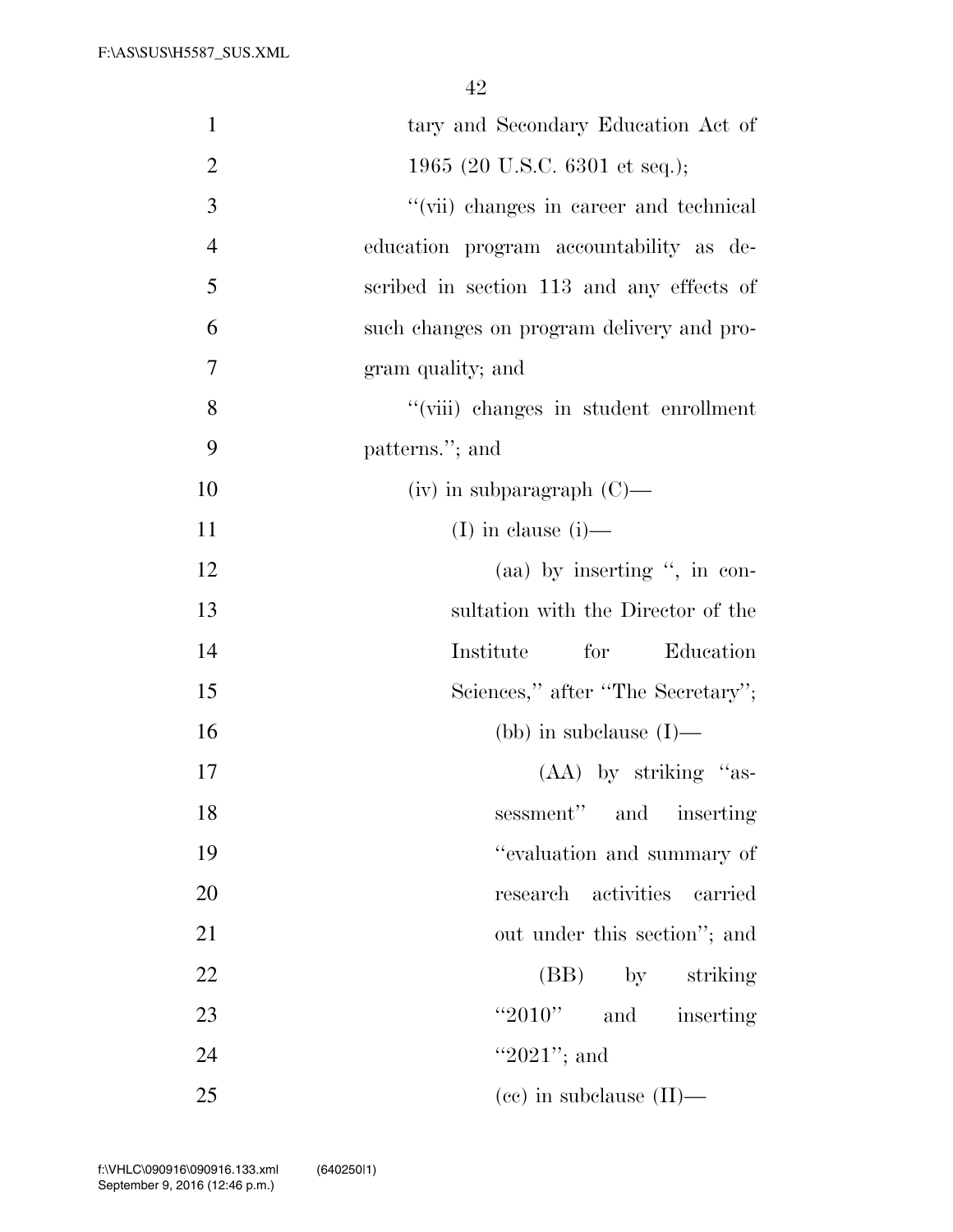| $\mathbf{1}$   | $(AA)$ by striking "as-                          |
|----------------|--------------------------------------------------|
| $\overline{2}$ | sessment" and inserting                          |
| 3              | "evaluation and summary of                       |
| $\overline{4}$ | research activities carried                      |
| 5              | out under this section"; and                     |
| 6              | (BB) by striking                                 |
| $\overline{7}$ | " $2011"$ and inserting                          |
| 8              | " $2023$ "; and                                  |
| 9              | (II) by adding after clause (ii)                 |
| 10             | the following:                                   |
| 11             | "(iii) DISSEMINATION.—In addition to             |
| 12             | submitting the reports required under            |
| 13             | clause (i), the Secretary shall disseminate      |
| 14             | the results of the evaluation widely and on      |
| 15             | a timely basis in order to increase the un-      |
| 16             | derstanding among State and local officials      |
| 17             | and educators of the effectiveness of pro-       |
| 18             | grams and activities supported under the         |
| 19             | Act and of the career and technical edu-         |
| 20             | cation programs that are most likely to          |
| 21             | produce positive educational and employ-         |
| 22             | ment outcomes."; and                             |
| 23             | $(C)$ by striking paragraphs $(3)$ , $(4)$ , and |
| 24             | (5) and inserting the following:                 |
| 25             | $``(3)$ INNOVATION.—                             |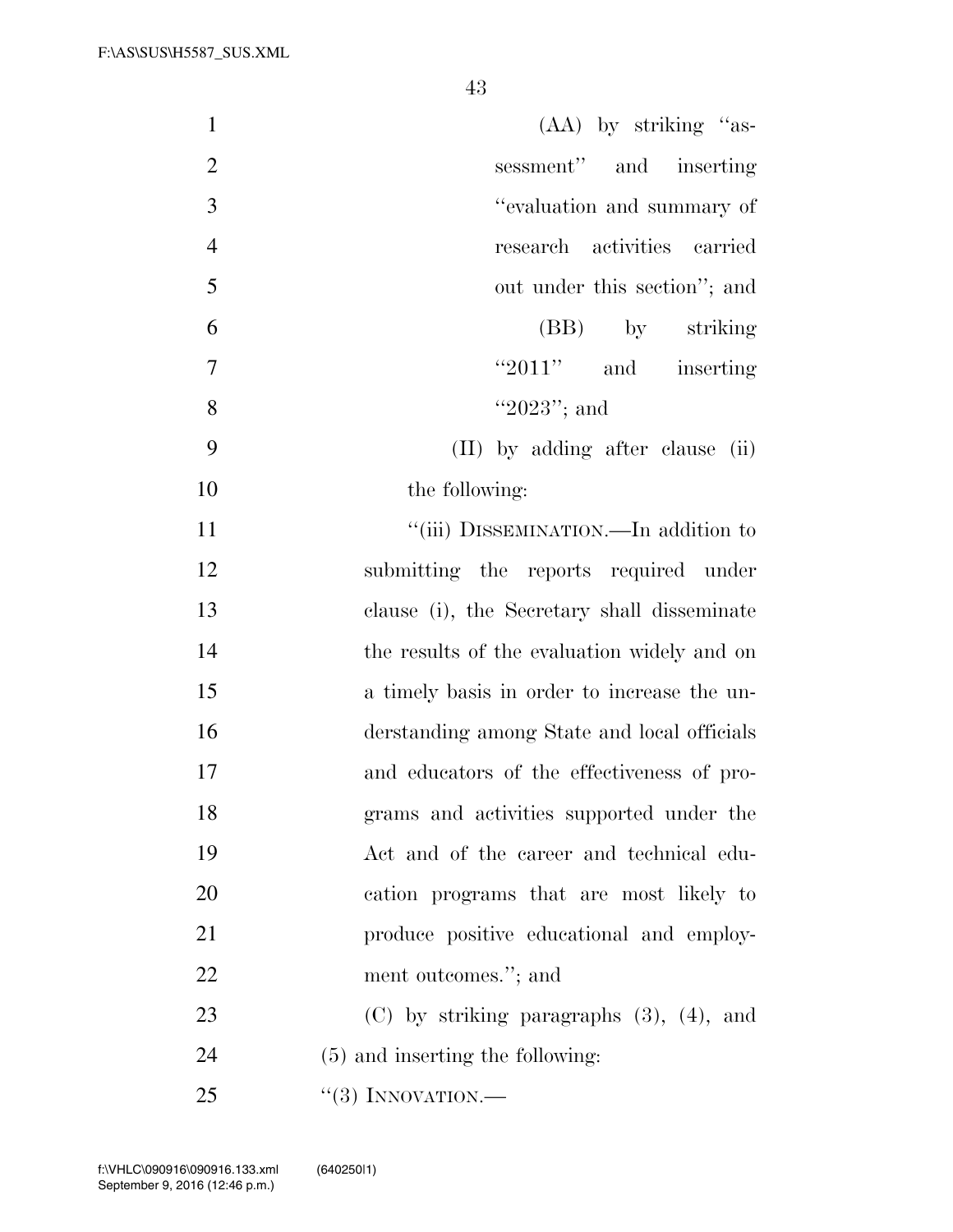| $\mathbf{1}$   | "(A) GRANT PROGRAM.—To identify and              |
|----------------|--------------------------------------------------|
| $\overline{2}$ | support innovative strategies and activities to  |
| 3              | improve career and technical education and       |
| $\overline{4}$ | align workforce skills with labor market needs   |
| 5              | as part of the plan developed under subsection   |
| 6              | (c) and the requirements of this subsection, the |
| 7              | Secretary may award grants to eligible entities  |
| 8              | $to-$                                            |
| 9              | "(i) create, develop, implement, or              |
| 10             | take to scale evidence-based, field initiated    |
| 11             | innovations, including through a pay for         |
| 12             | success initiative to improve student out-       |
| 13             | comes in career and technical education;         |
| 14             | and                                              |
| 15             | "(ii) rigorously evaluate such innova-           |
| 16             | tions.                                           |
| 17             | "(B) MATCHING FUNDS.—                            |
| 18             | "(i) MATCHING FUNDS REQUIRED.-                   |
| 19             | Except as provided under clause (ii), to re-     |
| 20             | ceive a grant under this paragraph, an eli-      |
| 21             | gible entity shall, through cash or in-kind      |
| 22             | contributions, provide matching funds from       |
| 23             | public or private sources in an amount           |
| 24             | equal to at least 50 percent of the funds        |
| 25             | provided under such grant.                       |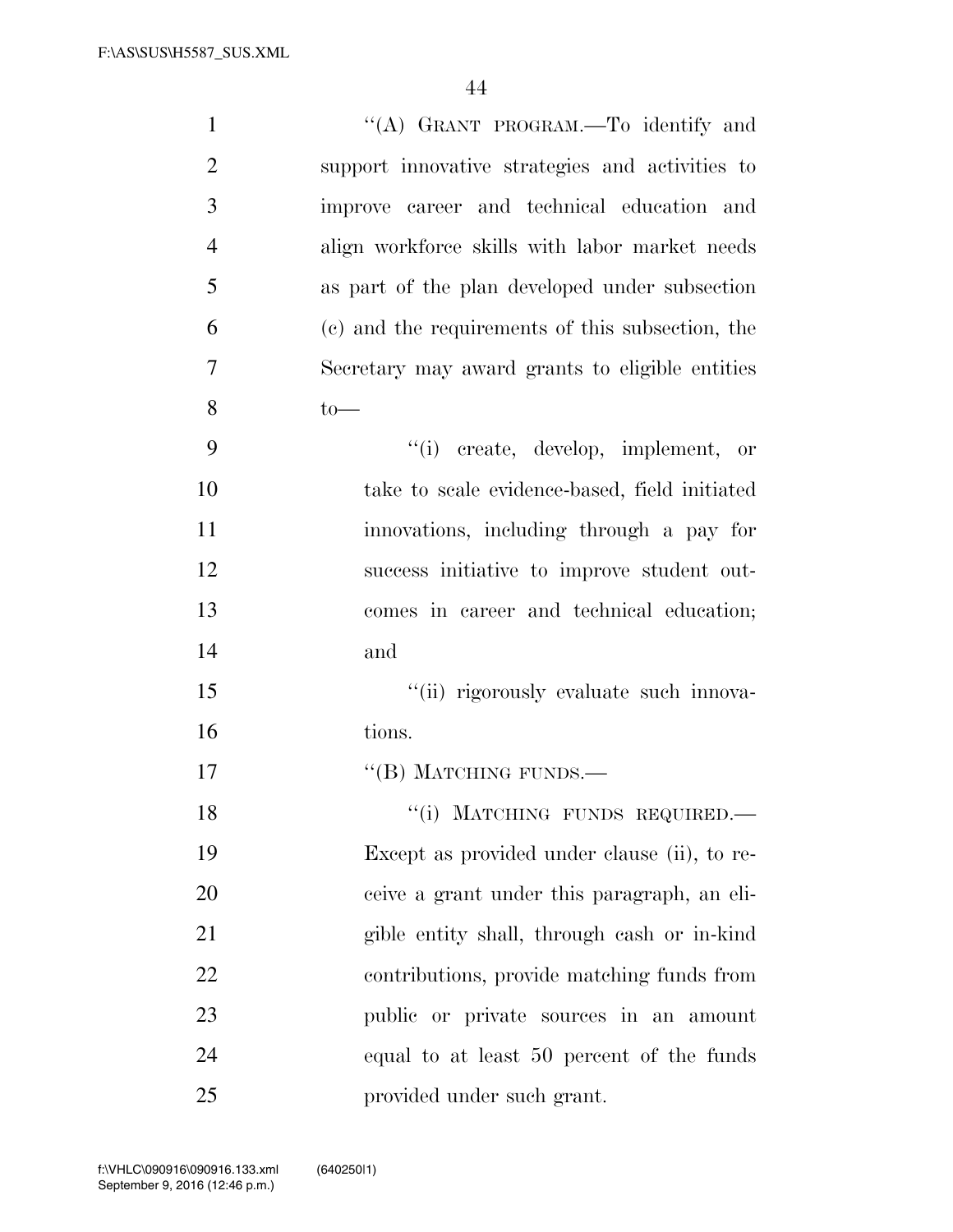| $\mathbf{1}$   | "(ii) EXCEPTION.—The Secretary                 |
|----------------|------------------------------------------------|
| $\overline{2}$ | may waive the matching fund requirement        |
| 3              | under clause (i) if the eligible entity dem-   |
| $\overline{4}$ | onstrates exceptional circumstances.           |
| 5              | "(C) APPLICATION.—To receive a grant           |
| 6              | under this paragraph, an eligible entity shall |
| 7              | submit to the Secretary at such a time as the  |
| 8              | Secretary may require, an application that-    |
| 9              | "(i) identifies and designates the             |
| 10             | agency, institution, or school responsible     |
| 11             | for the administration and supervision of      |
| 12             | the program assisted under this paragraph;     |
| 13             | "(ii) identifies the source and amount         |
| 14             | of the matching funds required under sub-      |
| 15             | paragraph $(B)(i)$ ;                           |
| 16             | "(iii) describes how the eligible entity       |
| 17             | will use the grant funds, including how        |
| 18             | such funds will directly benefit students,     |
| 19             | including special populations, served by the   |
| 20             | eligible entity;                               |
| 21             | "(iv) describes how the program as-            |
| 22             | sisted under this paragraph will be coordi-    |
| 23             | nated with the activities carried out under    |
| 24             | section $124$ or $135$ ;                       |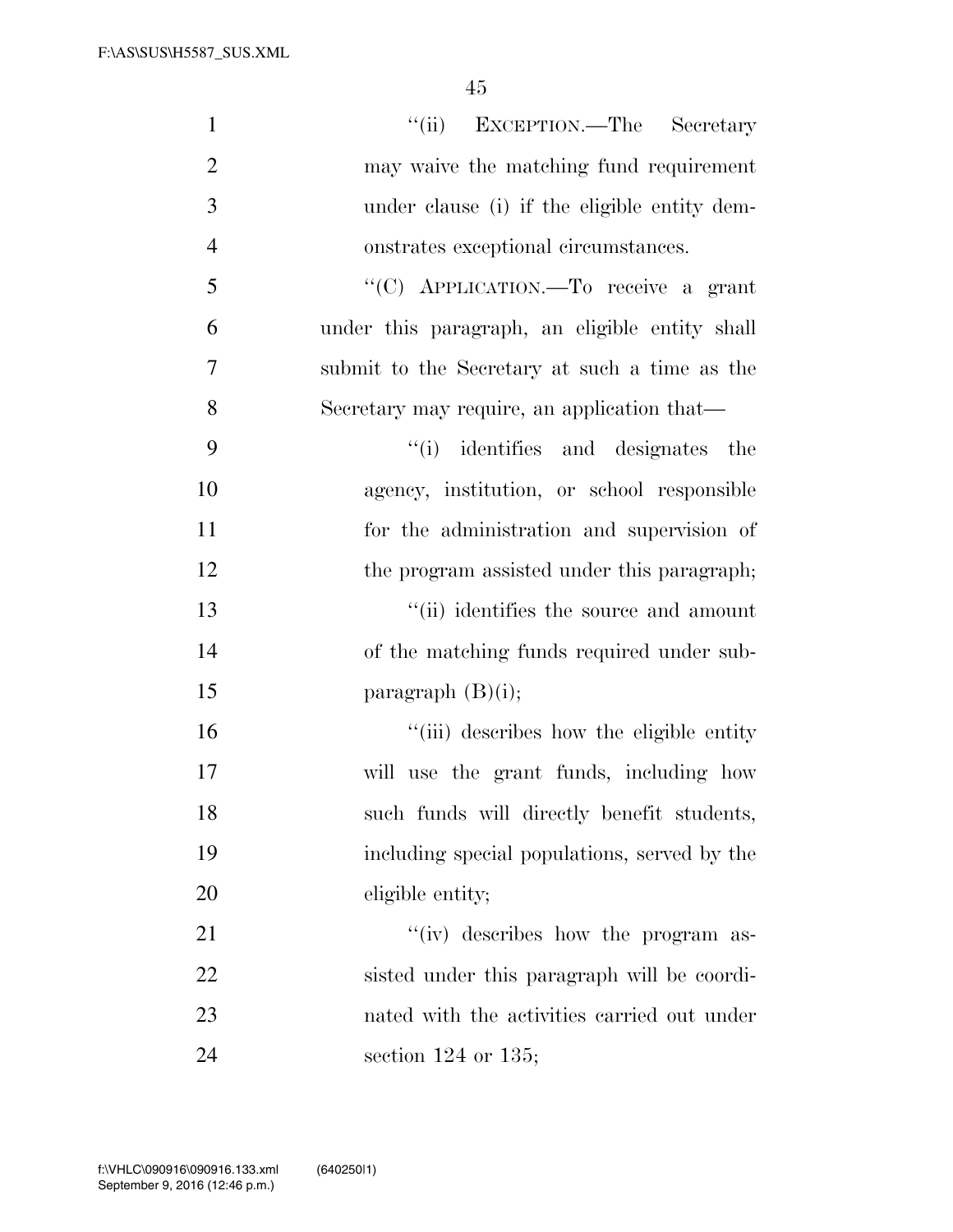F:\AS\SUS\H5587\_SUS.XML

| $\mathbf{1}$   | $f'(v)$ describes how the program as-           |
|----------------|-------------------------------------------------|
| $\overline{2}$ | sisted under this paragraph aligns with the     |
| 3              | single plan described in subsection (c); and    |
| $\overline{4}$ | "(vi) describes how the program as-             |
| 5              | sisted under this paragraph will be evalu-      |
| 6              | ated and how that evaluation may inform         |
| 7              | the report described in subsection              |
| 8              | (d)(2)(C).                                      |
| 9              | "(D) PRIORITY.—In awarding grants               |
| 10             | under this paragraph, the Secretary shall give  |
| 11             | priority to applications from eligible entities |
| 12             | that will predominantly serve students from     |
| 13             | low-income families.                            |
| 14             | $``(E)$ GEOGRAPHIC DIVERSITY.—                  |
| 15             | "(i) IN GENERAL.—In awarding                    |
| 16             | grants under this paragraph, the Secretary      |
| 17             | shall award no less than 25 percent of the      |
| 18             | total available funds for any fiscal year to    |
| 19             | eligible entities proposing to fund career      |
| 20             | and technical education activities<br>that      |
| 21             | serve-                                          |
| 22             | $\lq\lq$ (I) a local educational agency         |
| 23             | with an urban-centric district locale           |
| 24             | code of 32, 33, 41, 42, or 43, as de-           |
| 25             | termined by the Secretary;                      |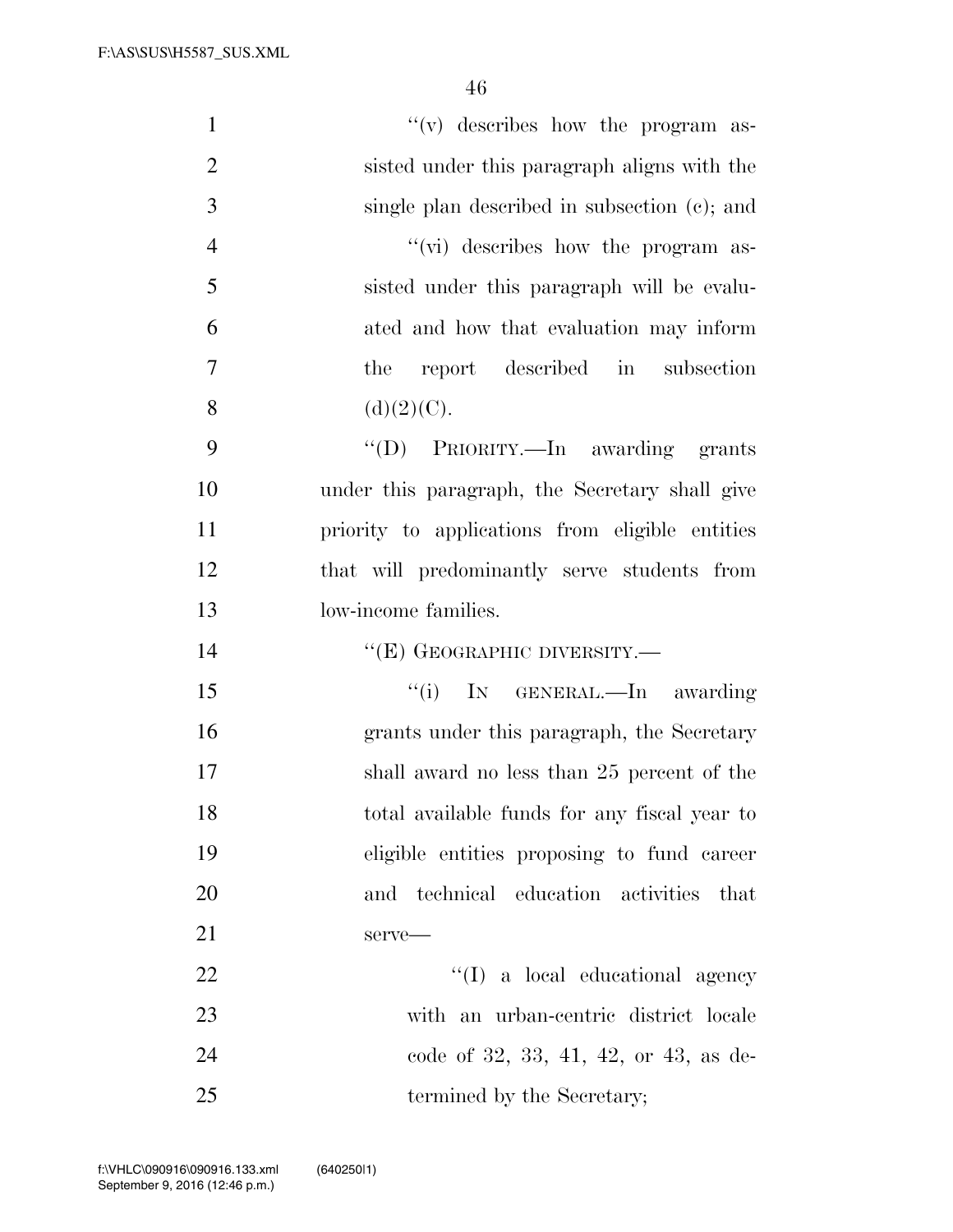| $\mathbf{1}$   | $\lq\lq$ (II) an institution of higher     |
|----------------|--------------------------------------------|
| $\mathbf{2}$   | education primarily serving the one or     |
| 3              | more areas served by such a local edu-     |
| $\overline{4}$ | cational agency;                           |
| 5              | "(III) a consortium of such local          |
| 6              | educational agencies or such institu-      |
| $\overline{7}$ | tions of higher education;                 |
| 8              | $\lq\lq$ (IV) a partnership between—       |
| 9              | "(aa) an educational service               |
| 10             | agency or a nonprofit organiza-            |
| 11             | tion; and                                  |
| 12             | "(bb) such a local<br>edu-                 |
| 13             | cational agency or such an insti-          |
| 14             | tution of higher education; or             |
| 15             | $\lq\lq(V)$ a partnership between—         |
| 16             | "(aa) a grant recipient de-                |
| 17             | scribed in subclause $(I)$ or $(II)$ ;     |
| 18             | and                                        |
| 19             | "(bb) a State educational                  |
| 20             | agency.                                    |
| 21             | "(ii) EXCEPTION.—Notwithstanding           |
| 22             | clause (i), the Secretary shall reduce the |
| 23             | amount of funds made available under       |
| 24             | such clause if the Secretary does not re-  |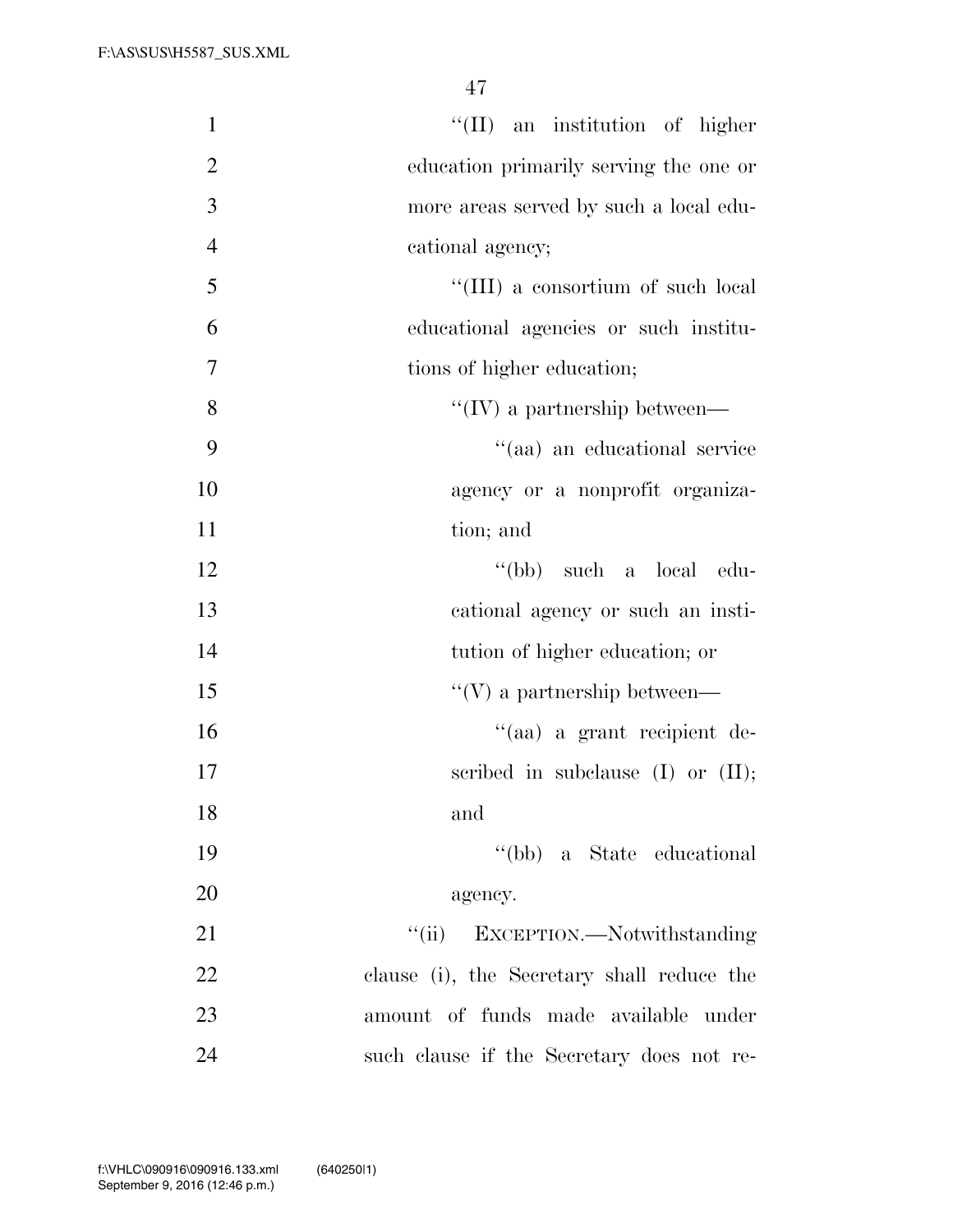| $\mathbf{1}$   | ceive a sufficient number of applications of |
|----------------|----------------------------------------------|
| $\overline{2}$ | sufficient quality.                          |
| 3              | "(F) USES OF FUNDS.—An eligible entity       |
| $\overline{4}$ | that is awarded a grant under this paragraph |
| 5              | shall use the grant funds, in a manner con-  |
| 6              | sistent with subparagraph $(A)(i)$ , to-     |
| 7              | "(i) improve career and technical edu-       |
| 8              | cation outcomes of students served by eligi- |
| 9              | ble entities under this title;               |
| 10             | "(ii) improve career and technical           |
| 11             | education teacher effectiveness;             |
| 12             | "(iii) improve the transition of stu-        |
| 13             | dents from secondary education to postsec-   |
| 14             | ondary education or employment;              |
| 15             | "(iv) improve the incorporation of           |
| 16             | comprehensive work-based learning into ca-   |
| 17             | reer and technical education;                |
| 18             | $f'(v)$ increase the effective use of tech-  |
| 19             | nology within career and technical edu-      |
| 20             | cation programs;                             |
| 21             | $``(\vec{vi})$ support new models for inte-  |
| 22             | grating academic content and career and      |
| 23             | technical education content in such pro-     |
| 24             | grams;                                       |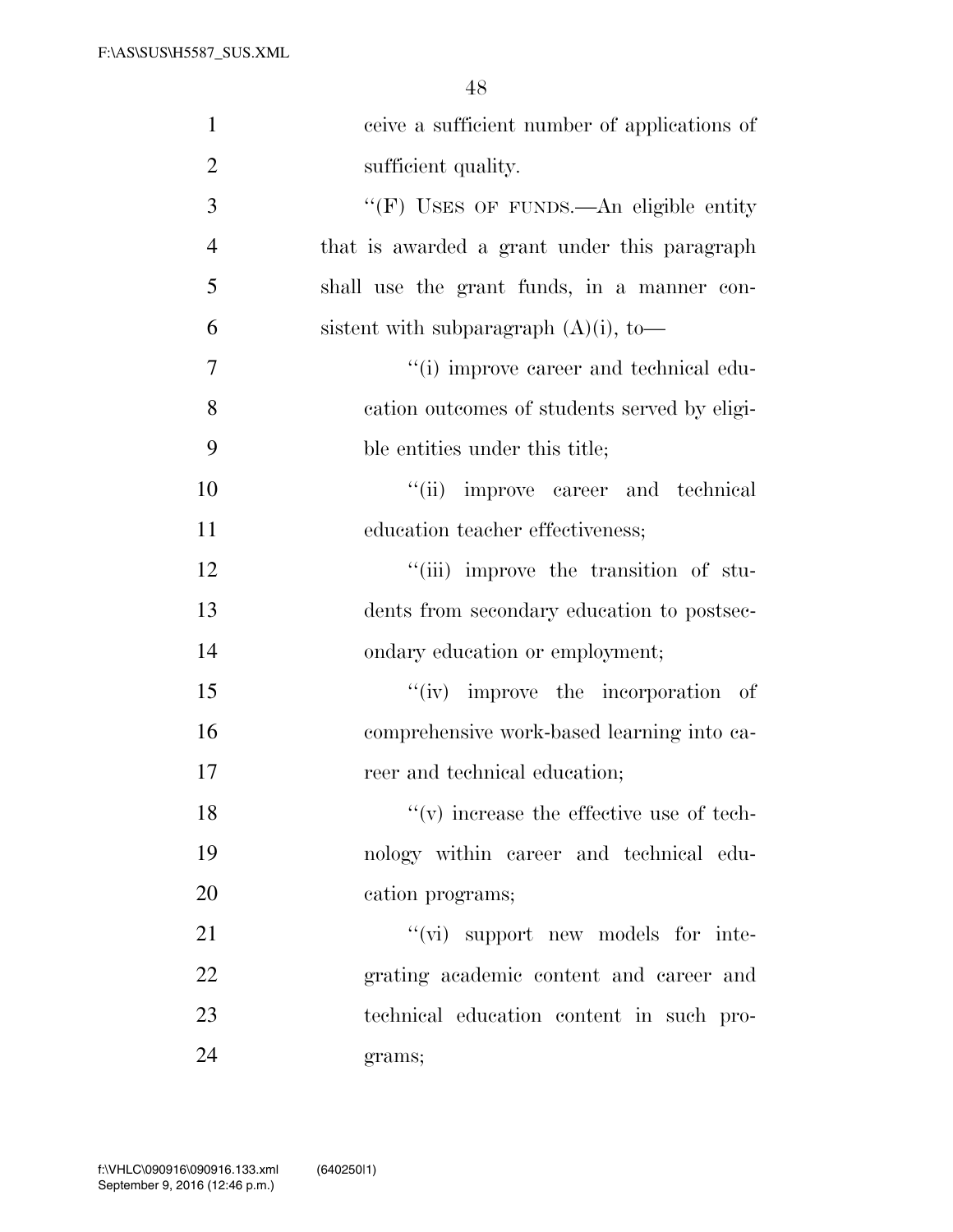| "(vii) support the development and<br>$\mathbf{1}$          |     |
|-------------------------------------------------------------|-----|
| $\overline{2}$<br>enhancement of innovative delivery models |     |
| 3<br>for career and technical education;                    |     |
| $\overline{4}$<br>"(viii) work with industry to design      |     |
| 5<br>and implement courses or programs of                   |     |
| 6<br>study aligned to labor market needs in new             |     |
| $\tau$<br>or emerging fields;                               |     |
| 8<br>"(ix) integrate science, technology, en-               |     |
| 9<br>gineering, and mathematics fields, includ-             |     |
| 10<br>ing computer science education, with ca-              |     |
| 11<br>reer and technical education;                         |     |
| 12<br>$f(x)$ support innovative approaches to               |     |
| 13<br>career and technical education by rede-               |     |
| 14<br>signing the high school experience for stu-           |     |
| 15<br>dents, which may include evidence-based               |     |
| 16<br>transitional support strategies for students          |     |
| 17<br>who have not met postsecondary education              |     |
| 18<br>eligibility requirements;                             |     |
| "(xi) improve CTE concentrator em-<br>19                    |     |
| 20<br>ployment outcomes in nontraditional fields;           |     |
| 21<br>or                                                    |     |
| 22<br>"(xii) support the use of career and                  |     |
| 23<br>technical education programs and pro-                 |     |
| 24<br>grams of study in a coordinated strategy to           |     |
| 25<br>address identified employer needs                     | and |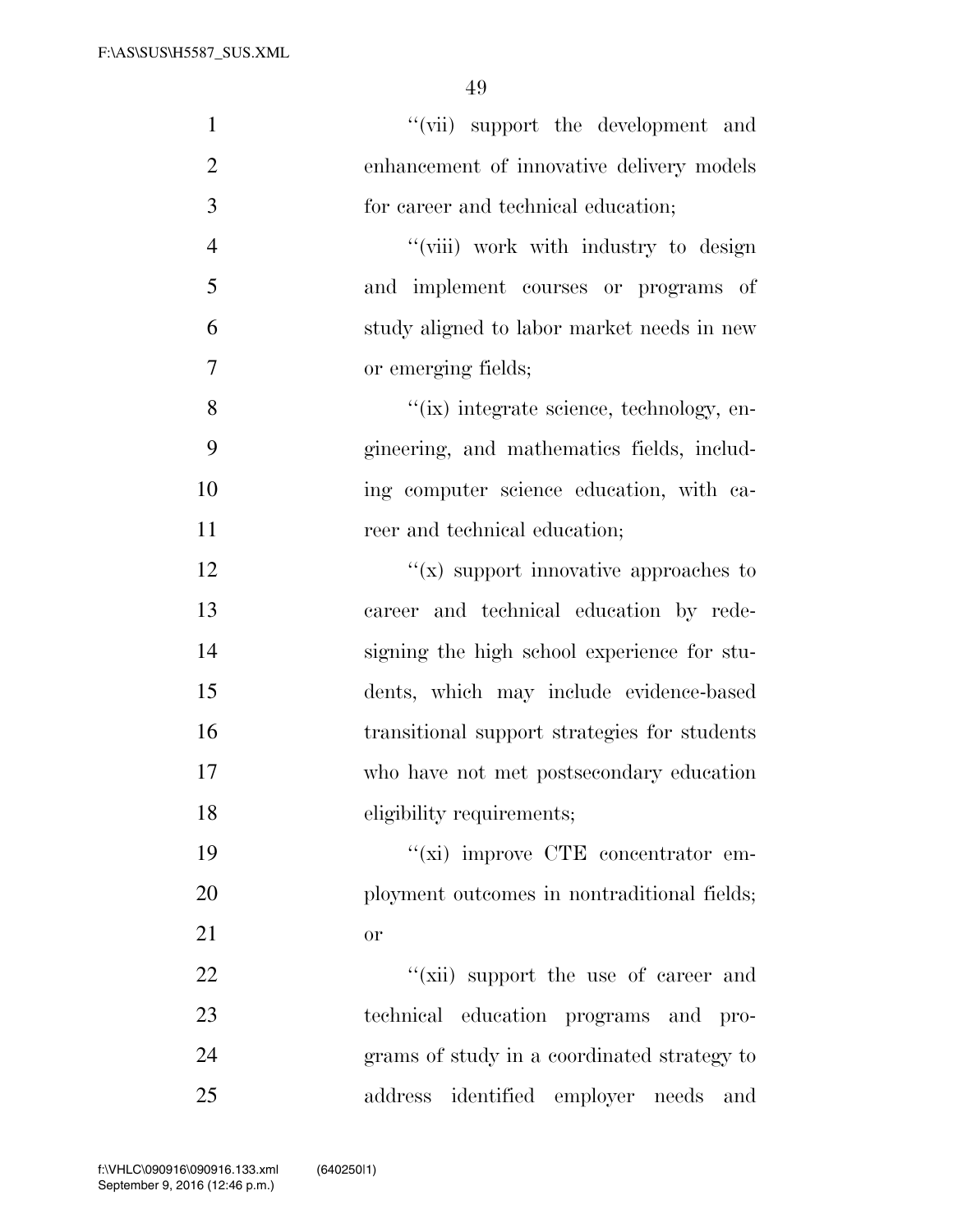| $\mathbf{1}$   | workforce shortages, such as shortages in        |
|----------------|--------------------------------------------------|
| $\overline{2}$ | the early childhood, elementary school, and      |
| $\mathfrak{Z}$ | secondary school education workforce.            |
| $\overline{4}$ | "(G) EVALUATION.—Each eligible entity            |
| 5              | receiving a grant under this paragraph shall     |
| 6              | provide for an independent evaluation of the ac- |
| 7              | tivities carried out using such grant and submit |
| 8              | to the Secretary an annual report that in-       |
| 9              | cludes—                                          |
| 10             | "(i) a description of how funds re-              |
| 11             | ceived under this paragraph were used;           |
| 12             | "(ii) the performance of the eligible            |
| 13             | entity with respect to, at a minimum, the        |
| 14             | performance indicators described under           |
| 15             | section 113, as applicable, and                  |
| 16             | disaggregated by-                                |
| 17             | "(I) subgroups of students de-                   |
| 18             | scribed in section $1111(e)(2)(B)$ of            |
| 19             | the Elementary and Secondary Edu-                |
| 20             | cation Act of 1965 (20 U.S.C.                    |
| 21             | 6311(c)(2)(B));                                  |
| 22             | $\lq\lq$ (II) special populations; and           |
| 23             | "(III) as appropriate, each career               |
| 24             | and technical education program and              |
| 25             | program of study; and                            |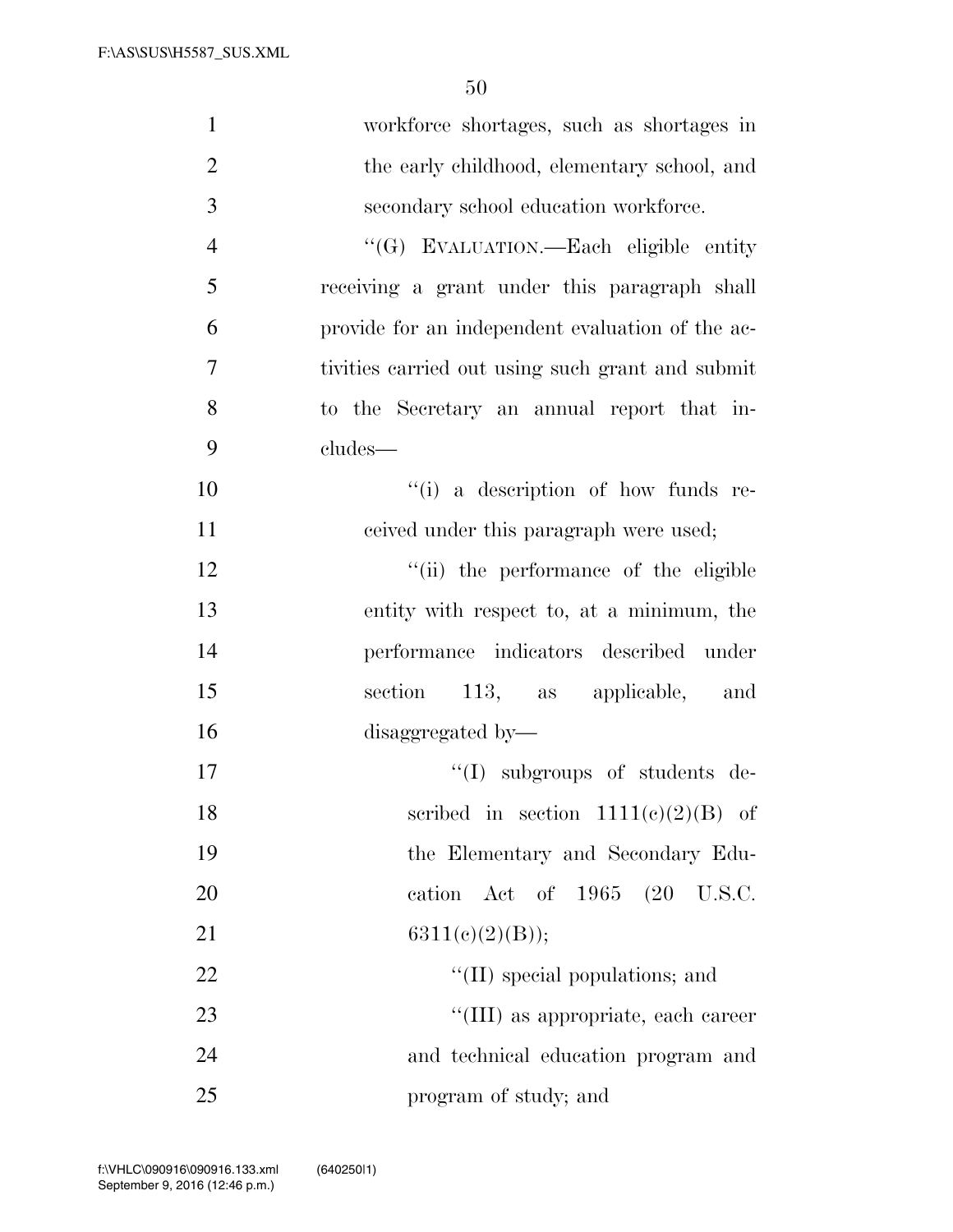| $\mathbf{1}$   | "(iii) a quantitative analysis of the ef-                |
|----------------|----------------------------------------------------------|
| $\overline{2}$ | fectiveness of the project carried out under             |
| 3              | this paragraph."; and                                    |
| $\overline{4}$ | (5) by striking subsection (e) and inserting the         |
| 5              | following:                                               |
| 6              | "(e) AUTHORIZATION OF APPROPRIATIONS.—There              |
| 7              | are authorized to be appropriated to carry out this sec- |
| 8              | $tion$ —                                                 |
| 9              | "(1) $$7,523,285$ for fiscal year 2017;                  |
| 10             | "(2) $$7,626,980$ for fiscal year 2018;                  |
| 11             | $\lq(3)$ \$7,732,104 for fiscal year 2019;               |
| 12             | "(4) $$7,838,677$ for fiscal year 2020;                  |
| 13             | "(5) $$7,946,719$ for fiscal year 2021; and              |
| 14             | $(6)$ \$8,056,251 for fiscal year 2022.".                |
| 15             | SEC. 114. ASSISTANCE FOR THE OUTLYING AREAS.             |
| 16             | Section 115 (20 U.S.C. 2325) is amended—                 |
| 17             | $(1)$ in subsection $(a)(3)$ , by striking "subject to   |
| 18             | subsection (d)" and inserting "subject to subsection     |
| 19             | $(b)$ ";                                                 |
| <b>20</b>      | $(2)$ by striking subsections (b) and (c); and           |
| 21             | $(3)$ by redesignating subsection $(d)$ as sub-          |
| 22             | section (b).                                             |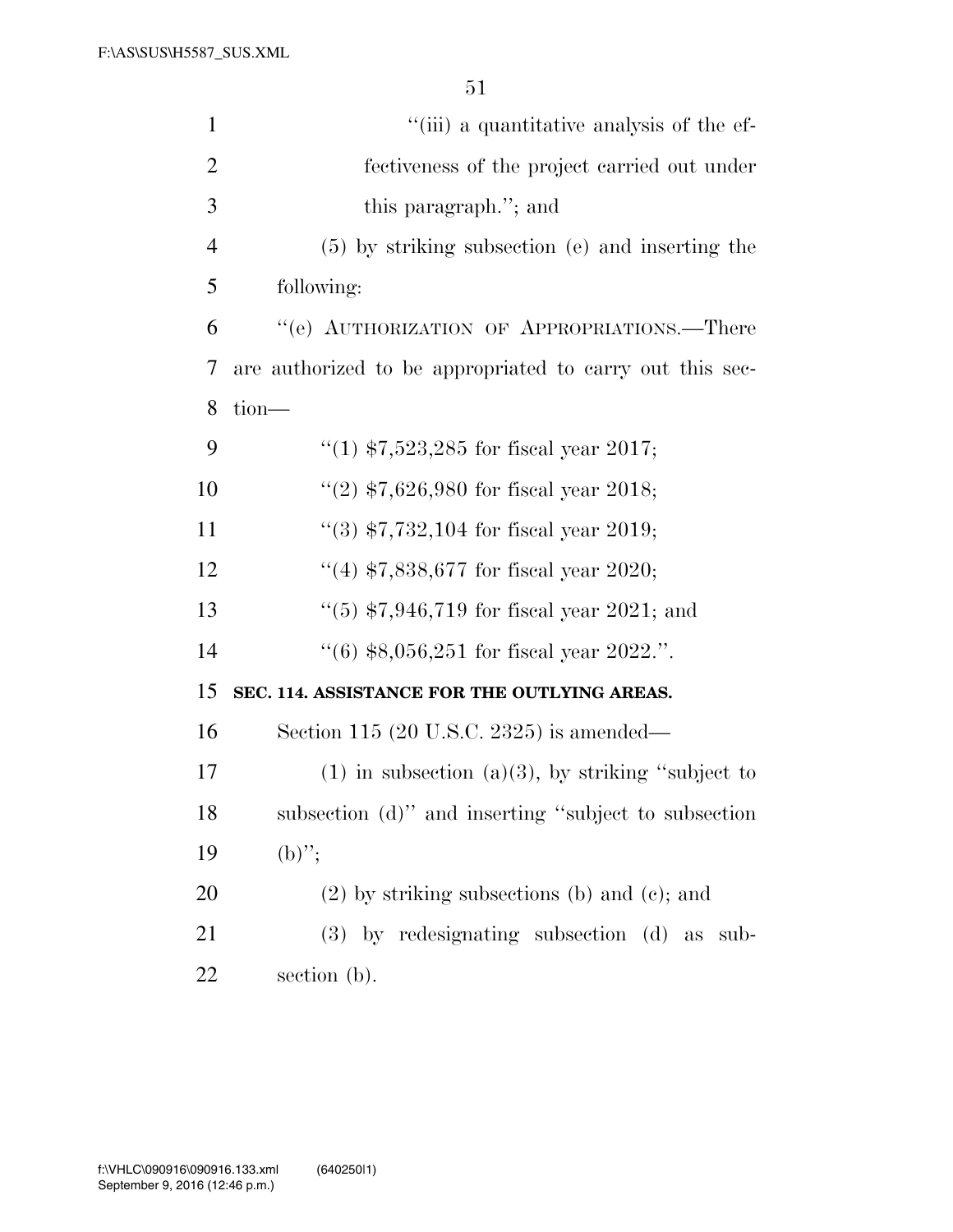| 1              | SEC. 115. TRIBALLY CONTROLLED POSTSECONDARY CA-             |
|----------------|-------------------------------------------------------------|
| $\overline{2}$ | REER AND TECHNICAL INSTITUTIONS.                            |
| 3              | Section 117(i) $(20 \text{ U.S.C. } 2327(i))$ is amended to |
| 4              | read as follows:                                            |
| 5              | "(i) AUTHORIZATION OF APPROPRIATIONS.—There                 |
| 6              | are authorized to be appropriated to carry out this sec-    |
| 7              | $tion$ —                                                    |
| 8              | "(1) $$8,400,208$ for fiscal year 2017;                     |
| 9              | "(2) $$8,515,989$ for fiscal year 2018;                     |
| 10             | $(3)$ \$8,633,367 for fiscal year 2019;                     |
| 11             | "(4) $$8,752,362$ for fiscal year 2020;                     |
| 12             | $(5)$ \$8,872,998 for fiscal year 2021; and                 |
| 13             | $(6)$ \$8,995,296 for fiscal year 2022.".                   |
|                |                                                             |
| 14             | SEC. 116. OCCUPATIONAL AND EMPLOYMENT INFORMA-              |
| 15             | TION.                                                       |
| 16             | Section 118 $(20 \text{ U.S.C. } 2328)$ is repealed.        |
| 17             | <b>PART B-STATE PROVISIONS</b>                              |
| 18             | SEC. 121. STATE PLAN.                                       |
| 19             | Section 122 (20 U.S.C. 2342) is amended—                    |
| 20             | $(1)$ in subsection $(a)$ —                                 |
| 21             | (A) in paragraph $(1)$ —                                    |
| 22             | (i) by striking "6-year period" and in-                     |
| 23             | serting "4-year period"; and                                |
| 24             | (ii) by striking "Carl D. Perkins Ca-                       |
| 25             | and Technical Education Improve-<br>reer                    |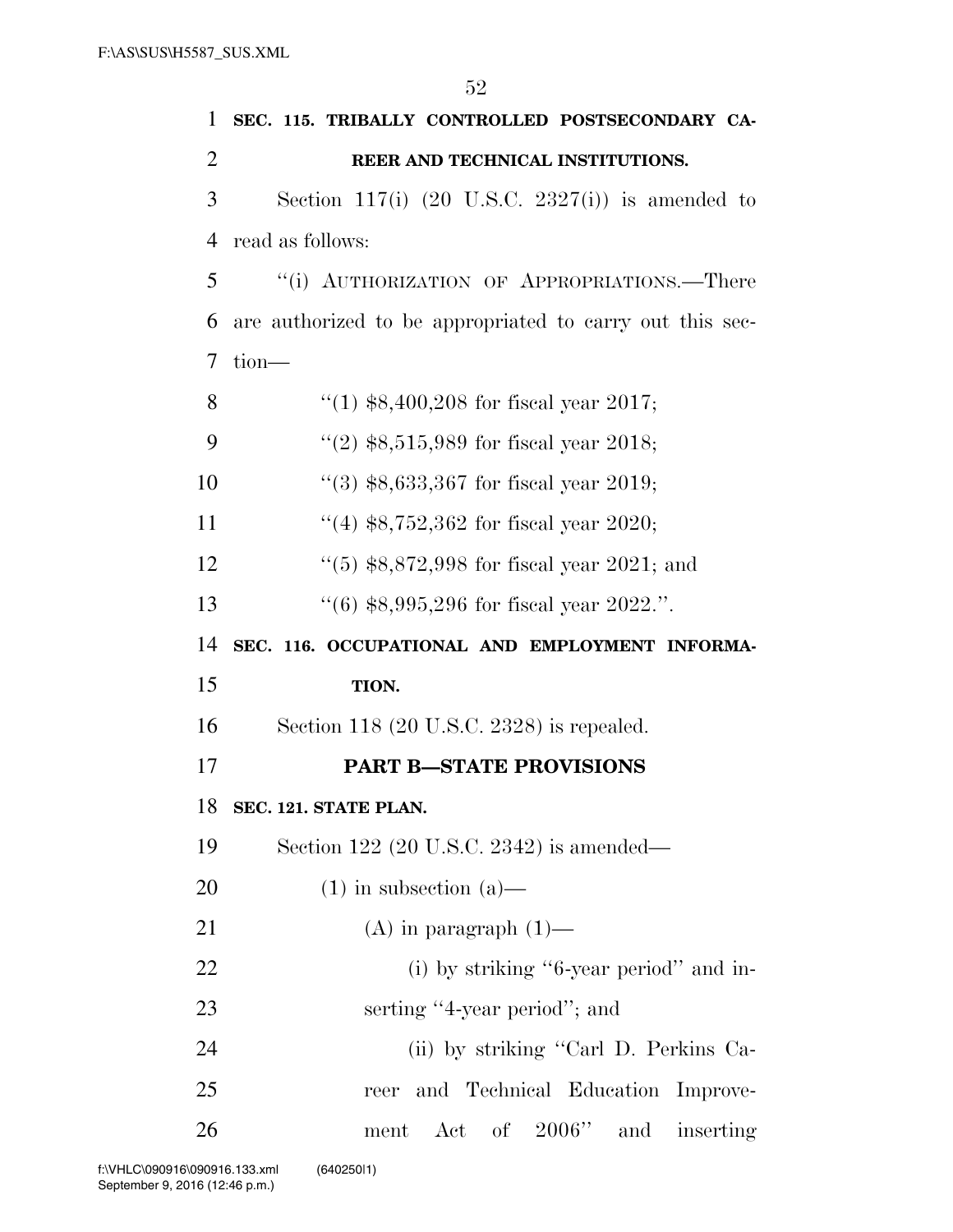| $\mathbf{1}$   | "Strengthening Career and Technical Edu-                  |
|----------------|-----------------------------------------------------------|
| $\overline{2}$ | cation for the 21st Century Act";                         |
| 3              | (B) in paragraph $(2)(B)$ , by striking "6-               |
| $\overline{4}$ | year period" and inserting "4-year period"; and           |
| 5              | $(C)$ in paragraph $(3)$ , by striking "(includ-          |
| 6              | ing charter school" and all that follows through          |
| 7              | "and community organizations)" and inserting              |
| 8              | "(including teachers, specialized instructional)          |
| 9              | support personnel, paraprofessionals, school              |
| 10             | leaders, authorized public chartering agencies,           |
| 11             | and charter school leaders, consistent with               |
| 12             | State law, employers, labor organizations, par-           |
| 13             | ents, students, and community organizations)";            |
| 14             | and                                                       |
| 15             | $(2)$ by amending subsections $(b)$ , $(c)$ , $(d)$ , and |
| 16             | (e) to read as follows:                                   |
| 17             | "(b) OPTIONS FOR SUBMISSION OF STATE PLAN.-               |
| 18             | "(1) COMBINED PLAN.—The eligible agency                   |
| 19             | may submit a combined plan that meets the require-        |
| 20             | ments of this section and the requirements of section     |
| 21             | 103 of the Workforce Innovation and Opportunity           |
| 22             | Act (29 U.S.C. 3113), unless the eligible agency          |
| 23             | opts to submit a single plan under paragraph $(2)$        |
| 24             | and informs the Secretary of such decision.               |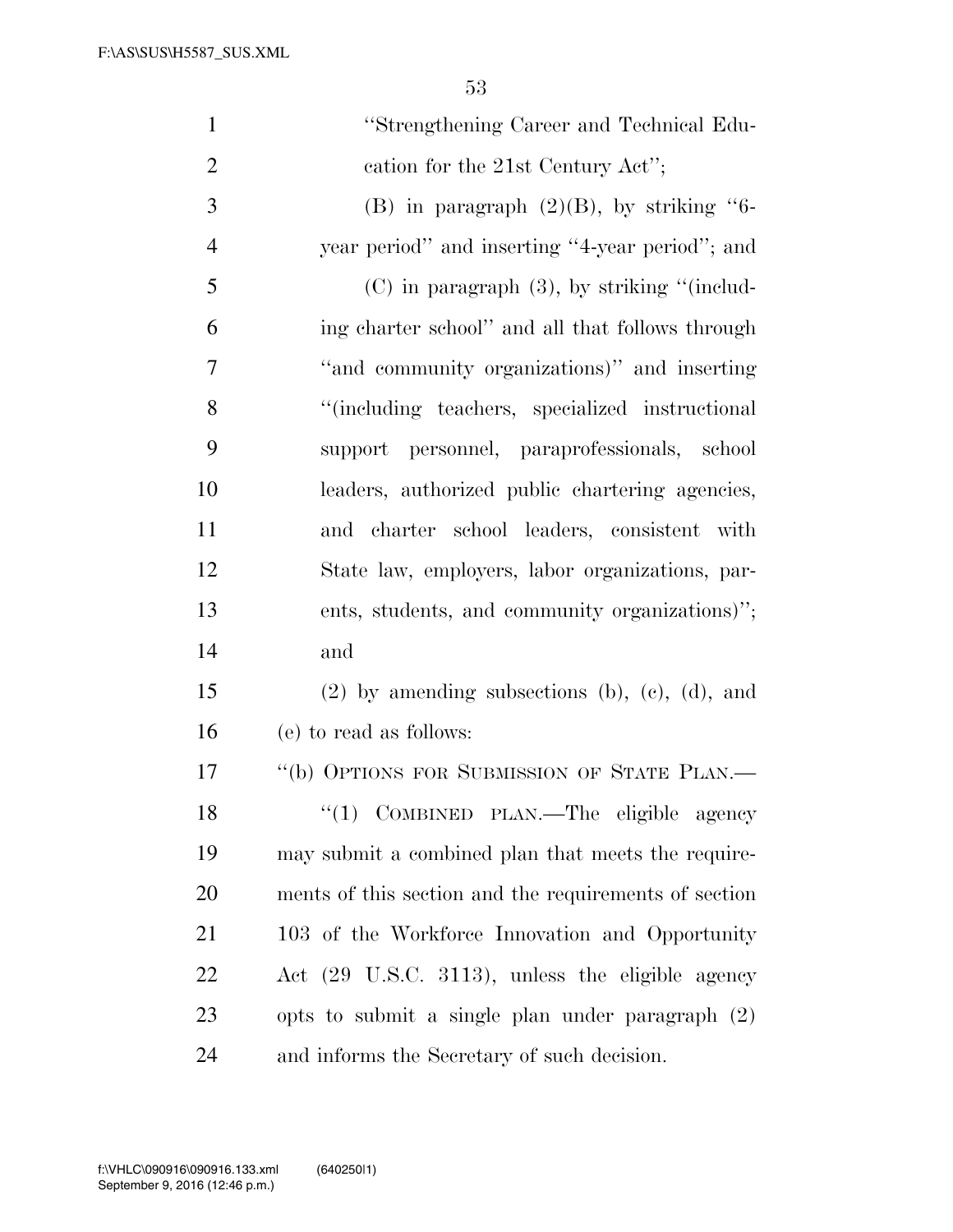| $\mathbf{1}$   | " $(2)$ SINGLE PLAN.—If the eligible agency          |
|----------------|------------------------------------------------------|
| $\overline{2}$ | elects not to submit a combined plan as described in |
| 3              | paragraph (1), such eligible agency shall submit a   |
| $\overline{4}$ | single State plan.                                   |
| 5              | "(c) PLAN DEVELOPMENT.—                              |
| 6              | "(1) IN GENERAL.—The eligible agency shall—          |
| $\overline{7}$ | "(A) develop the State plan in consultation          |
| 8              | with-                                                |
| 9              | "(i) representatives of secondary and                |
| 10             | postsecondary career and technical edu-              |
| 11             | cation programs, including eligible recipi-          |
| 12             | ents and representatives of two-year Mi-             |
| 13             | nority-Serving Institutions and Historically         |
| 14             | Black Colleges and Universities in States            |
| 15             | where such institutions are in existence,            |
| 16             | and charter school representatives in                |
| 17             | States where such schools are in existence,          |
| 18             | which shall include teachers, school lead-           |
| 19             | ers, specialized instructional support per-          |
| 20             | sonnel (including guidance counselors), and          |
| 21             | paraprofessionals;                                   |
| 22             | "(ii) interested community representa-               |
| 23             | tives, including parents and students;               |
| 24             | "(iii) the State workforce development               |
| 25             | described in section<br>board<br>101<br>of the       |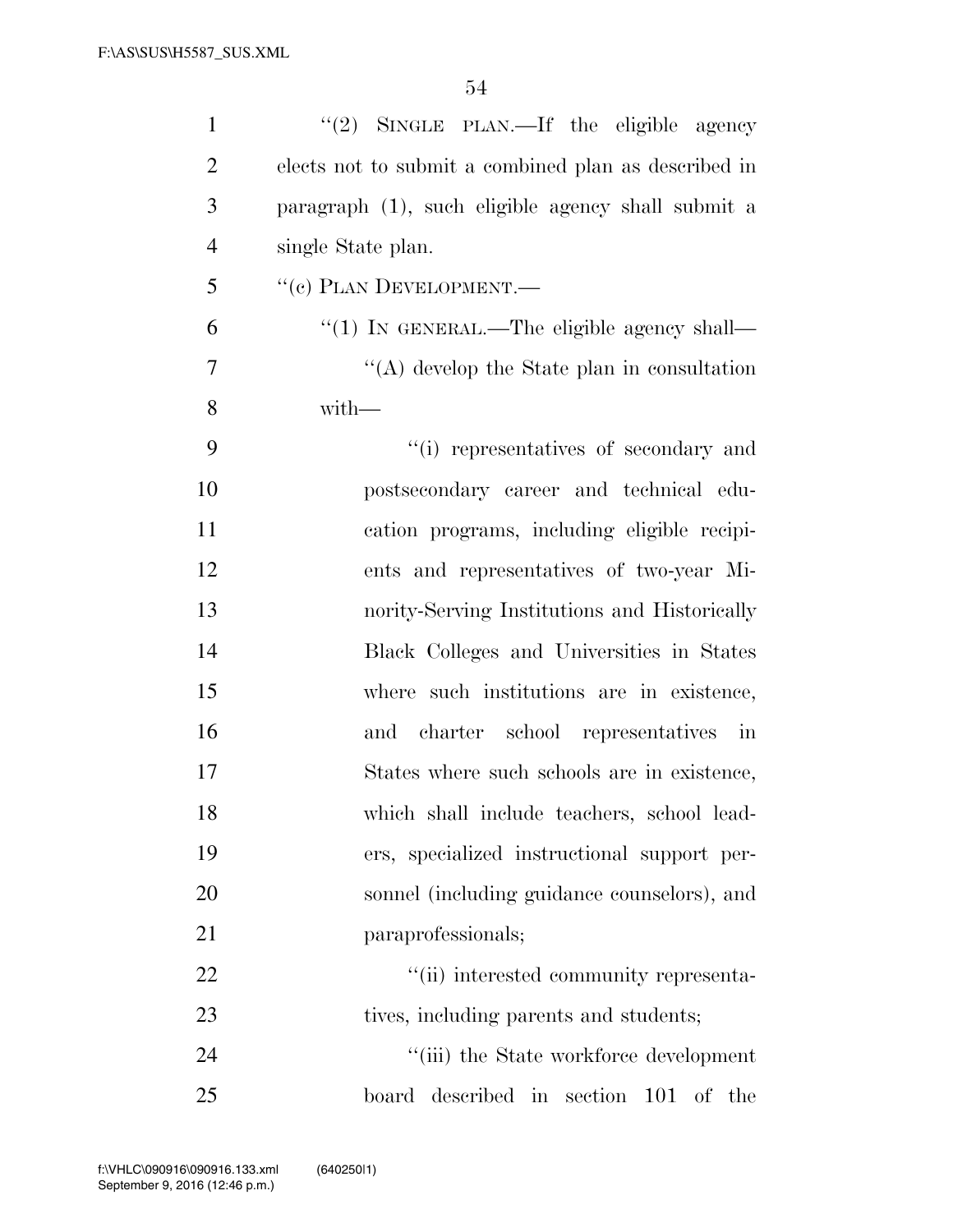| $\mathbf{1}$   | Workforce Innovation and Opportunity Act               |
|----------------|--------------------------------------------------------|
| $\overline{2}$ | $(29 \text{ U.S.C. } 3111);$                           |
| 3              | "(iv) representatives of special popu-                 |
| $\overline{4}$ | lations;                                               |
| 5              | $f'(v)$ representatives of business and                |
| 6              | industry (including representatives of small           |
| 7              | business), which shall include representa-             |
| 8              | tives of industry and sector partnerships in           |
| 9              | the State, as appropriate, and representa-             |
| 10             | tives of labor organizations in the State;             |
| 11             | "(vi) representatives of agencies serv-                |
| 12             | ing out-of-school youth, homeless children             |
| 13             | and youth, and at-risk youth; and                      |
| 14             | "(vii) representatives of Indian tribes                |
| 15             | located in the State; and                              |
| 16             | $\lq\lq$ (B) consult the Governor of the State,        |
| 17             | and the heads of other State agencies with au-         |
| 18             | thority for career and technical education pro-        |
| 19             | grams that are not the eligible agency, with re-       |
| 20             | spect to the development of the State plan.            |
| 21             | "(2) ACTIVITIES AND PROCEDURES.—The eligi-             |
| 22             | ble agency shall develop effective activities and pro- |
| 23             | cedures, including access to information needed to     |
| 24             | use such procedures, to allow the individuals and en-  |
| 25             | tities described in paragraph (1) to participate in    |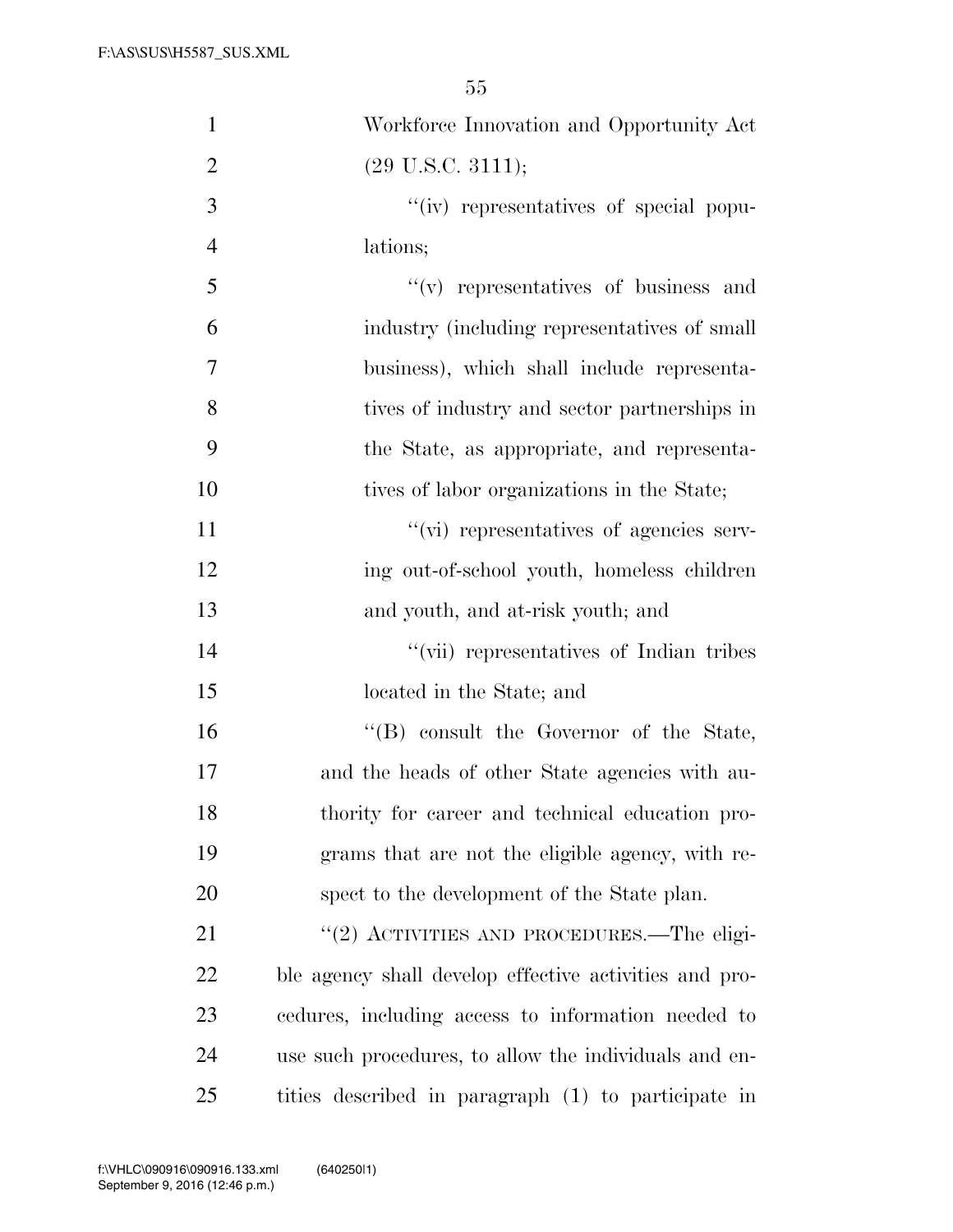State and local decisions that relate to development of the State plan.

 ''(d) PLAN CONTENTS.—The State plan shall in-clude—

5 "(1) a summary of State-supported workforce development activities (including education and training) in the State, including the degree to which the State's career and technical education programs and programs of study are aligned with such activi-ties;

11 ''(2) the State's strategic vision and set of goals for preparing an educated and skilled workforce (in- cluding special populations) and for meeting the skilled workforce needs of employers, including in- demand industry sectors and occupations as identi- fied by the State, and how the State's career and technical education programs will help to meet these goals;

 $\frac{1}{2}$  (3) a summary of the strategic planning ele- ments of the unified State plan required under sec-21 tion  $102(b)(1)$  of the Workforce Innovation and Op-22 portunity Act  $(29 \text{ U.S.C. } 3112(b)(1))$ , including the elements related to system alignment under section  $102(b)(2)(B)$  of such Act  $(29 \text{ U.S.C.})$  $3112(b)(2)(B)$ ;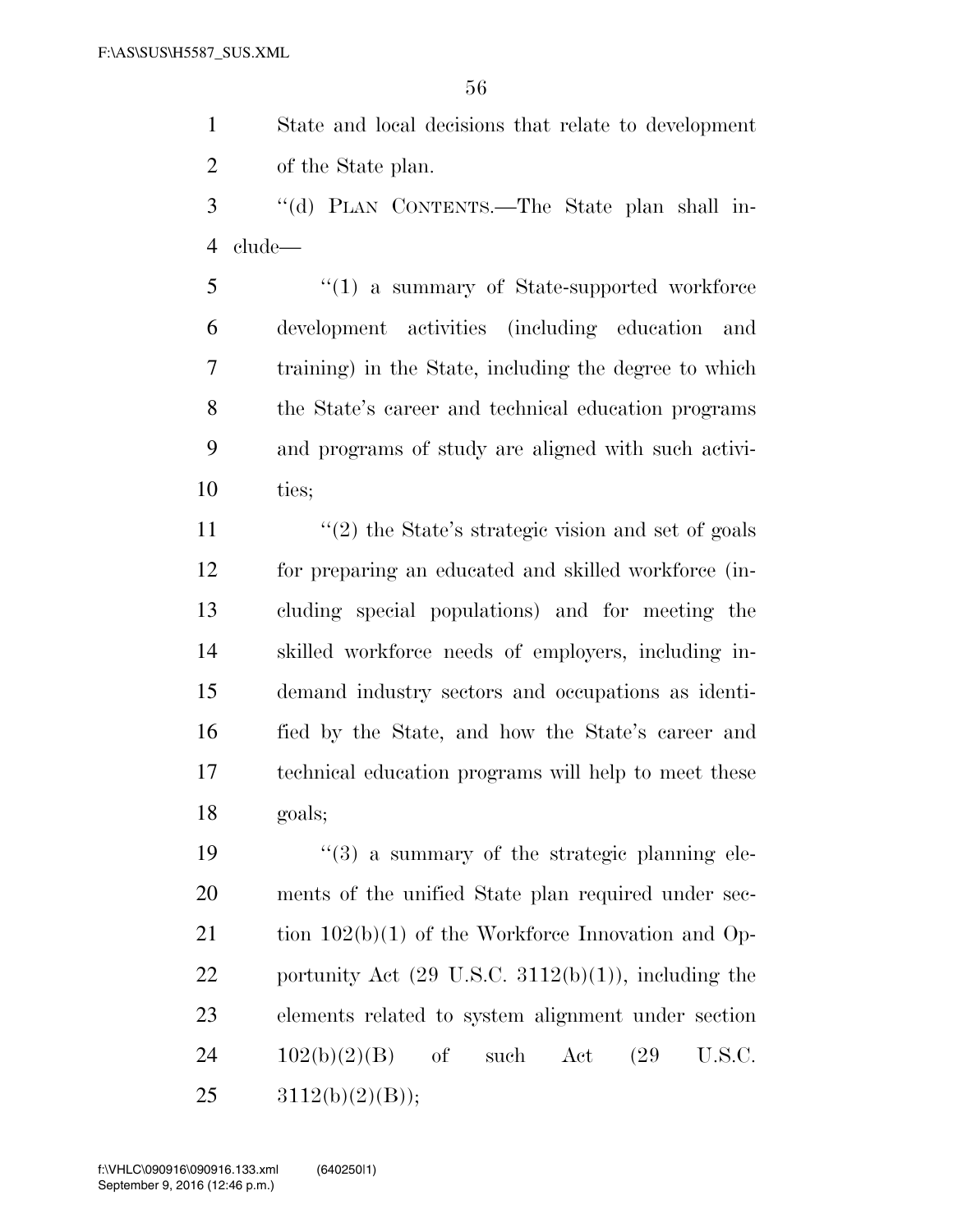| $\mathbf{1}$   | $\cdot$ (4) a description of the career and technical |
|----------------|-------------------------------------------------------|
| $\overline{2}$ | education programs or programs of study that will     |
| 3              | be supported, developed, or improved, including de-   |
| $\overline{4}$ | scriptions of-                                        |
| 5              | "(A) the programs of study to be devel-               |
| 6              | oped at the State level and made available for        |
| 7              | adoption by eligible recipients;                      |
| 8              | $\lq\lq$ the process and criteria to be used          |
| 9              | for approving locally developed programs of           |
| 10             | study or career pathways, including how such          |
| 11             | programs address State workforce development          |
| 12             | and education needs; and                              |
| 13             | $\lq\lq$ (C) how the eligible agency will—            |
| 14             | ``(i)<br>make information on approved                 |
| 15             | programs of study and career pathways,                |
| 16             | including career exploration, work-based              |
| 17             | learning opportunities, guidance and ad-              |
| 18             | visement resources, available to students             |
| 19             | and parents;                                          |
| 20             | "(ii) ensure nonduplication of eligible               |
| 21             | recipients' development of programs of                |
| 22             | study and career pathways;                            |
| 23             | "(iii) determine alignment of eligible                |
| 24             | recipients' programs of study to the State,           |
| 25             | regional or local economy, including in-de-           |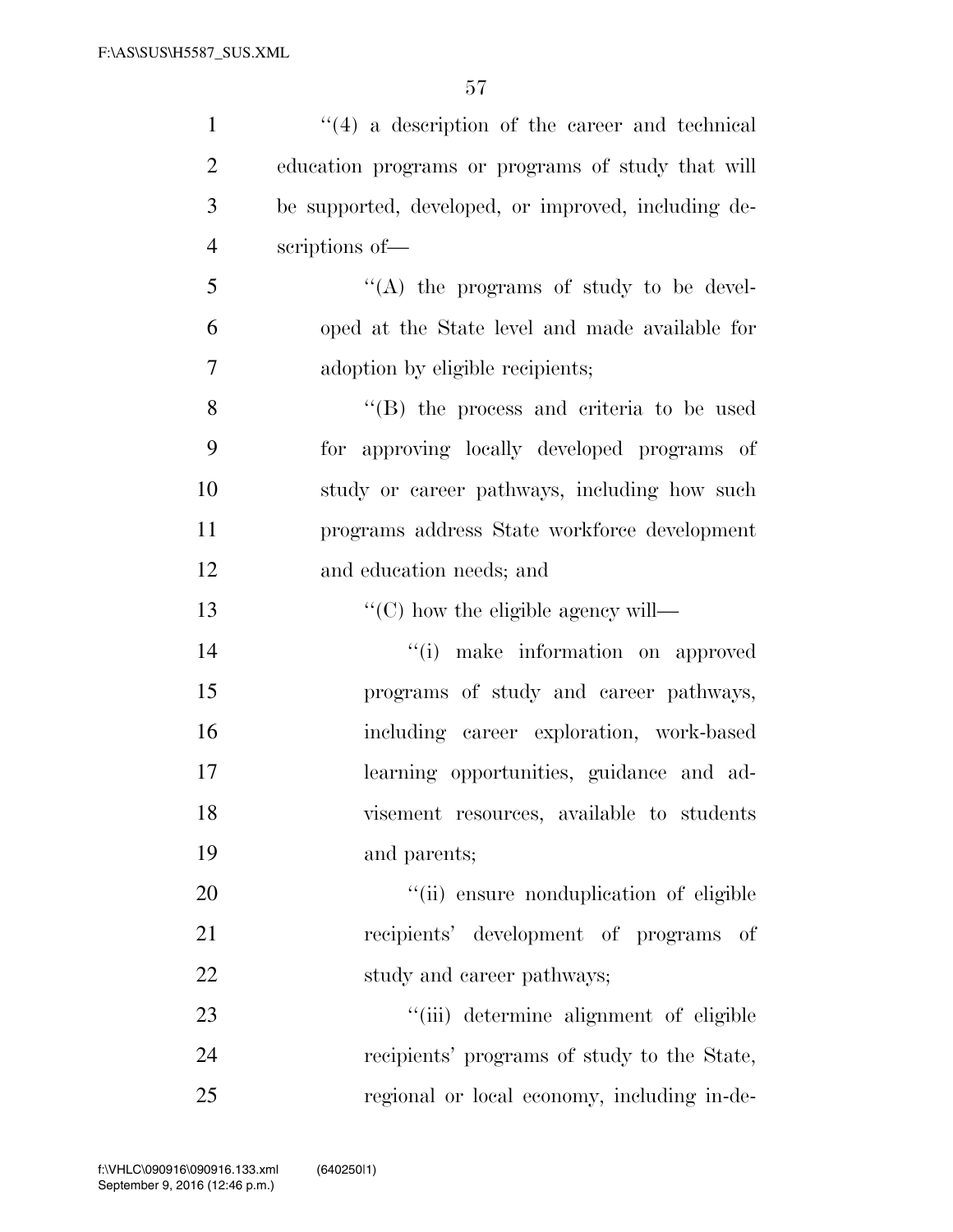| $\mathbf{1}$   | mand fields and occupations identified by             |
|----------------|-------------------------------------------------------|
| $\overline{2}$ | the State workforce development board as              |
| 3              | appropriate;                                          |
| $\overline{4}$ | "(iv) provide equal access to activities              |
| 5              | assisted under this Act for special popu-             |
| 6              | lations;                                              |
| 7              | $f'(v)$ coordinate with the State work-               |
| 8              | force board to support the local develop-             |
| 9              | ment of career pathways and articulate                |
| 10             | processes by which career pathways will be            |
| 11             | developed by local workforce development              |
| 12             | boards;                                               |
| 13             | "(vi) use State, regional, or local labor             |
| 14             | market data to align career and technical             |
| 15             | education with State labor market needs;              |
| 16             | "(vii) support effective and meaning-                 |
| 17             | collaboration between<br>ful<br>secondary             |
| 18             | schools, postsecondary institutions,<br>and           |
| 19             | employers; and                                        |
| 20             | "(viii) improve outcomes for CTE con-                 |
| 21             | centrators, including those who are mem-              |
| 22             | bers of special populations;                          |
| 23             | $\lq(5)$ a description of the criteria and process    |
| 24             | for how the eligible agency will approve eligible re- |
| 25             | cipients for funds under this Act, including how—     |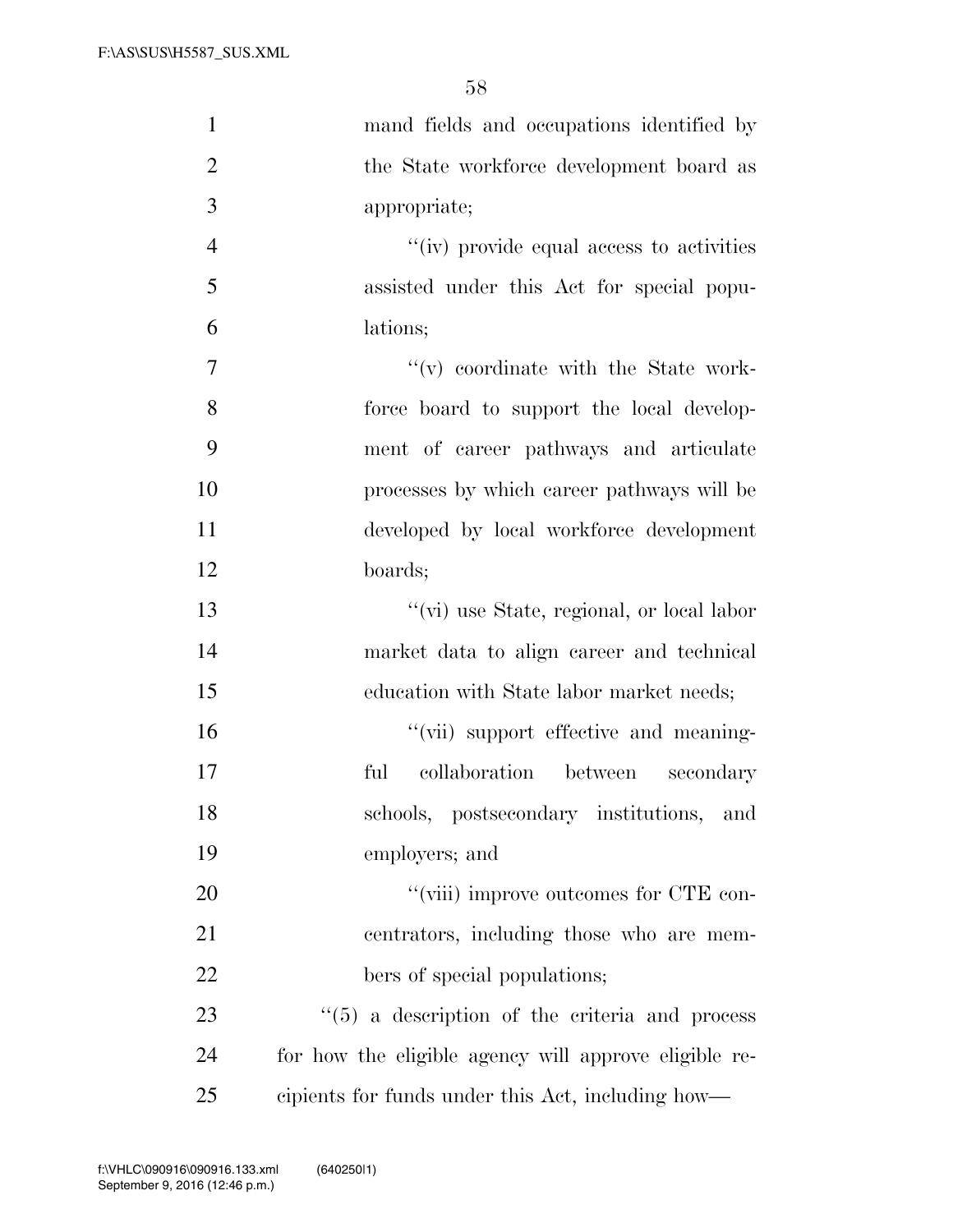|                       |  | "(A) each eligible recipient will promote |  |
|-----------------------|--|-------------------------------------------|--|
| academic achievement; |  |                                           |  |

 ''(B) each eligible recipient will promote skill attainment, including skill attainment that leads to a recognized postsecondary credential; and

 ''(C) each eligible recipient will ensure the local needs assessment under section 134 takes into consideration local economic and education needs, including where appropriate, in-demand 11 industry sectors and occupations;

 ''(6) a description of how the eligible agency will support the recruitment and preparation of teachers, including special education teachers, fac- ulty, administrators, specialized instructional sup- port personnel, and paraprofessionals to provide ca- reer and technical education instruction, leadership, and support;

19  $\frac{1}{2}$  (7) a description of how the eligible agency will use State leadership funding to meet the re-21 quirements of section 124(b);

22 ''(8) a description of how funds received by the eligible agency through the allotment made under section 111 will be distributed—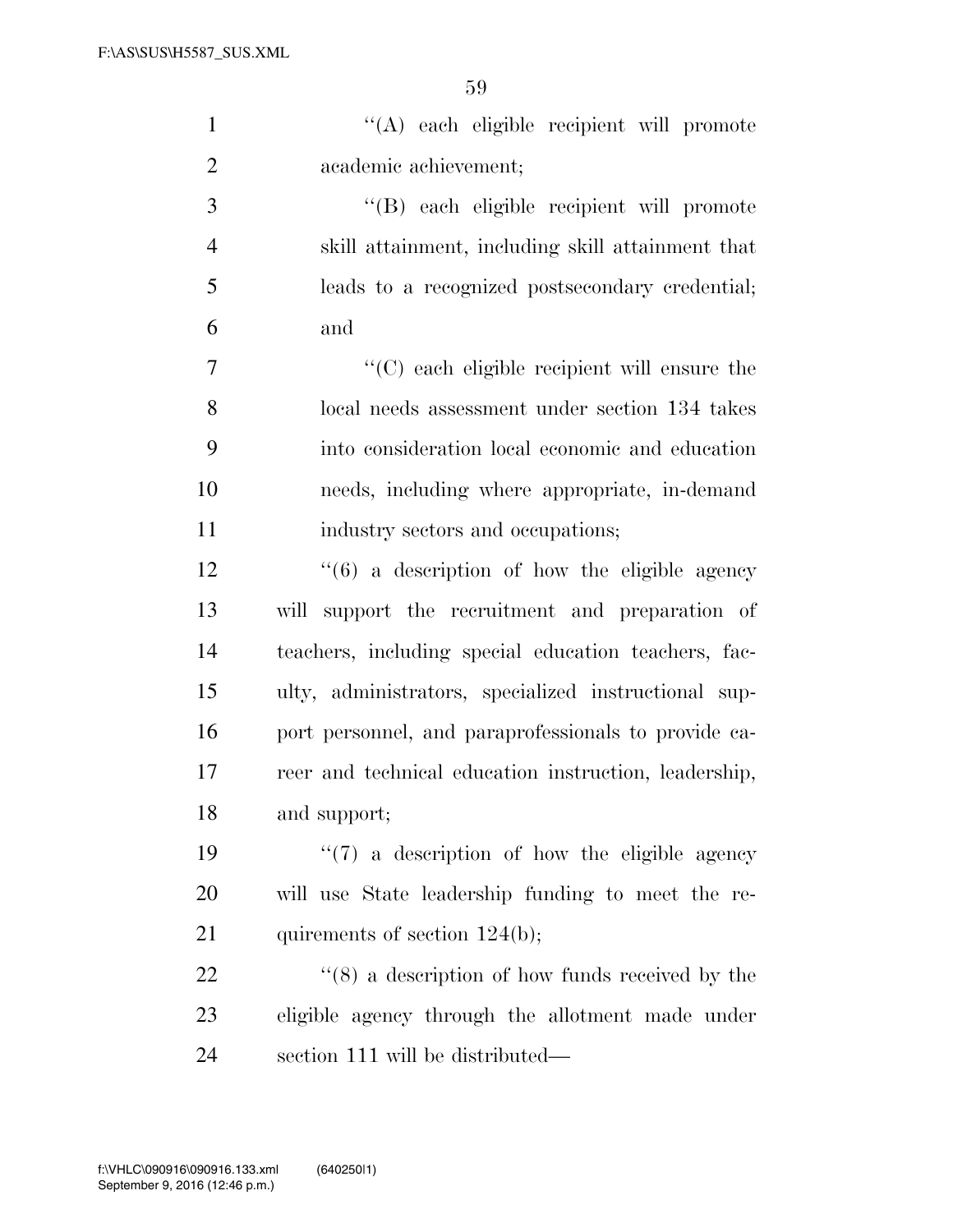| $\mathbf{1}$   | $\lq\lq$ among career and technical education         |
|----------------|-------------------------------------------------------|
| $\overline{2}$ | at the secondary level, or career and technical       |
| 3              | education at the postsecondary and adult level,       |
| $\overline{4}$ | or both, including how such distribution will         |
| 5              | most effectively provide students with the skills     |
| 6              | needed to succeed in the workplace; and               |
| 7              | $\lq\lq (B)$ among any consortia that may be          |
| 8              | formed among secondary schools and eligible in-       |
| 9              | stitutions, and how funds will be distributed         |
| 10             | among the members of the consortia, including         |
| 11             | the rationale for such distribution and how it        |
| 12             | will most effectively provide students with the       |
| 13             | skills needed to succeed in the workplace;            |
| 14             | $\lq(9)$ a description of the procedure the eligible  |
| 15             | agency will adopt for determining State adjusted lev- |
| 16             | els of performance described in section 113, which at |
| 17             | a minimum shall include—                              |
| 18             | $\lq\lq$ consultation with stakeholders identi-       |
| 19             | fied in paragraph $(1)$ ;                             |
| 20             | "(B) opportunities for the public to com-             |
| 21             | ment in person and in writing on the State ad-        |
| 22             | justed levels of performance included in the          |
| 23             | State plan; and                                       |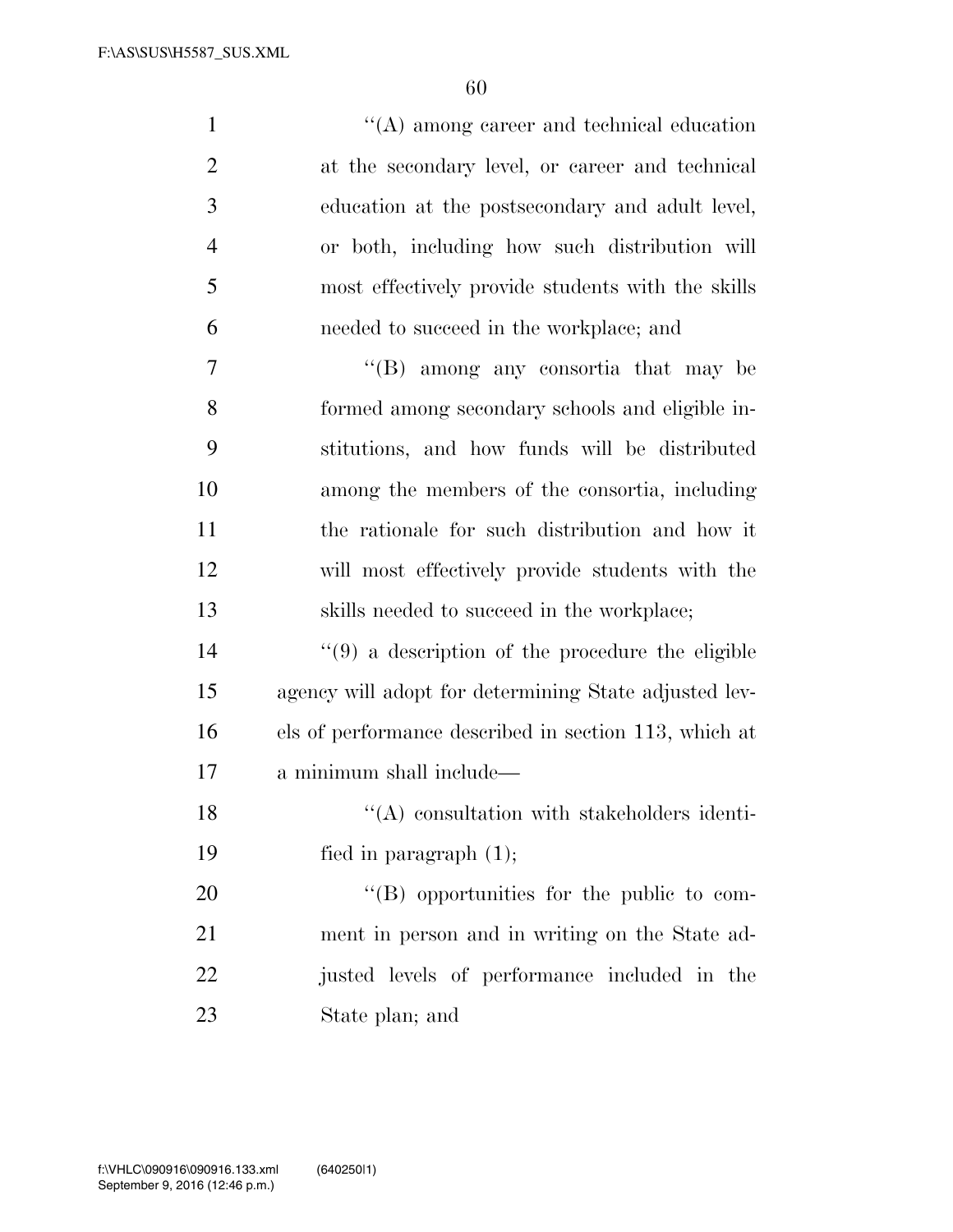| $\mathbf{1}$   | $\lq\lq$ submission of public comment on            |
|----------------|-----------------------------------------------------|
| $\overline{2}$ | State adjusted levels of performance as part of     |
| 3              | the State plan; and                                 |
| $\overline{4}$ | $\cdot$ (10) assurances that—                       |
| 5              | $\lq\lq$ the eligible agency will comply with       |
| 6              | the requirements of this Act and the provisions     |
| 7              | of the State plan, including the provision of a     |
| 8              | financial audit of funds received under this Act,   |
| 9              | which may be included as part of an audit of        |
| 10             | other Federal or State programs;                    |
| 11             | $\lq\lq$ (B) none of the funds expended under       |
| 12             | this Act will be used to acquire equipment (in-     |
| 13             | cluding computer software) in any instance in       |
| 14             | which such acquisition results in a direct finan-   |
| 15             | cial benefit to any organization representing the   |
| 16             | interests of the acquiring entity or the employ-    |
| 17             | ees of the acquiring entity, or any affiliate of    |
| 18             | such an organization;                               |
| 19             | "(C) the eligible agency will use the funds         |
| 20             | to promote preparation for high-skill, high-        |
| 21             | wage, or in-demand occupations and nontradi-        |
| 22             | tional fields, as identified by the State;          |
| 23             | $\lq\lq$ (D) the eligible agency will use the funds |
| 24             | provided under this Act to implement career         |
| 25             | and technical education programs and programs       |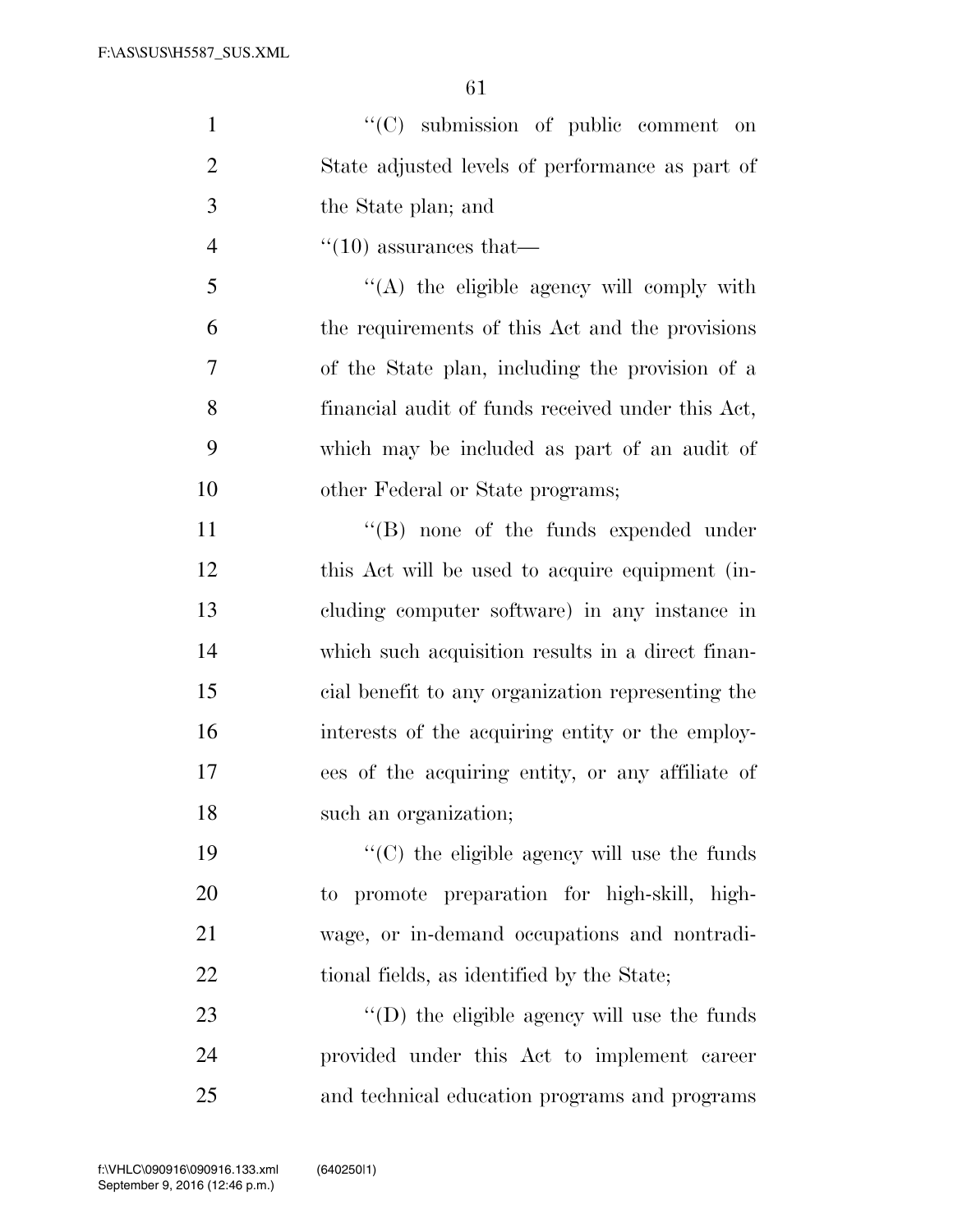of study for individuals in State correctional in- stitutions, including juvenile justice facilities; and

 ''(E) the eligible agency will provide local educational agencies, area career and technical education schools, and eligible institutions in the State with technical assistance, including technical assistance on how to close gaps in stu- dent participation and performance in career and technical education programs.

11 " (e) CONSULTATION.—

12 "(1) In GENERAL.—The eligible agency shall develop the portion of each State plan relating to the amount and uses of any funds proposed to be re- served for adult career and technical education, postsecondary career and technical education, and secondary career and technical education after con-sultation with the—

 $((A)$  State agency responsible for super- vision of community colleges, technical insti-21 tutes, or other 2-year postsecondary institutions primarily engaged in providing postsecondary career and technical education;

24  $\langle (B)$  the State agency responsible for sec-ondary education; and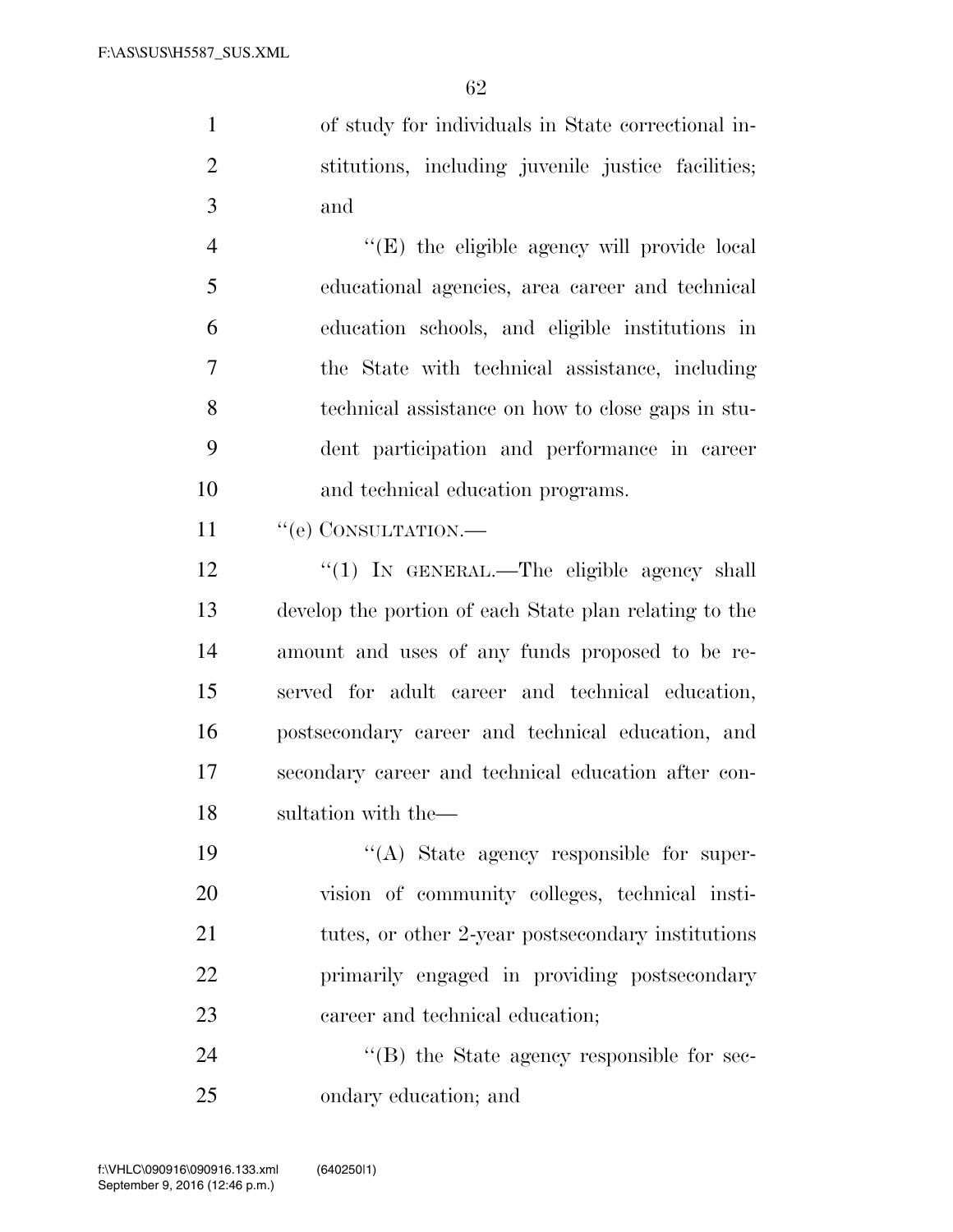1  $\cdot$  (C) the State agency responsible for adult education.

3 "(2) OBJECTIONS OF STATE AGENCIES.—If a State agency other than the eligible agency finds that a portion of the final State plan is objection- able, that objection shall be filed together with the State plan. The eligible agency shall respond to any objections of such State agency in the State plan submitted to the Secretary.

10 ""(f) PLAN APPROVAL.—

11 "(1) IN GENERAL.—The Secretary shall ap- prove a State plan, or a revision to an approved State plan, unless the Secretary determines that the State plan, or revision, respectively, does not meet the requirements of this Act.

- 16  $\frac{1}{2}$  DISAPPROVAL.—The Secretary shall—
- 17 ''(A) have the authority to disapprove a State plan only if the Secretary—

19 ''(i) determines how the State plan fails to meet the requirements of this Act; and

22  $\frac{1}{1}$  immediately provides to the State, in writing, notice of such determina-tion and the supporting information and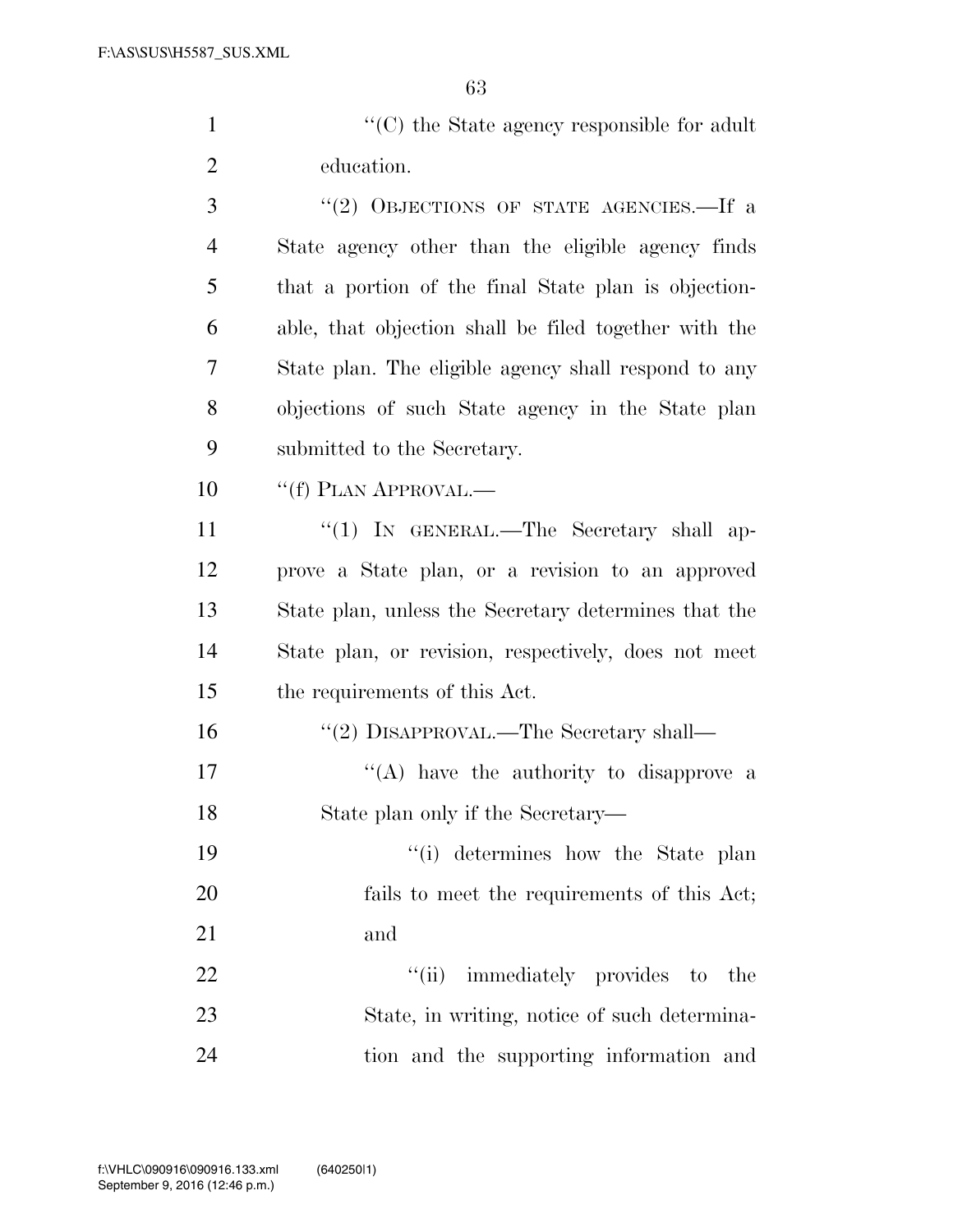| $\mathbf{1}$   | rationale to substantiate such determina-           |
|----------------|-----------------------------------------------------|
| $\overline{2}$ | tion; and                                           |
| 3              | "(B) not finally disapprove a State plan,           |
| $\overline{4}$ | except after making the determination and pro-      |
| 5              | viding the information described in subpara-        |
| 6              | graph (A) and giving the eligible agency notice     |
| 7              | and an opportunity for a hearing.                   |
| 8              | "(3) TIMEFRAME.—A State plan shall<br>be            |
| 9              | deemed approved by the Secretary if the Secretary   |
| 10             | has not responded to the eligible agency regarding  |
| 11             | the State plan within 90 days of the date the Sec-  |
| 12             | retary receives the State plan.".                   |
|                |                                                     |
| 13             | SEC. 122. IMPROVEMENT PLANS.                        |
| 14             | Section 123 $(20 \text{ U.S.C. } 2343)$ is amended— |
| 15             | $(1)$ in subsection $(a)$ —                         |
| 16             | $(A)$ in paragraph $(1)$ —                          |
| 17             | (i) by striking "percent of an agreed               |
| 18             | upon" and inserting "percent of the"; and           |
| 19             | (ii) by striking "appropriate agen-                 |
| 20             | cies," and inserting "appropriate State             |
| 21             | agencies,";                                         |
| 22             | (B) in paragraph $(2)$ —                            |
| 23             | (i) by inserting "including after imple-            |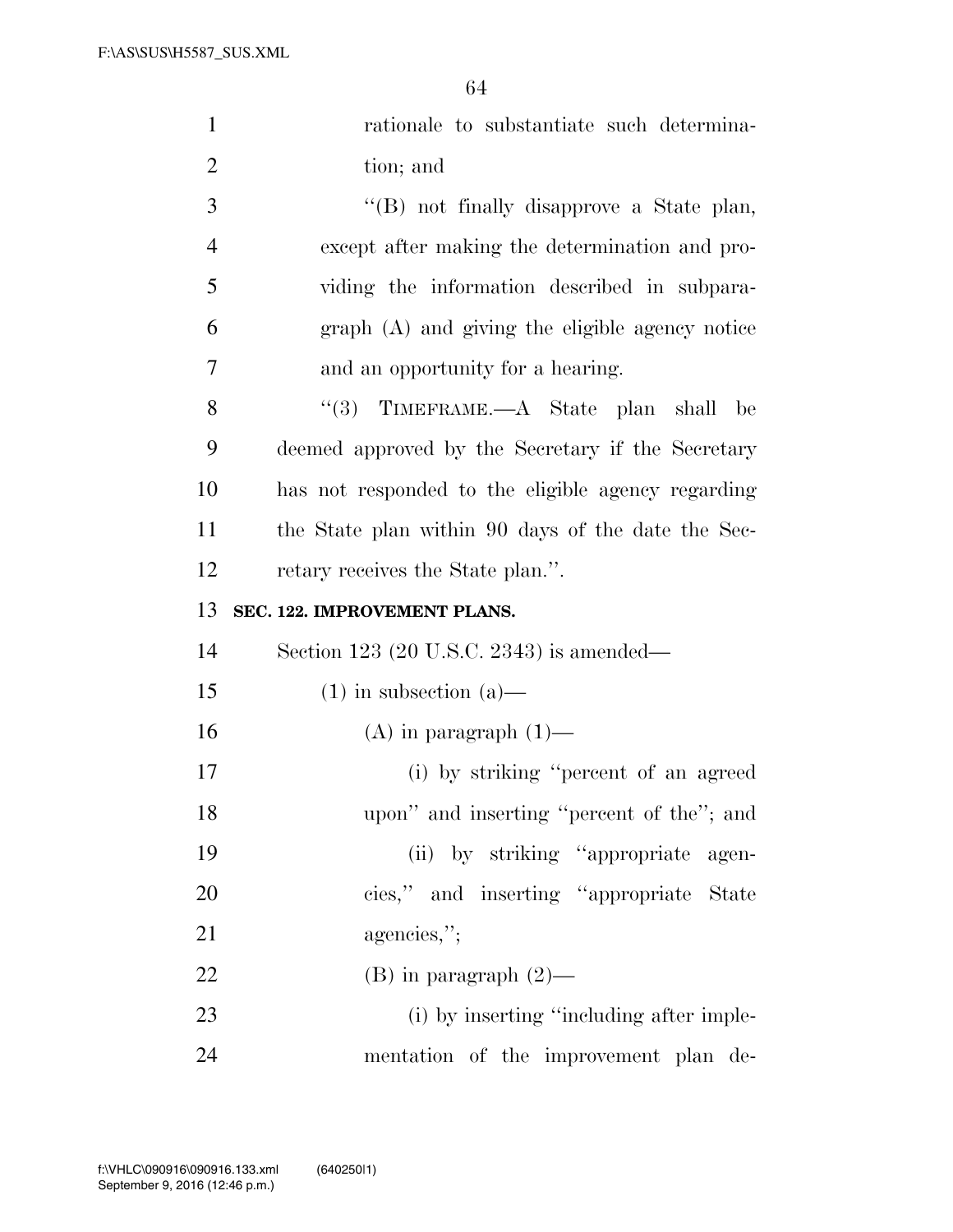| $\mathbf{1}$   | scribed in paragraph $(1)$ ," after "purposes   |
|----------------|-------------------------------------------------|
| $\overline{2}$ | of this Act,"; and                              |
| 3              | (ii) by striking "Act" and inserting            |
| $\overline{4}$ | "subsection";                                   |
| 5              | $(C)$ in paragraph $(3)$ —                      |
| 6              | (i) by amending subparagraph $(A)$ to           |
| $\overline{7}$ | read as follows:                                |
| 8              | "(A) IN GENERAL.—If the eligible agency         |
| 9              | fails to make any improvement in meeting any    |
| 10             | of the State adjusted levels of performance for |
| 11             | any of the core indicators of performance iden- |
| 12             | tified under paragraph $(1)$ during the first 2 |
| 13             | years of implementation of the improvement      |
| 14             | plan required under paragraph (1), the eligible |
| 15             | agency-                                         |
| 16             | "(i) shall revise such improvement              |
| 17             | plan to address the reasons for such fail-      |
| 18             | ure; and                                        |
| 19             | "(ii) shall continue to implement such          |
| 20             | improvement plan until the eligible agency      |
| 21             | meets at least 90 percent of the State ad-      |
| 22             | justed level of performance for the same        |
| 23             | core indicators of performance for which        |
| 24             | the plan is revised."; and                      |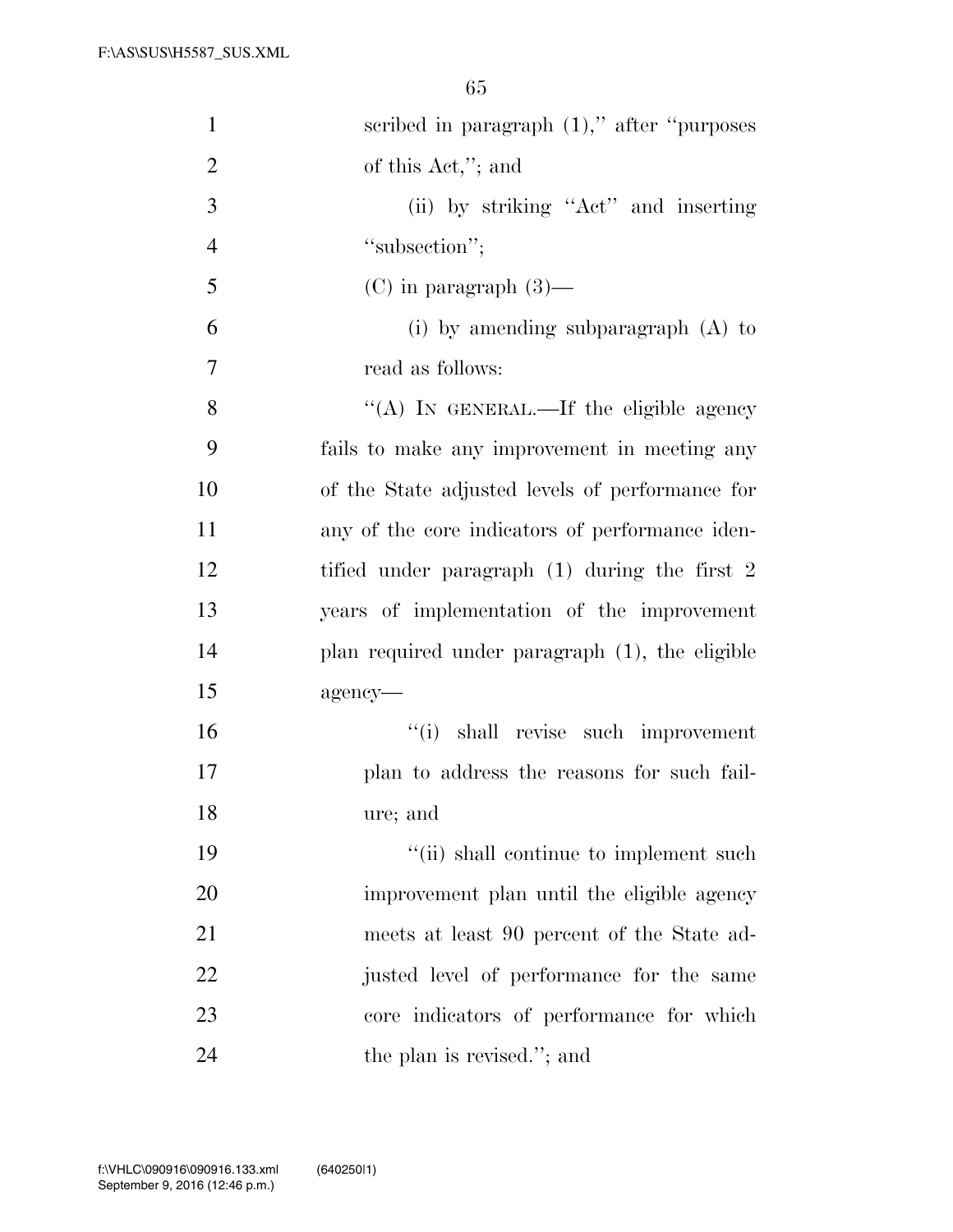| $\mathbf{1}$   | (ii) in subparagraph (B), by striking               |
|----------------|-----------------------------------------------------|
| $\overline{2}$ | "sanction in" and inserting "requirements"          |
| 3              | $of$ "; and                                         |
| $\overline{4}$ | (D) by striking paragraph (4);                      |
| 5              | $(2)$ in subsection $(b)$ —                         |
| 6              | $(A)$ in paragraph $(2)$ , by striking "the eli-    |
| $\tau$         | gible agency, appropriate agencies, individuals,    |
| 8              | and organizations" and inserting "local stake-      |
| 9              | holders included in section $134(d)(1)$ ";          |
| 10             | $(B)$ in paragraph $(3)$ , by striking "shall"      |
| 11             | work with the eligible recipient to implement       |
| 12             | improvement activities consistent with the re-      |
| 13             | quirements of this Act." and inserting "shall       |
| 14             | provide technical assistance to assist the eligible |
| 15             | recipient in meeting its responsibilities under     |
| 16             | section $134$ .";                                   |
| 17             | $(C)$ in paragraph $(4)$ —                          |
| 18             | (i) by amending subparagraph $(A)$ to               |
| 19             | read as follows:                                    |
| 20             | "(A) IN GENERAL.—If the eligible recipi-            |
| 21             | ent fails to make any improvement in meeting        |
| 22             | any of the local adjusted levels of performance     |
| 23             | for any of the core indicators of performance       |
| 24             | identified under paragraph (2) during a number      |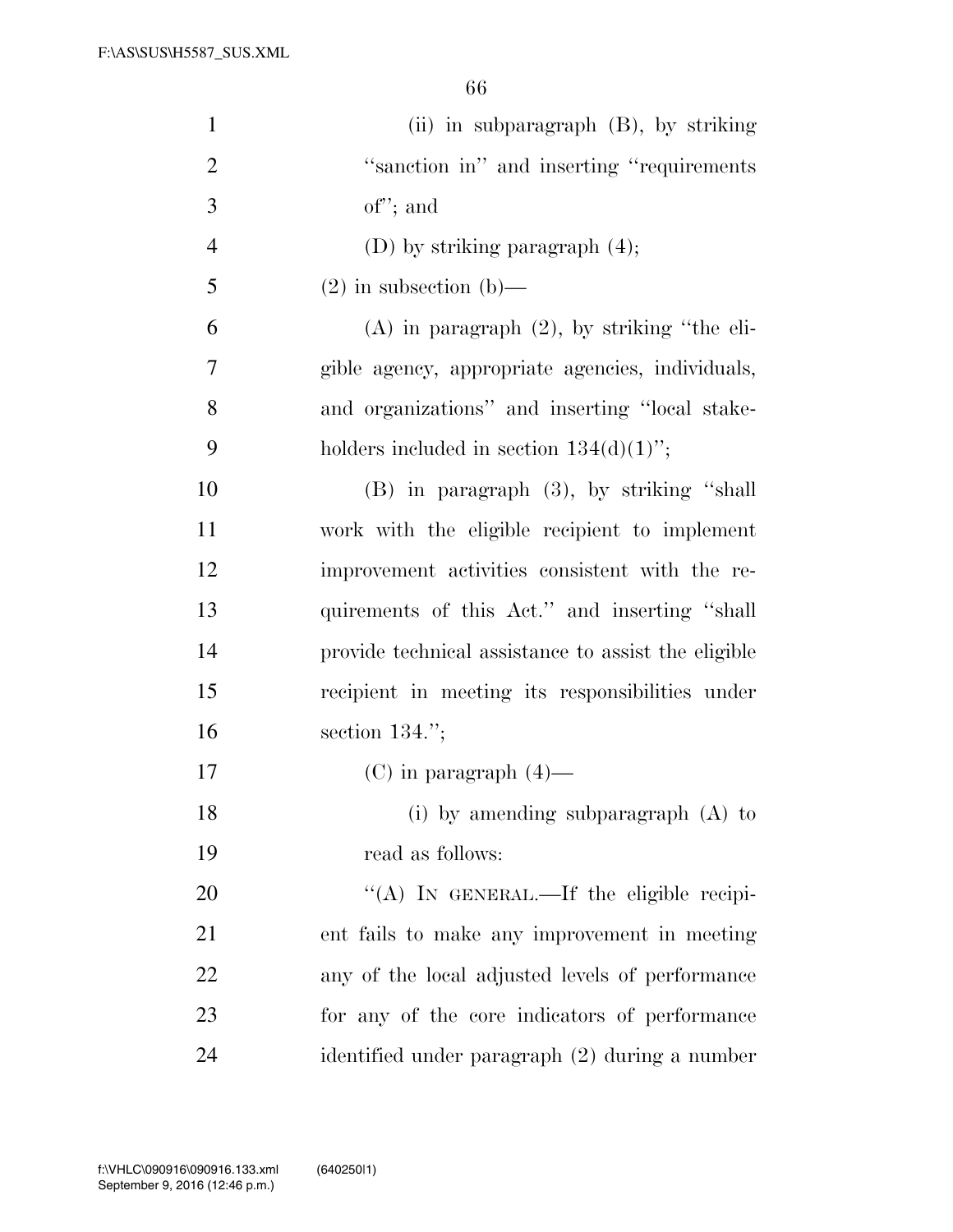| $\mathbf{1}$   | of years determined by the eligible agency, the |
|----------------|-------------------------------------------------|
| $\overline{2}$ | eligible recipient—                             |
| 3              | "(i) shall revise the improvement plan          |
| $\overline{4}$ | described in paragraph $(2)$ to address the     |
| 5              | reasons for such failure; and                   |
| 6              | "(ii) shall continue to implement such          |
| $\overline{7}$ | improvement plan until such recipient           |
| 8              | meets at least 90 percent of an agreed          |
| 9              | upon local adjusted level of performance        |
| 10             | for the same core indicators of perform-        |
| 11             | ance for which the plan is revised."; and       |
| 12             | (ii) in subparagraph $(B)$ —                    |
| 13             | (I) in the matter preceding clause              |
| 14             | $(i)$ —                                         |
| 15             | (aa) by striking "In deter-                     |
| 16             | mining whether to impose sanc-                  |
| 17             | tions under subparagraph $(A)$ ,                |
| 18             | the" and inserting "The"; and                   |
| 19             | (bb) by striking "waive im-                     |
| 20             | posing sanctions" and inserting                 |
| 21             | "waive the requirements of sub-                 |
| 22             | paragraph $(A)$ ";                              |
| 23             | $(II)$ in clause (i), by striking "or"          |
| 24             | at the end;                                     |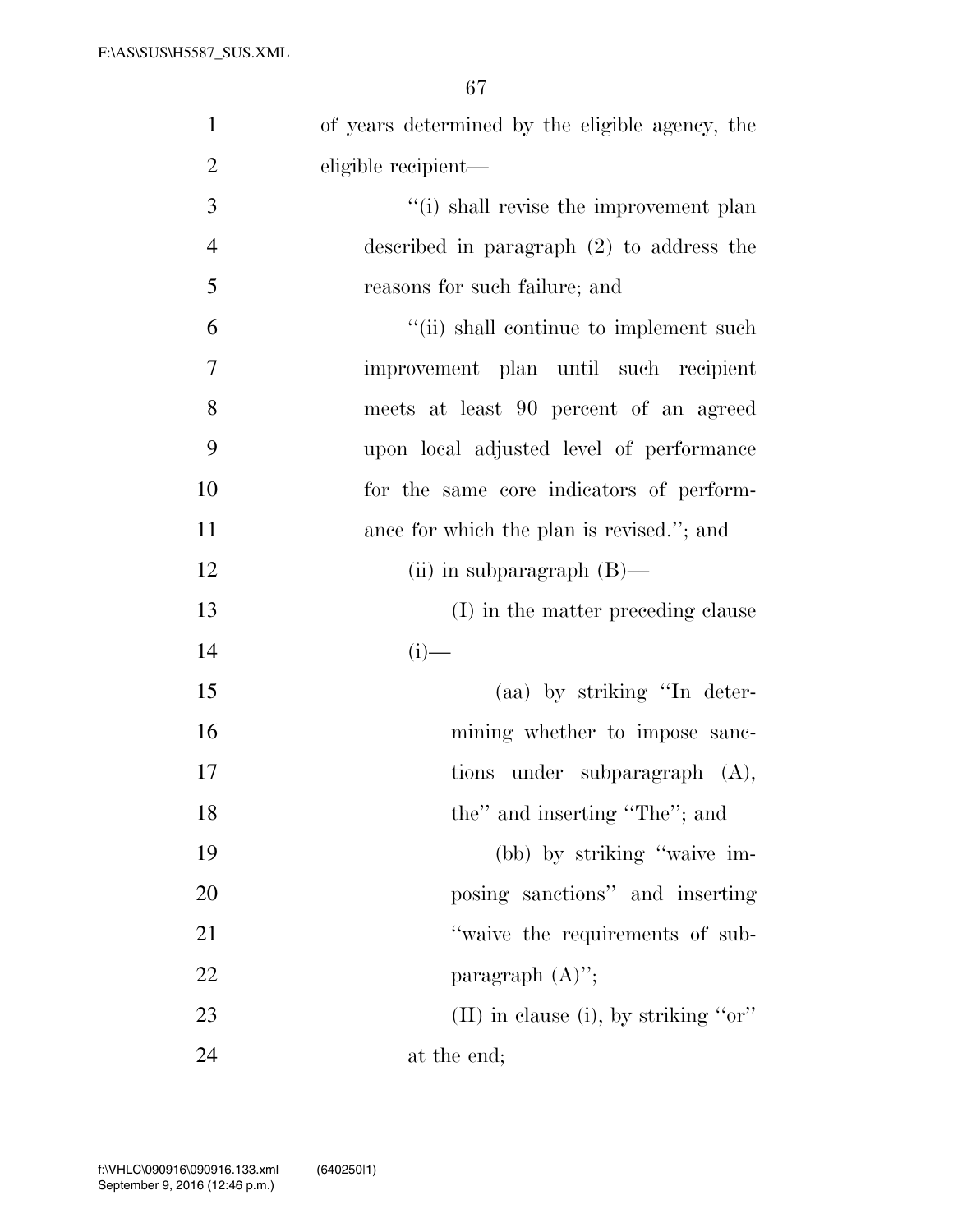| $\mathbf{1}$   | (III) in clause (ii), by striking                            |
|----------------|--------------------------------------------------------------|
| $\overline{2}$ | the period at the end and inserting ";                       |
| 3              | $\alpha$ <sup>"</sup> ; and                                  |
| $\overline{4}$ | (IV) by adding at the end the fol-                           |
| 5              | lowing:                                                      |
| 6              | "(iii) in response to a public request                       |
| $\tau$         | from an eligible recipient consistent with                   |
| 8              | clauses (i) and (ii)."; and                                  |
| 9              | (D) by striking paragraph $(5)$ ; and                        |
| 10             | $(3)$ by adding at the end the following:                    |
| 11             | "(c) PLAN DEVELOPMENT.—Except for consultation               |
| 12             | described in subsection $(b)(2)$ , the State and local im-   |
| 13             | provement plans, and the elements of such plans, required    |
| 14             | under this section shall be developed solely by the eligible |
| 15             | agency or the eligible recipient, respectively.".            |
| 16             | SEC. 123. STATE LEADERSHIP ACTIVITIES.                       |
| 17             | Section 124 $(20 \text{ U.S.C. } 2344)$ is amended—          |
| 18             | $(1)$ in subsection $(a)$ , by striking "shall conduct"      |
| 19             | State leadership activities." and inserting "shall—          |
| 20             | $\lq(1)$ conduct State leadership activities directly;       |
| 21             | and                                                          |
| 22             | $(2)$ report on the effectiveness of such use of             |
| 23             | funds in achieving the goals described in section            |
| 24             | $122(d)(2)$ and the State adjusted levels of perform-        |
| 25             | ance described in section $113(b)(3)(A)$ .";                 |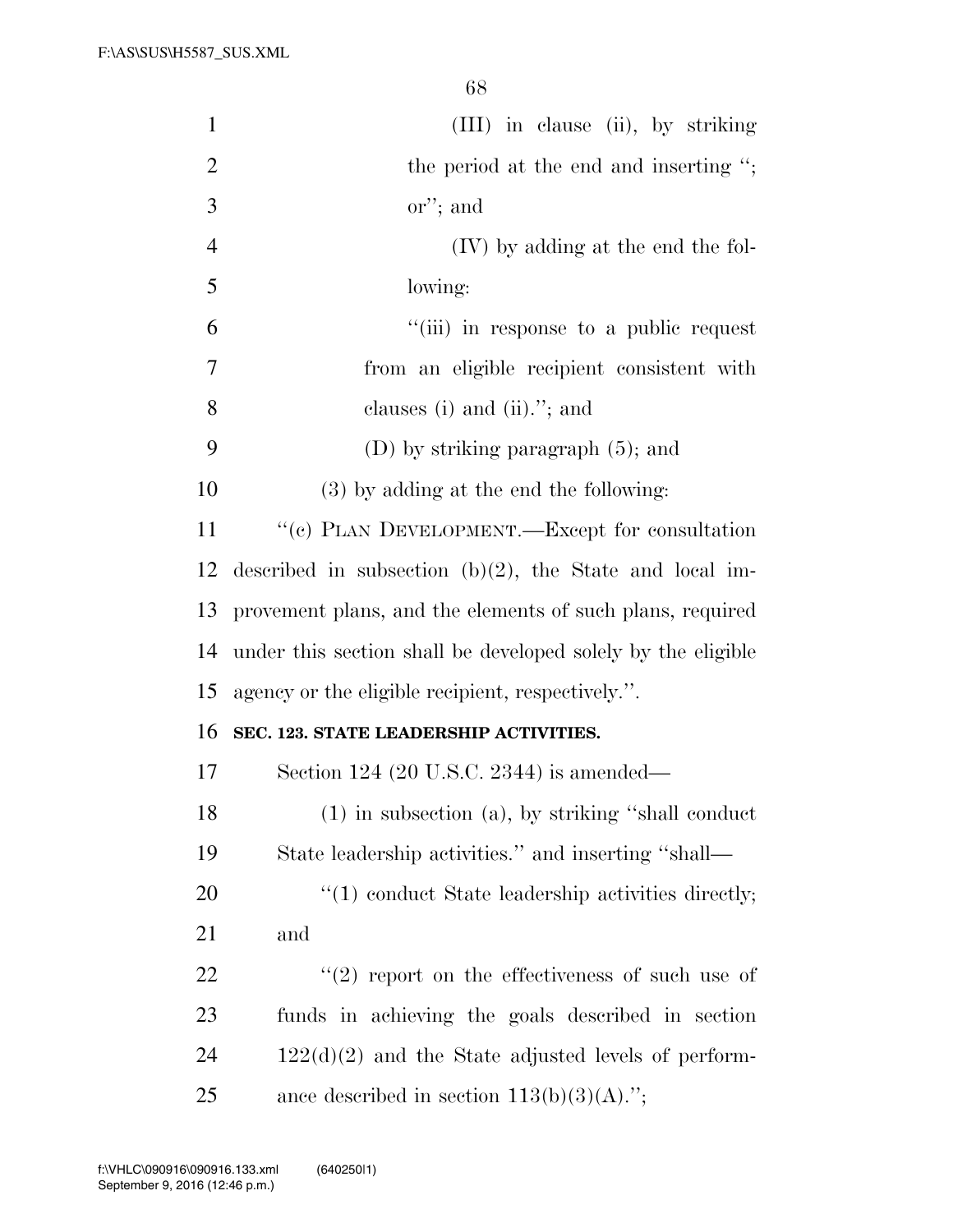| $\mathbf{1}$   | $(2)$ in subsection $(b)$ —                              |
|----------------|----------------------------------------------------------|
| $\overline{2}$ | $(A)$ by striking paragraphs $(1)$ through $(4)$         |
| 3              | and inserting the following:                             |
| $\overline{4}$ | $\lq(1)$ developing statewide programs of study,         |
| 5              | which may include standards, curriculum, and             |
| 6              | course development, and career exploration, guid-        |
| 7              | ance, and advisement activities and resources;           |
| 8              | "(2) approving locally developed programs of             |
| 9              | study that meet the requirements established in sec-     |
| 10             | tion $122(d)(4)(B);$                                     |
| 11             | $(3)$ establishing statewide articulation agree-         |
| 12             | ments aligned to approved programs of study;             |
| 13             | $\cdot$ (4) establishing statewide partnerships among    |
| 14             | local educational agencies, institutions of higher edu-  |
| 15             | cation, and employers, including small businesses, to    |
| 16             | develop and implement programs of study aligned to       |
| 17             | State and local economic and education needs, in-        |
| 18             | cluding as appropriate, in-demand industry sectors       |
| 19             | and occupations;"; and                                   |
| 20             | $(B)$ by striking paragraphs $(6)$ through $(9)$         |
| 21             | and inserting the following:                             |
| 22             | $\lq(6)$ support services for individuals in State in-   |
| 23             | stitutions, such as State correctional institutions, in- |
| 24             | cluding juvenile justice facilities, and educational in- |
| 25             | stitutions that serve individuals with disabilities;     |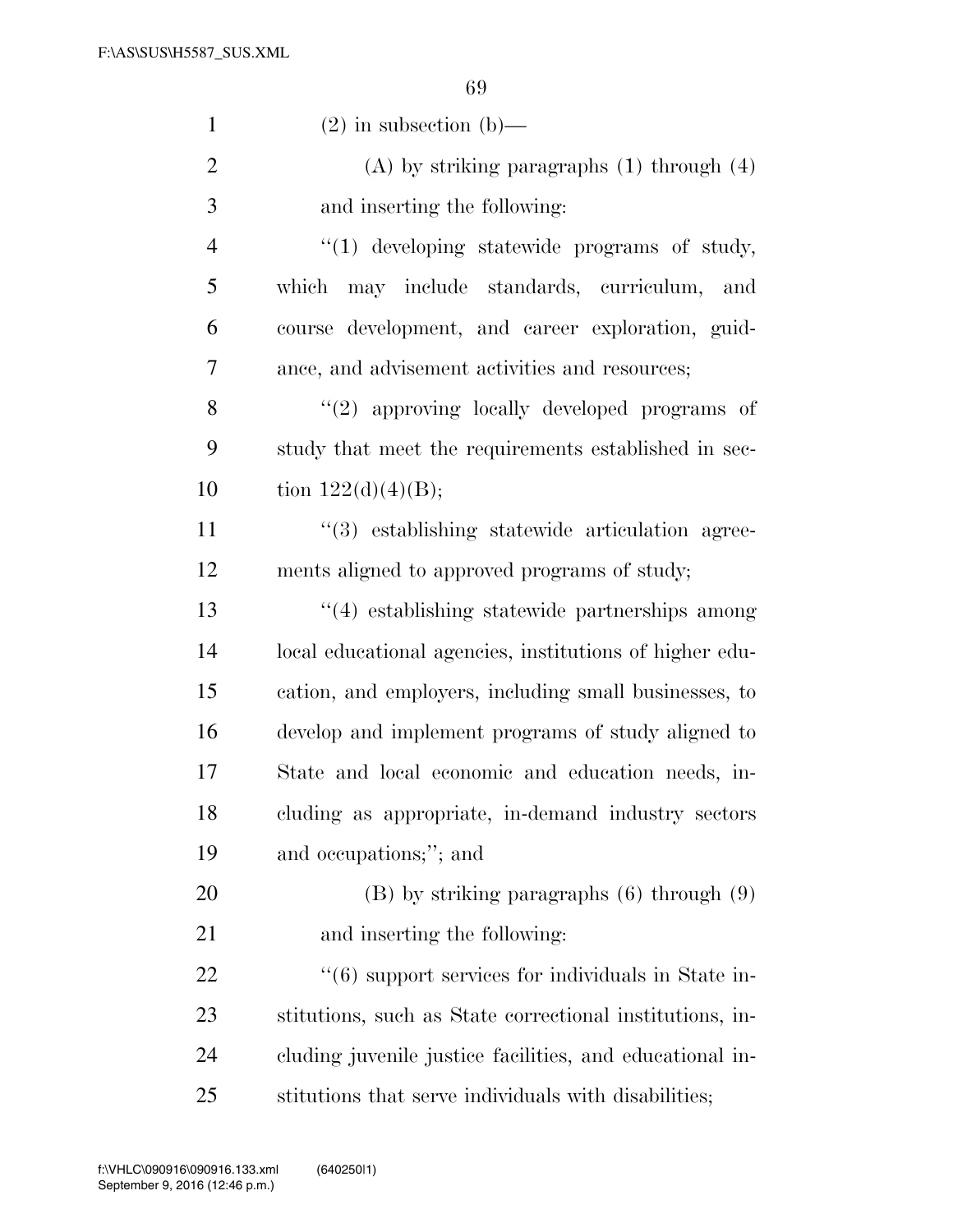1 ''(7) for faculty and teachers providing career and technical education instruction, support services, and specialized instructional support services, high- quality comprehensive professional development that is, to the extent practicable, grounded in evidence- based research (to the extent a State determines that such evidence is reasonably available) that iden- tifies the most effective educator professional devel- opment process and is coordinated and aligned with other professional development activities carried out by the State (including under title II of the Elemen- tary and Secondary Education Act of 1965 (20 U.S.C. 6601 et seq.) and title II of the Higher Edu- cation Act of 1965 (20 U.S.C. 1021 et seq.)), in- cluding programming that— ''(A) promotes the integration of the chal- lenging State academic standards adopted by 18 the State under section 1111(b)(1) of the Ele- mentary and Secondary Education Act of 1965  $(20 \text{ U.S.C. } 6311(b)(1))$  and relevant technical 21 knowledge and skills;  $\text{``(B)}$  prepares career and technical edu-

 cation teachers, specialized instructional sup- port personnel, and paraprofessionals to provide appropriate accommodations for students who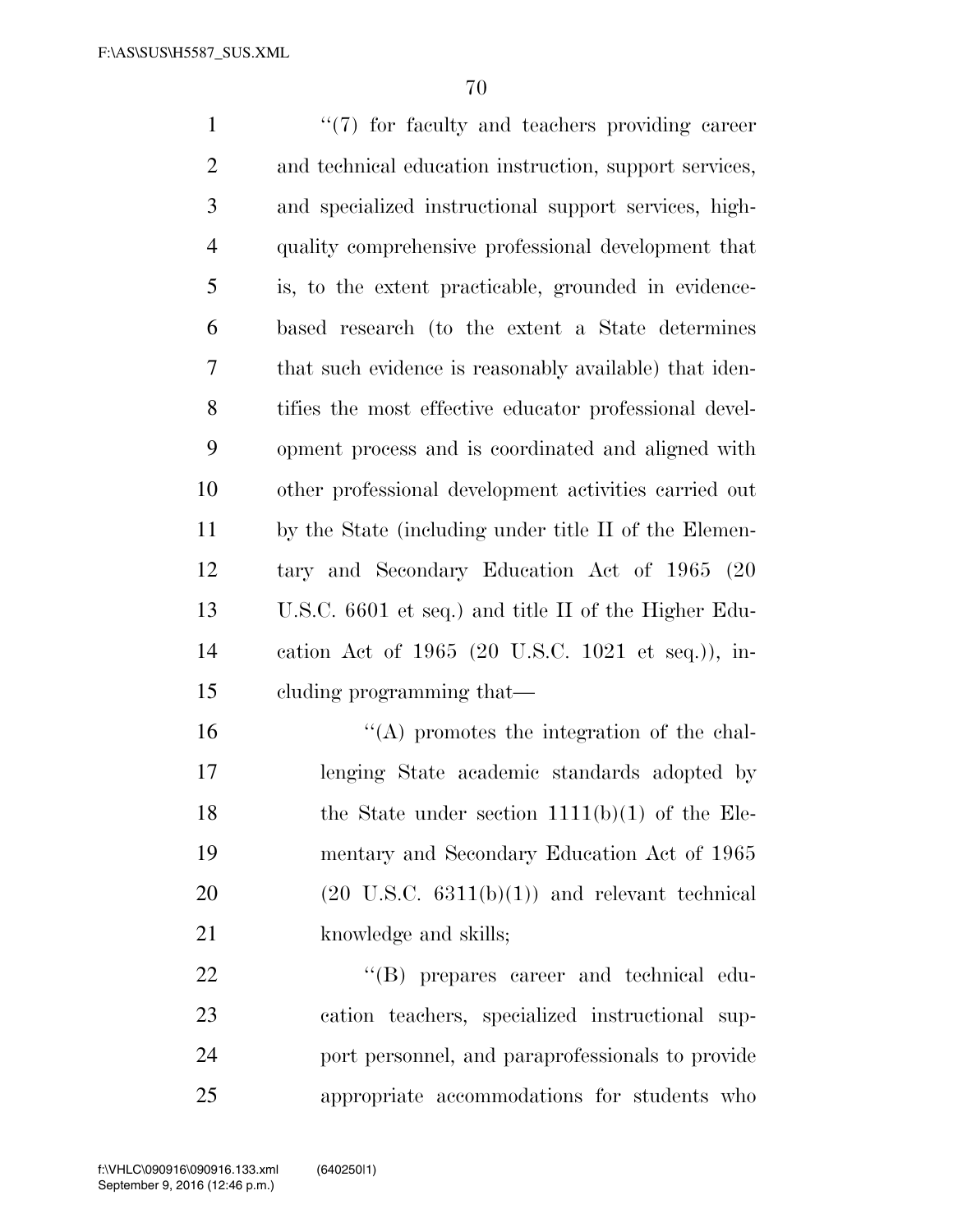| $\mathbf{1}$   | are members of special populations, including            |
|----------------|----------------------------------------------------------|
| $\overline{2}$ | through the use of principles of universal design        |
| 3              | for learning; and                                        |
| $\overline{4}$ | "(C) increases understanding of industry                 |
| 5              | standards, as appropriate, for faculty providing         |
| 6              | career and technical education instruction; and          |
| 7              | "(8) technical assistance for eligible recipi-           |
| 8              | ents."; and                                              |
| 9              | $(3)$ in subsection $(c)$ , by striking paragraphs $(1)$ |
| 10             | through $(17)$ and inserting the following:              |
| 11             | $"(1)$ awarding incentive grants to eligible recipi-     |
| 12             | $ents$ —                                                 |
| 13             | "(A) for exemplary performance in car-                   |
| 14             | rying out programs under this Act, which                 |
| 15             | awards shall be based on—                                |
| 16             | "(i) eligible recipients exceeding the                   |
| 17             | local adjusted level of performance estab-               |
| 18             | lished under section $113(b)(4)(A)$ in a                 |
| 19             | manner that reflects sustained or signifi-               |
| 20             | cant improvement;                                        |
| 21             | "(ii) eligible recipients effectively de-                |
| 22             | veloping connections between<br>secondary                |
| 23             | education and postsecondary education and                |
| 24             | training;                                                |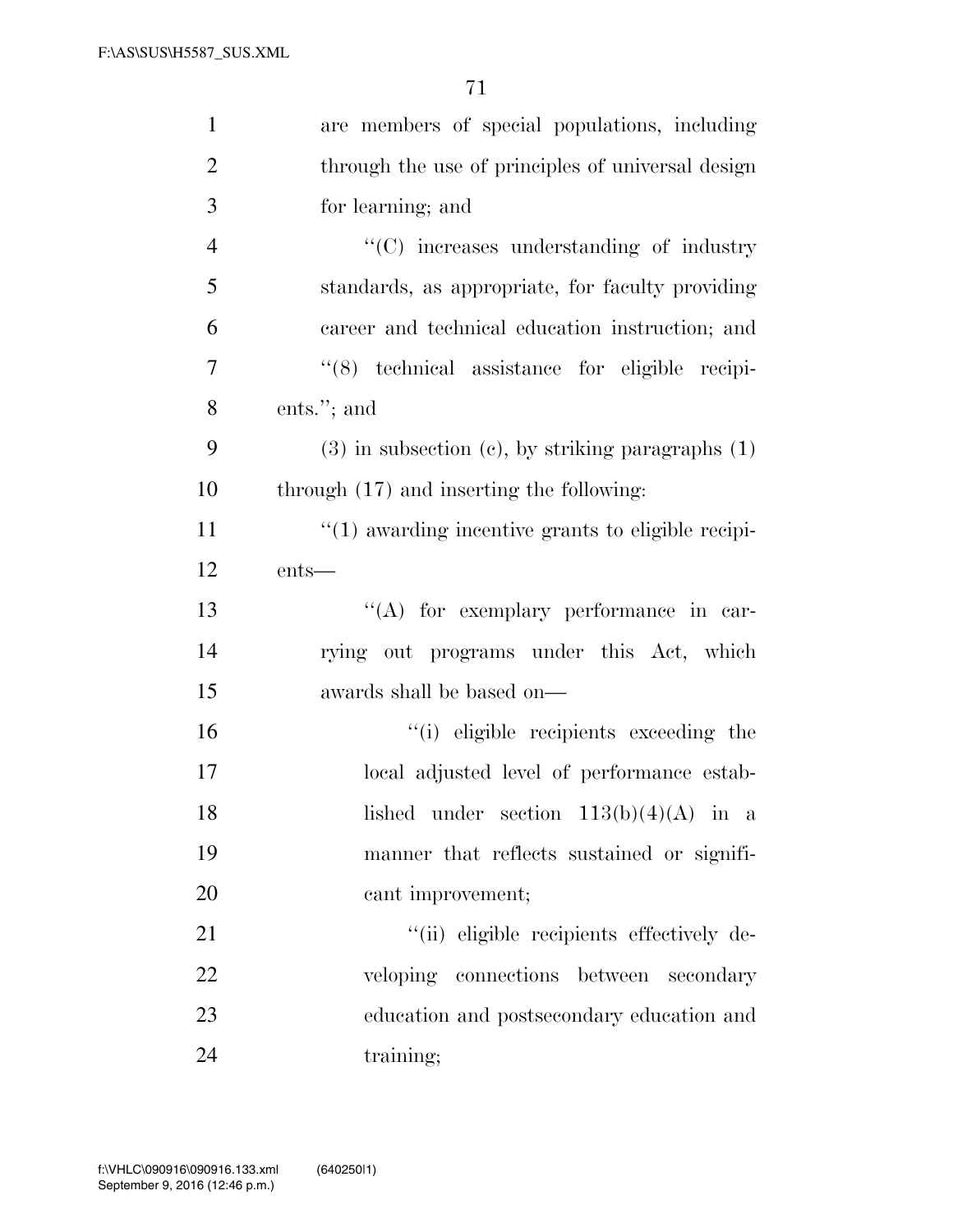| $\mathbf{1}$   | "(iii) the integration of academic and                  |
|----------------|---------------------------------------------------------|
| $\overline{2}$ | technical standards;                                    |
| 3              | "(iv) eligible recipients' progress in                  |
| $\overline{4}$ | closing achievement gaps among sub-                     |
| 5              | populations who participate in programs of              |
| 6              | study; or                                               |
| 7              | $f'(v)$ other factors relating to the per-              |
| 8              | formance of eligible recipients under this              |
| 9              | Act as the eligible agency determines are               |
| 10             | appropriate; or                                         |
| 11             | "(B) if an eligible recipient elects to use             |
| 12             | funds as permitted under section $135(e)$ ;             |
| 13             | $"(2)$ providing support for the adoption and in-       |
| 14             | tegration of recognized postsecondary credentials or    |
| 15             | for consultation and coordination with other State      |
| 16             | agencies for the identification, consolidation, or      |
| 17             | elimination of licenses or certifications which pose an |
| 18             | unnecessary barrier to entry for aspiring workers       |
| 19             | and provide limited consumer protection;                |
| 20             | $\lq(3)$ the creation, implementation, and support      |
| 21             | of pay-for-success initiatives leading to recognized    |
| 22             | postsecondary credentials;                              |
| 23             | $\cdot$ (4) support for career and technical education  |
| 24             | programs for adults and out-of-school youth concur-     |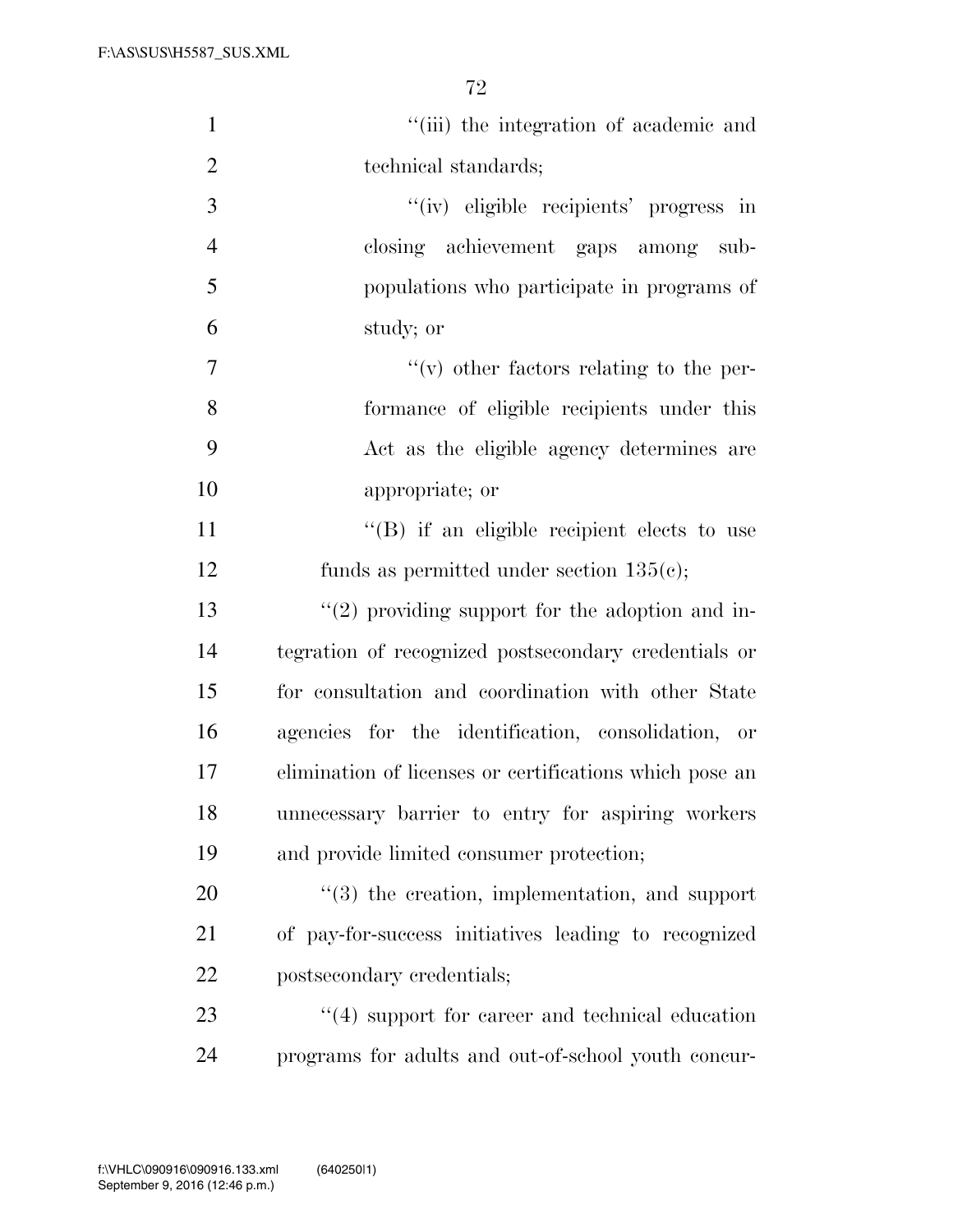| $\mathbf{1}$   | rent with their completion of their secondary school          |
|----------------|---------------------------------------------------------------|
| $\overline{2}$ | education in a school or other educational setting;           |
| 3              | $\lq(5)$ the creation, evaluation, and support of             |
| $\overline{4}$ | competency-based curricula;                                   |
| 5              | $\cdot\cdot\cdot(6)$ support for the development, implementa- |
| 6              | tion, and expansion of programs of study or career            |
| 7              | pathways in areas declared to be in a state of emer-          |
| 8              | gency under section 501 of the Robert T. Stafford             |
| 9              | Disaster Relief and Emergency Assistance Act (42)             |
| 10             | U.S.C. 5191);                                                 |
| 11             | $\lq(7)$ providing support for dual or concurrent             |
| 12             | enrollment programs, such as early college high               |
| 13             | schools;                                                      |
| 14             | "(8) improvement of career guidance and aca-                  |
| 15             | demic counseling programs that assist students in             |
| 16             | making informed academic and career and technical             |
| 17             | education decisions, including academic and financial         |
| 18             | aid counseling;                                               |
| 19             | $\lq(9)$ support for the integration of employ-               |
| 20             | ability skills into career and technical education pro-       |
| 21             | grams and programs of study;                                  |
| 22             | $\lq(10)$ support for programs and activities that            |
| 23             | increase access, student engagement, and success in           |
| 24             | science, technology, engineering, and mathematics             |
| 25             | fields (including computer science), particularly for         |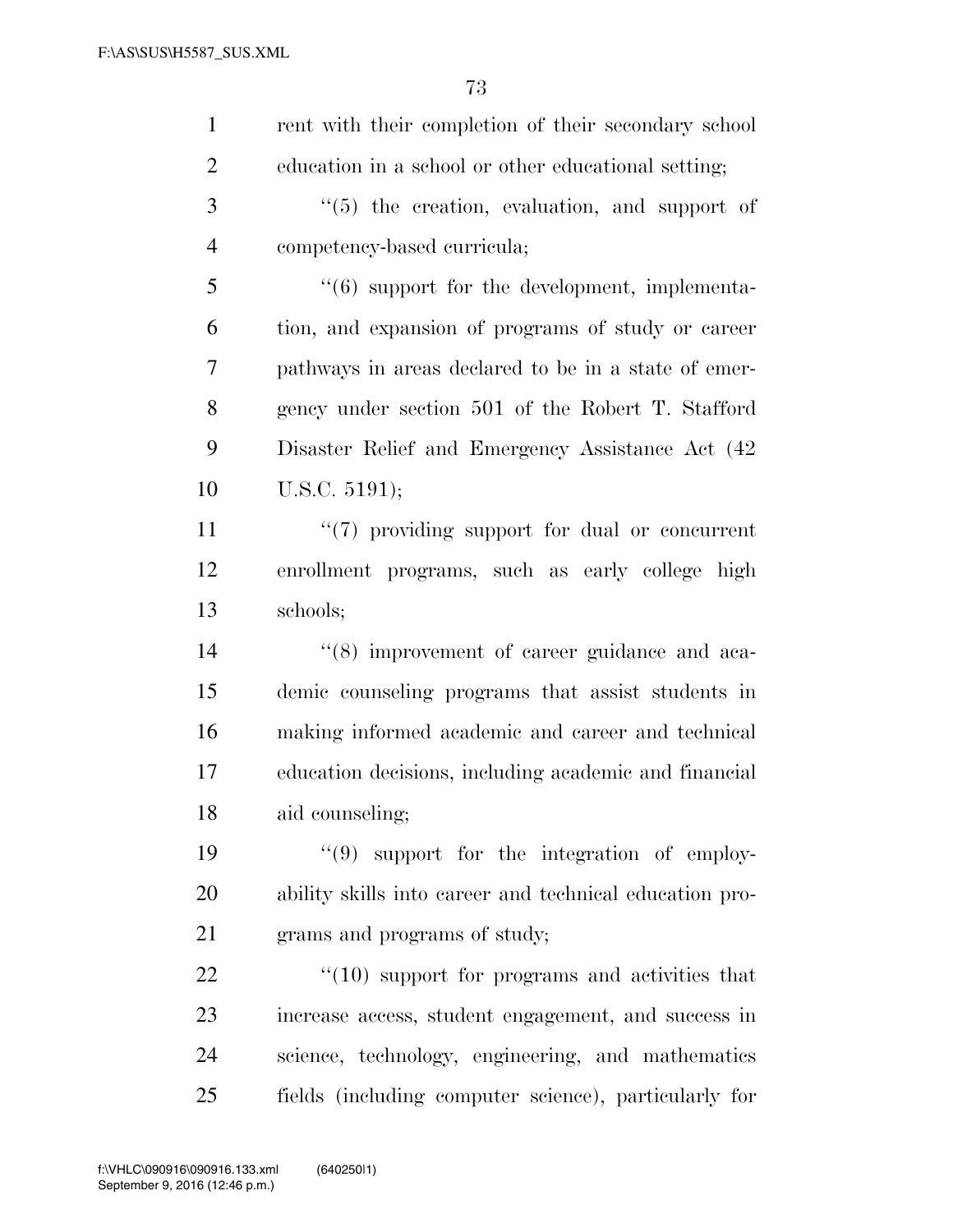students who are members of groups underrep- resented in such subject fields, such as female stu- dents, minority students, and students who are members of special populations; ''(11) support for career and technical student organizations, especially with respect to efforts to in- crease the participation of students who are mem- bers of special populations;  $\frac{4}{12}$  support for establishing and expanding work-based learning opportunities; 11 ''(13) support for preparing, retaining, and training of career and technical education teachers, faculty, specialized instructional support personnel, and paraprofessionals, such as preservice, profes- sional development, and leadership development pro- grams;  $\frac{1}{2}$   $(14)$  integrating and aligning programs of study and career pathways;  $\frac{1}{2}$   $\frac{1}{15}$  supporting the use of career and tech- nical education programs and programs of study aligned with State, regional, or local in-demand in-

23 local workforce development boards;

dustry sectors or occupations identified by State or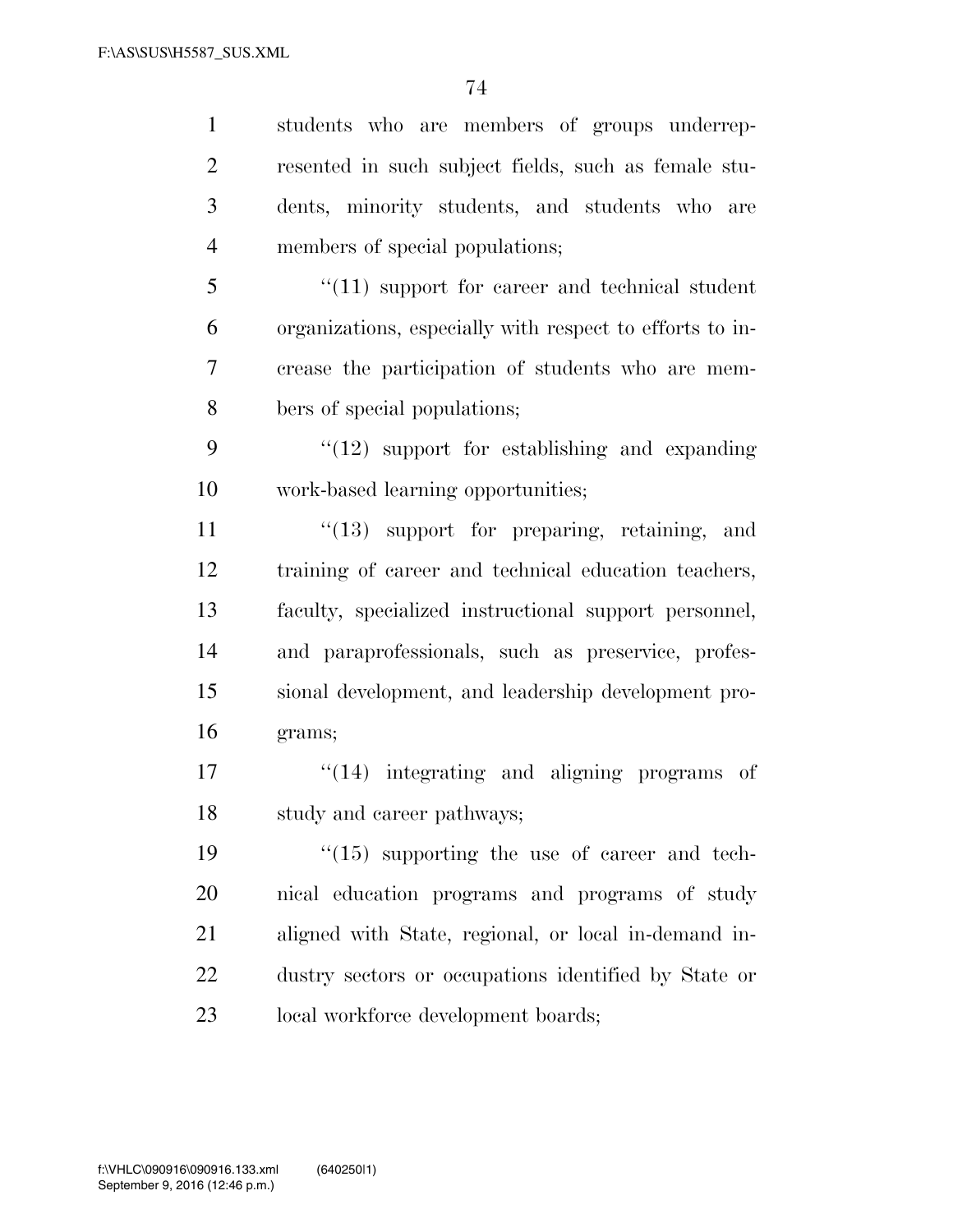| $\mathbf{1}$   | $\cdot$ (16) making all forms of instructional content  |
|----------------|---------------------------------------------------------|
| $\overline{2}$ | widely available, which may include use of open edu-    |
| 3              | cational resources;                                     |
| 4              | $\lq(17)$ support for the integration of arts and       |
| 5              | design skills, when appropriate, into career and tech-  |
| 6              | nical education programs and programs of study;         |
| 7              | and                                                     |
| 8              | $``(18)$ support for accelerated learning programs      |
| 9              | (described in section $4104(b)(3)(A)(i)(IV)$ of the El- |
| 10             | ementary and Secondary Education Act of 1965 (20        |
| 11             | U.S.C. $7114(b)(3)(A)(i)(IV)$ when any such pro-        |
| 12             | gram is part of a program of study.".                   |
|                |                                                         |
| 13             | <b>PART C-LOCAL PROVISIONS</b>                          |
| 14             | SEC. 131. LOCAL APPLICATION FOR CAREER AND TECH-        |
| 15             | NICAL EDUCATION PROGRAMS.                               |
| 16             | Section 134 (20 U.S.C. 2354) is amended—                |
| 17             | $(1)$ in the section heading by striking " <b>LOCAL</b> |
| 18             | PLAN" and inserting "LOCAL APPLICATION";                |
| 19             | $(2)$ in subsection $(a)$ —                             |
| 20             | $(A)$ in the heading, by striking "LOCAL                |
| 21             | PLAN" and inserting "LOCAL APPLICATION";                |
| 22             | (B) by striking "submit a local plan" and               |
| 23             | inserting "submit a local application"; and             |
| 24             | (C) by striking "Such local plan" and in-               |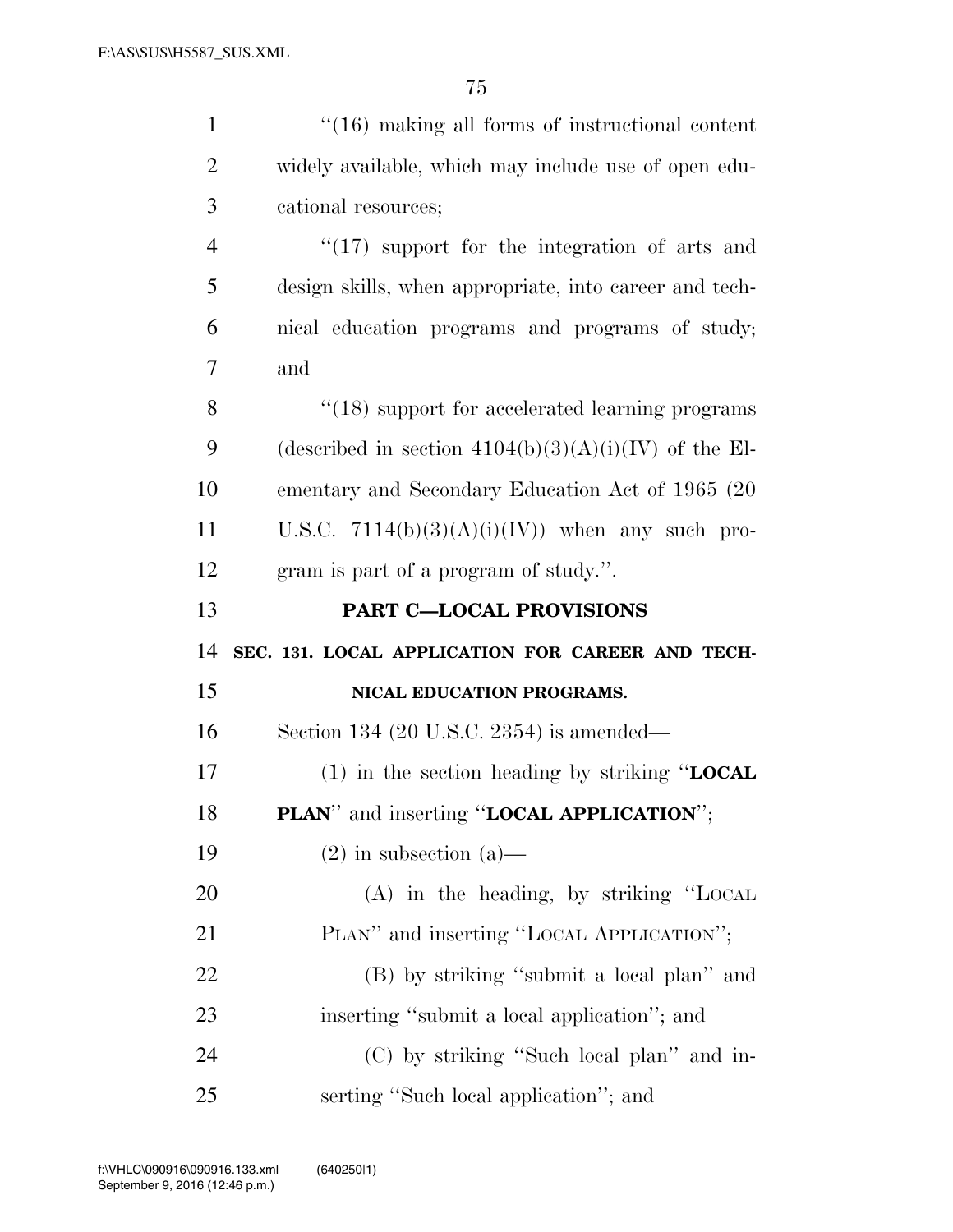| $\mathbf{1}$   | (3) by striking subsection (b) and inserting the          |
|----------------|-----------------------------------------------------------|
| $\overline{2}$ | following:                                                |
| 3              | "(b) CONTENTS.—The eligible agency shall deter-           |
| 4              | mine the requirements for local applications, except that |
| 5              | each local application shall contain—                     |
| 6              | $\lq(1)$ a description of the results of the com-         |
| 7              | prehensive needs assessment conducted under sub-          |
| 8              | section $(e)$ ;                                           |
| 9              | $f'(2)$ information on the programs of study ap-          |
| 10             | proved by a State under section $124(b)(2)$ supported     |
| 11             | by the eligible recipient with funds under this part,     |
| 12             | including—                                                |
| 13             | $\lq\lq$ how the results of the comprehensive             |
| 14             | needs assessment described in subsection (c) in-          |
| 15             | formed the selection of the specific career and           |
| 16             | technical education programs and activities se-           |
| 17             | lected to be funded; and                                  |
| 18             | "(B) a description of any new programs of                 |
| 19             | study the eligible recipient will develop and sub-        |
| 20             | mit to the State for approval;                            |
| 21             | $(3)$ a description of how the eligible recipient         |
| 22             | will provide—                                             |
| 23             | $\lq\lq$ career exploration and career develop-           |
| 24             | ment coursework, activities, or services;                 |
| 25             | $\lq\lq$ (B) career information; and                      |
|                |                                                           |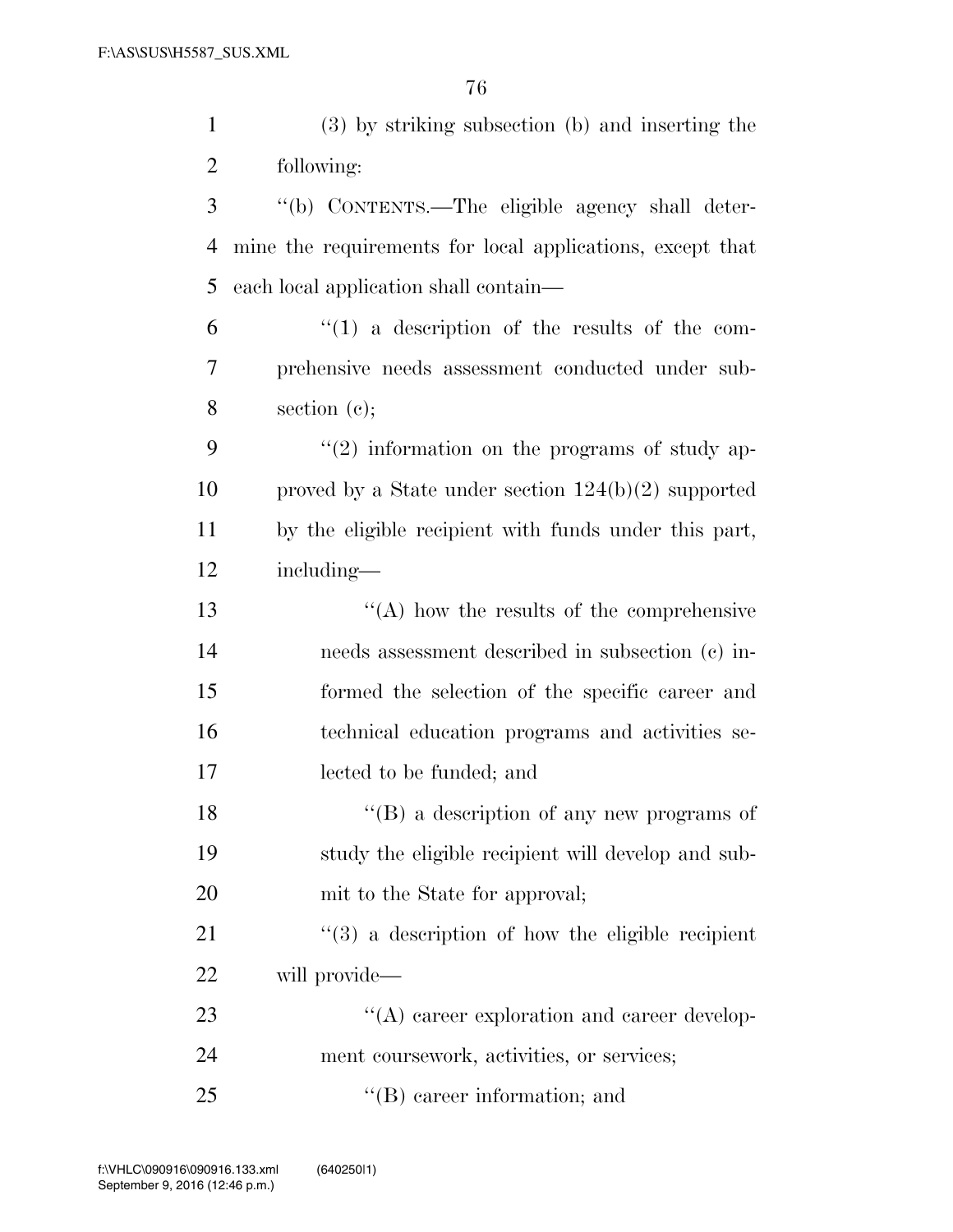| $\mathbf{1}$   | "(C) an organized system of career guid-                |
|----------------|---------------------------------------------------------|
| $\overline{2}$ | ance and academic counseling to students be-            |
| 3              | fore enrolling and while participating in a ca-         |
| $\overline{4}$ | reer and technical education program; and               |
| 5              | $\lq(4)$ a description of how the eligible recipient    |
| 6              | will-                                                   |
| 7              | "(A) provide activities to prepare special              |
| 8              | populations for high-skill, high-wage, or in-de-        |
| 9              | mand occupations that will lead to self-suffi-          |
| 10             | ciency; and                                             |
| 11             | "(B) prepare CTE participants for non-                  |
| 12             | traditional fields.                                     |
| 13             | "(c) COMPREHENSIVE NEEDS ASSESSMENT.-                   |
| 14             | "(1) IN GENERAL.—To be eligible to receive fi-          |
| 15             | nancial assistance under this part, an eligible recipi- |
| 16             | ent shall-                                              |
| 17             | "(A) conduct a comprehensive local needs                |
| 18             | assessment related to career and technical edu-         |
| 19             | cation; and                                             |
| 20             | $\lq\lq (B)$ not less than once every two years,        |
| 21             | update such comprehensive local needs assess-           |
| 22             | ment.                                                   |
| 23             | (2)<br>REQUIREMENTS.—The comprehensive                  |
| 24             | local needs assessment described under paragraph        |
| 25             | $(1)$ shall include—                                    |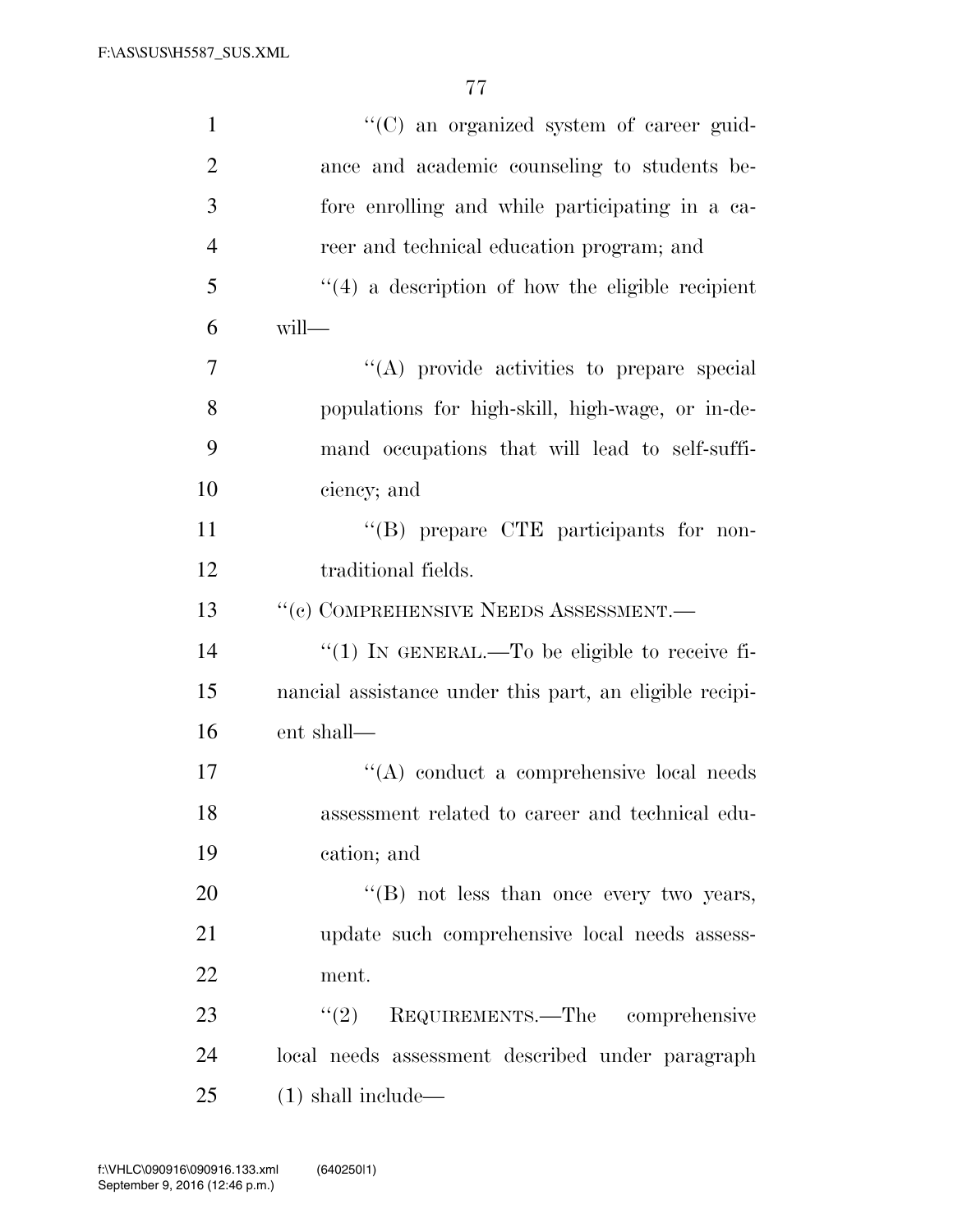| $\mathbf{1}$   | $\lq\lq$ an evaluation of the performance of       |
|----------------|----------------------------------------------------|
| $\overline{2}$ | the students served by the eligible recipient      |
| 3              | with respect to State and local adjusted levels    |
| $\overline{4}$ | of performance established pursuant to section     |
| 5              | 113, including an evaluation of performance for    |
| 6              | special populations;                               |
| 7              | $\lq\lq (B)$ a description of how career and tech- |
| 8              | nical education programs offered by the eligible   |
| 9              | recipient are-                                     |
| 10             | "(i) sufficient in size, scope, and qual-          |
| 11             | ity to meet the needs of all students served       |
| 12             | by the eligible recipient; and                     |
| 13             | $``(ii)(I)$ aligned to State, regional, or         |
| 14             | local in-demand industry sectors or occupa-        |
| 15             | tions identified by the State or local work-       |
| 16             | force development board, including career          |
| 17             | pathways, where appropriate; or                    |
| 18             | "(II) designed to meet local education             |
| 19             | or economic needs not identified by State          |
| 20             | or local workforce development boards;             |
| 21             | $\lq\lq$ (C) an evaluation of progress toward the  |
| 22             | implementation of career and technical edu-        |
| 23             | cation programs and programs of study;             |
| 24             | "(D) an evaluation of strategies needed to         |
| 25             | overcome barriers that result in lowering rates    |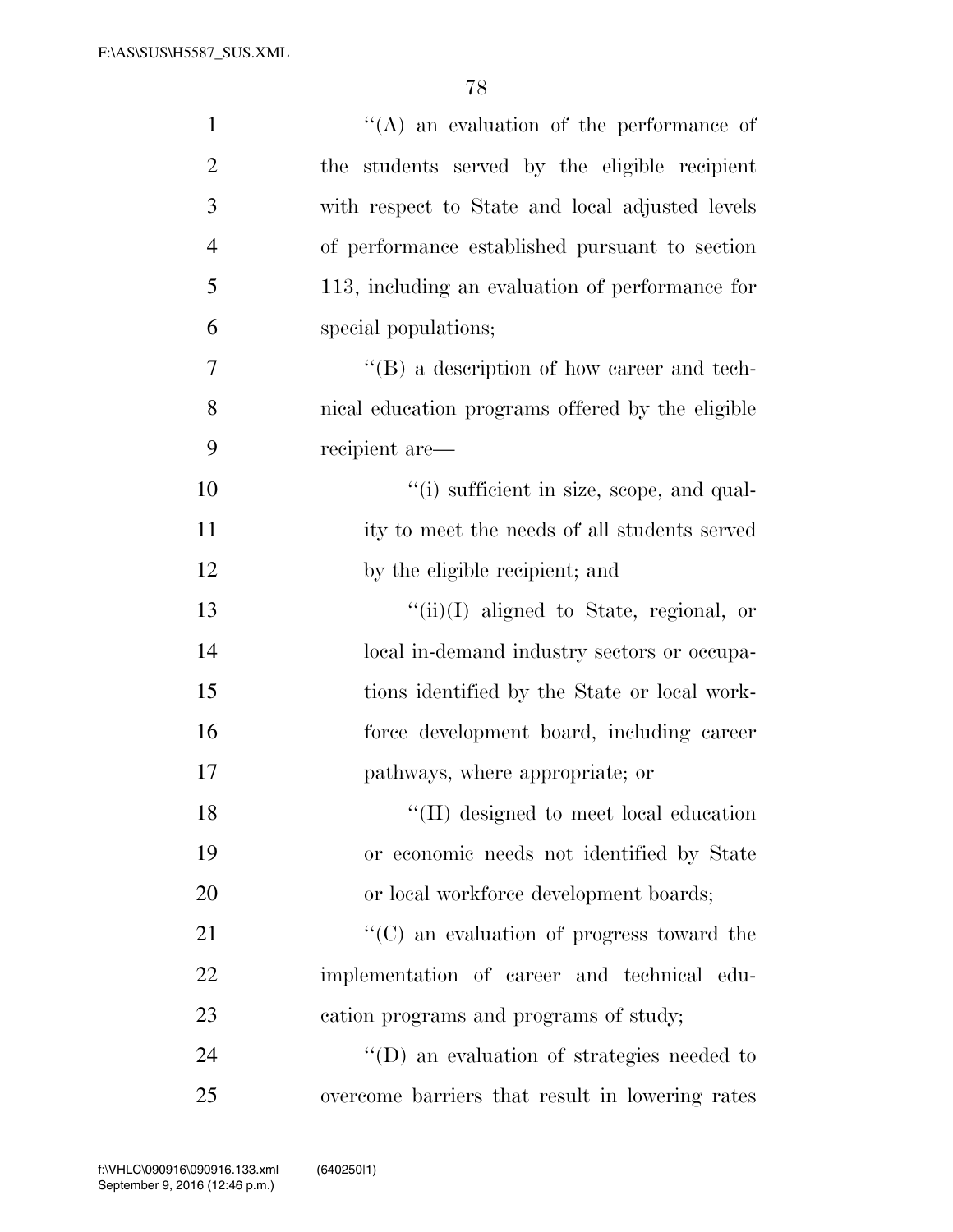| 1              | of access to, or lowering success in, career and  |
|----------------|---------------------------------------------------|
| 2              | technical education programs for special popu-    |
| 3              | lations, which may include strategies to estab-   |
| $\overline{4}$ | lish or utilize existing flexible learning and    |
| 5              | manufacturing facilities, such as makerspaces;    |
| 6              | $\lq\lq(E)$ a description of how the eligible re- |
| 7              | eipient will improve recruitment, retention, and  |
| 8              | training of career and technical education        |
| 9              | teachers, faculty, specialized instructional sup- |
| 10             | port personnel, paraprofessionals, and career,    |
| 11             | academic, and guidance counselors, including      |

 individuals in groups underrepresented in such professions; and

14  $"({\rm F})$  a description of how the eligible re- cipient will support the transition to teaching from business and industry.

 ''(d) CONSULTATION.—In conducting the comprehen- sive needs assessment under subsection (c), an eligible re- cipient shall involve a diverse body of stakeholders, includ-ing, at a minimum—

 $\frac{1}{2}$  (1) representatives of career and technical education programs in a local educational agency or educational service agency, including teachers and administrators;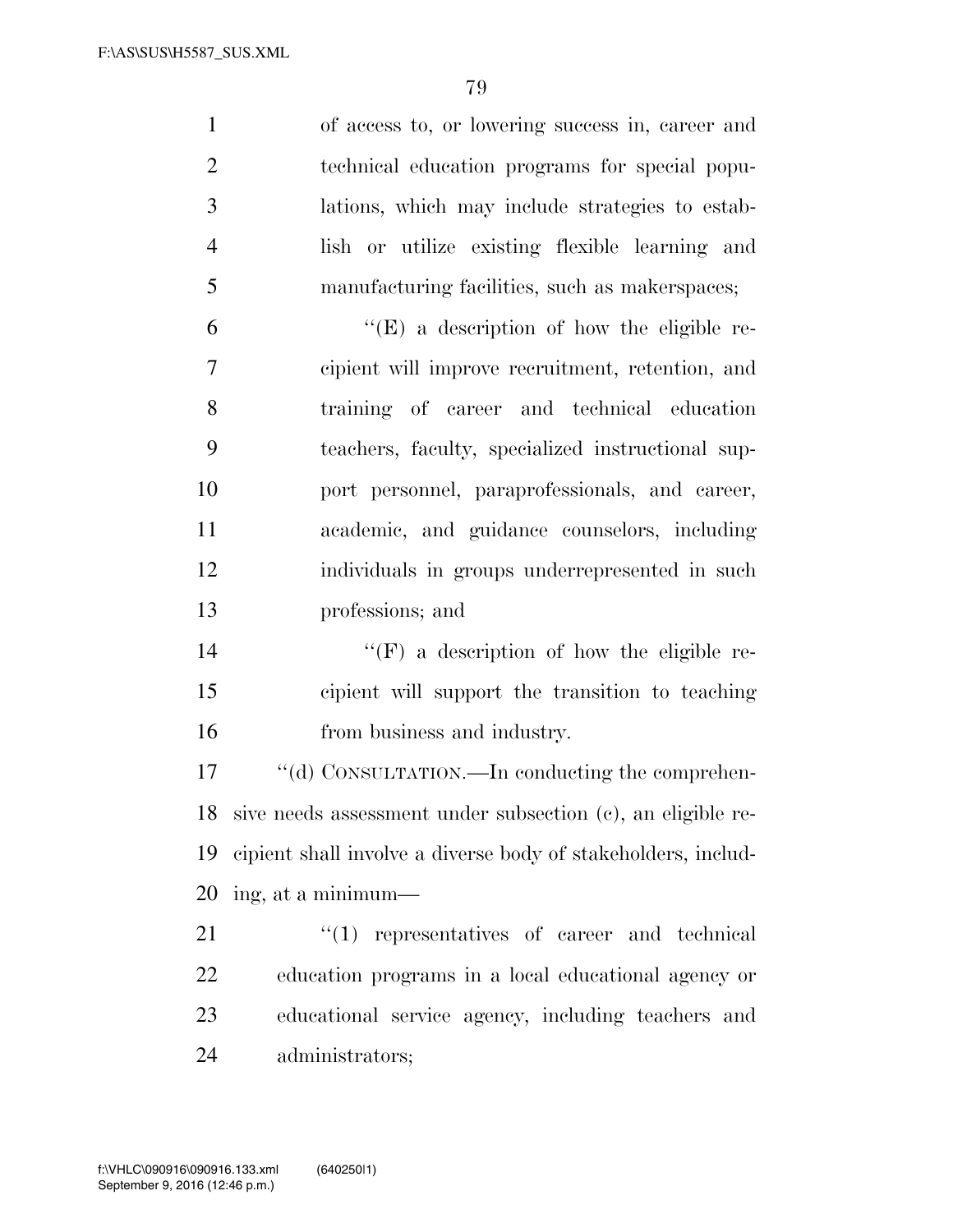| $\mathbf{1}$   | $(2)$ representatives of career and technical                |
|----------------|--------------------------------------------------------------|
| $\overline{2}$ | education programs at postsecondary educational in-          |
| 3              | stitutions, including faculty and administrators;            |
| $\overline{4}$ | "(3) representatives of State or local workforce             |
| 5              | development boards and a range of local or regional          |
| 6              | businesses or industries;                                    |
| 7              | $\cdot$ (4) parents and students;                            |
| 8              | $\cdot\cdot$ (5) representatives of special populations; and |
| 9              | "(6) representatives of local agencies serving               |
| 10             | out-of-school youth, homeless children and youth,            |
| 11             | and at-risk youth (as defined in section 1432 of the         |
| 12             | Elementary and Secondary Education Act of 1965               |
| 13             | $(20 \text{ U.S.C. } 6472)$ ).                               |
| 14             | "(e) CONTINUED CONSULTATION.—An eligible re-                 |
| 15             | cipient receiving financial assistance under this part shall |
| 16             | consult with the entities described in subsection (d) on an  |
| 17             | ongoing basis to-                                            |
| 18             | $(1)$ provide input on annual updates to the                 |
| 19             | comprehensive needs assessment required under sub-           |
| 20             | section $(e)$ ;                                              |
| 21             | $"(2)$ ensure programs of study are—                         |
| 22             | "(A) responsive to community employment                      |
| 23             | needs;                                                       |
| 24             | "(B) aligned with employment priorities in                   |
| 25             | the State, regional, or local economy identified             |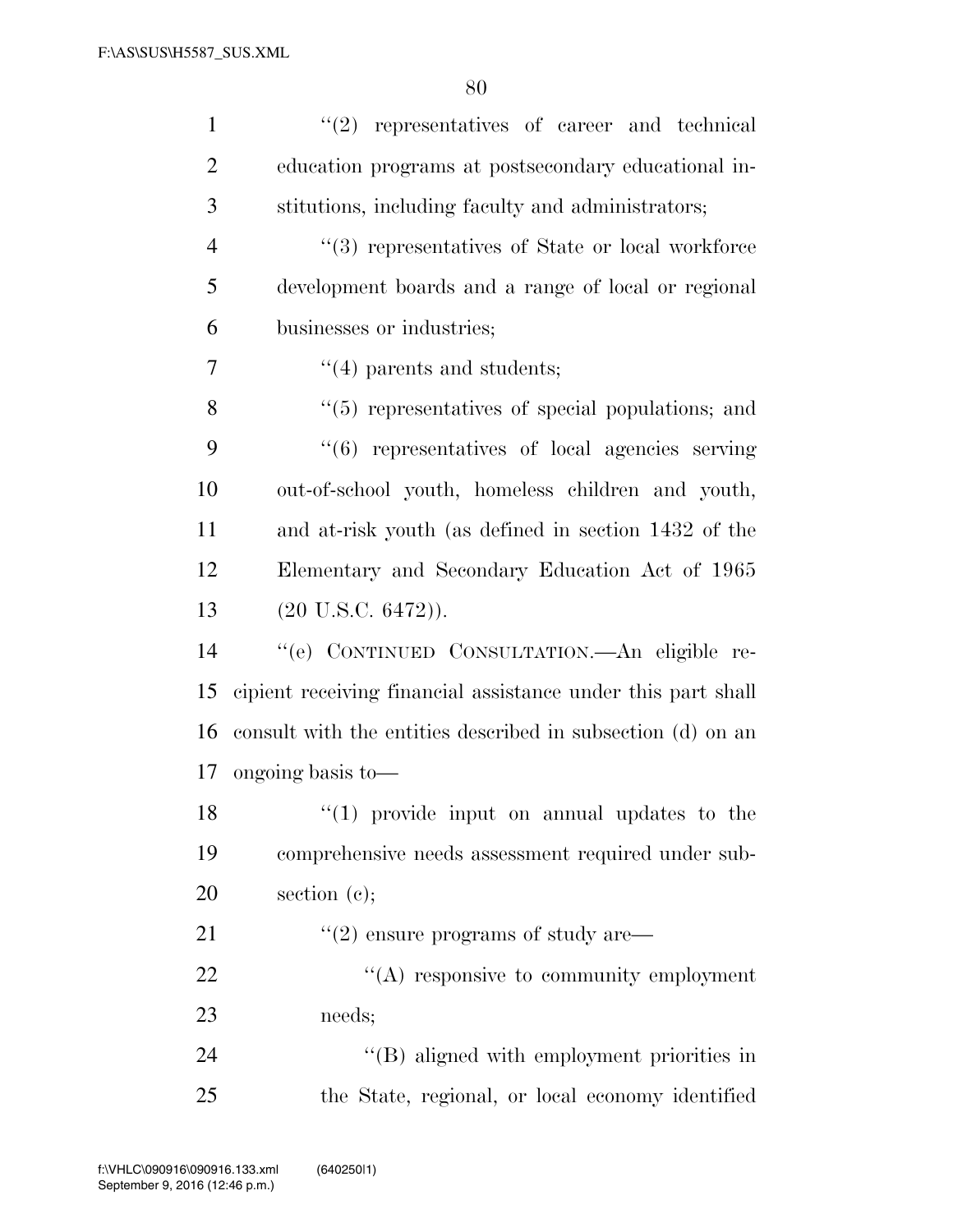| $\mathbf{1}$   | by employers and the entities described in sub-    |
|----------------|----------------------------------------------------|
| $\overline{2}$ | section (d), which may include in-demand in-       |
| 3              | dustry sectors or occupations identified by the    |
| $\overline{4}$ | local workforce development board;                 |
| 5              | "(C) informed by labor market informa-             |
| 6              | tion, including information provided under sec-    |
| 7              | tion $15(e)(2)(C)$ of the Wagner-Peyser Act (29    |
| 8              | U.S.C. $491-2(e)(2)(C)$ ;                          |
| 9              | $\lq\lq$ (D) designed to meet current, inter-      |
| 10             | mediate, or long-term labor market projections;    |
| 11             | and                                                |
| 12             | $\lq\lq(E)$ allow employer input, including input  |
| 13             | from industry or sector partnerships in the local  |
| 14             | area, where applicable, into the development       |
| 15             | and implementation of programs of study to en-     |
| 16             | sure programs align with skills required by local  |
| 17             | employment opportunities, including activities     |
| 18             | such as the identification of relevant standards,  |
| 19             | curriculum, industry-recognized credentials, and   |
| 20             | current technology and equipment;                  |
| 21             | $\lq(3)$ identify and encourage opportunities for  |
| 22             | work-based learning; and                           |
| 23             | $(4)$ ensure funding under this part is used in    |
| 24             | a coordinated manner with other local resources.". |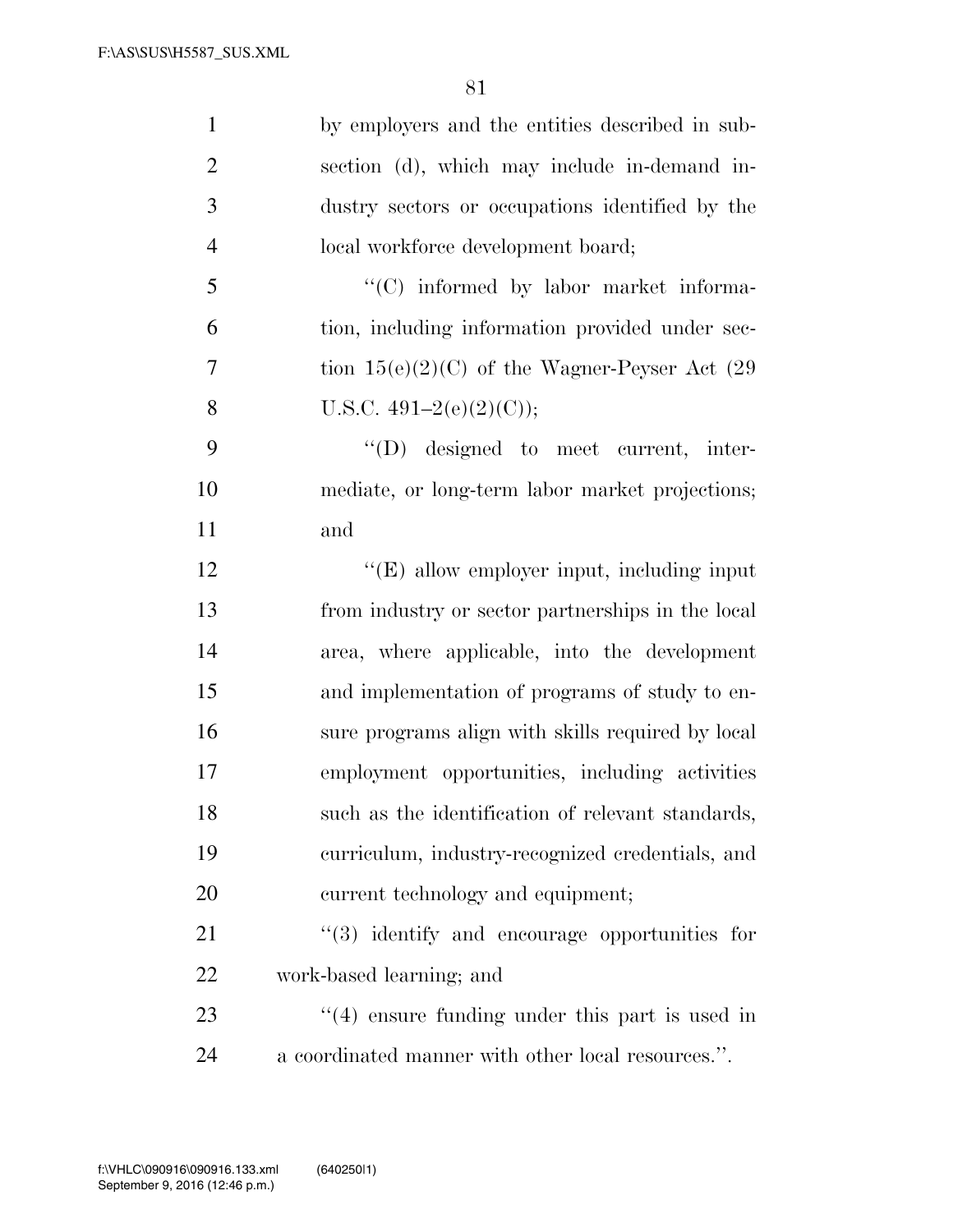## **SEC. 132. LOCAL USES OF FUNDS.**

 Section 135 (20 U.S.C. 2355) is amended to read as follows:

## **''SEC. 135. LOCAL USES OF FUNDS.**

 ''(a) GENERAL AUTHORITY.—Each eligible recipient that receives funds under this part shall use such funds to develop, coordinate, implement, or improve career and technical education programs to meet the needs identified in the comprehensive needs assessment described in sec-tion 134(c).

11 "(b) REQUIREMENTS FOR USES OF FUNDS.—Funds made available to eligible recipients under this part shall be used to support career and technical education pro- grams that are of sufficient size, scope, and quality to be effective and—

16 ''(1) provide career exploration and career de- velopment activities through an organized, system- atic framework designed to aid students, before en- rolling and while participating in a career and tech- nical education program, in making informed plans and decisions about future education and career op- portunities and programs of study, which may in-clude—

24  $\langle (A) \rangle$  introductory courses or activities fo-cused on career exploration and career aware-

ness;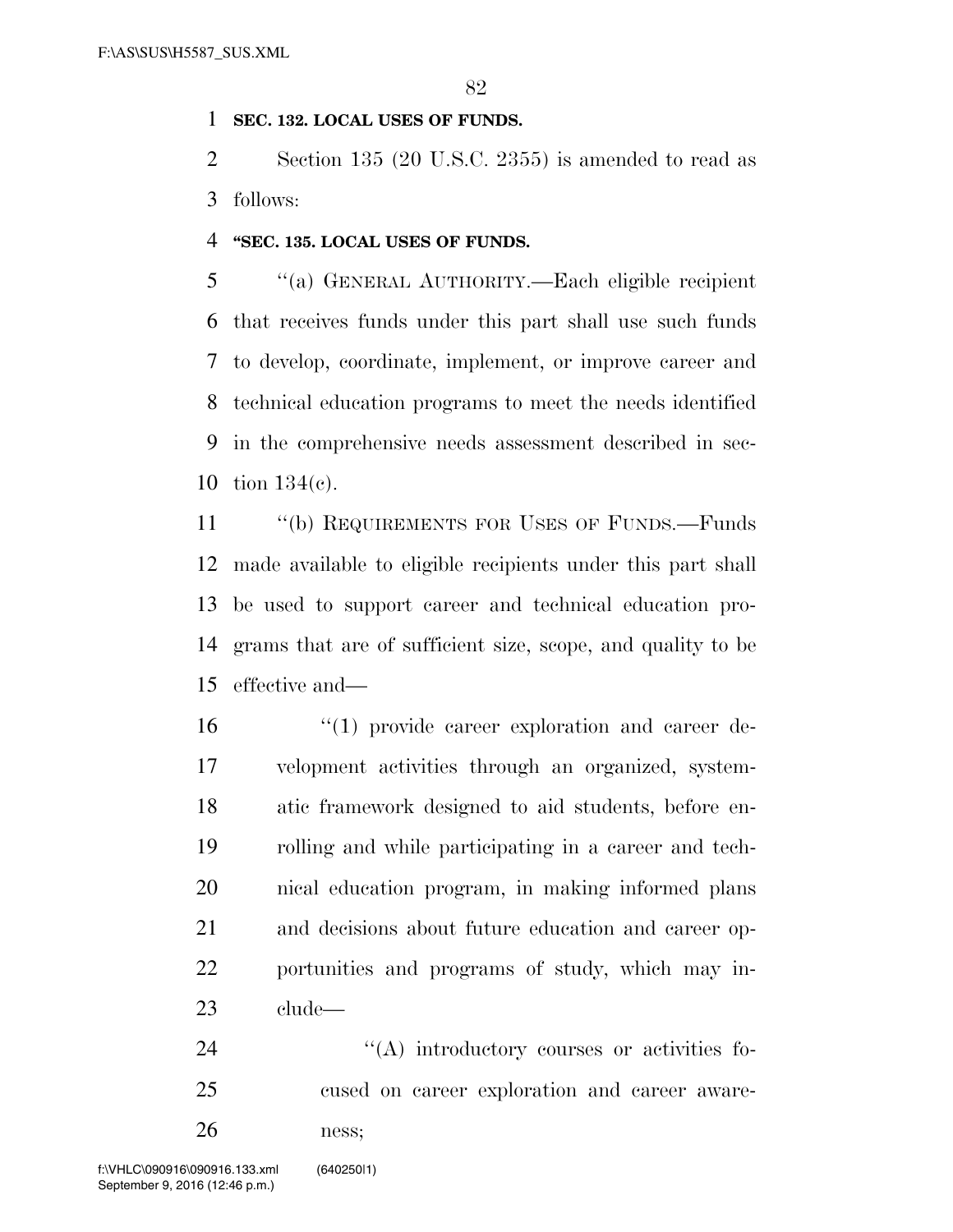| $\mathbf{1}$   | "(B) readily available career and labor                          |
|----------------|------------------------------------------------------------------|
| $\overline{2}$ | market information, including information on—                    |
| 3              | "(i) occupational supply and demand;                             |
| $\overline{4}$ | "(ii) educational requirements;                                  |
| 5              | "(iii) other information on careers                              |
| 6              | aligned to State or local economic prior-                        |
| 7              | ities; and                                                       |
| 8              | "(iv) employment sectors;                                        |
| 9              | $\lq\lq$ <sup>*</sup> (C) programs and activities related to the |
| 10             | development of student graduation and career                     |
| 11             | plans;                                                           |
| 12             | "(D) career guidance and academic coun-                          |
| 13             | selors that provide information on postsec-                      |
| 14             | ondary education and career options; or                          |
| 15             | "(E) any other activity that advances                            |
| 16             | knowledge of career opportunities and assists                    |
| 17             | students in making informed decisions about                      |
| 18             | future education and employment goals;                           |
| 19             | $\lq(2)$ provide professional development for teach-             |
| 20             | ers, principals, school leaders, administrators, fac-            |
| 21             | ulty, and career and guidance counselors with re-                |
| 22             | spect to content and pedagogy that—                              |
| 23             | "(A) supports individualized academic and                        |
| 24             | career and technical education instructional ap-                 |
| 25             | proaches, including the integration of academic                  |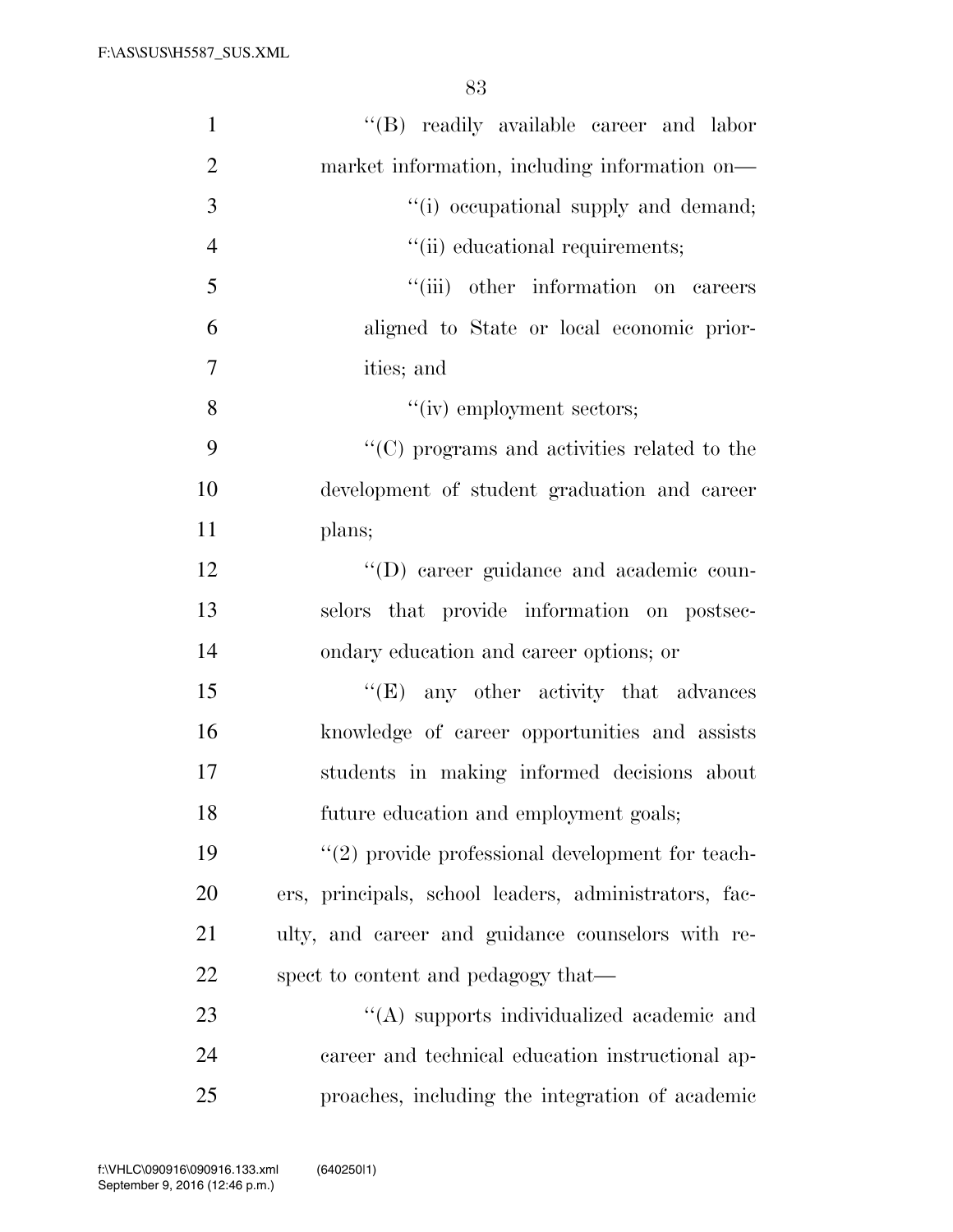| $\mathbf{1}$   | and career and technical education standards       |
|----------------|----------------------------------------------------|
| $\overline{2}$ | and curriculum;                                    |
| 3              | $\lq\lq$ ensures labor market information is       |
| $\overline{4}$ | used to inform the programs, guidance, and ad-     |
| 5              | visement offered to students;                      |
| 6              | "(C) provides educators with opportunities         |
| 7              | to advance knowledge, skills, and understanding    |
| 8              | of all aspects of an industry, including the lat-  |
| 9              | est workplace equipment, technologies, stand-      |
| 10             | ards, and credentials;                             |
| 11             | "(D) supports administrators in managing           |
| 12             | career and technical education programs in the     |
| 13             | schools, institutions, or local educational agen-  |
| 14             | cies of such administrators;                       |
| 15             | $\lq\lq(E)$ supports the implementation of strat-  |
| 16             | egies to improve student achievement and close     |
| 17             | gaps in student participation and performance      |
| 18             | in career and technical education programs; and    |
| 19             | $``$ (F) provides educators with opportunities     |
| 20             | to advance knowledge, skills, and understanding    |
| 21             | in pedagogical practices, including, to the extent |
| 22             | the eligible recipient determines that such evi-   |
| 23             | dence is reasonably available, evidence-based      |
| 24             | pedagogical practices;                             |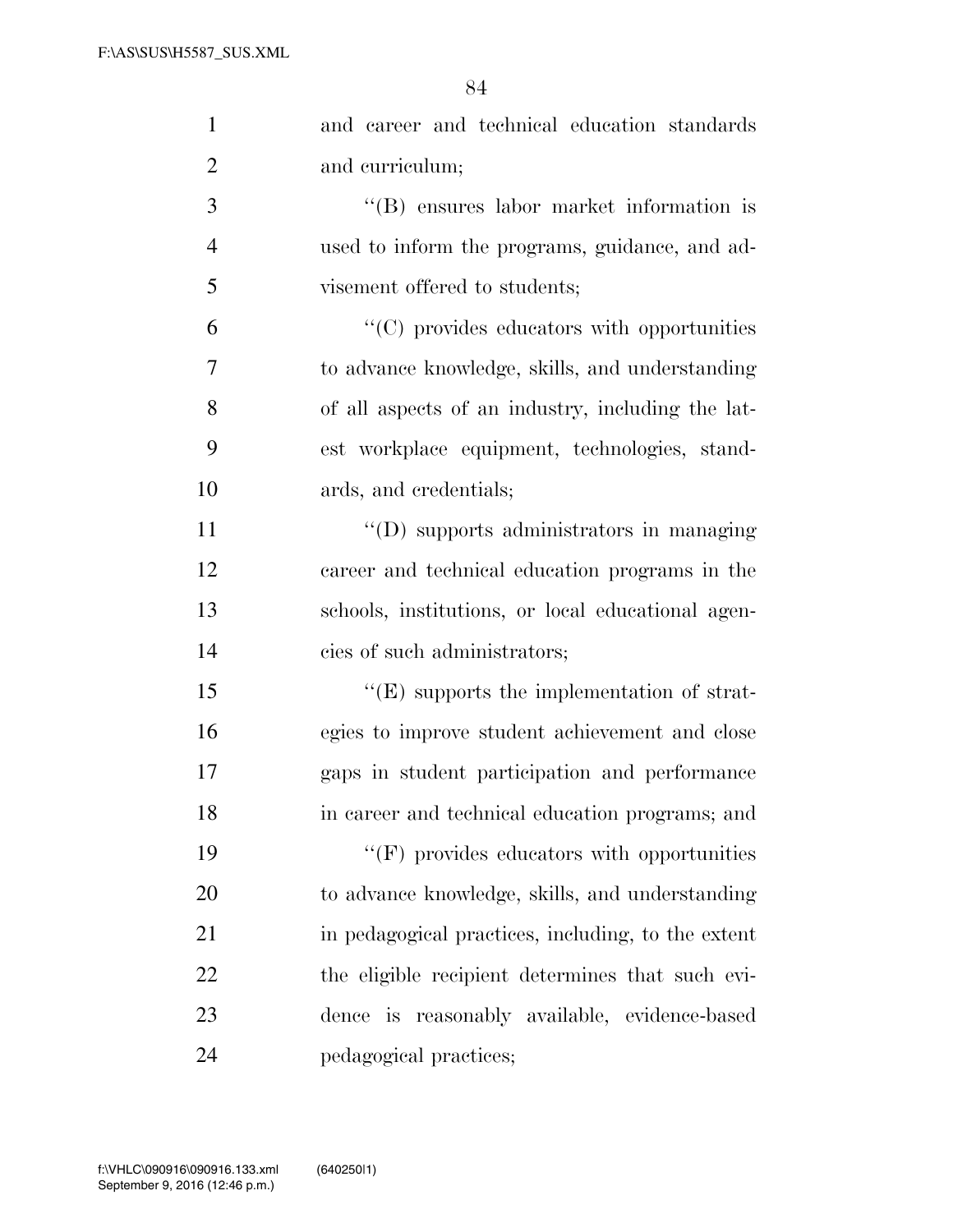$(3)$  provide career and technical education stu- dents, including special populations, with the skills necessary to pursue high-skill, high-wage occupa-tions;

 ''(4) support integration of academic skills into career and technical education programs and pro- grams of study to support CTE participants at the secondary school level in meeting the challenging State academic standards adopted under section 1111(b)(1) of the Elementary and Secondary Edu- cation Act of 1965 (20 U.S.C. 6311(b)(1)) by the State in which the eligible recipient is located;

 ''(5) plan and carry out elements that support the implementation of career and technical education programs and programs of study and student achievement of the local adjusted levels of perform- ance established under section 113, which may in-clude—

19  $\langle (A)$  curriculum aligned with the require-ments for a program of study;

21 ''(B) sustainable relationships among edu- cation, business and industry, and other com- munity stakeholders, including industry or sec- tor partnerships in the local area, where appli-cable, that are designed to facilitate the process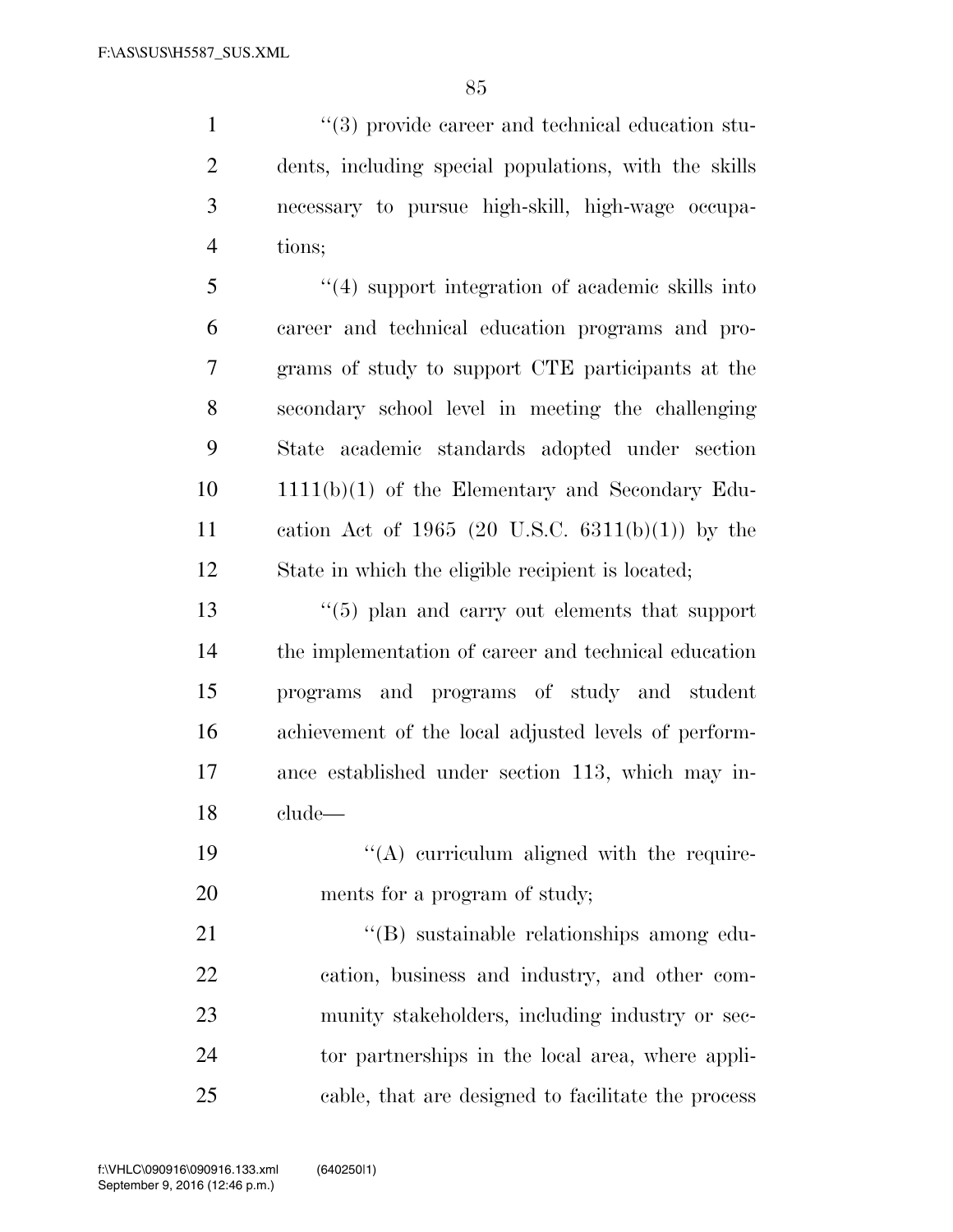| $\mathbf{1}$   | of continuously updating and aligning programs   |
|----------------|--------------------------------------------------|
| $\overline{2}$ | of study with skills in demand in the State, re- |
| 3              | gional, or local economy;                        |
| $\overline{4}$ | "(C) dual or concurrent enrollment pro-          |
| 5              | grams, including early college high schools, and |
| 6              | the development or implementation of articula-   |
| 7              | tion agreements;                                 |
| 8              | "(D) appropriate equipment, technology,          |
| 9              | and instructional materials (including support   |
| 10             | for library resources) aligned with business and |
| 11             | industry needs, including machinery, testing     |
| 12             | equipment, tools, implements, hardware and       |
| 13             | software, and other new and emerging instruc-    |
| 14             | tional materials;                                |
| 15             | "(E) a continuum of work-based learning          |
| 16             | opportunities;                                   |
| 17             | $``(F)$ industry-recognized certification        |
| 18             | exams or other assessments leading toward in-    |
| 19             | dustry-recognized postsecondary credentials;     |
| 20             | "(G) efforts to recruit and retain career        |
| 21             | and technical education program administrators   |
| 22             | and educators;                                   |
| 23             | "(H) where applicable, coordination with         |
| 24             | other education and workforce development pro-   |
| 25             | grams and initiatives, including career path-    |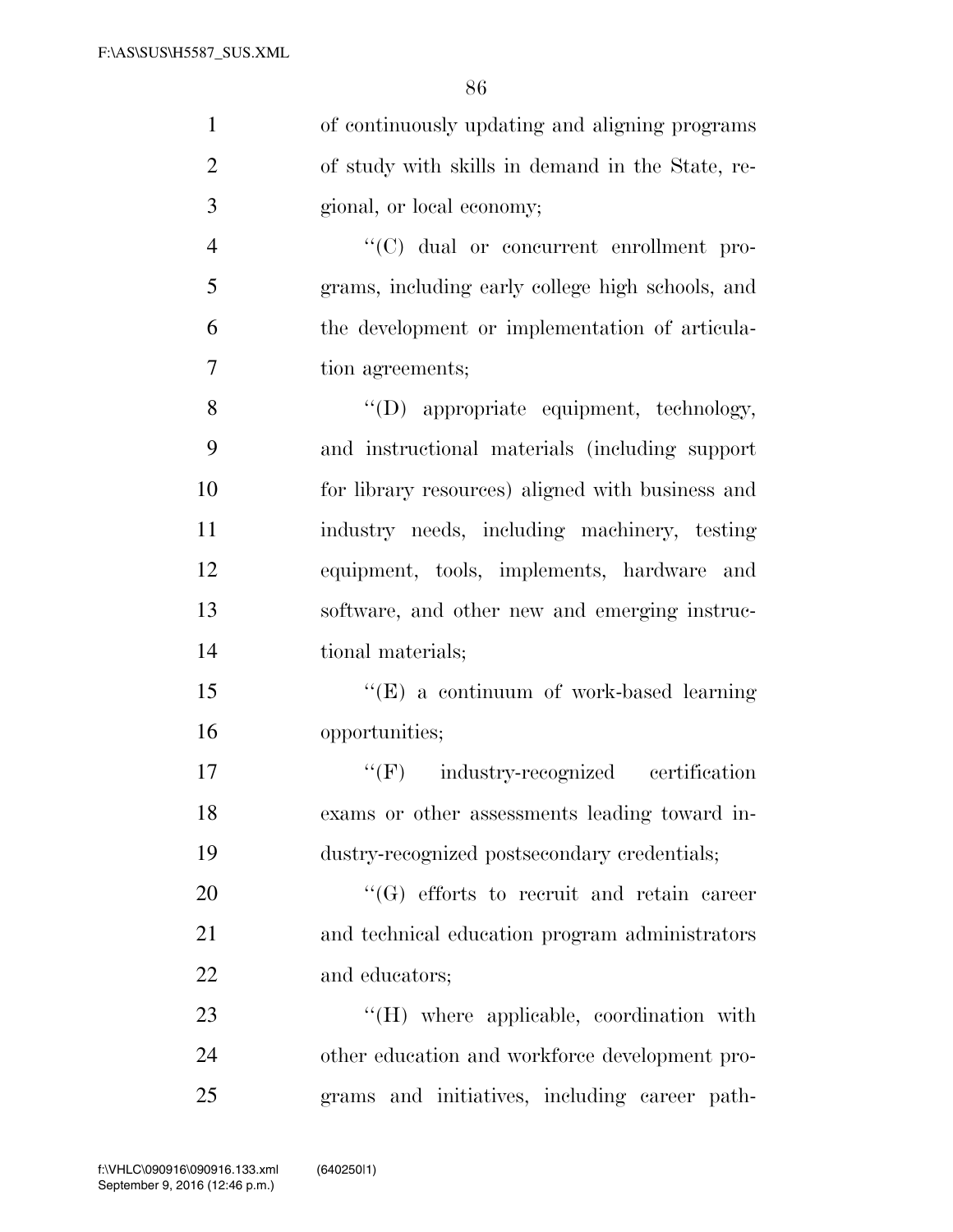| $\mathbf{1}$   | ways and sector partnerships developed under       |
|----------------|----------------------------------------------------|
| $\overline{2}$ | the Workforce Innovation and Opportunity Act       |
| 3              | (29 U.S.C. 3101 et seq.) and other Federal         |
| $\overline{4}$ | laws and initiatives that provide students with    |
| 5              | transition-related services, including the Indi-   |
| 6              | viduals with Disabilities Education Act (20        |
| $\overline{7}$ | $U.S.C.1400$ et seq.);                             |
| 8              | "(I) expanding opportunities for students          |
| 9              | to participate in distance career and technical    |
| 10             | education and blended-learning programs;           |
| 11             | $\lq\lq(J)$ expanding opportunities for students   |
| 12             | to participate in competency-based education       |
| 13             | programs;                                          |
| 14             | "(K) improving career guidance and aca-            |
| 15             | demic counseling programs that assist students     |
| 16             | in making informed academic and career and         |
| 17             | technical education decisions, including aca-      |
| 18             | demic and financial aid counseling;                |
| 19             | $\lq\lq$ . Supporting the integration of employ-   |
| 20             | ability skills into career and technical education |
| 21             | programs and programs of study;                    |
| 22             | "(M) supporting programs and activities            |
| 23             | that increase access, student engagement, and      |
| 24             | success in science, technology, engineering, and   |
| 25             | mathematics fields (including computer science)    |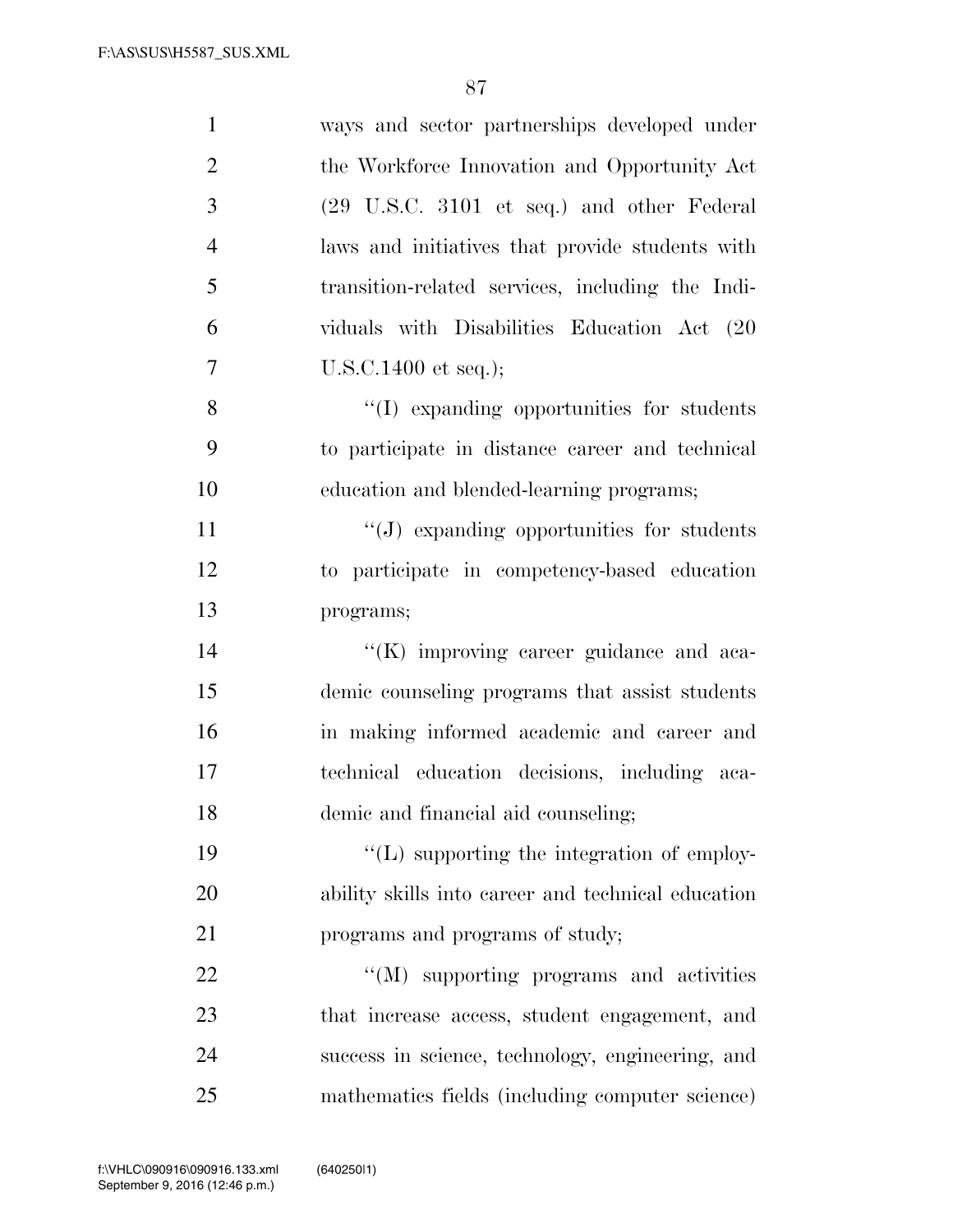| $\mathbf{1}$   | for students who are members of groups under-       |
|----------------|-----------------------------------------------------|
| $\overline{2}$ | represented in such subject fields;                 |
| 3              | "(N) providing career and technical edu-            |
| $\overline{4}$ | cation, in a school or other educational setting,   |
| 5              | for adults or a school-aged individual who has      |
| 6              | dropped out of a secondary school to complete       |
| 7              | secondary school education or upgrade technical     |
| 8              | skills;                                             |
| 9              | "(O) career and technical student organi-           |
| 10             | zations, including student preparation for and      |
| 11             | participation in technical skills competitions      |
| 12             | aligned with career and technical education pro-    |
| 13             | gram standards and curriculum;                      |
| 14             | $\lq\lq (P)$ making all forms of instructional con- |
| 15             | tent widely available, which may include use of     |
| 16             | open educational resources;                         |
| 17             | $\lq\lq$ supporting the integration of arts and     |
| 18             | design skills, when appropriate, into career and    |
| 19             | technical education programs and programs of        |
| 20             | study;                                              |
| 21             | $\lq\lq$ (R) where appropriate, expanding oppor-    |
| 22             | tunities for CTE concentrators to participate in    |
| 23             | accelerated learning programs (described in sec-    |
| 24             | tion $4104(b)(3)(A)(i)(IV)$ of the Elementary       |
| 25             | and Secondary Education Act of 1965<br>(20)         |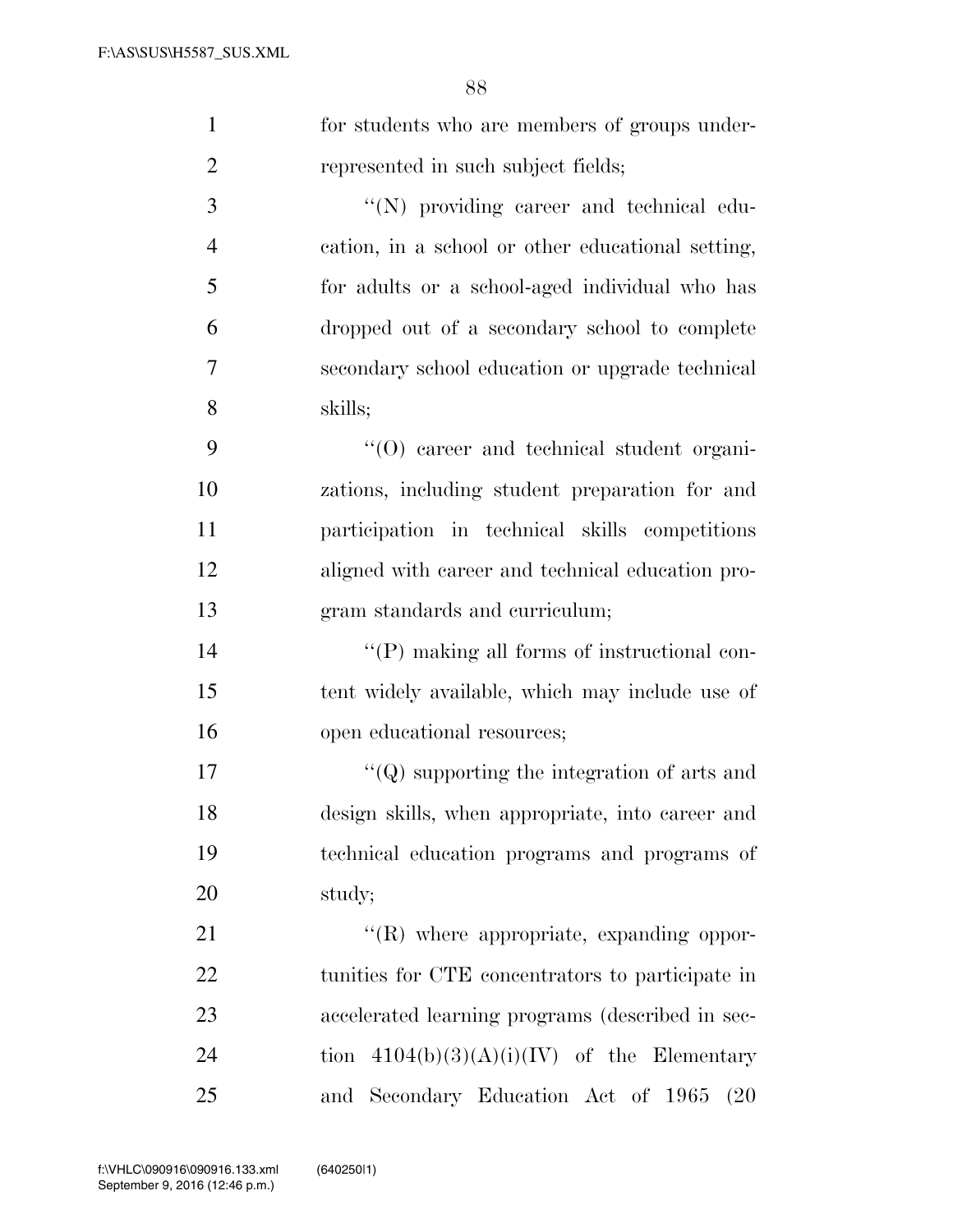| $\mathbf{1}$   | U.S.C. $7114(b)(3)(A)(i)(IV)$ as part of a pro-                 |
|----------------|-----------------------------------------------------------------|
| $\overline{2}$ | gram of study; and                                              |
| 3              | $\cdot$ (S) other activities to improve career and              |
| $\overline{4}$ | technical education programs; and                               |
| 5              | $\cdot\cdot\cdot$ (6) develop and implement evaluations of the  |
| 6              | activities carried out with funds under this part, in-          |
| 7              | cluding evaluations necessary to complete the com-              |
| 8              | prehensive needs assessment required under section              |
| 9              | $134(c)$ and the local report required under section            |
| 10             | $113(b)(4)(C)$ .                                                |
| 11             | "(c) POOLING FUNDS.—An eligible recipient may                   |
| 12             | pool a portion of funds received under this Act with a por-     |
| 13             | tion of funds received under this Act available to not less     |
| 14             | than 1 other eligible recipient to support implementation       |
| 15             | of programs of study through the activities described in        |
| 16             | subsection $(b)(2)$ .                                           |
| 17             | "(d) ADMINISTRATIVE COSTS.—Each eligible recipi-                |
| 18             | ent receiving funds under this part shall not use more than     |
| 19             | 5 percent of such funds for costs associated with the ad-       |
| 20             | ministration of activities under this section.".                |
| 21             | <b>TITLE II-GENERAL PROVISIONS</b>                              |
| 22             | SEC. 201. FEDERAL AND STATE ADMINISTRATIVE PROVI-               |
| 23             | SIONS.                                                          |
|                |                                                                 |
| 24             | The Act $(20 \text{ U.S.C. } 2301 \text{ et seq.})$ is amended— |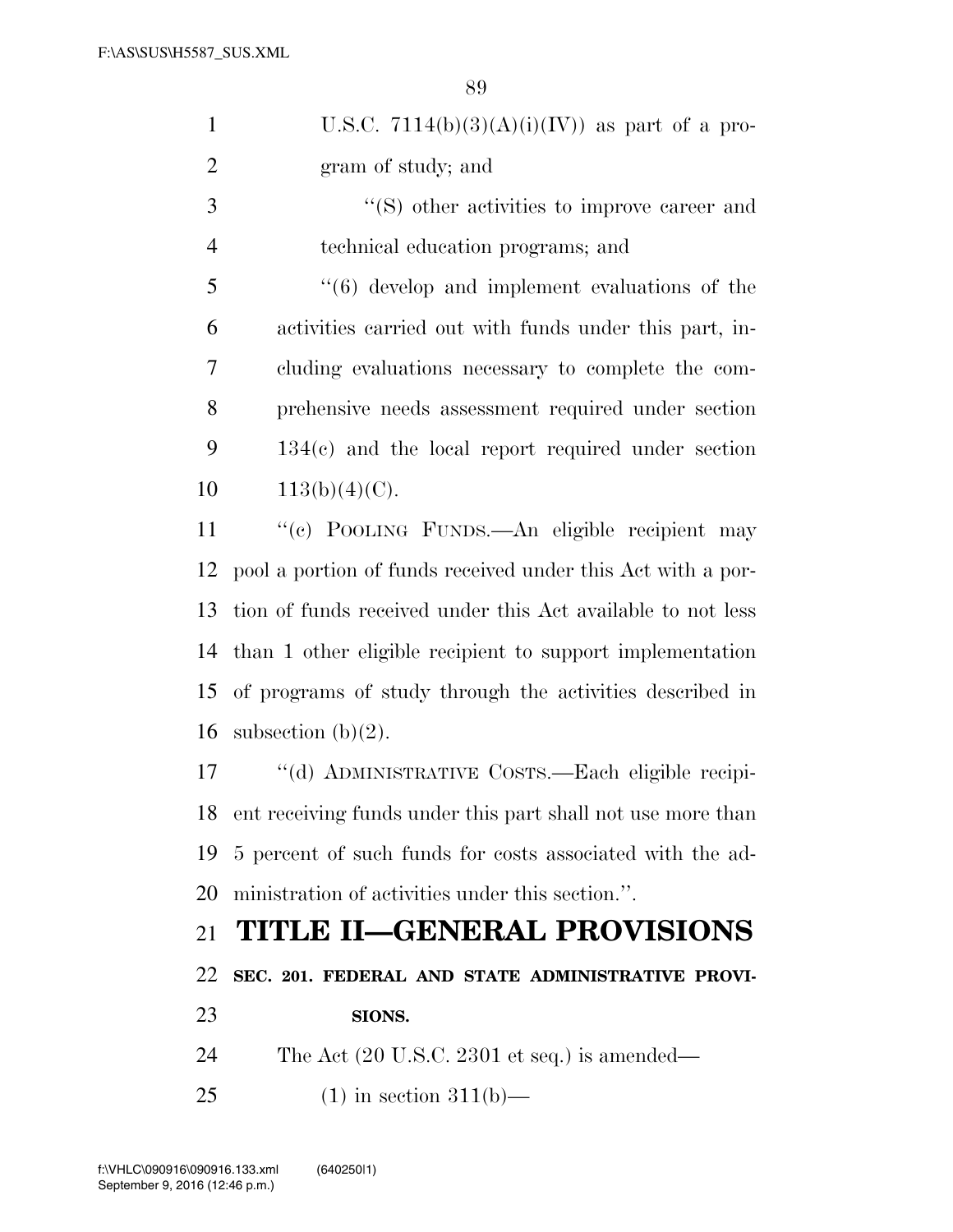| $\mathbf{1}$   | $(A)$ in paragraph $(1)$ —                              |
|----------------|---------------------------------------------------------|
| $\overline{2}$ | (i) by amending subparagraph $(A)$ to                   |
| 3              | read as follows:                                        |
| $\overline{4}$ | "(A) IN GENERAL.—Except as provided in                  |
| 5              | subparagraphs $(B)$ , $(C)$ , or $(D)$ , in order for a |
| 6              | State to receive its full allotment of funds under      |
| 7              | this Act for any fiscal year, the Secretary must        |
| 8              | find that the State's fiscal effort per student, or     |
| 9              | the aggregate expenditures of such State, with          |
| 10             | respect to career and technical education for           |
| 11             | the preceding fiscal year was not less than the         |
| 12             | fiscal effort per student, or the aggregate ex-         |
| 13             | penditures of such State, for the second pre-           |
| 14             | ceding fiscal year.";                                   |
| 15             | (ii) in subparagraph $(B)$ , by striking                |
| 16             | "shall exclude capital expenditures, special            |
| 17             | 1-time project costs, and the cost of pilot             |
| 18             | programs." and inserting "shall, at the re-             |
| 19             | quest of the State, exclude competitive or              |
| 20             | incentive-based programs established by                 |
| 21             | the State, capital expenditures, special one-           |
| 22             | time project costs, and the cost of pilot               |
| 23             | programs."; and                                         |
| 24             | (iii) by adding after subparagraph                      |
| 25             | (C), the following new subparagraph:                    |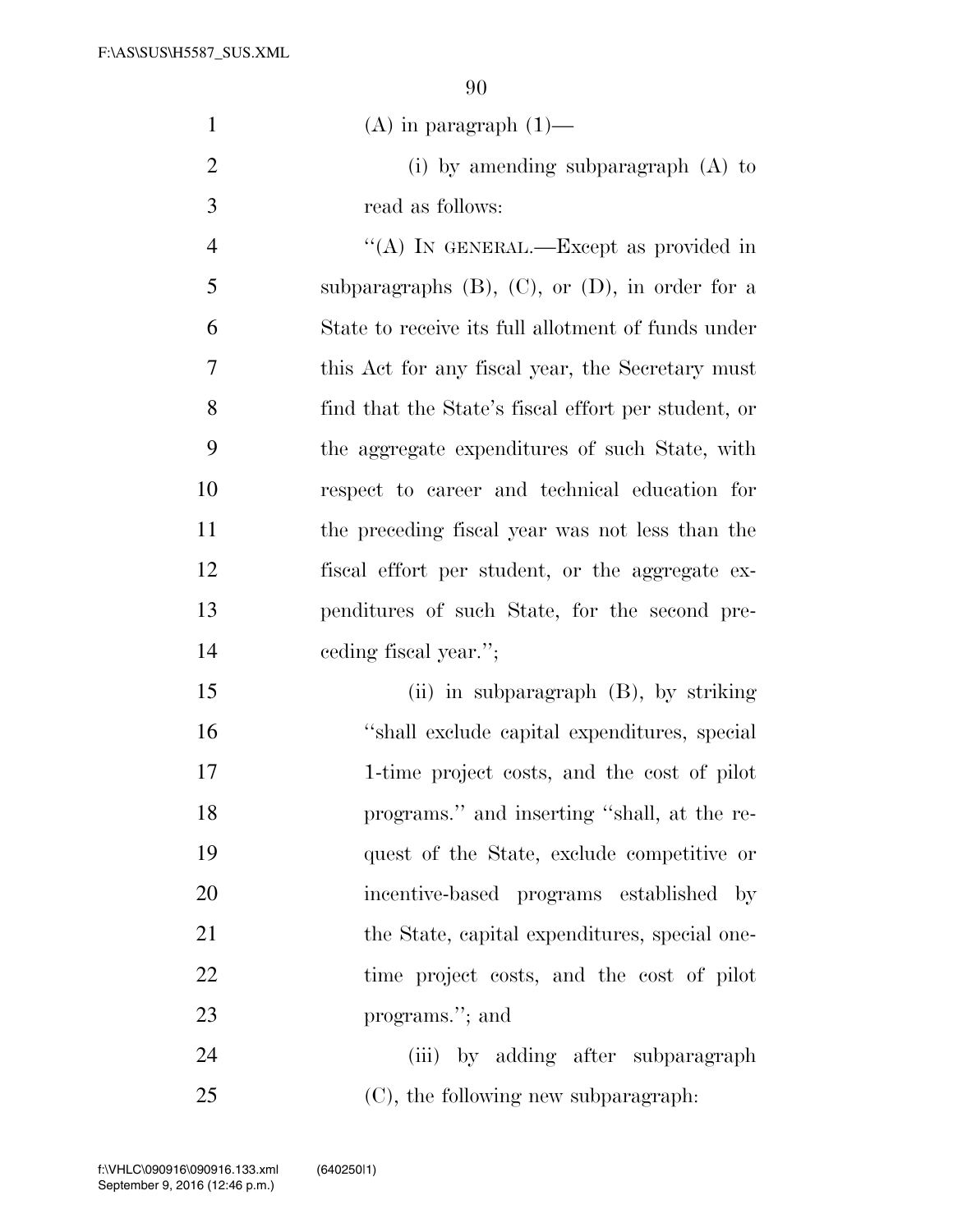| $\mathbf{1}$   | "(D) ESTABLISHING THE STATE BASE-             |
|----------------|-----------------------------------------------|
| $\overline{2}$ | LINE.                                         |
| 3              | "(i) IN GENERAL.—For purposes of              |
| $\overline{4}$ | subparagraph $(A)$ , the State may—           |
| 5              | $\lq(1)$ continue to use the State's          |
| 6              | fiscal effort per student, or aggregate       |
| 7              | expenditures of such State, with re-          |
| 8              | spect to career and technical edu-            |
| 9              | cation, as was in effect on the day be-       |
| 10             | fore the date of enactment of the             |
| 11             | Strengthening Career and Technical            |
| 12             | Education for the 21st Century Act;           |
| 13             | or                                            |
| 14             | $\lq\lq$ (II) establish a new level of fis-   |
| 15             | cal effort per student, or aggregate          |
| 16             | expenditures of such State, with re-          |
| 17             | spect to career and technical edu-            |
| 18             | cation.                                       |
| 19             | "(ii) AMOUNT.—The amount of the               |
| 20             | new level described in clause $(i)(II)$ shall |
| 21             | be the State's fiscal effort per student, or  |
| 22             | aggregate expenditures of such State, with    |
| 23             | respect to career and technical education,    |
| 24             | for the first full fiscal year following the  |
| 25             | enactment of such Act."; and                  |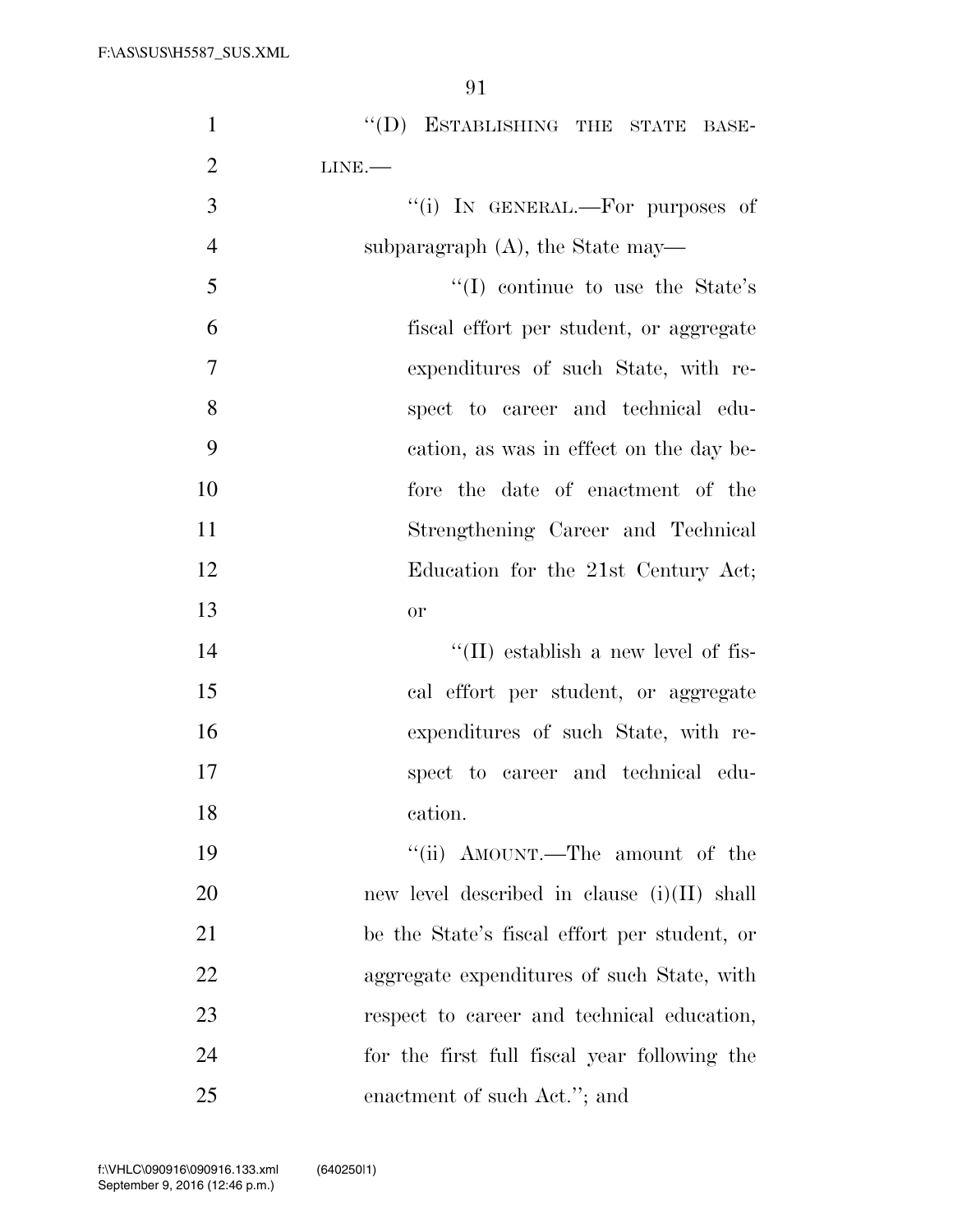(B) by striking paragraph (2) and insert-2 ing the following:

3 "(2) FAILURE TO MEET.—The Secretary shall reduce the amount of a State's allotment of funds under this Act for any fiscal year in the exact pro- portion by which the State fails to meet the require- ment of paragraph (1) by falling below the State's fiscal effort per student or the State's aggregate ex- penditures (using the measure most favorable to the State), if the State failed to meet such requirement (as determined using the measure most favorable to the State) for 1 or more of the 5 immediately pre-ceding fiscal years.

14 "(3) WAIVER.—The Secretary may waive para- graph (2) due to exceptional or uncontrollable cir- cumstances affecting the ability of the State to meet 17 the requirement of paragraph  $(1)$ .";

18 (2) in section  $317(b)(1)$ —

 (A) by striking ''may, upon written re- quest, use funds made available under this Act to'' and inserting ''may use funds made avail-22 able under this Act to"; and

 (B) by striking ''who reside in the geo-graphical area served by'' and inserting ''lo-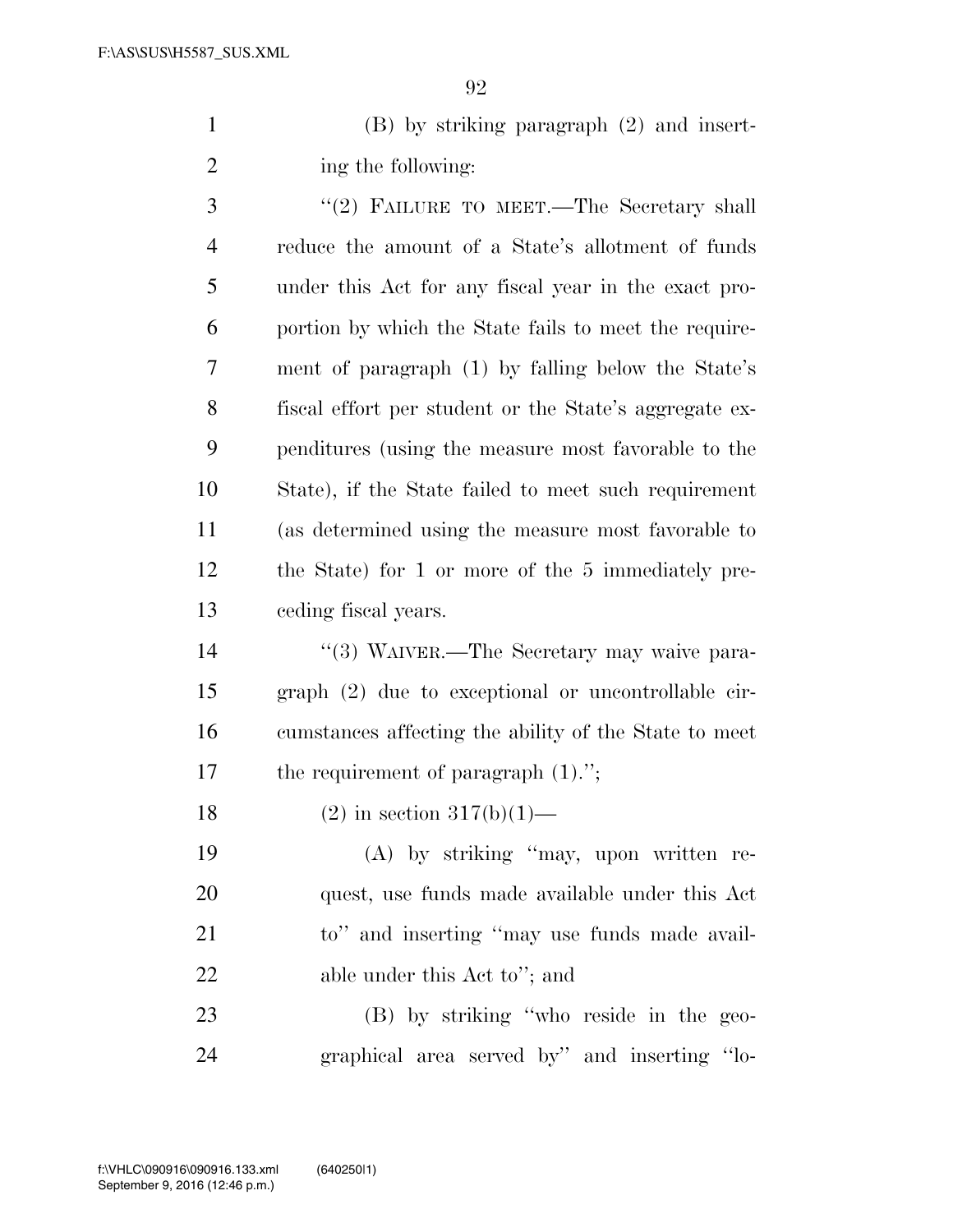| $\mathbf{1}$   | cated in or near the geographical area served           |
|----------------|---------------------------------------------------------|
| $\overline{2}$ | $by$ ";                                                 |
| 3              | (3) by striking title II and redesignating title        |
| $\overline{4}$ | III as title II;                                        |
| 5              | $(4)$ by redesignating sections 311 through 318         |
| 6              | as sections $211$ through $218$ , respectively;         |
| 7              | $(5)$ by redesignating sections 321 through 324         |
| 8              | as sections $221$ through $224$ , respectively; and     |
| 9              | $(6)$ by inserting after section 218 (as so redes-      |
| 10             | ignated) the following:                                 |
| 11             | "SEC. 219. STUDY ON PROGRAMS OF STUDY ALIGNED TO        |
| 12             | HIGH-SKILL, HIGH-WAGE OCCUPATIONS.                      |
| 13             | "(a) SCOPE OF STUDY.—The Comptroller General of         |
| 14             | the United States shall conduct a study to evaluate—    |
|                |                                                         |
| 15             | "(1) the strategies, components, policies, and          |
| 16             | practices used by eligible agencies or eligible recipi- |
| 17             | ents receiving funding under this Act to successfully   |
| 18             | assist-                                                 |
| 19             | $\lq\lq$ all students in pursuing and com-              |
| 20             | pleting programs of study aligned to high-skill,        |
| 21             | high-wage occupations; and                              |
| 22             | "(B) any specific subgroup of students                  |
| 23             | identified in section $1111(h)(1)(C(ii))$ of the El-    |
| 24             | ementary and Secondary Education Act of 1965            |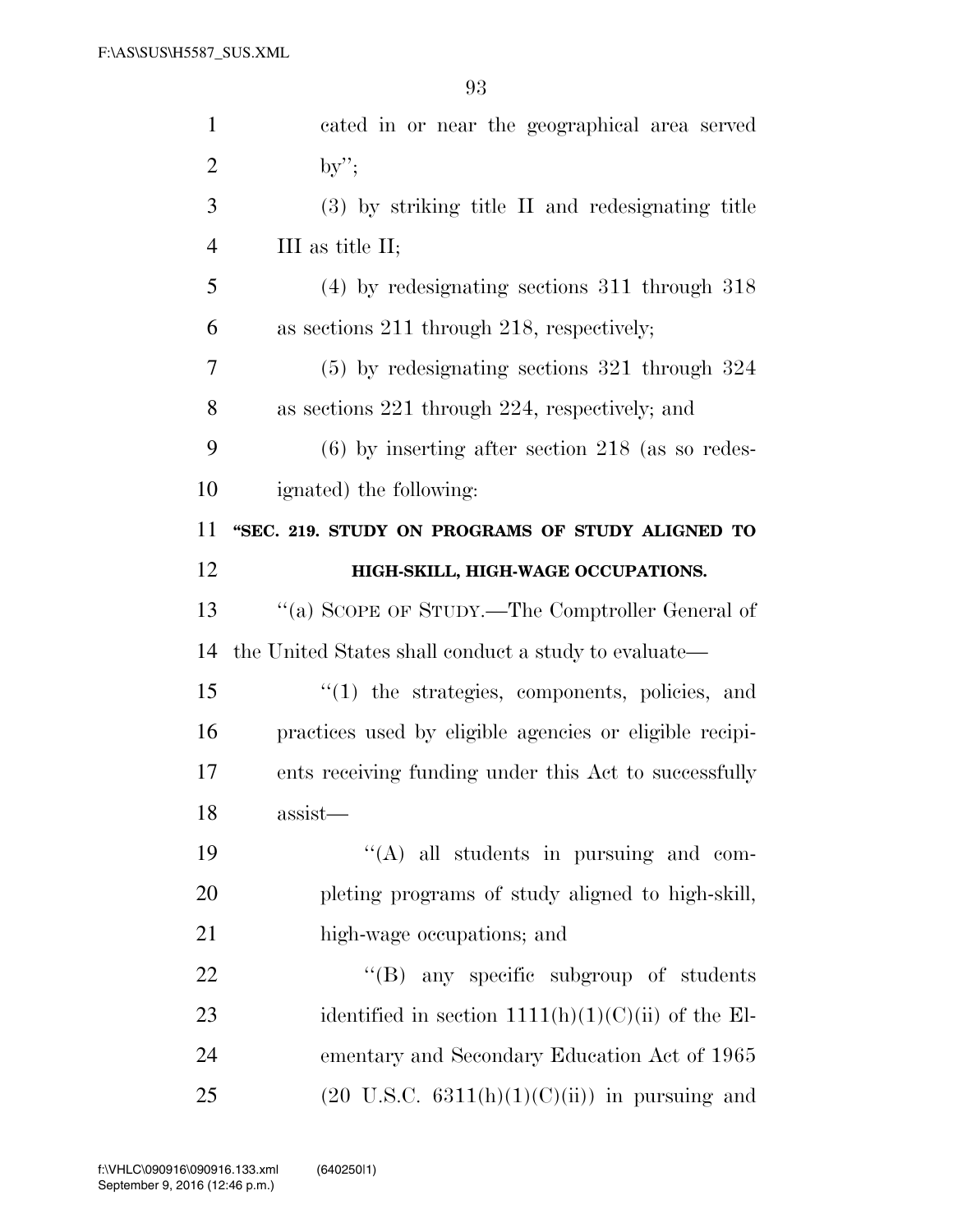| $\mathbf{1}$   | completing programs of study aligned to high-                  |
|----------------|----------------------------------------------------------------|
| $\overline{2}$ | skill, high-wage occupations in fields in which                |
| 3              | such subgroup is underrepresented; and                         |
| $\overline{4}$ | $\lq(2)$ any challenges associated with replication            |
| 5              | of such strategies, components, policies, and prac-            |
| 6              | tices.                                                         |
| 7              | "(b) CONSULTATION.—In carrying out the study con-              |
| 8              | ducted under subsection (a), the Comptroller General of        |
| 9              | the United States shall consult with a geographically di-      |
| 10             | verse (including urban, suburban, and rural) representa-       |
| 11             | tion of-                                                       |
| 12             | $\cdot$ (1) students and parents;                              |
| 13             | $\lq(2)$ eligible agencies and eligible recipients;            |
| 14             | "(3) teachers, faculty, specialized instructional              |
| 15             | support personnel, and paraprofessionals, including            |
| 16             | those with expertise in preparing CTE students for             |
| 17             | nontraditional fields;                                         |
| 18             | $\lq(4)$ special populations; and                              |
| 19             | $\cdot\cdot\cdot(5)$ representatives of business and industry. |
| 20             | "(c) SUBMISSION.—Upon completion, the Comp-                    |
| 21             | troller General of the United States shall submit the study    |
| 22             | conducted under subsection (a) to the Committee on Edu-        |
| 23             | cation and the Workforce of the House of Representatives       |
| 24             | and the Committee on Health, Education, Labor, and             |
| 25             | Pensions of the Senate.".                                      |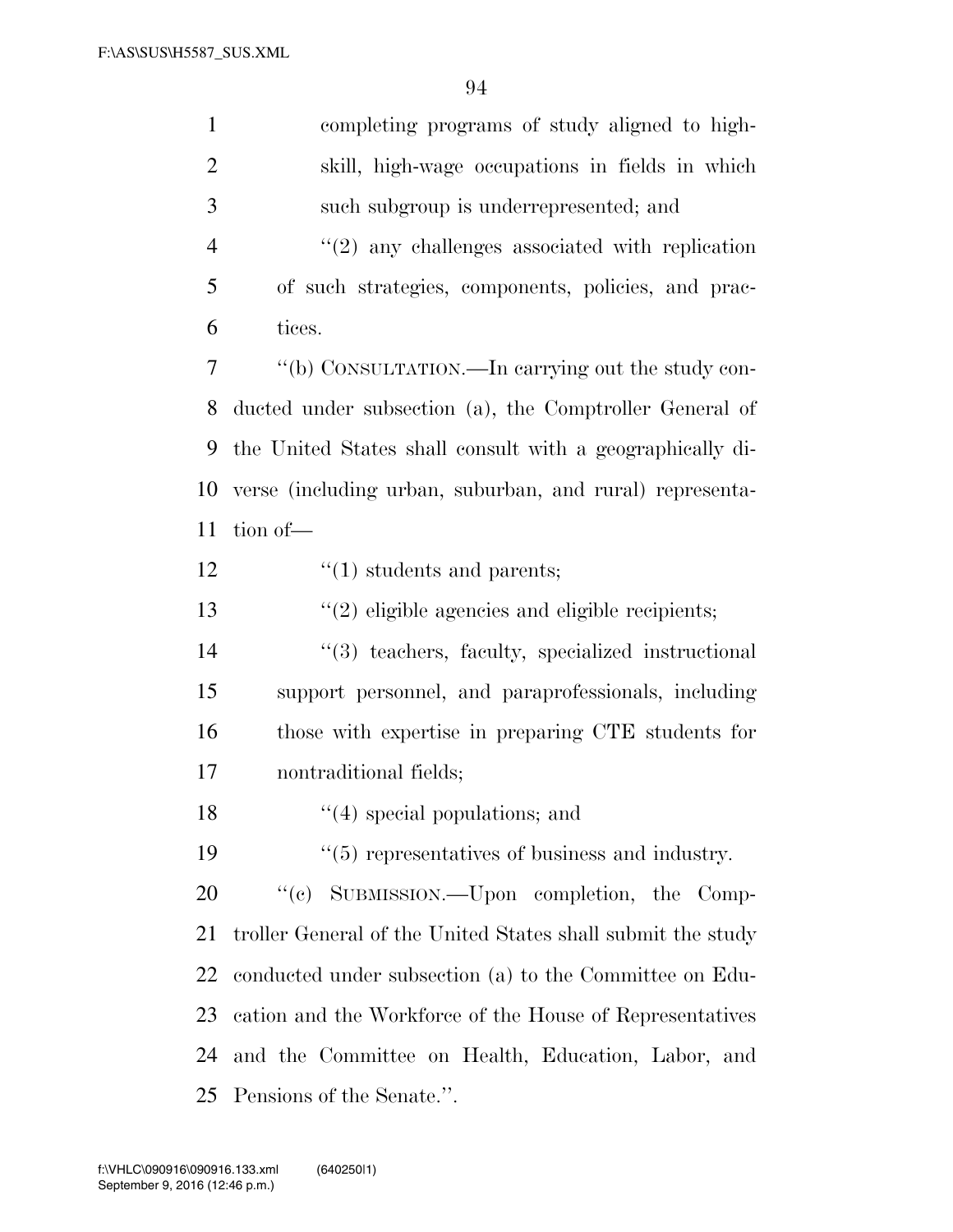## **TITLE III—AMENDMENTS TO THE WAGNER-PEYSER ACT**

## **SEC. 301. STATE RESPONSIBILITIES.**

 Section 15(e)(2) of the Wagner-Peyser Act (29 5 U.S.C.  $49l-2(e)(2)$  is amended—

 (1) by striking subparagraph (B) and inserting the following:

 ''(B) consult with eligible agencies (defined in section 3 of the Carl D. Perkins Career and Technical Education Act of 2006 (20 U.S.C. 2302)), State educational agencies, and local educational agencies concerning the provision of workforce and labor market information in order to—

15 ''(i) meet the needs of secondary school and postsecondary school students who seek such information; and

18 ''(ii) annually inform the development and implementation of programs of study defined in section 3 of the Carl D. Perkins Career and Technical Education Act of 2006 (20 U.S.C. 2302), and career path-ways;'';

24 (2) in subparagraph  $(G)$ , by striking "and" at the end;